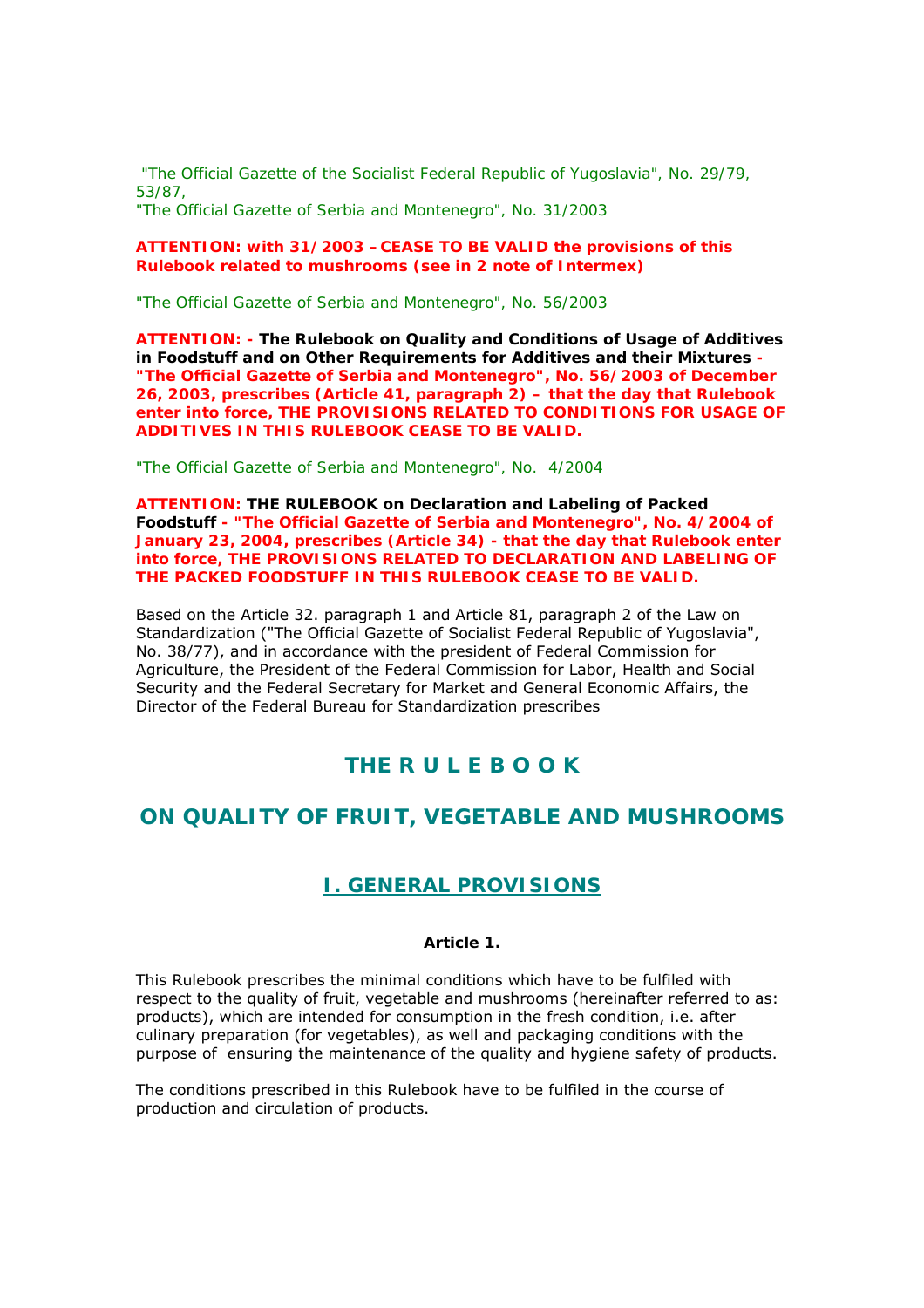## *Article 2.*

The conditions prescribed in this Rulebook for group of related products referred to in this Rulebook shall be applied mutatis mutandis for products for which this Rulebook doesn't prescribe quality conditions and conditions for utility value as well and for hygiene correctness.

### *Article 3.*

The fresh fruit and vegetables which is placed into circulation have to be declared in a manner prescribed by the relevant provisions of this Rulebook (Articles 4 and 10).

### *Article 4.*

The each unit of the package, has to contain the declaration in palette containers and on transportation containers, unless this Rulebook prescribes otherwise for particular products.

The declaration contains the data on:

- 1) the name of the product, i.e. its variety for products for which is prescribed by this Rulebook;
- 2) the company, i.e., the name and the seat of the producer;
- 3) the year of the production;
- 4) the expiration date and the year of crop for products for which is prescribed by this Rulebook;
- 5) the category of quality (class);
- 6) the calibre of the product, if prescribed by this Rulebook.

### *Article 5.*

The fresh fruit and vegetables have to be warehoused and preserved in a manner which ensures the maintenance of the quality and the hygiene correctness until the moment of delivery to the direct consumer. These products have to be packed in the suitable packaging material prescribed by this Rulebook, which ensures the maintenance of their quality and hygiene correctness.

The fresh fruit and vegetables have to be transported in appropriate transportation means which ensure the maintenance of their quality and hygiene correctness until the moment of their consumption.

*Article 6.*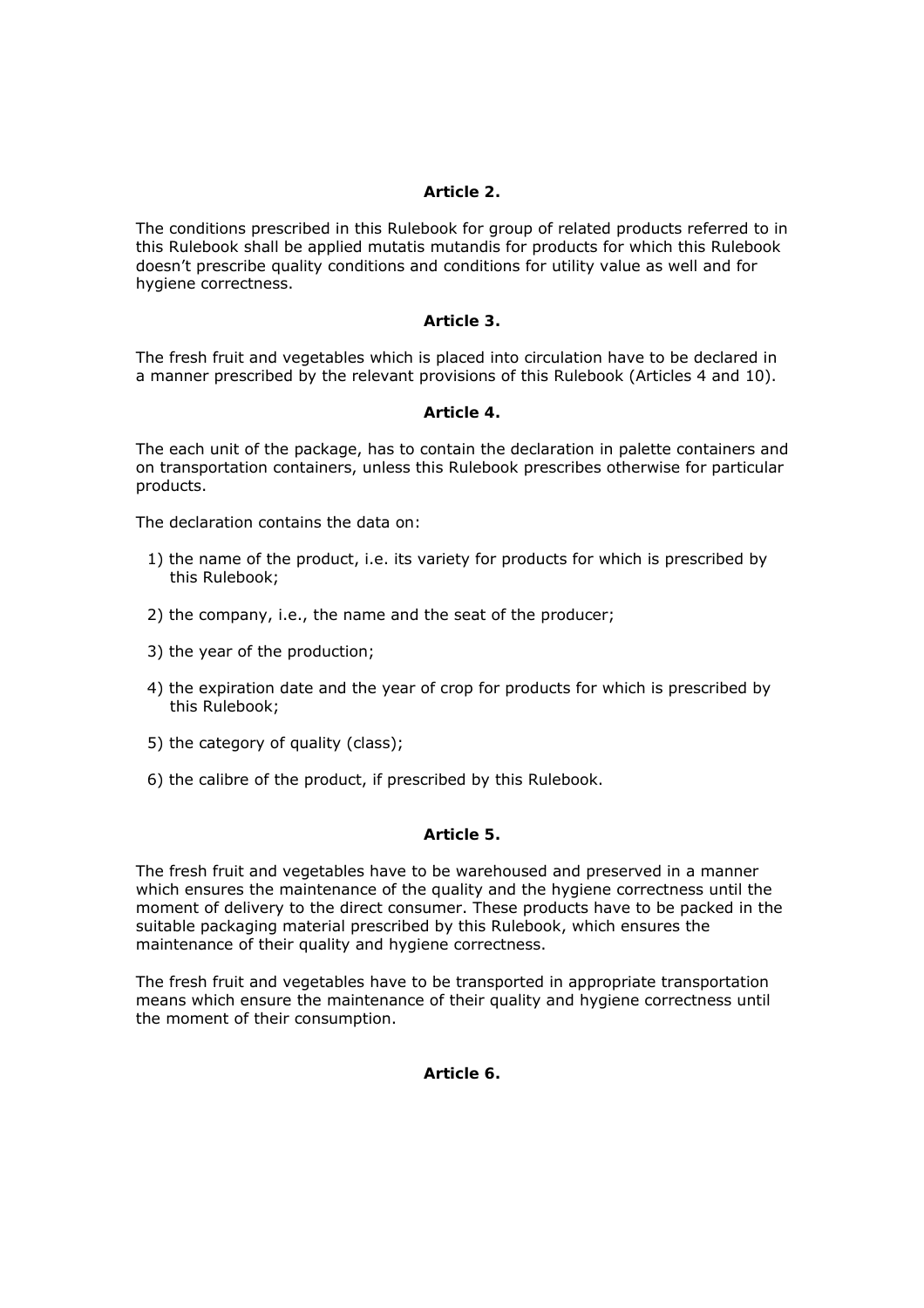The provisions of this Rulebook are mandatory for all companies, other legal entities and citizens who are placing the fruit and vegetables products into circulation, unless this Rulebook prescribes otherwise.

# *Article 7.*

The provisions of this Rulebook are applied as well on imported fruit and vegetables.

# **II. THE FRUIT**

# *Article 8.*

In terms of this Rulebook, the fruit are harvests of different types of fruit of relatively warm, subtropical and tropical areas, as well and indigenous perennial wooden plants, intended for human consumption in the fresh condition.

# *Article 9.*

The fruit which is placed into circulation has to fulfil the following conditions:

- 1) it has to be mature;
- 2) it has to be fresh;
- 3) it may not be filthy, dampened or unsound;
- 4) it may not contain the residues of substances for plant protection in quantities which are higher than maximum allowed;
- 5) it may not have alien and unpleasant taste and aroma and it may not contain impurities;
- 6) it may not have fractures, trauma nor damages caused by plant diseases and harmful organisms, unless this Rulebook prescribes otherwise for particular types and classes of fruit.

Besides the conditions referred to in paragraph 1 of this Article, the fruit has to fulfil and other special conditions prescribed by this Rulebook for particular types and classes of fruit.

The fruit which is suitable for direct consumption in the fresh condition is considered as the mature fruit in retail sale (physiologically mature), in terms of item 1, paragraph 1 of this.

The fruit which doesn't fulfil the conditions referred to in items 1, 2, 3 and 6 in the paragraph 1 of this Article has to be clearly indicated as the product of the lower quality.

*Article 10.*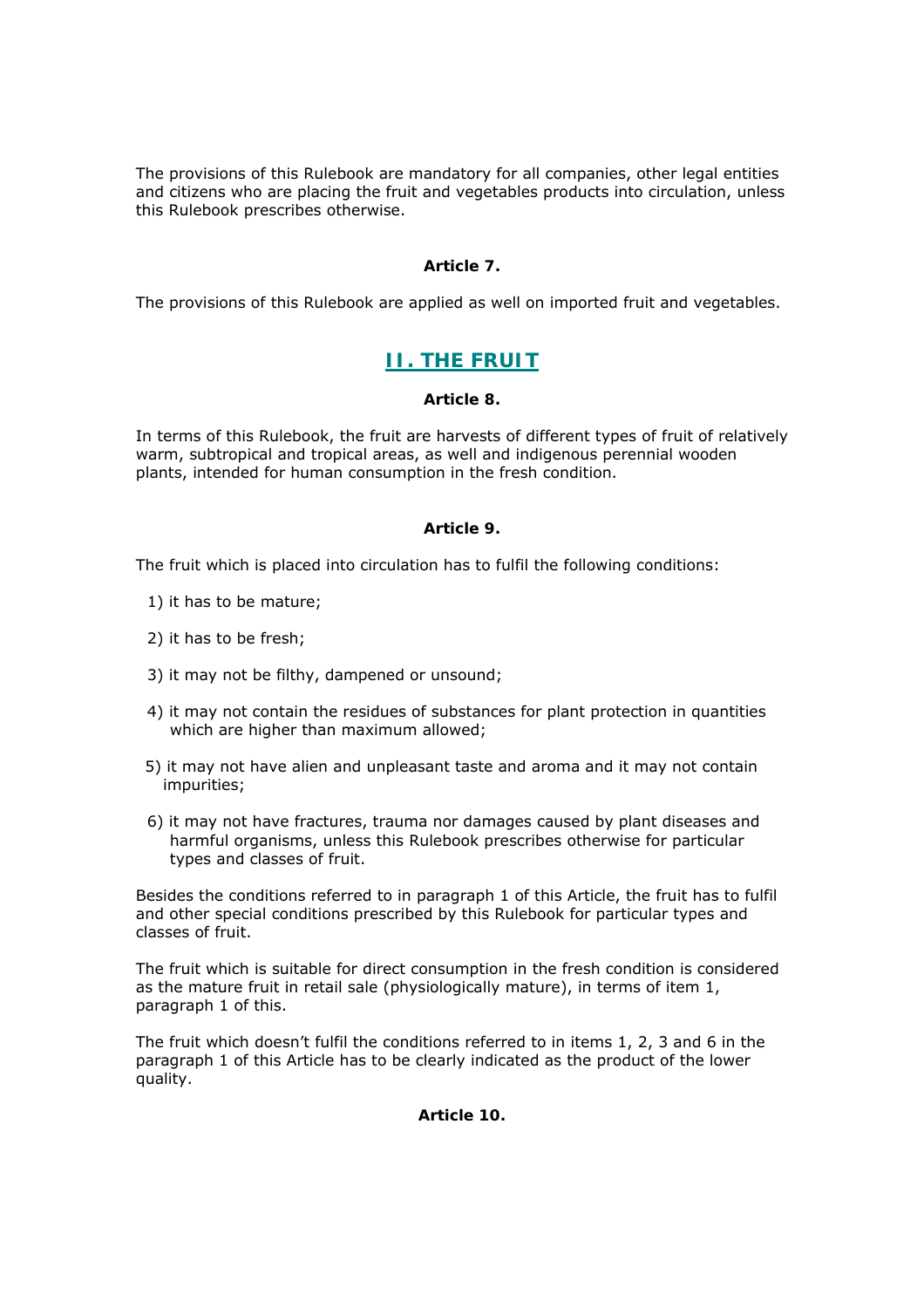Based on its quality, the fruit is classified in three classes: extra, I and II in order to be placed into circulation in accordance with provisions of this Rulebook, unless this Rulebook prescribes otherwise for particular types and varieties of fruit.

The class of fruit referred to in the provision of paragraph 1 of this Article, is determined based on the type and the variety of fruit, the level of its maturity, its largeness, i.e. weight, shape, color and taste of harvests, the absence of defficiencies and other characteristics of morphology or anatomical and organoleptic character.

As class extra are classified harvests of highquality varieties, which do not contain any of defficiencies in terms of characteristics which are listed in the paragraph 2 of this Article.

As class I are classified harvests of high-quality varieties, which contain insignificant defficiencies of mostly morphology-physical character, which do not decrease their value in the course of transportation and storage.

As class II are classified harvests which contain smaller defficiencies due to which they may not be classified in the previous class, but which fulfil the minimal conditions referred to in Article 9 of this Rulebook.

For all classes of fruit there are allowed derogations which are separately determined by provisions of this Rulebook for each type of the fruit.

### *Article 11.*

The fruit which is placed into circulation has to be classified and unified by its largeness (calibre) of harvests, if this Rulebook prescribes so for particular types and varieties, i.e. classes of quality of products.

The calibre of the harvest is determined by the measuring of the perimeter or the diameter of the grass part of the harvest, or by measuring its weight or by number of harvest in the unit of the package.

At most 10% of harvests in the unit of the package may derogate by number or by weight from the calibre indicated in the declaration for I and II class.

The derogation from the calibre indicated in the declaration for the extra class my be at most 5%.

### *Article 12.*

The fruit is packed and placed into circulation in the packaging material which is prescribed by this Rulebook for particular types, varieties and classes of quality.

The fruit which is intended for retail sale may be packed in the special packaging material of different characteristics and of different material, such as carton and veneer boxes, bags made of plastic mass, textile, cellophane or paper, containers made of lepenke, boxes, etc.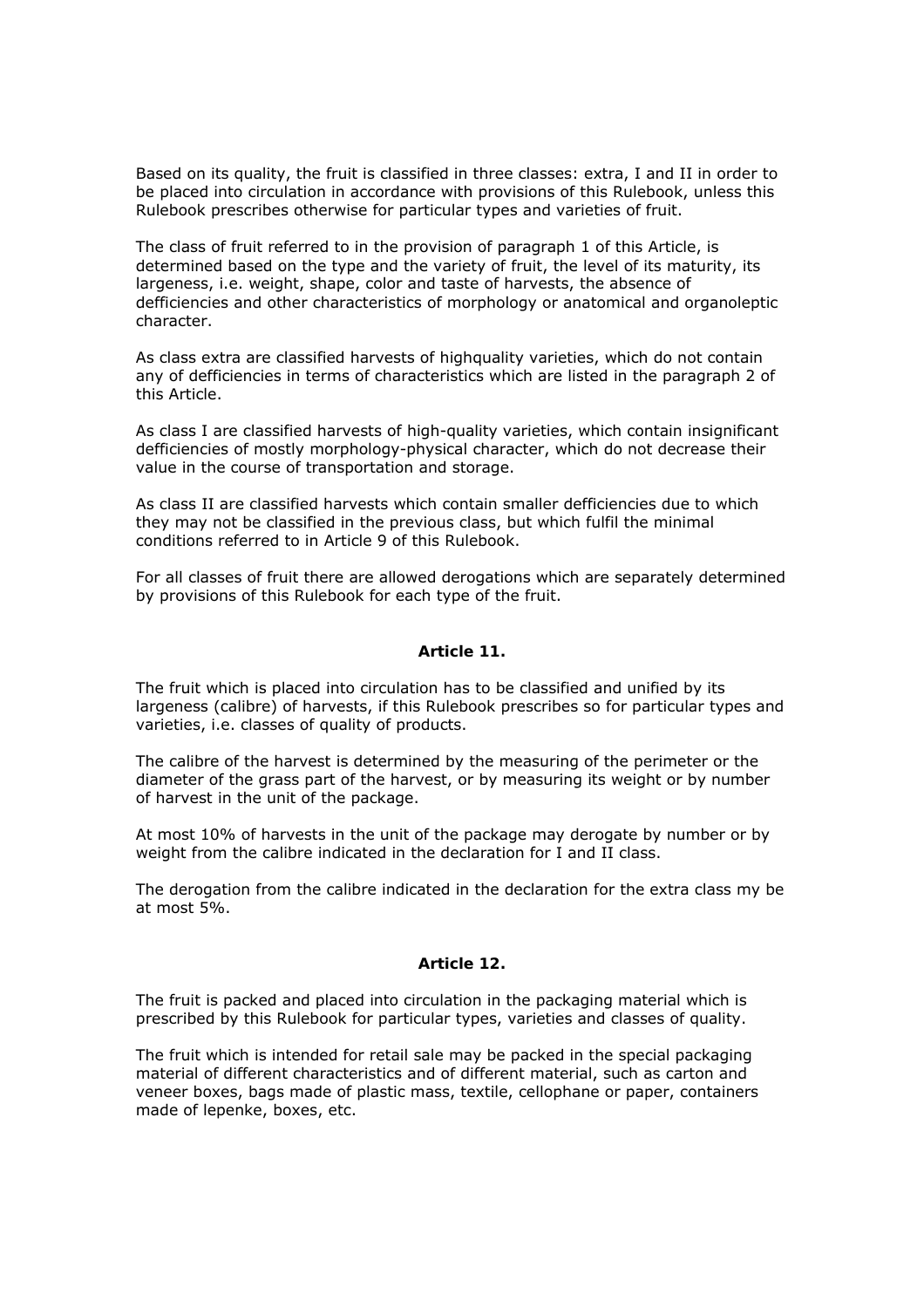Exceptionally from the provision of the paragraph 2 of this Article, less sensitive fruit may be distributed in the bulk condition (bulk). In terms of this Rulebook, the bulk condition means the fruit packed in palette containers.

The declaration for the fruit in bulk condition shall contain the data on the type of fruit and the class to which it belongs.

### *Article 13.*

The each unit of the package of fruit shall be of the same origin, unified by their largeness and the level of maturity and of the same type, variety and the class of quality.

### *Article 14.*

The provisions of this Rulebook, with the exception of provisions of the Article 9, are not applied on fruit which is placed into market by individual producers in quantities which do not exceed maximum 50 kg of harvests of one type or variety of fruit.

# *The fruit of relatively warm climate*

# **1. Apples (Malus domestica Borkh M. silvestris L.)**

### *Article 15.*

In order to be placed into circulation, the apples are classified in three classes based on their quality - extra, I and II.

### *Article 16.*

In class extra are classified harvests of high-quality variety of apples from the world and domestic choice of varieties, which are of high quality in every respect, and due to that with the big utility value.

Apples of the class extra have to be well developed and without any defficiencies. They have to be compatible with characteristics of the variety in terms of their shape, largeness, color and the clearness of epidermis, their maturity and taste. For varieties with big harvests, the diameter of the apple has to be at least 65 mm, and varieties with small harvests at least 60 mm.

Up to 5% of harvests which do not comply with conditions prescribed for the class extra but which fulfil quality requirements of the following lower class are tolerated in the unit of package.

Up to 5% of harvests in the unit of package may have smaller of bigger diameter from the diameter prescribed for that class. At most 5% of harvests may be without petiole. For varieties such as "Granny Smith" and "Democrat" up to 25% of harvests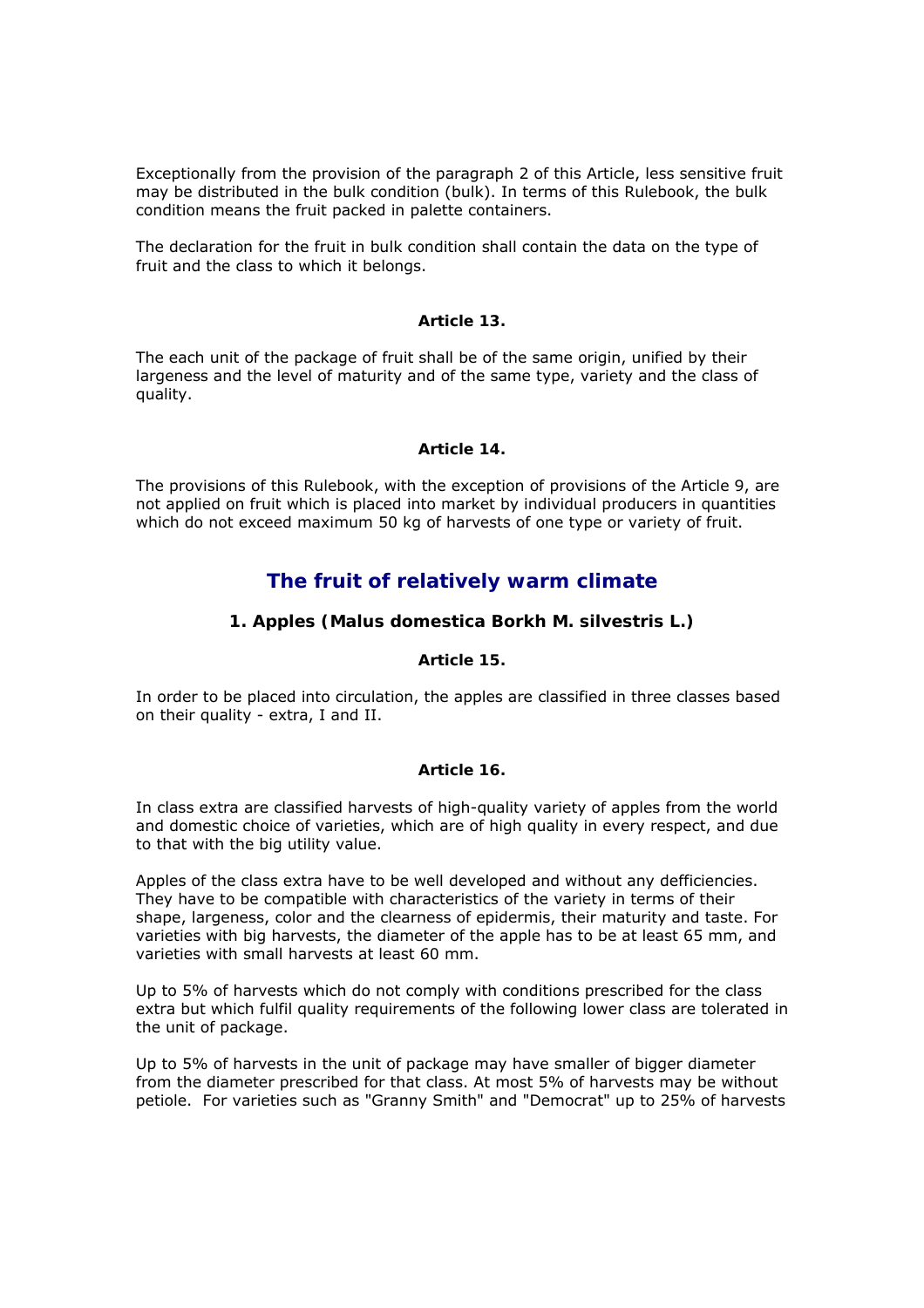without petiole is tolerated if there are no damages from plant diseases and harmful organisms.

The characteristic rust foilt in the pithole of petiole is allowed unless that is not the circumstance caused by plant diseases and harmful organisms, and for variety of derma apple over the whole harvest because that is the characteristics of the variety.

# *Article 17.*

In the class I are classified apples of high-quality and quality varieties, with all variety characteristics, without bigger defficiencies, where there may be few smaller harvests in the variety with big harvests with the diameter of at least 60 mm and for the variety with small harvests with the diameter of at least 55 mm.

The smaller settements on the epidermis of harvest caused by the percussion or by light pressure, which do not influence on sustainability and characteristics of the

harvest may be tolerated, and their total surface may not exceed 2 cm 2 of the harvest.

Up to 2% of harvests with damages caused by mechanical injuries or parasites is

allowed, where the stains caused by smotty scurviness may cover at most 1/4 cm 2

of the surface of one harvest, while stains of other origin may cover up to 1 cm 2 of the surface of one harvest but these stains may be at most 2 cm long.

For harvests of the class I is tolerated up to 25% of harvests without petiole in the one package, with the exception of harvests of the variety "Grannu Smith" where is tolerated up to 50% of harvests without petiole in the one package if there are no damages at the spot where was the petiole.

For apples of the class I may be tolerated only lightly expressed rusty foilt, unless that foilt is not the circumstance caused by plant diseases, harmful organisms or frost.

The rusty foilt is the characteristic of the variety and is not considered as the defficiency.

Up to 10% of harvests which do not comply with the conditions prescribed for this class but which fulfil the requirements for the following lower class may be tolerated in the unit of the package.

In the unit of package there may be up to 10% of harvests with the diameter which is at most 5 mm smaller or bigger of the diameter which is prescribed for this class of apple.

### *Article 18.*

In the class II are classified harvests of high-quality and other varieties of apples, which due to lower development, smaller calibre or other smaller defficiencies may not be classified in the class extra or the class I.The largeness of harvests has to be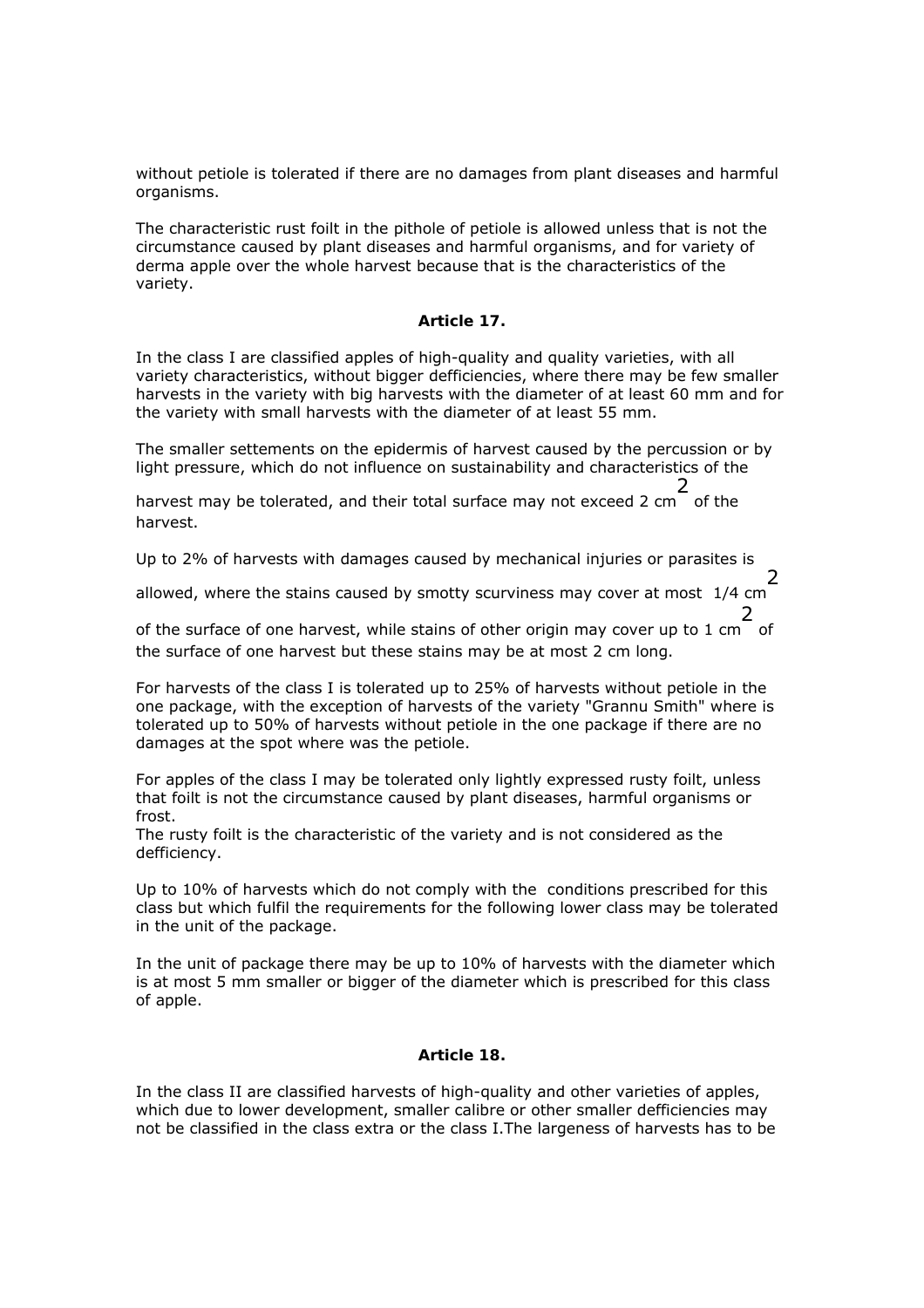such that the varieties with big harvests have the diameter which is at least, and the varieties with small harvests at least 45 mm. Besides that, the harvests may have light expressed color of the epidermis, as well and higher tolerances of other defficiencies.

Up to 10% of harvests may derogate for 5 mm from the diameter prescribed for this class.

It is allowed for at most 10% of the mass of the harvest to be uncompliant with conditions prescribed for this class, but they have to comply with minimal quality conditions which are prescribed in the Article 9 of this Rulebook.

The apples of class II may contain up to 4% of harvests with damages caused by mechanical inuries, frost, plant diseases and harmful organisms, hail, as well and

with the substances for plant protection, and that at most 2,5 cm 2 of the surface of 2

one harvest (of that up to 1 cm damaged with smotty scurviness).

There are allowed smaller deformations of the epidermis caused by percussion which do not influence on sustainability and organoleptic characteristics of the harvest and

their total surface may not exceed 2 cm 2 per harvest.

The absence of petiole and rusty foilt of the epidermis are tolerated.

### *Article 19.*

The apples of extra class have to be carefully packed in the prescribed new packaging material, as it follows: by stowaging in big open shallow crates made of clamps (JUS D.F1. 022), mid-open shallow crates made of clamps (JUS D.F1.021), double shallow crates made of clamps (JUS D.F1.025), closed small crates made of clamps (JUS D.F1.027), closed american containers (JUS D.F1.031) and in closed cabinet containers (JUS D.F1.032) laid over with the paper or other suitable material and equiped with special splints.

The apples of class I are packed in the packaging material referred to in paragraph 1 of this Article, but besides stowaging in the listed packaging material, they may be also packed in the bulk condition in crates made of clamps for apples (JUS D.F1.026 or JUS D.F1. 037). The apples of class II are packed in the same packaging material.

The apples of all classes may be packed also in palette containers, and for retail sale may be packed in various packaging material of small dimensions, such as containers made of wavy lepenka, carton or plastic masses (polystyren), suitable canisters, carton boxes, etc (commercial package in stores, for tourist etc).

The declaration for apples of class extra and class I besides the data referred to in Article 4 of this Rulebook has to contain the data on variety.

*Article 20.*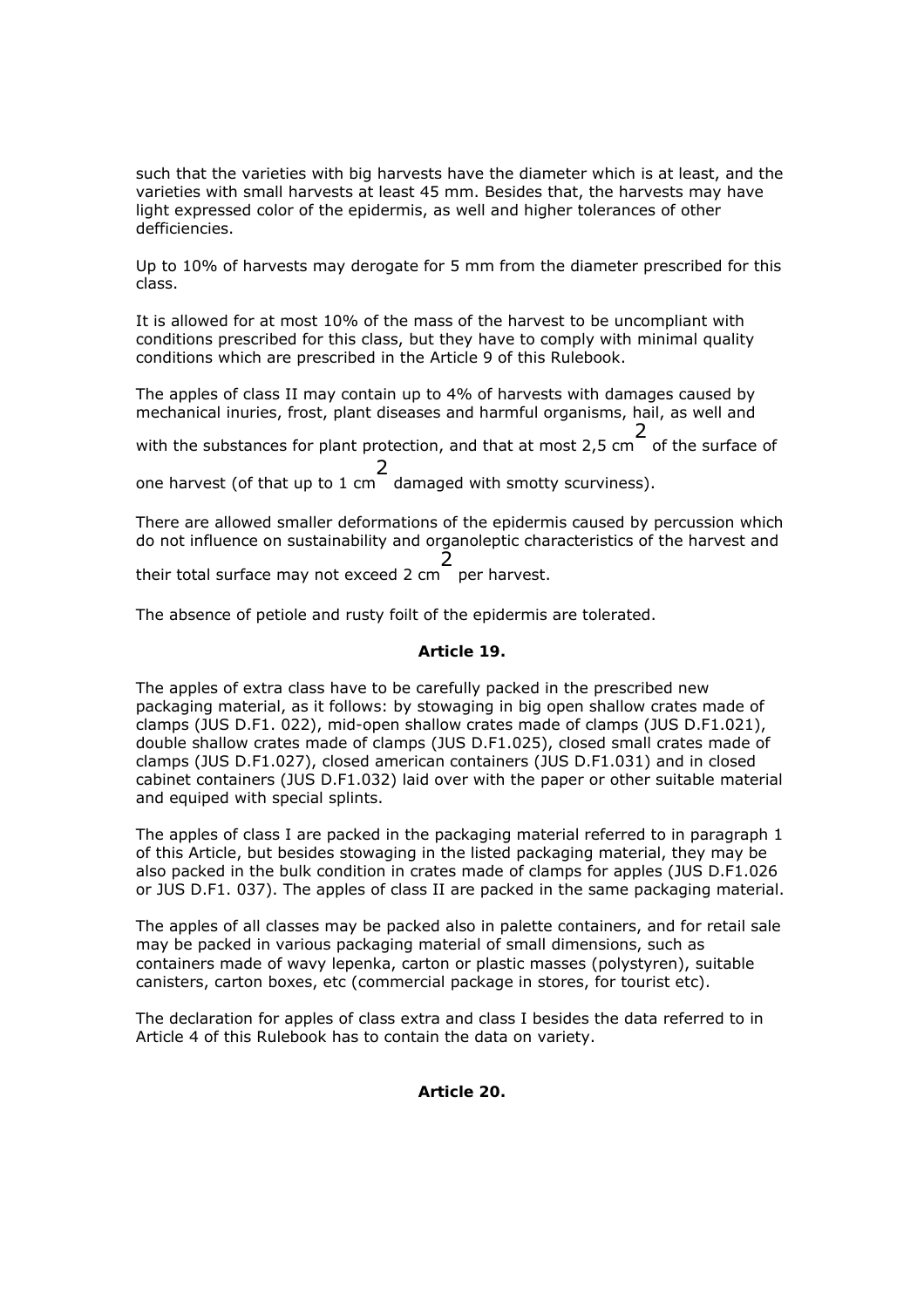Before being placed into circulation, the harvests of apple may be treated with appropriate substances in order to be protected from excessive dehydration. The substances based on combination of sorbic acid and paraffin are allowed but in the declaration has to be indicated that such protection was applied along with the data about procedure for removal of the protective substance.

## **2. The pears (Purus communis L.)**

#### *Article 21.*

In order to be placed into circulation the pears are classified based on their quality into three classes - extra, I and II.

The pears intended for direct consumption shall be of such level of maturity that the harvests are suitable for consumption.

#### *Article 22.*

In the class extra are classified the harvests of best varieties of pears from the world and domestic choice of varieties, which are of high quality in every respect, particularly because of their organoleptic characteristics, and due to that with the big utility value.

The pears of the class extra have to be well developed and without any defficiencies. They have to be compatible with characteristics of the variety in terms of their shape, largeness, color of the epidermis, their maturity and taste. For varieties with big harvests, the diameter of the pear has to be at least 6o mm, for varieties with small harvests at least 55 mm, and for early varieties up ti 50 mm.

Up to 5% of harvests which do not comply with conditions prescribed for the class extra but which fulfil quality requirements of the following lower class are tolerated in the unit of package.

Up to 5% of harvests in the unit of package may have smaller of bigger diameter from the diameter prescribed and indicated in the declaration for this class of pears.

### *Article 23.*

In the class I are classified pears of high-quality and quality varieties, where the diameter of varieties with big harvests is at least 55 mm and for other varieties with the diameter of 50 mm.

The smaller settements on the epidermis of harvest caused by the percussion or by light pressure, which do not influence on sustainability and characteristics of the harvest may be tolerated, and their total surface may not exceed 2 cm per harvest.

Besides that, pears of the class I may have somewhat more expressed defficiencies, which do not decrease their utility value, such as damages caused by mechanical injuries, plant diseases and harmful organisms, frost and hotness, where in total only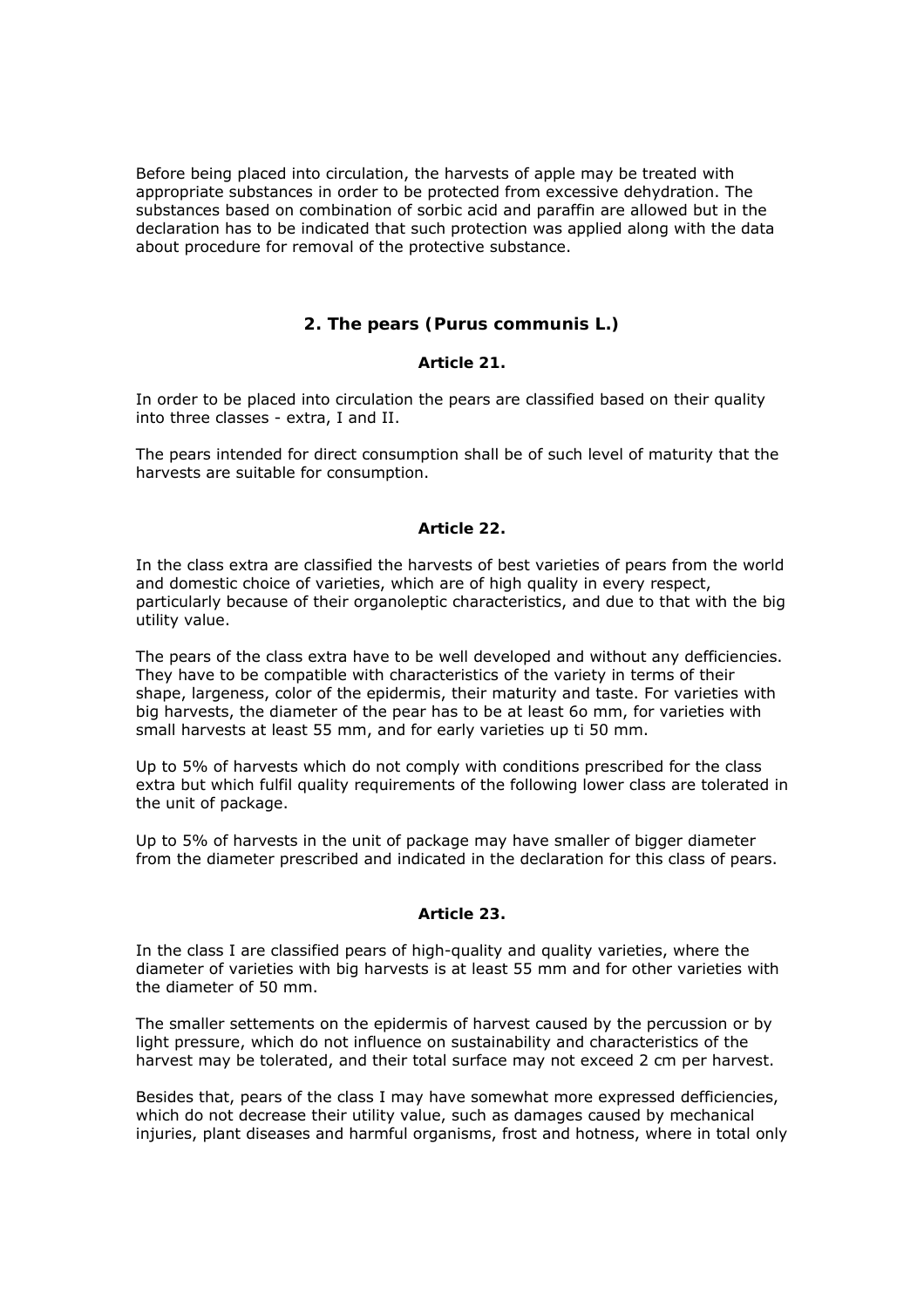1 cm 2 of the surface of the harvest and in longitude only up to 2 cm of the harvest,

may have such damages (of that it may have up to 1/4 cm of stains caused by 2 smotty scurviness per one harvest).

In the unit of package there may be up to 10% of harvests with the diameter which is at most 5 mm smaller or bigger of the diameter which is prescribed for the class I.

Up to 10% of harvests which do not comply with the conditions prescribed for this class but which fulfil the requirements for the following lower class may be tolerated in the unit of the package.

### *Article 24.*

In the class II are classified harvests of high-quality and other varieties of apples, which due to lower development, smaller calibre or other smaller defficiencies do not fulfil conditions prescribed in order to be classified in the class I with the condition that they practically do not have defficiencies.

For the variety with big harvests, the smallest diameter of pears of the class II has to be 45 mm, and for the variety with small harvests, at least 35 mm, while for smallest varieties, the diamater of the harvest may be even smaller than 35 mm. Besides that are tolerated defficiencies such as damages caused by plant diseases and harmful organisms, while stains caused by smotty scurviness may cover up to 1 2

cm of the surface of the epidermis per one harvest.

Up to 10% of harvests in the unit of package may have smaller of bigger diameter from the diameter prescribed for this class of pears.

The pears of the class II may contain up to 4% of harvests with damages caused by mechanical inuries, hail, frost, plant diseases and harmful organisms and with the

substances for plant protection, which may cover at most 2,5 cm 2 of the surface of

one harvest. (of that up to 1 cm 2 damaged with smotty scurviness).

Up to 10% of harvests which do not comply with the conditions prescribed for this class but which fulfil the minimal quality conditions referred to in Article 9 of this Rulebook.

# *Article 25.*

The pears have to be packed in the new suitable packaging material. The harvests of the class extra and the class I are packed by careful stowaging in big open shallow crates made of clamps (JUS D.F1. 022), mid-open shallow crates made of clamps (JUS D.F1.021), closed shallow crates made of clamps (JUS D.F1.023), double shallow crates made of clamps (JUS D.F1.025), closed small crates made of clamps (JUS D.F1.027), closed american containers (JUS D.F1.031), closed cabinet containers (JUS D.F1.032) laid over with the paper or other suitable material and in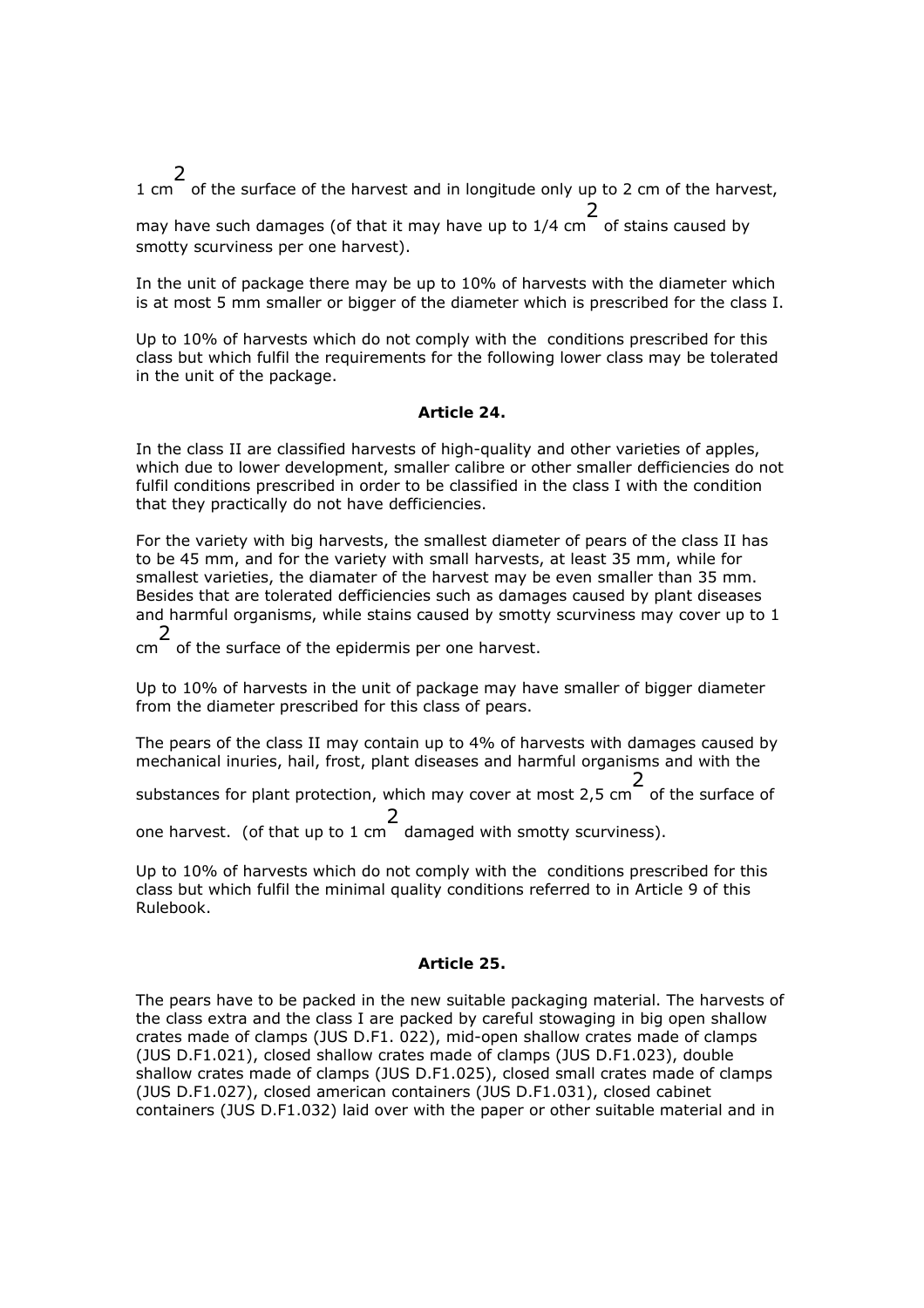opened shallow crates made of clamps (JUS D.F1.036) equiped with special splints or without them.

The pears of all classes may be packed also in palette containers, and for retail sale may be packed in various suitable packaging material, same as apples (Article 19).

The declaration for pears of class extra and class I besides the data referred to in Article 4 of this Rulebook has to contain the data on variety.

# **3. The quince (Cudonia oblonga Mill.)**

### *Article 26.*

In order to be placed into circulation, the quinces are classifed based on their quality in two classes - I and II.

### *Article 27.*

The quinces of the class I have to be healthy and well developed, characteristic foe the variety and production area, with light-yellow meat part, without umber stains and with the epidermis without black stains. The diameter of the harvest has to be at least 70 mm.

## *Article 28.*

The quinces of the class II have to be healthy and well developed, but they also may be somewhat smaller with the diameter of at least 50 mm. It is allowed that at most 5% of harvests have umber stains in their meat part and smaller damages which do not decrease the utility value of the harvest. It is tolerated for up to 4% of harvests to be damaged with plant diseases and harmful organisms.

### *Article 29.*

The quinces are packed in double shallow crates made of clamps (JUS D.F1.025) and in crates made of clamps for apples (JUS D.F1. 027), as well and in palette containers.

The quinces of the class II may be placed into circulation in the bulk condition, with the condition that the walls of the transportation mean laid over with the paper, and the height of the layer may not be bigger of 1,2 m.

For retail sale the quinces may be packed in various commercial packaging material (in accordance with the provision of the Article 12 of this Rulebook), including various bags of smaller dimensions.

# **4. The peaches (Prunus persica L; Persica vulgaris)**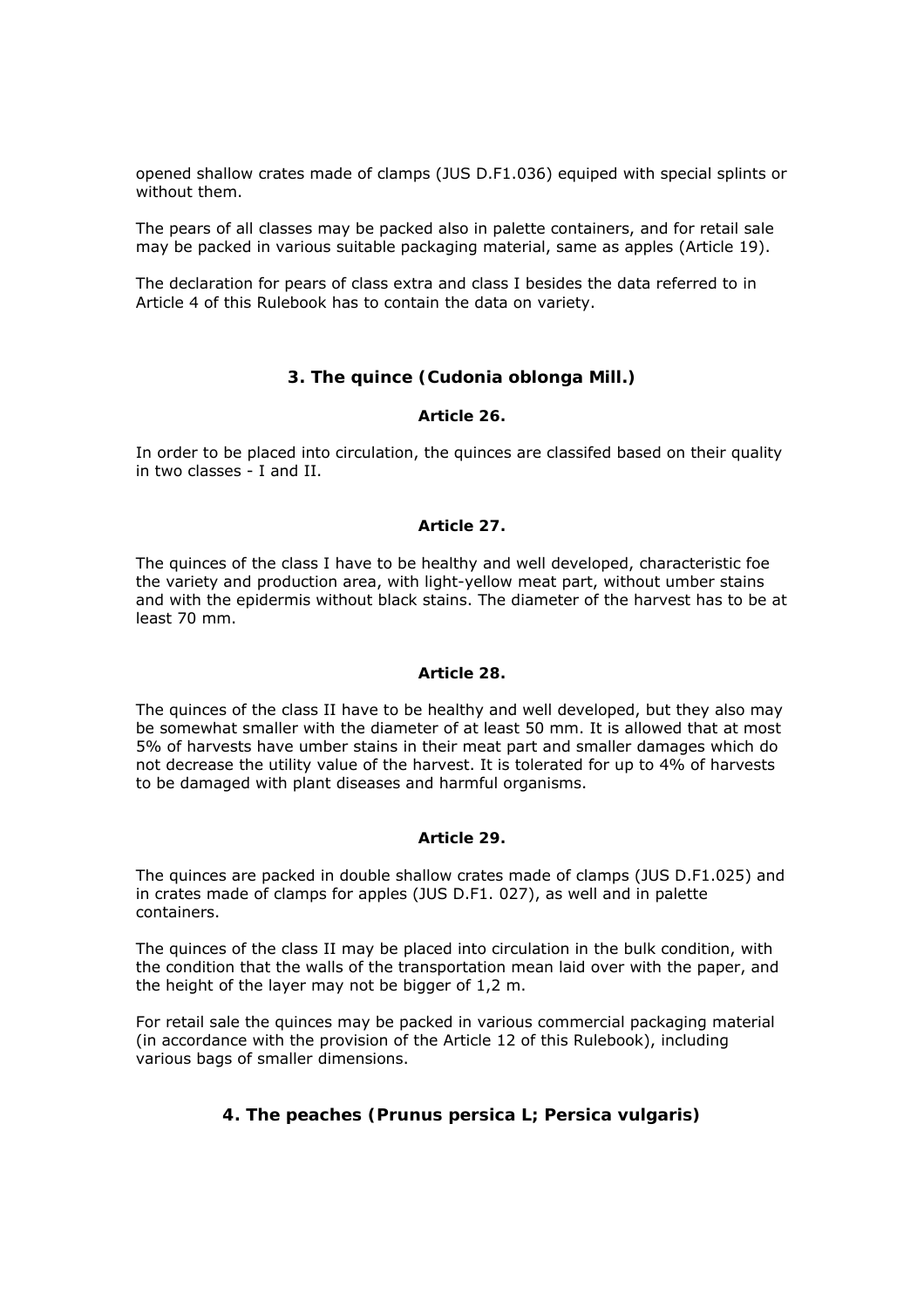## *Article 30.*

In order to be placed into circulation, the peaches are classifed in three classes based on their quality – extra, I and II.

### *Article 31.*

Based on their calibre, the peaches are classified in seven groups, as it follows:

| The diameter<br>of the harvest<br>(mm) | (cm)         | The size of the harvest The indication of the calibre |
|----------------------------------------|--------------|-------------------------------------------------------|
| over 90                                | over 28      | AAAA                                                  |
| 81-89                                  | $25 - 27$    | AAA                                                   |
| 74-80                                  | $23 - 24$    | А                                                     |
| 68-73                                  | $21 - 22$    | А                                                     |
| $62 - 67$                              | $19 - 20$    | B                                                     |
| $56 - 61$                              | 17,5-18      |                                                       |
| $50 - 55$                              | $16 - 16, 5$ |                                                       |

 $\_$  , and the set of the set of the set of the set of the set of the set of the set of the set of the set of the set of the set of the set of the set of the set of the set of the set of the set of the set of the set of th

The peaches with the smaller calibre from 47 to 50 mm in diameter or with the size from 15 to 16 cm of the harvest may be placed into circulation until June 1. In the class extra may be classified harvests with at least 56 mm in diamater or with the size of at least 15 to 16 cm.

At most 10% of harvests in the unit of package may by number or by mass have up to 5 mm smaller or bigger diameter than prescribed and declared for the particular class.

### *Article 32.*

In the class extra are classified harvests of the high-quality, precious varieties of peach, carefully harvested which are of excellent quality in every respect. The peaches of this class have to be well developed, mature and without any defficiencies.

The peaches of the class extra have to be unified in shape, color and size, while the diameter of the harvest has to be at least 62 mm.

At most 5% of harvests which do not fulfil conditions prescribed for this class are allowed to be in the unit of package, but they have to fulfil the quality requirements for the next lower class.

In the unit of package up to 5% of harvests of peaches of the class extra may have the diameter smaller or bigger for 5 mm than the diameter which is prescribed for this class.

*Article 33.*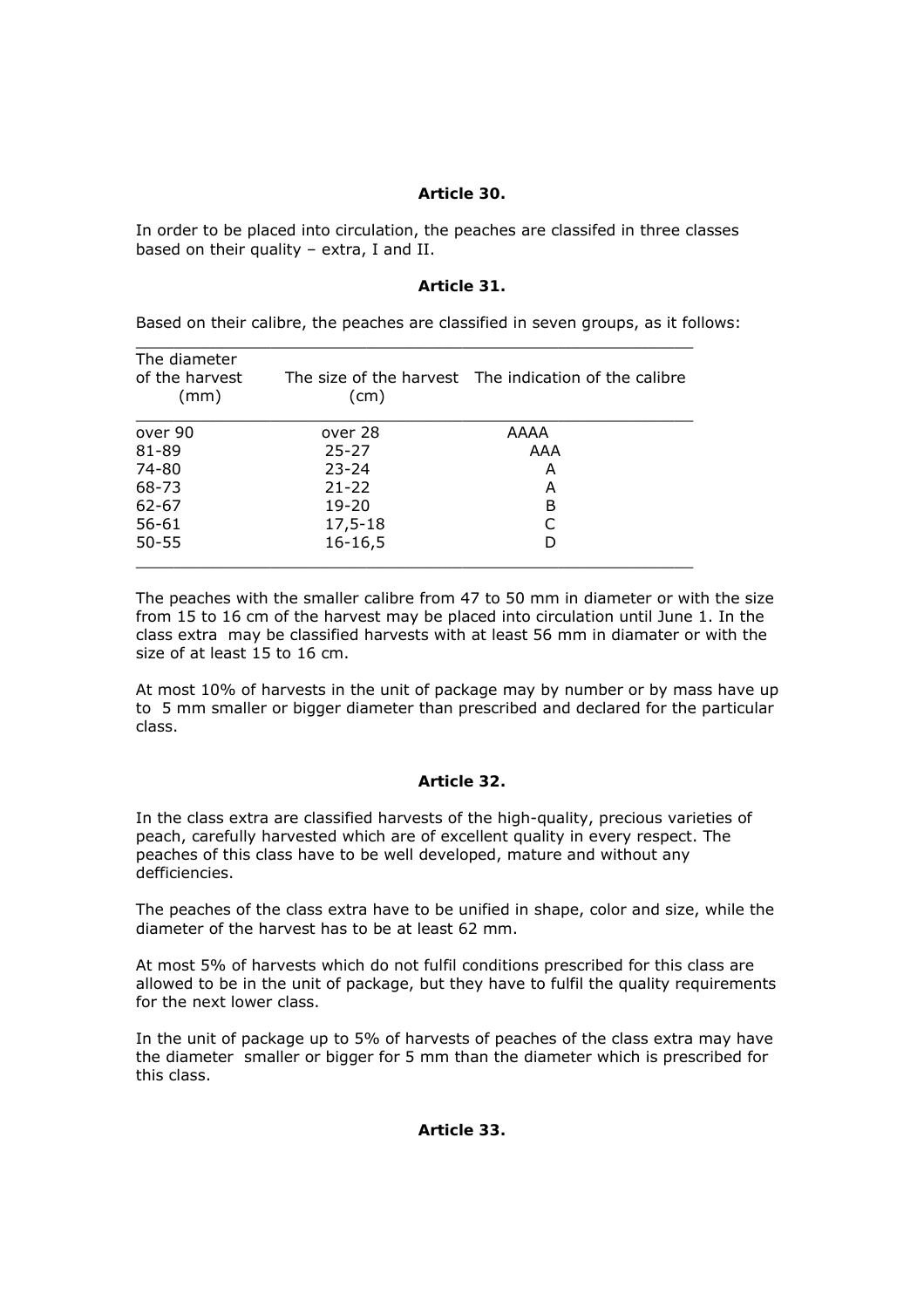In the class I are classified harvests of peaches of the high-quality and quality precious varieties, while the diameter may be at least 50 mm, and for those which will be harvested until the June 1, at least 47 mm.

In the class I, up to 5% of harvests may have fractures around the petiole, but without signs of putrescense.

The presence of stains which do not enter into mezocarp is allowed, and they may cover at most 0,5 cm 2 of the surface of one harvest.

Up to 10% of the mass of peaches of this class which do not comply with the conditions prescribed for this class but which fulfil the quality requirements prescribed for the following lower class may be tolerated.

In the unit of package of peaches of the class I may be up to 10% of harvests with the diameter which vary for 10 mm from the diameter which is prescribed for the class I.

#### *Article 34.*

In the class II are classified harvests of peaches with the good quality, healthy and normally developed. They may originate from sprouts (vineyard peaches). The defficiencies are tolerated, such as longated up to 2 cm. The presence of stains at the surface of the epidermis which do not enter into mezocarp is alowed, and they 2

may cover at most 1,5 cm of the surface of one harvest.

In the unit of package it is tolerated up to 10% of harvests which do not fulfil the quality conditions for this category, but which fulfil the minimal quality conditions prescribed for fruit in the provision of the Article 9 of this Rulebook.

#### *Article 35.*

The peaches of the class extra are packed in the new and clean packaging material laid over with the paper or equiped with splints, such as opened shallow crates made of clamps (JUS D.F1.023 and JUS D.F1.036) and in big opened shallow crates made of clamps (JUS D.F1.022). The peaches of the class I and the class II may be packed into palette containers, which are specially made for that purpose with the smaller depth and lead over with the paper, with the condition that they were carefully harvested, enough firm to sustain transportation and handling and which are unified in their maturity and the calibre.

For the retail sale the peaches may be packed in various packaging material of smaller dimensions (Article 12).

The declaration for the peaches of the class extra and the class I has to contain besides the other data, the data on the variety.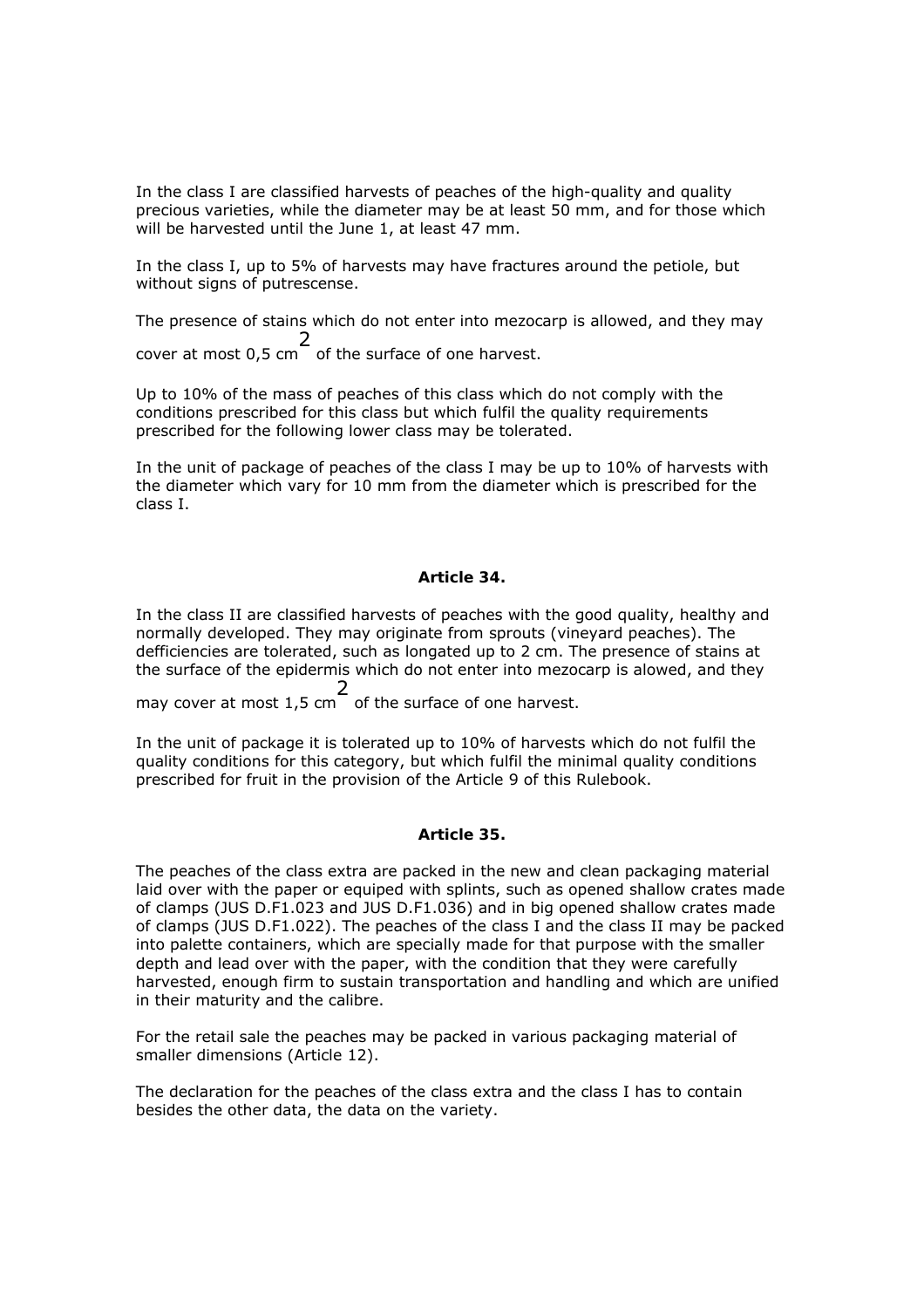# **5. The appricots (Primus armeniaca L. sin. Armeniaca vulgaris)**

### *Article 36.*

In order to be placed into circulation, the appricots are based on their quality classified in three classes - extra, and II.

#### *Article 37.*

In the class extra are classified harvests of higjhquality varieties of appricots, which are well developed, carefully manually harvested, mature enough and without any defficiencies.

The appricots of the class extra have to be unified in shape, color and size, where the diameter of the harvest has to be at least 40 mm.

In the unit of the package up to 5% of harvest of the appricot may have up to 5 mm smaller or bigger diameter than the diameter which is prescribed for this class and up to 5% of harvests which do not fulfil the prescribed conditions with respect to quality, but which fufil the conditions which are prescribed for the quality of following lower class.

#### *Article 38.*

The class I includes harvests of the appricot which are by their shape, largeness and the color of the epidermis typical for the variety and for production area, where the diameter of the harvest has to be at least 30 mm.

The smaller deviations with respect to shape, development and the color of the epidermis which do not decrease the utility value of the product are allowed.

The defficiencies are tolerated such as smaller settements which do not influence on the sustainability of the harvest, insignificant damages from hotiness which cover

only epidermis, and total defficiencies may not exceed 0,5 cm 2 of the surface per one harvest.

In the unit of package may be up to 10% of harvests with the diameter up to 5 mm smaller or bigger from the prescribed.

It is allowed for the unit of package to contain at most 10% of harvests which do not fulfil the quality conditions prescribed for this class, but which fulfil the minimal quality conditions (Article 9).

### *Article 39.*

In the class II are classified harvests of appricot which fulfil the minimal quality conditions (Article 9) and for which the size of the harvest is at least 25 mm in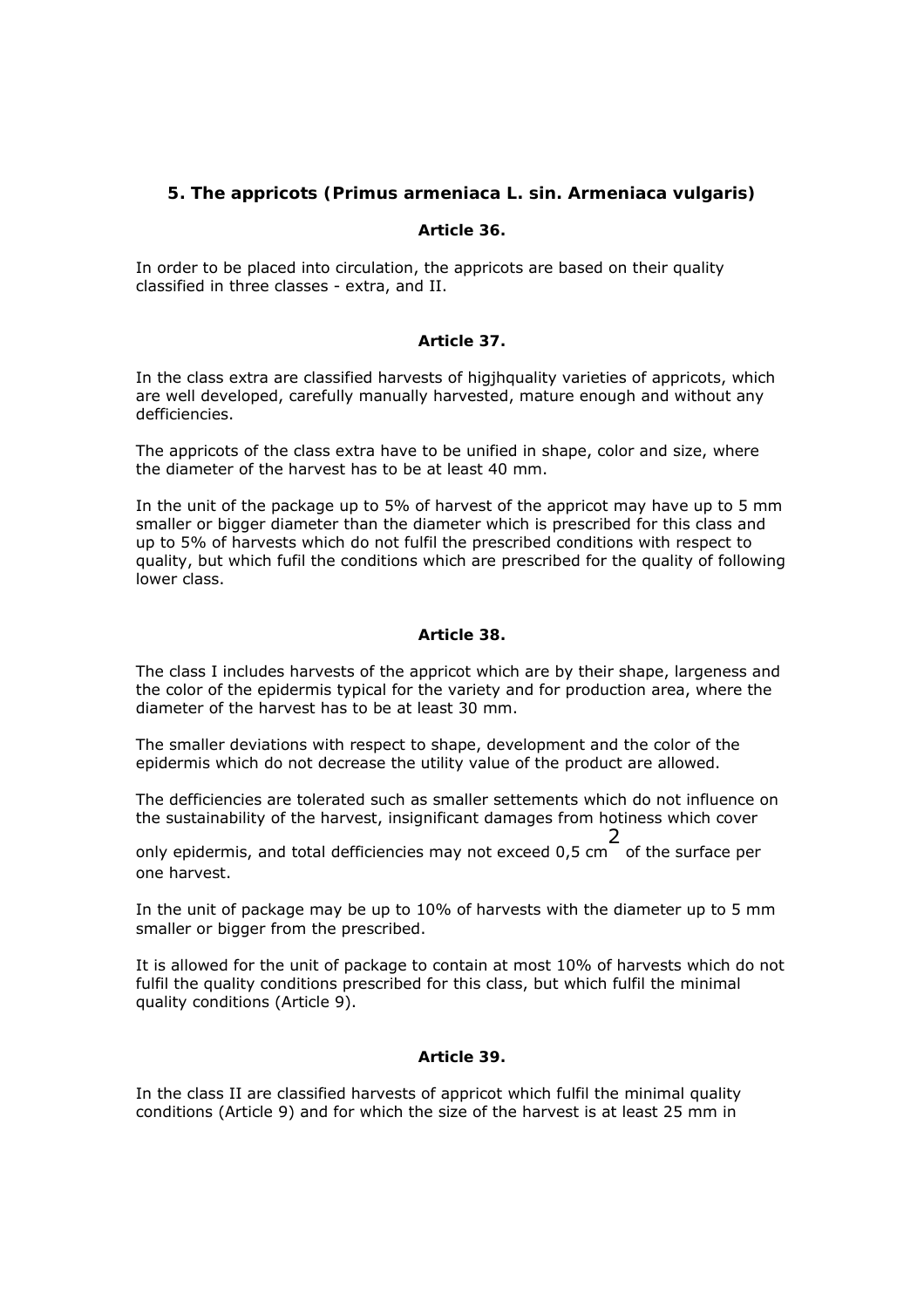diameter. The total damages of the epidermis may not exceed 1 cm of one harvest. In this class may be included the harvests of indigenous appricots which are reproducted from seeds.

#### *Article 40.*

The appricots of the class extra are packed in mid opened shallow crates made of clamps (JUS D.F1.021), composited shallow crates made of clamps (JUS D.F1.024), closed cabinet containers (JUS D.F1.032) and opened shallow crates made of clamps (JUS D.F1.036). They have to be packed by careful stowaging only in on elayer, while the harvests have to be separated one from the other with appropriate materials, with the firm paper used as splints.

The appricots of the class I and the class II are packed in the mid opened shallow crates made of clamps (JUS D.F1.021), composited shallow crates made of clamps (JUS D.F1.024) and opened shallow crates made of clamps (JUS D.F1.036). They may be packed in two layers, while between the layers has to be placed the wavy paper or the packaging paper. The appricots of the class I and the class II may be packed by filling without stowaging, but the unit of packaging material may not contain more than 8 kg of harvests of the class I and 10 kg of harvests of the class II.

### **6. The plum (Prunus domestica L.)**

#### *Article 41.*

In order to be placed into the plums are based on their quality classified in three classes - extra, I and II.

#### *Article 42.*

The plums of the class extra have to be unified by their shape, size and the color, which are harvested with the petiole, not rifted and with the preserved petiole (if the harvests have it) and without any defficiencies.

In the unit of package of plums of this class may be only harvests of big varieties with the typical variety characteristics. Up to 5% of harvests without petiole is tolerated.

#### *Article 43.*

The plums of the class I include harvests of good quality which are typical by their development, shape and color and without defficiencies. The harvests have to be also carefully harvested manually. The plums of this class may have smaller deviations from the shape and the color of the epidermis. Up to 10% of harvests without petiole are allowed. For the plum renkloda (reineclaude) are tolerated shallow, completely scar over fractures.

2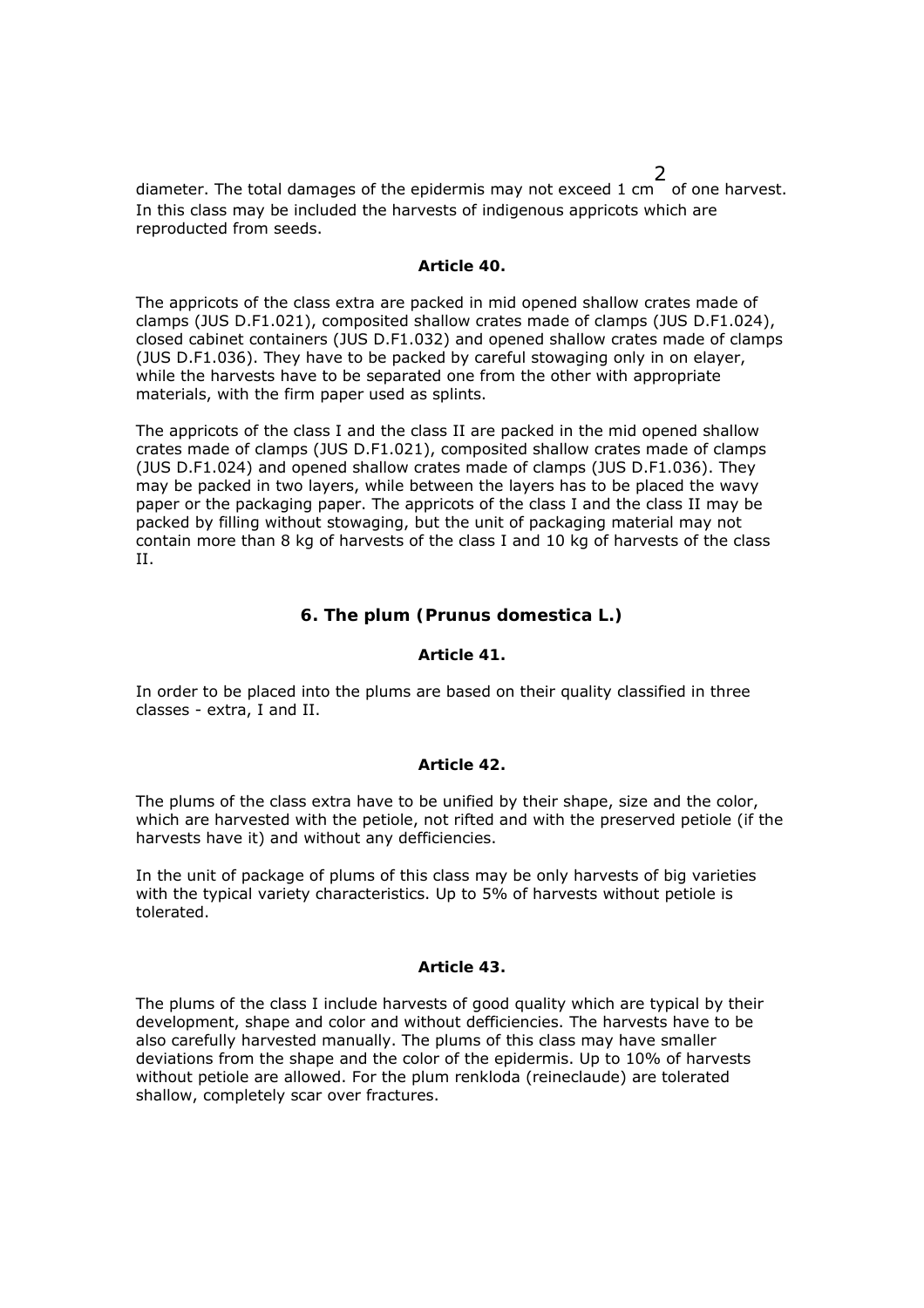### *Article 44.*

The plums of the class II include harvests which due to various defficiencies with the respect to calibre, development, the color of the epidermis, etc. may not be classified in the class I but which fulfil in every respect the minimal quality conditions (Article 9).

In the unit of package are tolerated up to 10% of harvests with various damages of the epidermis which are caused by plant diseases and harmful organisms, mechanical injuries etc, which cover at most one quarter of the harvest.

### *Article 45.*

The plums of the class extra and the class I are packed in mid opened shallow crates made of clamps (JUS D.F1.021) and big opened shallow crates made of clamps (JUS D.F1.022).

The plums of the class II may be packed in bevel crates made of clamps (JUS D.F1.030).

The plums intended for retail sale may be packed in various suitable commercial packaging material of smaller dimensions (Article 12).

# **7. The sweet cherry (Prunus avium L.)**

### *Article 46.*

In order to be placed into circulation the sweet cherries are based on their quality classified in three classes - extra, I and II.

### *Article 47.*

The sweet cherries of the class extra include harvests of best varieties of cherries with the characteristic variety characteristics and without any defficiencies.

The harvests of sweet cherries of the class extra have to be firm, normally developed, unified in size, color and the maturity. For sweet cherries of this class the diameter of the harvest may not be smaller than 20 mm.

In the unit of the package may be up to 5% of harvests which do not fulfil listed quality conditions, but which may not be softened or over-matured, but there may be up to 2% of insignificantly injured sweet cherries. Up to 10% of harvests may have the diameter below 20 mm, but not smaller than 17 mm.

### *Article 48.*

The sweet cherries of the class I include harvests which are typical for the variety, but with defficiencies with the respect to their calibre, development and the color.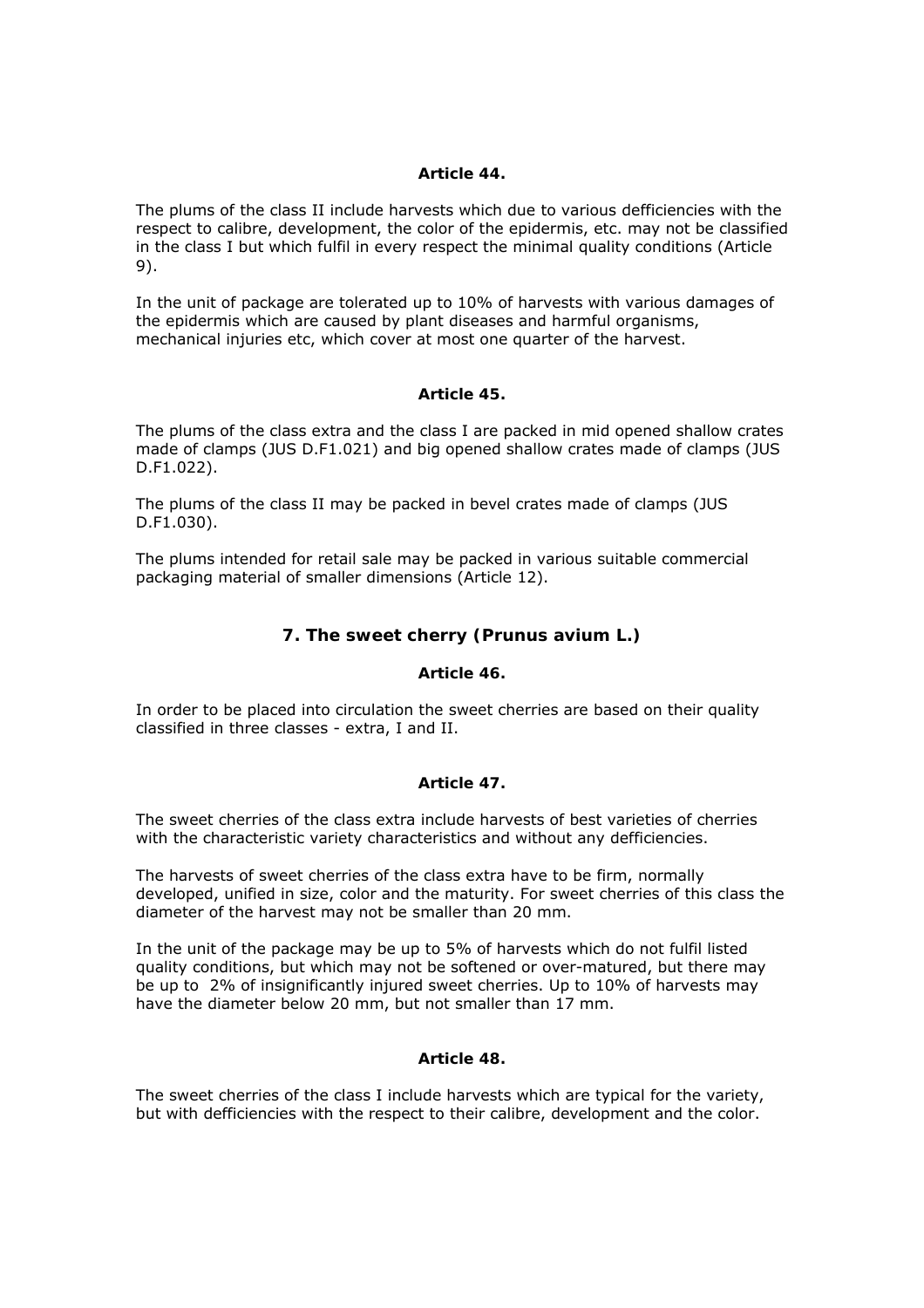The diameter of the harvest may not be less than 17 mm, and for early varieties it may not be less than 15 mm.

In the unit of the package may be up to 10% of harvests which do not fulfil the conditions prescribed for class, and at most 4% of injured and 2% of worm eaten sweet cherries. Up to 10% of harvests with the diameter smaller than prescribed, but not smaller than 15 mm is tolerated.

### *Article 49.*

The sweet cherries of the class II include harvests of the good quality, which due to defficiencies with the respect to their development, the diameter and the color dont fulfil the conditions for the class I, but which fulfil the minimal quality conditions (Article 9).

The diameter of the harvest of sweet cherry of this class may not be smaller than 15 mm, and for early varieties may not be smaller than 13 mm.

In the unit of package may be up to 10% of harvests which do not fulfil the conditions prescribed for this class, and at most 6% of injured and 4% of worm eaten sweet cherries. Up to 10% of harvests with the diameterr smaller than 3 mm is tolerated.

### *Article 50.*

The sweet cherries are packed in opened shallow crates made of clamps (JUS D.F1.020) and in big opened shallow crates made of clamps (JUS D.F1.022). In the retail sale the sweet cherries may be packed in the small suitable commercial packaging material made of various materials, mostly with the 0,5 kg of the net mass (Article 12).

# **8. The cherries and marela (Prunus cerasus L. i Prunus avium - Prunus cerasus)**

### *Article 51.*

In order to be placed into circulation the cherries and marelas are based on their quality classified in three classes - extra, I and II.

### *Article 52.*

The cherries and marelas of the class extra include harvests of best varieties, with the petiole, without defficiencies and unified by their maturity and largeness, which may not be too soft, i.e. over-matured and with the average mass of the harvest which is not less than 5,5 g.

# *Article 53.*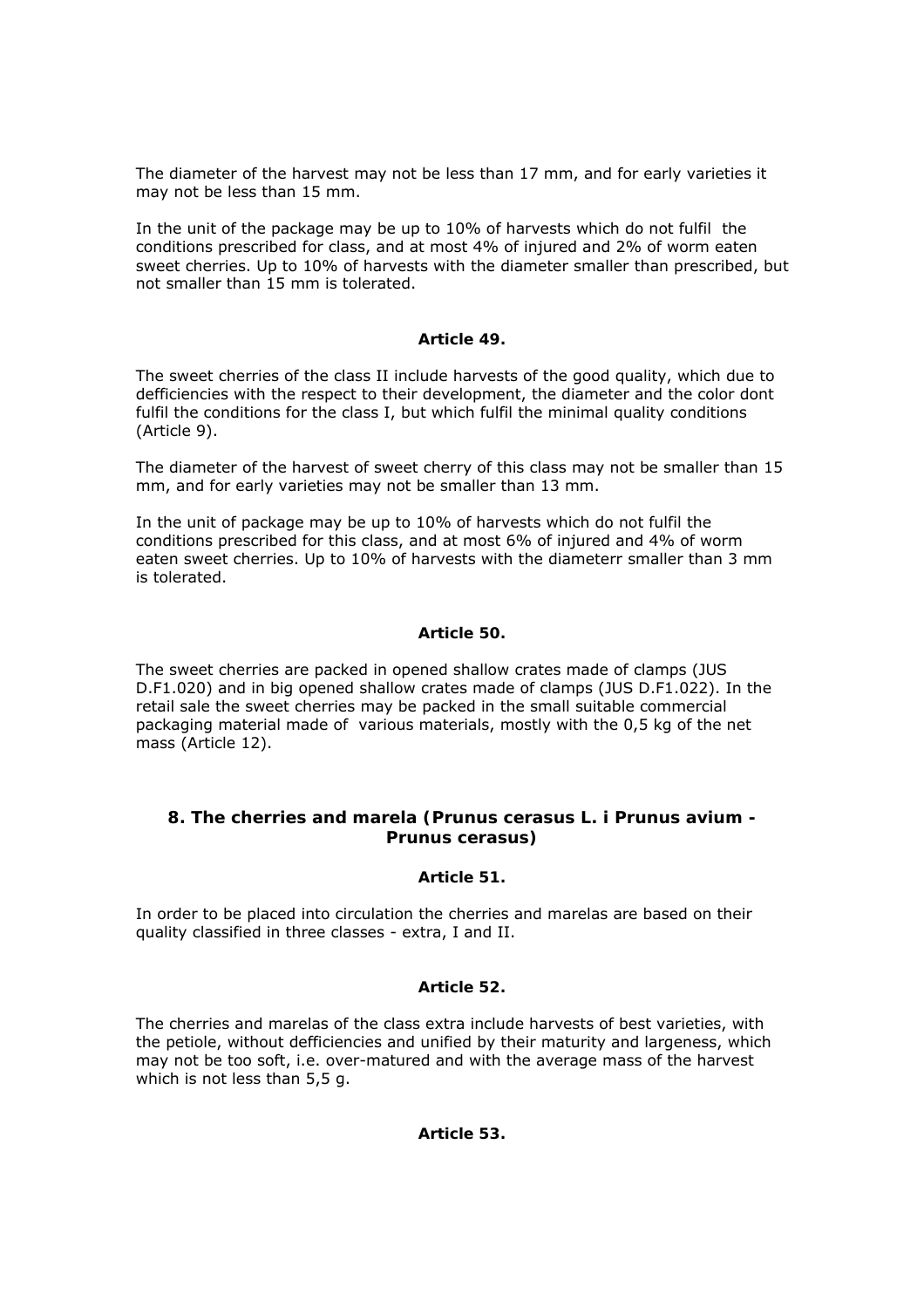The cherries and marelas of the class I include the harvests typical for the variety, without the defficiencies, where there are tolerances for deviations with respect to largeness, color and the quality. It is allowed for up to 2% of harvests damaged with parasites and mechanical injuries, which do not fulfil the utility value of the harvest.

### *Article 54.*

The cherries and marelas of the class II include harvests of the good quality with the smaller defficiencies with respect to their development, shape and color. It is allowed for up to 5% of harvests damaged with parasites, by mechanical and other injuries.

### *Article 55.*

The cherries and marelas are packed in small opened shallow crates made of clamps (JUS D.F1.020), mid opened shallow crates made of clamps (JUS D.F1.021) and big shallow crates made of clamps (JUS D.F1.022). The cherries and marelas, same as sweet cherries, may be packed in the suitable commercial packaging material.

# **9. The strawberries (Fragaria ananasa; F. grandiflora)**

### *Article 56.*

In order to be placed into circulation, the strawberries based on their quality may be classified in three classes - extra, I and II.

### *Article 57.*

The strawberries of the class extra has to have the shape, development and the color which are characteristic for that variety. The harvests have to be unified in their maturity, the shape and largeness, without any defficiencies, without abnormal outer humidity, with the calyx and with shortened petiole.

The harvests of strawberries of the class extra have to be whole, without particles of soil and without other impurities.

The diameter of harvests of big and mid-big varieties have to be at least 25 mm, and for other varieties at least 20 mm.

In the unit of the package it is allowed up to 5% of harvests which do not fulfil the conditions prescribed for this class, but which fully comply the quality requirements of the following lower class.

It is allowed up to 5% of harvests with the diameter which is less than prescribed, but not less than 18 mm.

# *Article 58.*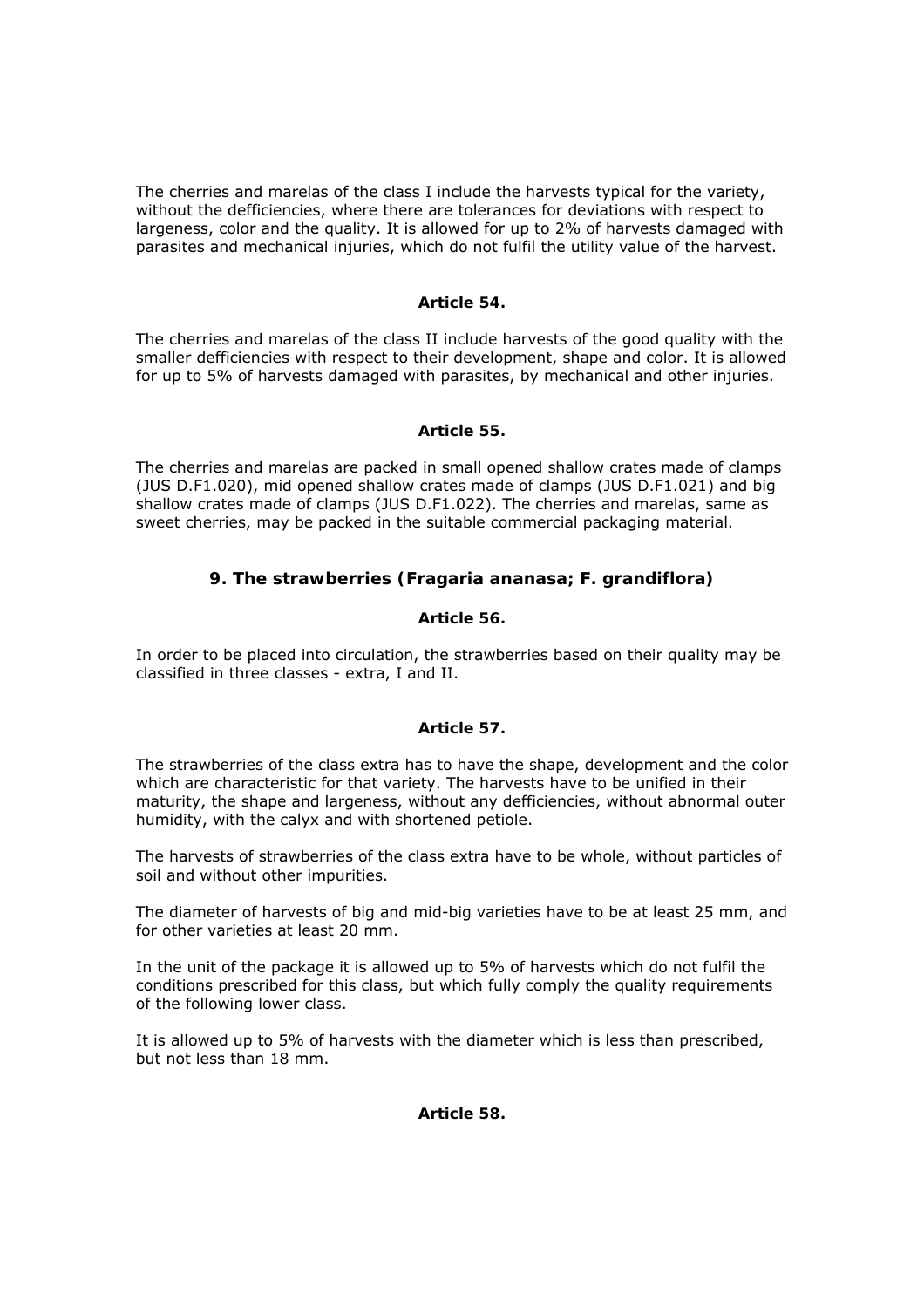The strawberries of the class I have to have the approximately same shape and have to have the size and the color which are characteristic for the variety to which they belong. They have to be whole, without injuries of the surface, without defficiencies, with the calyx and with the shortened petiole, and the presence of insignificant particles of soil is allowed.

The diameter of harvests with big and mid big varieties has to be at least 18 to 25 mm, and for other varieties at least 15 mm. For early mature varieties the diameter of at least 18 mm is tolerated.

In the unit of package up to 10% of mass of strawberries may deviate from conditions prescribed for the class I, which fulfil the requirements which are prescribed with the respect to quality for the following lower class. In these 10% may be at most 2% of defective harvests and up to 10% of harvests without the calyx.

It is allowed for at most 10% of harvests of the strawberry to have the diameter which doesn't fit the calibre of this class.

### *Article 59.*

The strawberries of the class II include harvests which do not fulfil the quality conditions for the previous class, but which fulfil the minimal quality conditions (Article 9). The harvests may have the diameter less than 15 mm, and in the unit of package are tolerated up to 10% of over-mature or smaller harvests, as well and up to 2% of harvests with damages of plant diseases and harmful organisms and up to 10% of harvests without the calyx and petiole, and at most 10% of harvests with the damage of epidermis which do not decrease significantly the utility value of the product.

# *Article 60.*

The forest strawberries may be placed into circulation which have the shape, color, aroma, taste and the development which is characteristic for the forest strawberry. The harvests have to be unified by their largeness, enough mature, without abnormal puter humidity, with the calyx and short petiole.

# *Article 61.*

The strawberries and forest strawberries are packed in small opened shallow crates made of clamps (JUS D.F1.020) which are placed in cases (JUS D.F1.033) or in canisters for strawberries (JUS D.F1.046), as well and in suitable smaller packaging material made of plastic mass and other suitable materials, which are subsequently stowaged in shallow crates made of clamps.

The unit of the package for strawberries of the class extra and for the forest strawberry may contain at most 0,5 kg of the net mass.

# **10. The raspberry (Rubus idaeus L.)**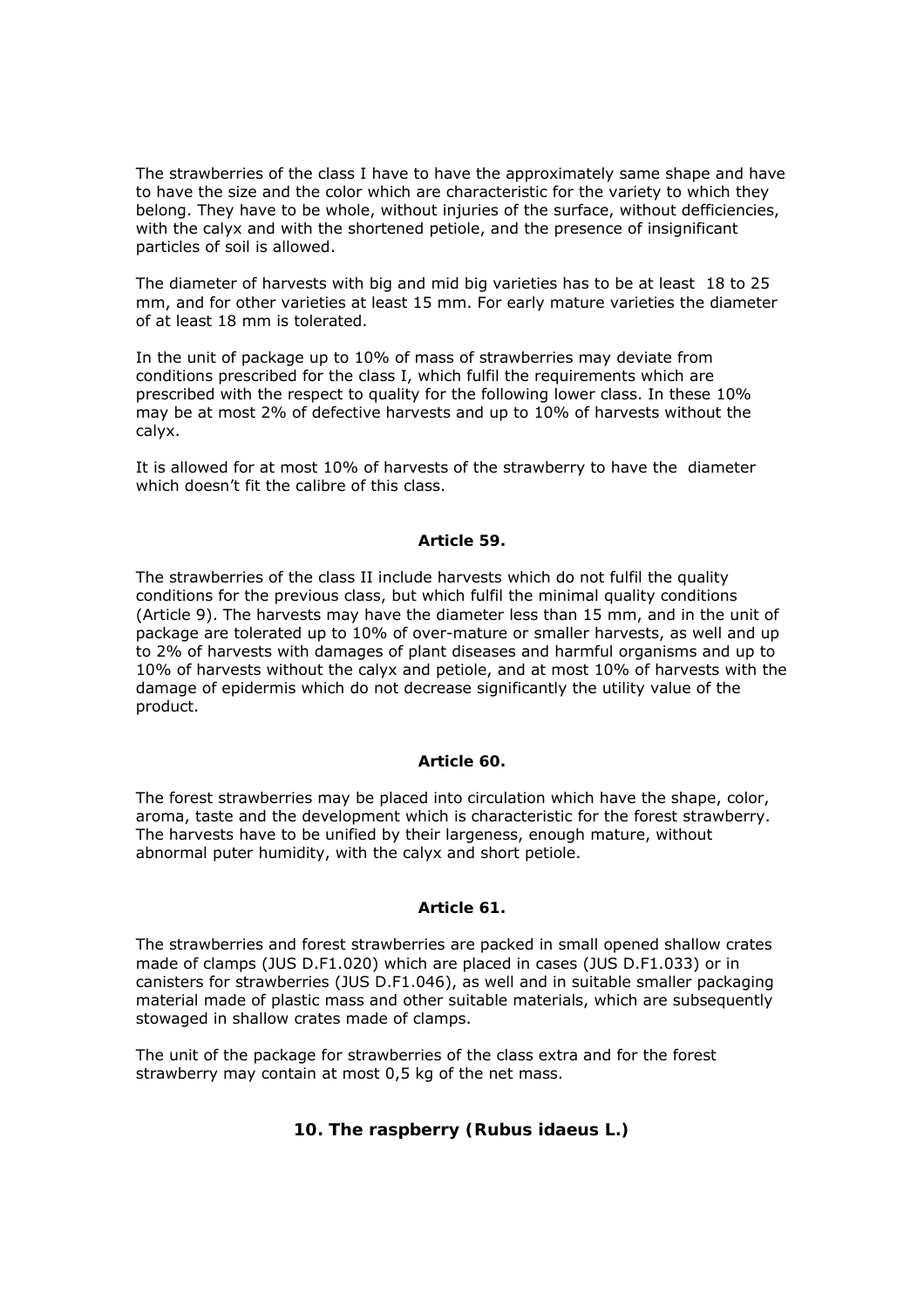### *Article 62.*

In order to be placed into circulation, the raspberries are based on their quality classified in three classes - extra, I and II.

#### *Article 63.*

The raspberry of the class extra include harvests of raspberries of high-quality varieties. The harvests have to be whole, clean, with the fresh appearance, healthy without any defficiencies, unified by their maturity, firm enough so they can sustain the handling and the transportation. They have to be without impurities and without calyx. In the unit of the package the diameter of the harvest may not be smaller than 15 mm, and at most 10% of harvests may be with the diameter which is smaller than 15 mm but which is not smaller than 12 mm.

It is tolerated for up to 5% of the mass of harvests in the unit of the package not to fulfil the conditions prescribed for the class extra, but which have to fulfil the conditions prescribed for the following lower class.

#### *Article 64.*

The raspberries of the class I includes the varieties of good quality, with harvests which are unified in their size, the color and the maturity. Certain deviations with the respect to development and the largeness of harvests are tolerated, but harvests may not be over- mature. There may be up to 5% of harvests with the calyx and up to 5% of harvests with mechanical injuries, and the smallest diameter of the harvest has to be 12 mm. It is allowed for up to 10% of harvests to have the diameter which is smaller than 12 mm but not smaller than 10 mm.

It is tolerated for at most 10% of the mass of the harvest in the unit of the package not to fulfil the conditions prescribed for this class, but which have to fulfil the conditions for the following lower class, and where may be up to 2% of worm eaten harvests.

### *Article 65.*

The class II includes the harvests of raspberry which do not fulfil the conditions prescribed for the previous class, but which have to fulfil the minimal quality conditions (Article 9) which means that harvests may not be etiolated.

The smaller disequilibrium of harvests by their largeness and maturity is tolerated.

In the unit of package may be up to 10% of harvests with the calyx and up to 5% of harvests with mechanical injuries which do not decrease the utility value of the product.

It is allowed for up to 2% of worm eaten harvests to be present in the unit of the package.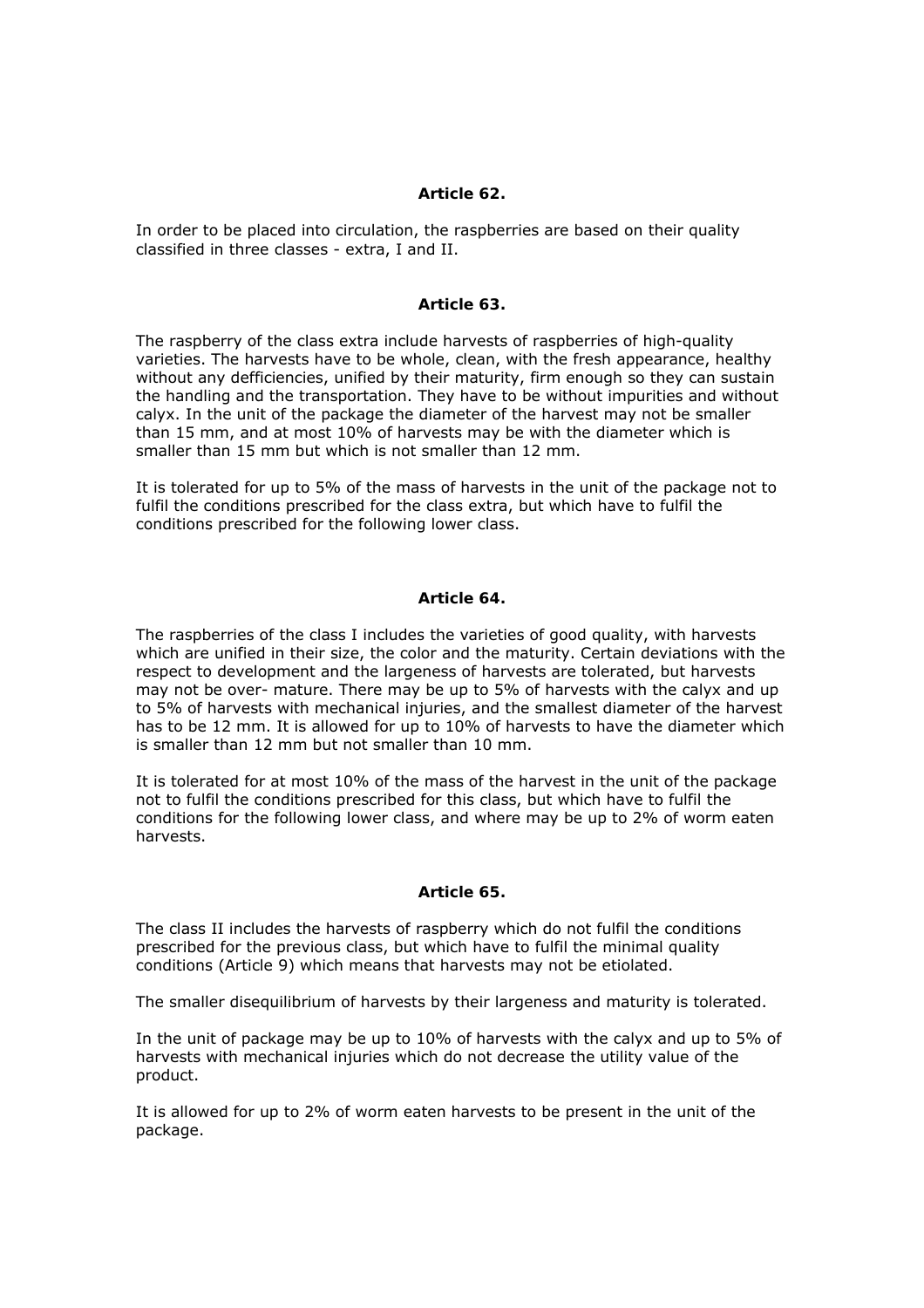### *Article 66.*

The raspberries of the class extra and the class I are harvested carefully by hand and packed directly into opened shallow crates made of clamps (JUS D.F1.020) or in suitable small packaging material from 0,250 to 0,5 kg. The shallow crates made of clamps in which are packed the raspberries of the class II may not be placed into cases.

# **11. The briar (Rubus fructicosus L.)**

# *Article 67.*

In order to be placed into circulation the briars are based on their quality classified in three classes - extra, I and II.

# *Article 68.*

The briars of the class extra have to be mature enough, unified by their largeness and color, without the calyx, clean, healthy and without defficiencies. In the unit of the package it is tolerated for up to 5% of the mass of the harvest not to fulfil the conditions prescribed for this class but which have to fulfil the conditions prescribed for the following lower class.

### *Article 69.*

The briars of the class I have to be well developed, unified by their largeness, with the good quality, mature enough and without calyx. The over-mature, pallid or mechanically significantlly damaged harvests are not tolerated.

It is allowed for up to 10% of the mass of the harvest in the unit of the package not to fulfil the conditions prescribed for this class, but which have to fulfil the conditions prescribede for the following lower class.

# *Article 70.*

The briars of the class II have to be healthy, clean and completely mature, with the smaller defficiencies with respect to the shape of the harvest. In the unit of the package are tolerated up to 20% of the mass over-mature harvests, up to 10% of the mass of the harvest with the calyx as well and at most 5% of mass of worm eaten harvests.

# *Article 71.*

The briars of all classes are carefully harvested with the hand and packed in small opened shallow crates made of clamps (JUS D.F1.020) or in suitable small packaging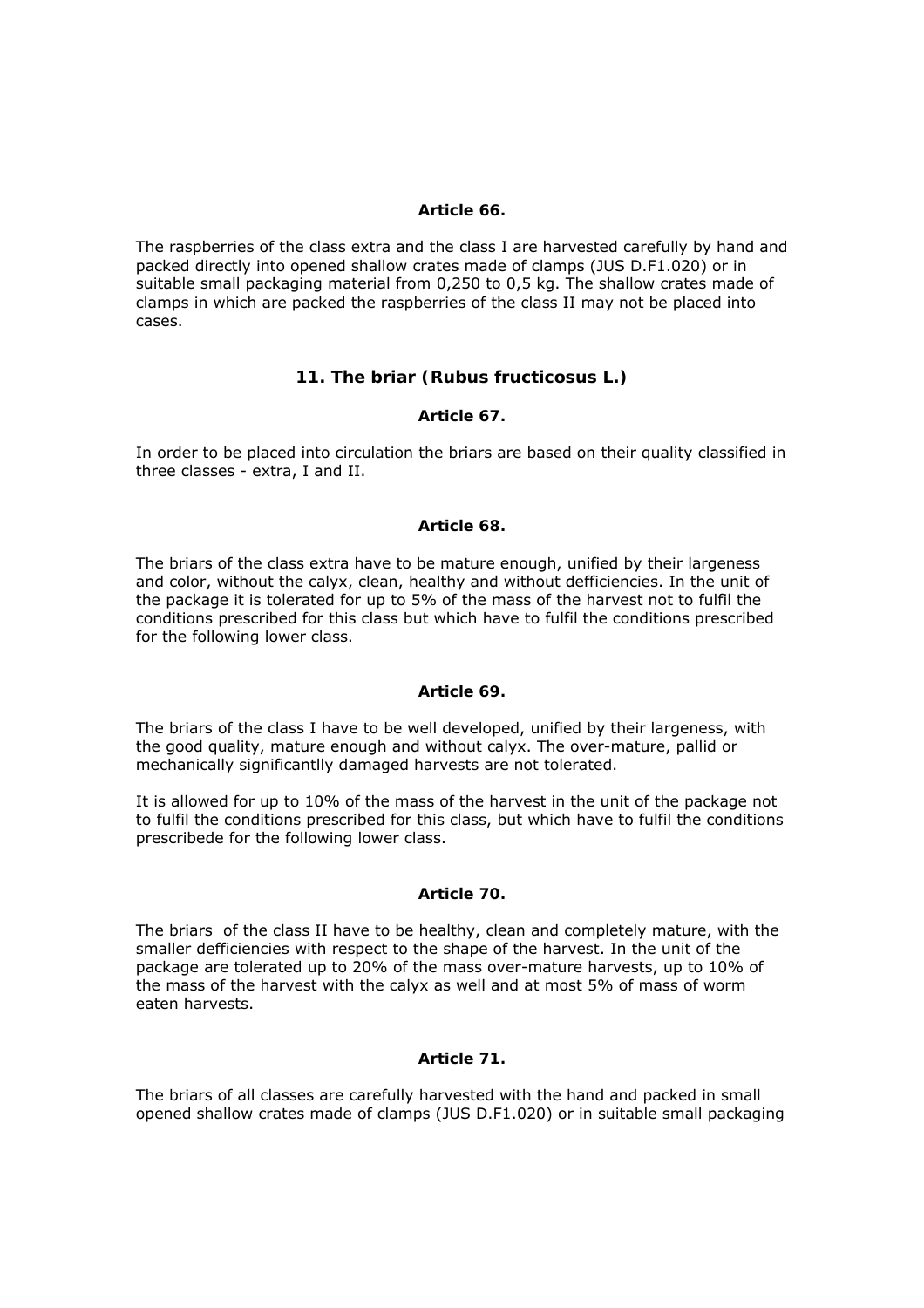material up to 0,5 kg net of the harvest. The harvests are subsequently stowaged in suitable crates made of clamps.

# **12. The cranberries (Ribes album, R. rubrum i R. nigrum)**

# *Article 72.*

In order to be placed into circulation, the cranberries are based on their quality classified in two classes - I and II.

# *Article 73.*

The harvests of the cranberry of the class I have to be of very good quality, whole, normally developed, mature enough, typical for the variety, in bunch of grapes, unified by their largeness and without presence of single berries.

# *Article 74.*

In the unit of package of cranberries of the class II may be up to 10% of harvests with uneven bunch of grapes and with a little bit crumbled berries. The presence of somewhat more mature berries as well and incoherent bunches of grapes are tolerated.

# *Article 75.*

The cranberries have to be carefully harvested by hand and packed into smaller packaging material made of plastic mass, wood or paper (carton), with the content of at most 0,5 kg of net harvest. The cranberries of the class II may be also packed in small opened shallow crates made of clamps (JUS D.F1.020).

# **13. The currant (Ribes grossularia L.)**

# *Article 76.*

In order to be placed into circulation, the currant may be based on its quality classified in two classes - I and II.

# *Article 77.*

The currant of the class I has to be with berries typical for the variety, with the good quality and without defficiencies. The berries have to be with suitable maturity, unified by their size, shape and the color. Up to 10% of over-mature harvests are tolerated.

# *Article 78.*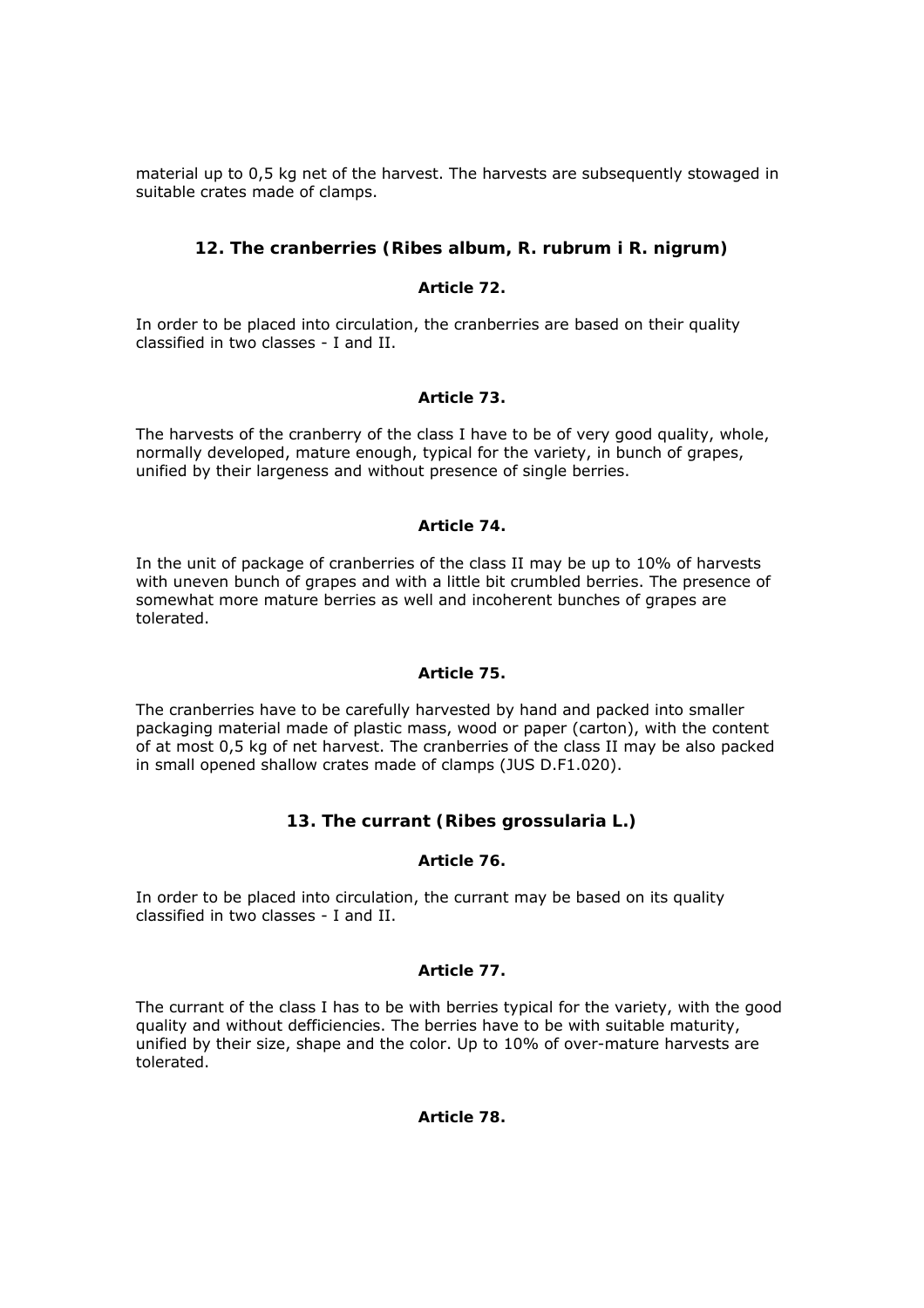In the currant of the class II are classified normaly developed, healthy and mature berries with smaller defficiencies. Up to 10% of harvests of bad quality are tolerated, including those with fractures.

## *Article 79.*

The currant is packed in small containers with the content up to 0,5 kg net, and the harvests of the currant of the class II are also packed in opened shallow crates made of clamps (JUS D.F1.020).

# **14. The blueberry (Vaccinium murtillus)**

### *Article 80.*

In order to be placed into circulation, the blueberries are based on their quality classified in two classes - I and II.

### *Article 81.*

The blueberries of the class I are harvested manually, well developed, with the darkblue color, without bitterness and with completely preserved petiole. The berries have to be suitably developed, firm, not-adherent mutually, without petiole and leaflets. The berries of the blueberry may not be over-mature.

The damages which do not decrease the transportation resistance and the organoleptic characteristics are not considered as defficiencies.

It is tolerated for up to 10% of mass of the harvest in the unit of package not to fulfil the conditions prescribed for this class, but which have to fulfil the conditions prescribed for the following lower class.

In the unit of package may be up to 1% of non-edible parts, i.e. leaflets, petiole and fibres.

### *Article 82.*

In the class II are classified less developed, smaller blueberries of good quality, normally developed, healthy with the color which is complient with the level of maturity, they have to be without bitterness and without petiole. The blueberries do not have to be unified by their maturity. The deviations with respect to development, the color of the epidermis and the firmness are tolerated. The berries with tye insignificant damages of the epidermis which do not influence on sustainability and organoleptic characteristics of the product are also tolerated.

In the unit of package may be up to 10% of the mass of over-mature harvests and at most 2% of non-edible parts, i.e. leaflets, petiole and fibres.

### *Article 83.*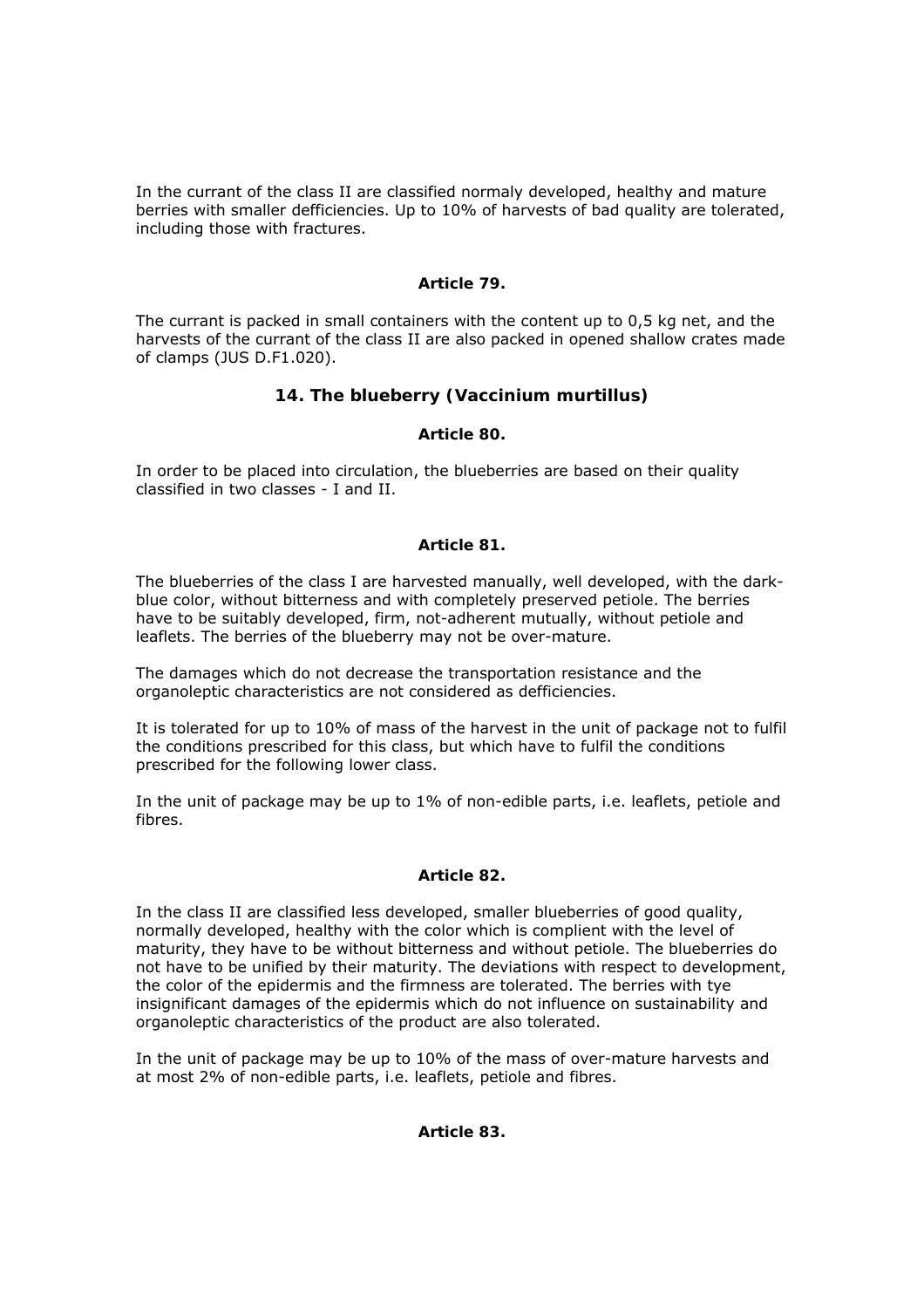The blueberries are carefully harvested manually and packed in special small packaging material made of suitable material, with the content of at most 0,5 kg of net harvest, while the blueberries of the class II may be packed in small opened shallow crates made of clamps (JUS D.F1.020) with cases (JUS D.F1.033).

# **15. The table grapes (Vitis vinifera L.)**

### *Article 84.*

In order to be placed into circulation, the table grape is based on its quality classified in three classes - extra, I and II.

### *Article 85.*

As the grape of the class extra may be placed into circulation only the grape of highquality world and domestic varieties which originate from the variety Vitis vinifera, without any defficiencies. The bunches of grape have to be normally developed and typical for the variety, as well and they have to be of certain size. The size of the bunch of grapes is determined by their mass. For varieties with big berries, the bunch of grapes has to have at least 200 g and for others at least 150 g. The berries have to be normally shaped, well and uniformly spaced, unified by their color and largeness, with wealthy ash and they may not be densed. Particularly they may not be mechanicaly and damaged otherwise, which would make them less suitable for the consumption.

In the unit of package there may be up to 10% of mass of the bunch of grapes smaller than 200 g varieties with big berries, i.e. smaller than 150 g for varieties with smaller berries, but not smaller than 100 g of the mass.

In the unit of package there may be up to 5% of the mass of the table grapes which do not fulfil the conditions prescribed for the class extra, but it has to fulfil the requirements prescribed for the following lower class. These 5% may contain up to 3% of detached berries.

### *Article 86.*

The bunches of table grape of the class I have to have the same characteristics as the bunches of the table grape of the class extra, where the berries on the bunch do not have to be uniformly spaced, and they may have smaller defficiencies with respect to color as well and smaller damages from hotness.

The mass for the each bunch of grapes has to be at least 150 g for varieties with big berries, and at least 100 g for varieties with small berries.

In the unit of package there may be up to 10% of bunches with mass smaller than 100 g but not smaller than 75 g.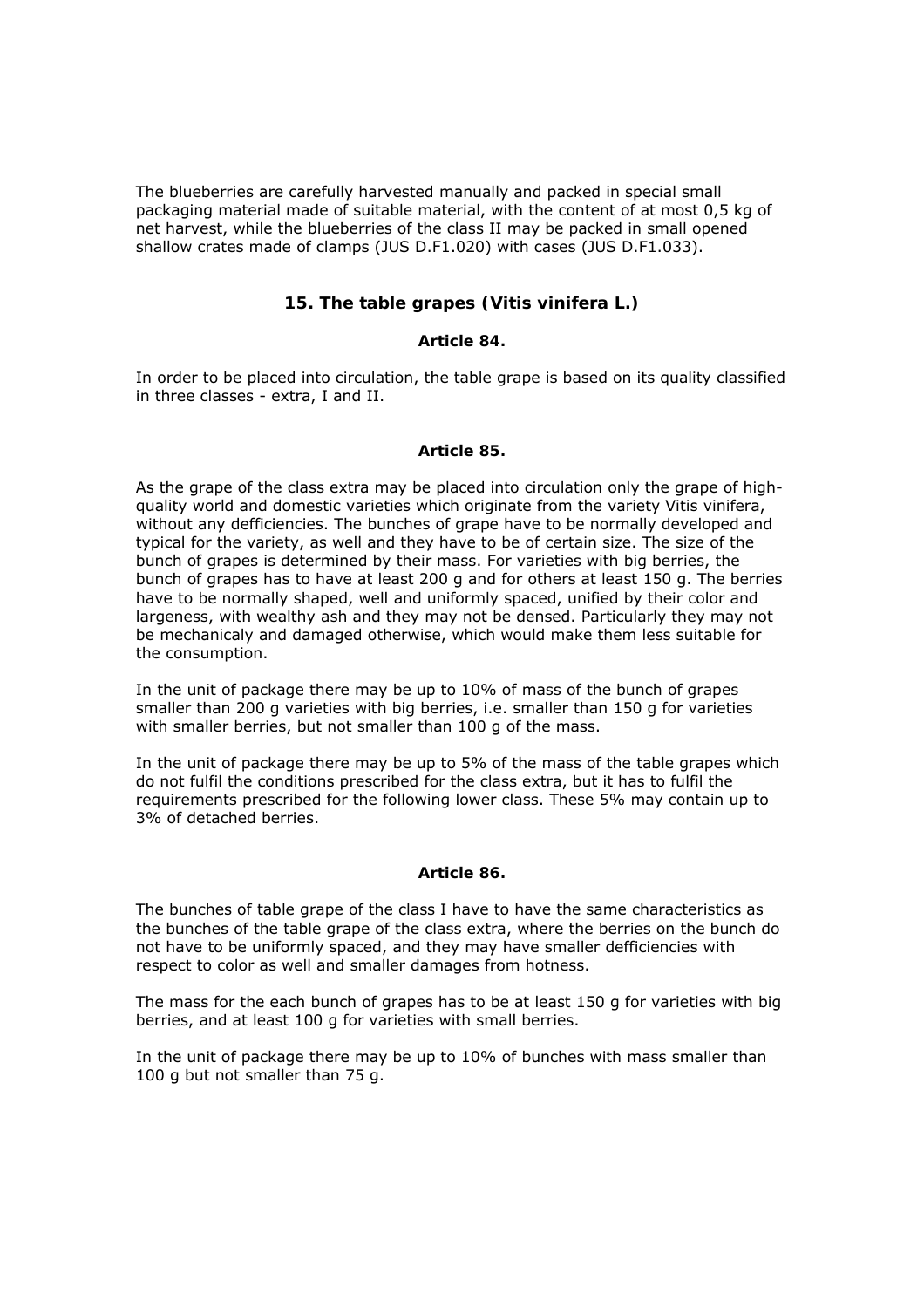In the unit of package there may be up to 10% of the mass of grapes which may differ from the conditions prescribed for the class I, where these 10% may contain up to 3% of detached berries, from the mass of grapes.

### *Article 87.*

The grape of the class II have to belong also to table varieties. The bunches of grapes and berries have to be normally developed and healthy, with respect to all characteristics characteristic for the variety, where the defficiencies with respect to the size of bunches, development of berries, the color of the epidermis, the level of maturoty, the disposition and the density of berries.

In this class may be classifed and the grape of wine varieties intended for the consumption in the fresh condition, with the condition that it have to be healthy and with the good quality.

### *Article 88.*

The table grape of the class extra is packed in new small opened shallow crates made of clamps (JUS D.F1.020) and in mid opened shallow crates made of clamps (JUS D.F1.021).

The table grape of the class I is packed in new mid opened shallow crates made of clamps (JUS D.F1.021), big opened shallow crates made of clamps (JUS D.F1.022) and in closed shallow crates made of clamps (JUS D.F1.023).

The table grape of the class II may be packed also in bevel crates made of clamps (JUS D.F1.030).

The table grape may be packed in various commercial packaging materials.

The declaration for the table grape of the class extra and the class I, besides the other data, has to contain the data on variety.

# **16. The walnut in the skin (Juglans regia L.)**

### *Article 89.*

In order to be placed into circulation, the walnut in the skin is based on its quality classified in three classes - extra, I and II.

### *Article 90.*

The walnut in the skin is classified in two groups: the fresh walnut in the skin which was not subdue any preparations after the harvesting and removal of lupina, and the dessicated walnut in the skin which was after harvesting, besides the lupina, was released of part of it the humidity, so that the humidity is at most 12%.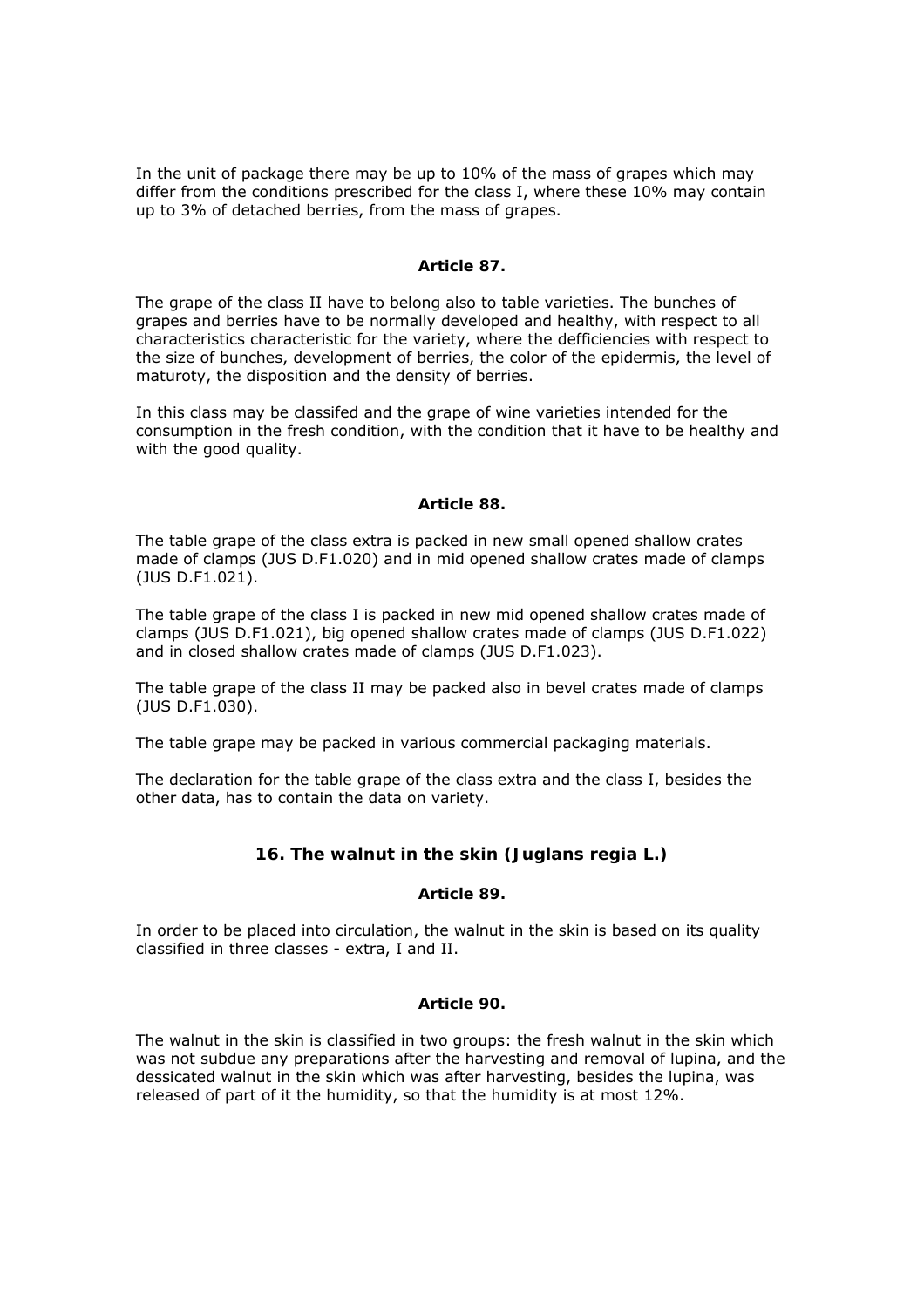The humidity is calculated based on the difference in the mass before and after dessication of at least 50 g of walnut in the skin, in the hot house on  $103^{\circ}C \pm 2^{\circ}C$ within 6 hours.

### *Article 91.*

The walnut in the skin has to fulfil the following minimal quality conditions: it has to have healthy skin, and particularly without traces of damages from plant diseases and harmful organisms, has to be whole (where the partially opened walnuts are not considered as abroach) and clean without lupina and impurities.

The walnut meat has to be soft or relatively hard, healthy, without visible traces of plant diseases and harmful organisms, as well and without live or dead insects, firm and normally developed, with normal maturity, without alien aroma and taste, and the meat has to fill the skin significantly.

The walnut in the skin has to be harvested in its full maturity, when the lupina is completely separated from the skin.

### *Article 92.*

The walnut in the skin of the class extra has to be with thin skin, with light color, without traces of lupina and without stains, has to be unified by its shape, the size and the appearance, without damages and injuries from plant diseases and harmful organisms, and it may contain up to 12% of water. The meat of the walnut of the class extra has to be fully mature and with lighter color and has to fill the skin significantly.

In the unit of package for dessicated walnut in the skin is tolerated up to 5% of harvests which do not fulfil the conditions with respect to quality of the skin and the meat referred to in paragraph 1 of this Article, but which fulfil the conditions prescribed for the following lower class, but there may not be more than 2% of harvests with damages from plant diseases and harmful organisms, with signs of chaf and rancidity and more than 5% of other varieties different from the declared variety. In this class is classified only walnut with the indication variety.

The walnut in the skin of the class extra has to have the diameter of at least 27 mm, and for variety with elongated shape, where the harvest is above 26 mm (if the longitude exceeds 1,25 diameter of the walnut).

At most 10% of harvests with the deviation of the diameter up to 1 mm is tolerated, and of that up to 3% with the deviation which doesn't exceed 2 mm.

### *Article 93.*

The walnut in the skin of the class I has to be with the good quality, with the diameter of at least 24 mm. The skin has to be light and clean, nonaffected and relatively hard to acceptably soft. The meat has to be with the good qualitya and has to fill the skin significantly.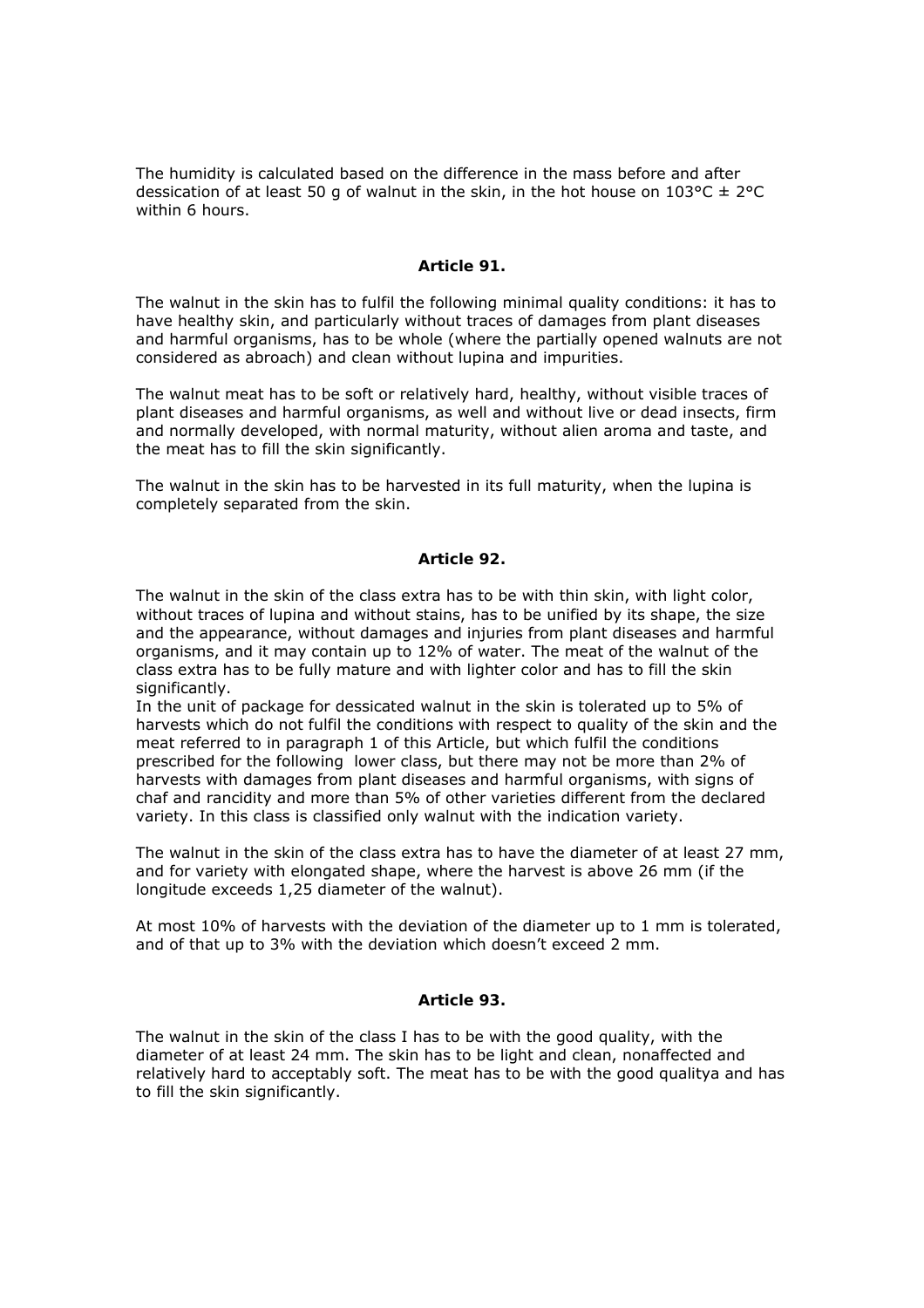In the unit of package is tolerated up to 10% of harvests which belong to other varieties and up to 10% of harvests for which the skin and the meat do not fulfil the conditions prescribed for this class, but which fulfil the minimal conditions (Article 91). Of that, at most 5% of harvests may be damaged by plant diseases and harmful organisms, with the chaf or signs of rancidity.

Based on the size of harvests the walnut in the skin of the class I is placed into circulation as: the elongated walnut in the skin with the diameter of 24 to 27 mm and the walnut in the skin with the diameter of 24 to 26 mm.

### *Article 94.*

In the class II is classified walnut in the skin which doesn't fulfil the conditions prescribed for the class I, but which fulfil the minimal conditions (Article 91). The diameter of the walnut of the class II may be from 20 to 24 mm. The skin may be relatively hard, mid hard and hard. The mixture of harvests of various varieties, i.e. types is tolerated with the condition that harvests have the full utility value.

In the unit of package may be up to 10% of harvests of the walnut in the skin with the calibre of the diameter for 2 mm smaller or bigger than the prescribed for this category, but not smaller than 18 mm, where may not be more than totally 5% of harvests of walnut which are damaged by plant diseases and harmful organisms, with the chaf and with traces of rancidity.

In the unit of the package is allowed at most 10% of harvests of other varieties, up to 10% of harvests for which the skin and the meat do not fulfil the conditions referred to in the Article 91 of this Rulebook, and of that, at most 7,5% of harvests damaged by harmful organisms, with the chaf or with the traces of rancidity.

### *Article 95.*

The walnut in the skin is packed in sacks made of sparse texture (JUS F.G4.021), sacks made of triplet natron paper, sacks made of jute, as well and in other types of packaging material which ensure the protection of the product and satisfy the necessary hygienic conditions. For the retail sale, the walnut in the skin may be packed in smaller commercial packaging material, such as bags made of textile fibres or other suitable materials, with the net mass from 0,5 up to 2 kg.

The declaration has to contain the data about the year of harvesting.

The mixture of walnuts from harvests from different years is not tolerated.

# **17. Jezgro oraha (Juglans regia L.)**

# *Article 96.*

In order to be placed into circulation, the walnut meat is based on its quality classified in three classes - extra, I and II.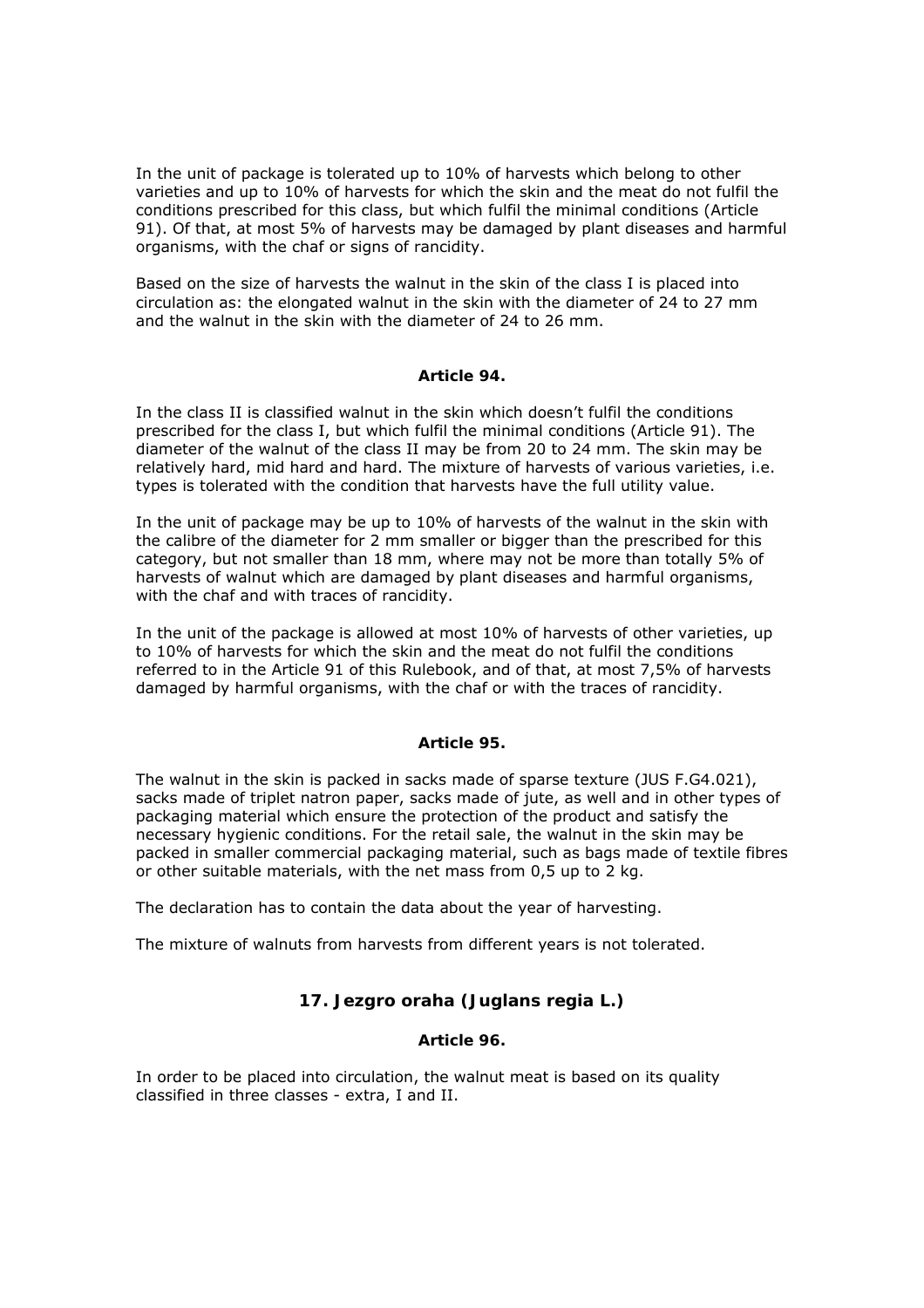## *Article 97.*

The meat of the walnut has to originate from walnuts which were harvested in the full maturity and which fulfils the following quality conditions; it has to be healthy, whole or in halves, clean and without signs of rancidity, with at most 8% of humidity, without chaf and putridity, and without insects, live or dead.

### *Article 98.*

The meat of the walnut of the class extra has to be with the excellent quality, white, healthy, with light and unified color at the intersection, dry, without chaf, without signs of rancidity, without parts of the skin and other impurities, with at least 22 mm in the diameter.

Up to 10% of cracked meats are tolerated in the unit of the package.

### *Article 99.*

The meat of the walnut of the class I has to have the same characteristics as the meat of the walnut of the class extra, without significant defficiencies, where meats may be in diameter between 16 and 22 mm and where up to 15% of meats in quarterns is tolerated in the unit of the package.

## *Article 100.*

In the class II is classified the meat of the walnut of the good quality, which is dry, healthy, without signs of rancidity, without chaf and other smaller defficiencies, without parts of the skin and other impurities, with the diameter below 16 mm and quarterns of different size.

In the unit of package may be up to 15% of meat with cracked quartens in form of cracked quarterns.

### *Article 101.*

The meat of the walnut is packed in closed american containers (JUS D.F1.031) overlayed with the sheepskin paper or with the cellophane, as well and in other commercial packaging material, including the cellophane bags with the net mass up to 0,5 kg.

If the meat originates from walnuts from the previous harvest, than that data has to be indicated in the declaration. The mixture of walnut meats from harvests from different years is not tolerated.

# **18. The chestnut (Castanea sativa Mill.)**

*Article 102.*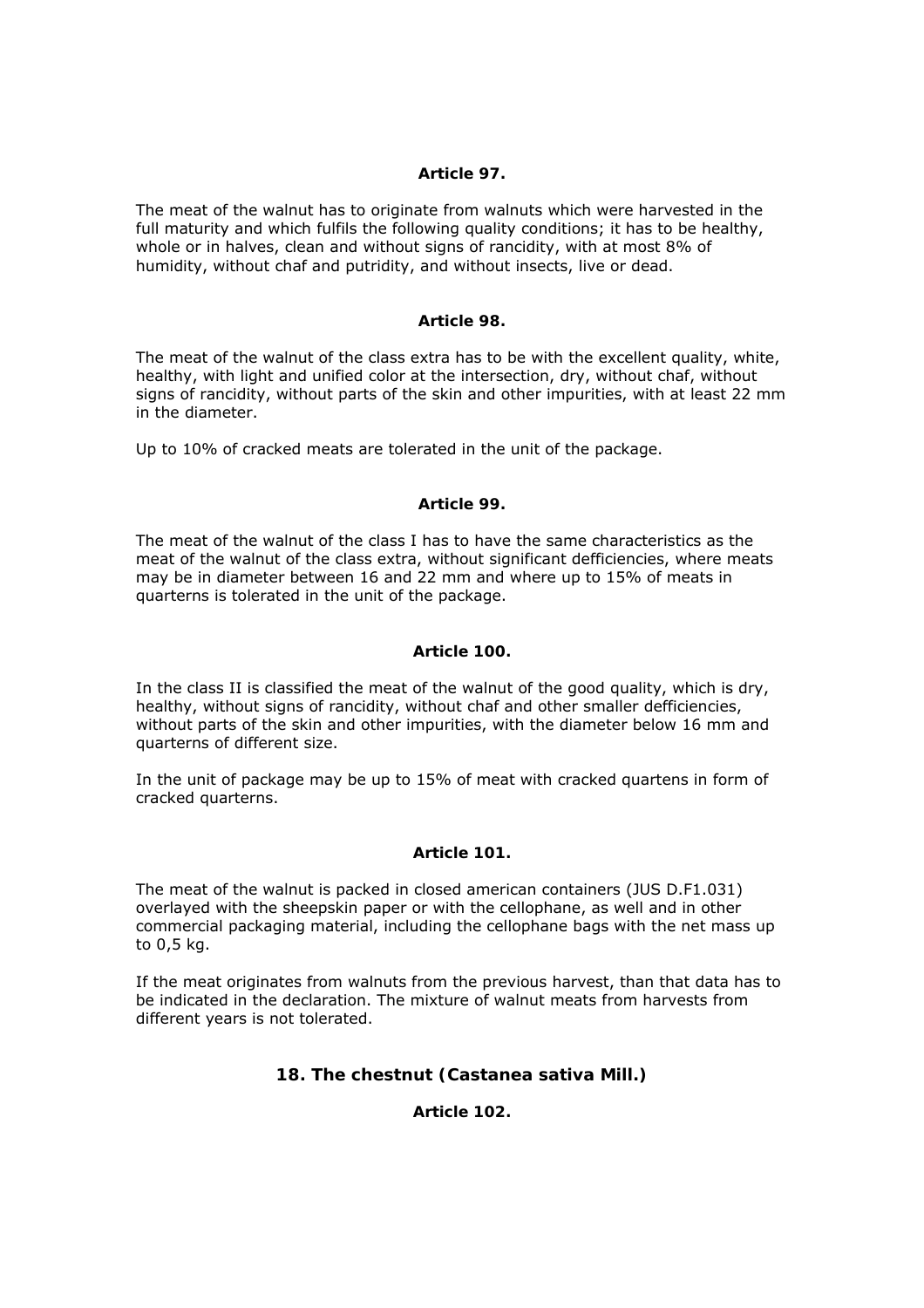In order to be placed into circulation, the chestnut is based on its quality classified in three classes - extra, I and II.

In order to be placed into circulation the chestnut has to fulfil the following quality conditions:

- 1) it has to be well developed, mature, healthy and clean;
- 2) it may not be bitter;
- 3) it may not be germinated;
- 4) it may not be frozen or bone-dry;
- 5) it may not be broken or contused;
- 6) it may not contain impurities;
- 7) it may not show signs of putridity;
- 8) it may not be damaged by insects or rodents;
- 9) it may not contain live or dead insects.

#### *Article 103.*

The chestnut of the class extra includes harvests of best varieties or types, which are well developed, with the largeness up to 65 harvests in one kilogram. Up to 5% of harvests or other varieties or types are tolerated, but which have the appropriate characteristics, as well and up to 4% of harvests with various smaller defficiencies with respect to their development.

### *Article 104.*

In the class I are classified well developed and healthy harvests of the chestnut with the largeness of 65 to 95 of harvests in one kilogram. Up to 10% of harvests or other varieties or types of appropriate quality are tolerated and up to 5% of harvests which do not deviate from the quality prescribed in the Article 102 of this Rulebook.

### *Article 105.*

In the class II are classified chestnuts with the largeness above 95 harvests in one kilogram. Up to 12% of harvests with the defficiencies which do not decrease their utility value is tolerated, as well and 15% of harvests of other varieties or types of the appropriate quality.

### *Article 106.*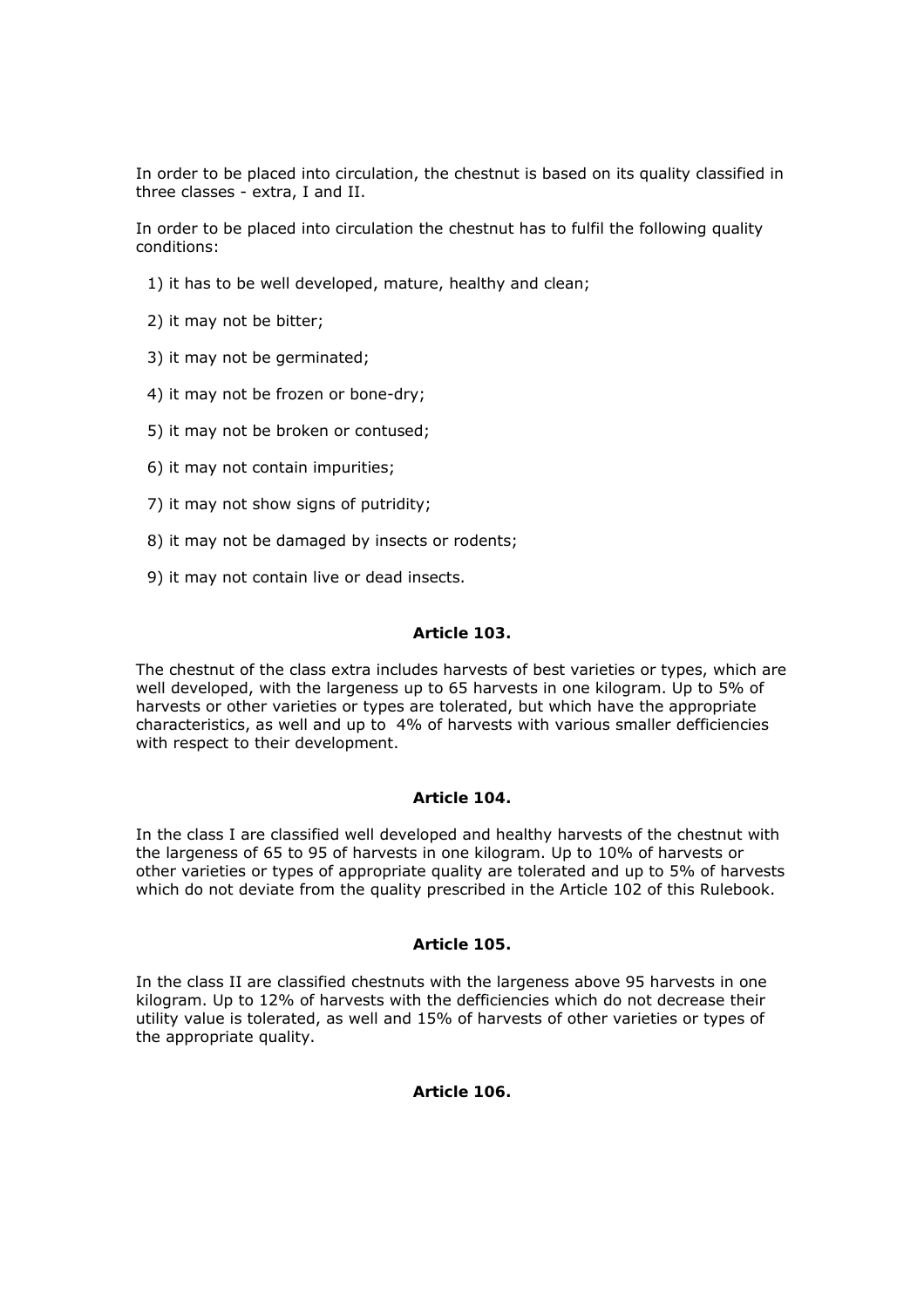The chestnut is packed into sacks made of sparse textile or natron paper with the content of at most 50 kg. For commercial package are used bags of smaller cubage, made of textile and other material as well and similar packaging material.

The packaging material for the package of chestnut has to be new, without any aroma, firm enough and clean. The declaration has to contain the data about the year of harvesting.

# **19. The hazelnut in the skin (Corylus avellana L. Corylus maxima Mill.) and its hybrids**

# *Article 107.*

In order to be placed into circulation, the hazelnut in the skin is classified in three classes - extra, I and II.

Based on its largeness, the hazelnut in the skin is classified as: very big, with the diameter over 18 mm; big, with the diameter from 16 to 18 mm; middle big, with the diameter from 13 to 16 mm and small with the diameter smaller than 13 mm.

The hazelnut in the skin may be placed into circulation without calibration, but it may not be smaller than 13 mm in the diameter.

### *Article 108.*

The harvest of the hazelnut in the skin has to be normally developed, healthy, whole, completely mature, without visible damages from plant diseases and harmful organisms (insects, rodents), without live insects, without signs of rancidity, without chaf, without alien aroma and taste and with the humidity content up to 12%.

The humidity is calculated based on the difference in the mass before and after dessication of quantity of at least 50 g of hazelnuts in the skin at the temperature of  $103^{\circ}$ C ± 2°C within 6 hours.

In the unit of package may be tolerated up to 12% of harvests of other varieties different than the one indicated in the declaration, as well and up to 0,2% of harvests with live or dead insects.

### *Article 109.*

The hazelnut in the skin of the class extra includes harvests of highquality varieties or types, which are very well developed and with the diameter above 16 mm and without defficiencies.

The hazelnut in the skin of this quality has to be calibrated based on its size. The harvest has to be without lupine and impureness, and the meat has to fill the skin significantly (the randman of the meat per mass at least 40%).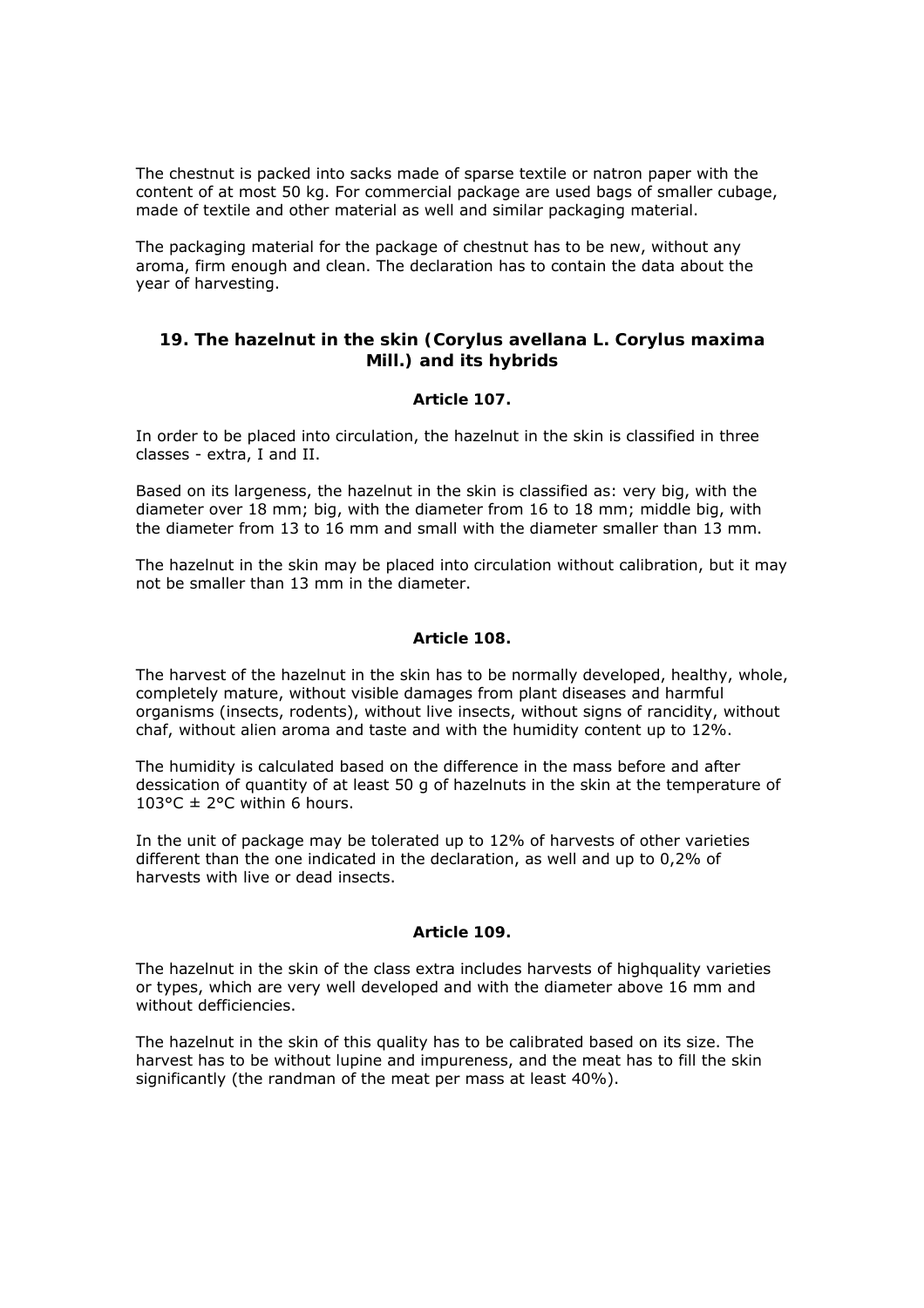In the unit of the package of the hazelnut in the skin are tolerated up to 5% of elongated harvests in the blending with round harvests, i.e. up to 10% of round harvests in the blending with elongated harvests.

In the unit of the package there may be up to 3% of harvests which are concave, with the chaf and damaged by insects, as well and up to 1% of harvests with defficiencies of the skin.

### *Article 110.*

In the class I is classified the hazelnut in the skin of quality varieties and types with normally developed harvests, with the diameter above 13 mm and without bigger defficiencies.

The hazelnut in the skin of the class I has to be calibrated based on the size of harvests and with the unified diameter. In the unit of package are tolerated up to 5% of elongated harvests of hazelnut in the skin in the blending with round harvests, i.e. up to 10% round harvests of the hazelnut in the skin in the blending with elongated harvests. The hazelnut has to be without lupine and impureness, and the meat has to fill the skin in a manner that the randman of the meat per mass is not below 40%.

In the unit of the package may be up to 3% of concave harvests or harvests which are damaged by insects, as well and at most 1% of harvests with defficiencies of the skin and up to 4% of the mass hazelnuts with inner defficiencies of the meat.

### *Article 111.*

In the class II is classified hazelnut in the skin of good quality, which is normally developed, with the diameter below 13 mm, clean and healthy.

In this class may be classified and non-calibrated hazelnut in the skin, but not smaller than 13 mm in the diameter.

The meat has to fil the skin well so that the randman of the meat per mass is not less than 36%.

In the unit of package is tolerated up to 6% of empty harvests, up to 3% of harvests with the defficiencies on the skin and up to 10% of harvests with defficiencies of the meat.

# *Article 112.*

The hazelnut in the skin is packed in sacks made of jute (JUS F.G4.020) or in sacks made of natron paper and in retail sale, in various bags made of textile, plastic, etc.

# **20. The meat of the hazelnut (Corylus avellana L, Corylus maxima Mill.) and its hybrids**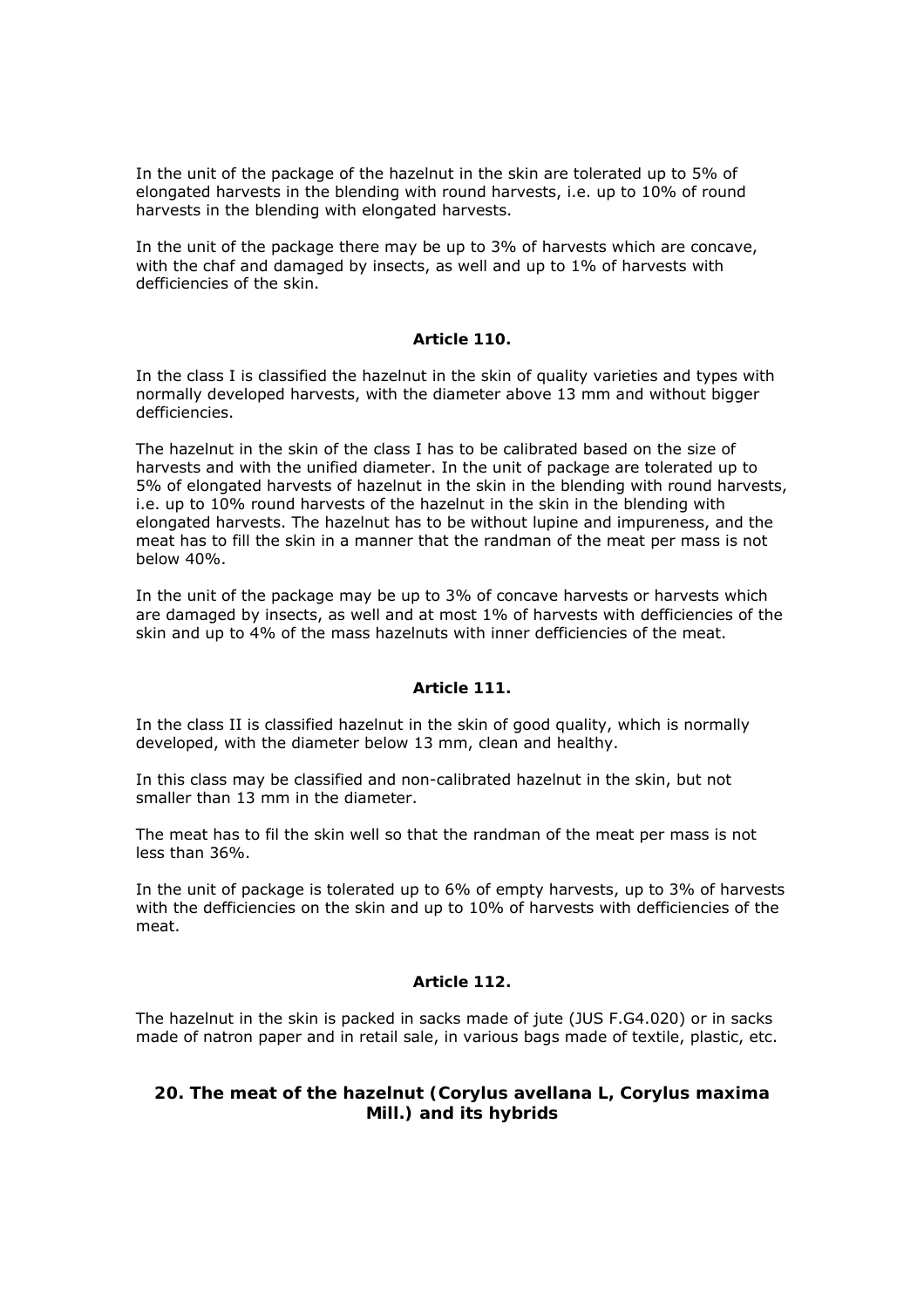### *Article 113.*

In order to be placed into circulation, the meat of the hazelnut is based on its quality classified in three classes - extra, I and II, and based on its largeness is classified in three calibres: very big with the diameter from 13 to 15 mm, big with the diameter from 11 to 13 mm and small with the diameter from 9 to 11 mm.

The meats of hazelnuts of all classes have to fulfil the following quality conditions:

- 1) the humidity of the meat may not exceed 6%;
- 2) it has to be clean, healthy, normally developed and compact;
- 3) it has to be without chaf and putridity;
- 4) the meat may not have visible damages from harmful organisms, such as insects, rodents (the total mass of the meat with dead insects and their parts may not exceed 0,2%) and other parasites;
- 5) it may not contain harvests with rancidity more than allowed for the particular class;
- 6) the color has to be characteristic for the appropriate variety;
- 7) the epidermis has to be without visible damages and injuries and the meat may not be cracked.

The meat of the hazelnut has to be calibrated based on its size (calibration) so that the difference between the meat with the smallest and the meat with the biggest diameter doesn't exceed 2 mm in the same unit of the package.

The meat of the hazelnut may have the scratches made during the release from the skin, but not more than 2 mm deep. The damage may be for at most 1/5 of the total surface of the meat, where these damages do not influence on its sustainability. The pieces of cracked meat of the hazelnut may not pass through the sieve with openings of 5 mm.

Exceptionally from provisions of the paragraph 3 in the Article 113, the meat of the hazelnut intended for the industrial processing may be placed into circulation without calibration so it fulfils the conditions referred to in paragraph 2 of this Article.

### *Article 114.*

In the class extra is classified the meat of the hazelnut which is of excellent quality, normally developed, unified by its largeness, with the color characteristic for the variety and without defficiencies. The meat of the hazelnut has to fulfil the conditions prescribed in the Article 113, paragraph 2, item 1 to 7 of this Rulebook.

For this quality of class the allowed difference between the minimal and the maximum diameter of the meat is 2 mm for at most 5% of meats of the hazelnut.

For up to 2% of meat is tolerated to be from variety other than the declared variety.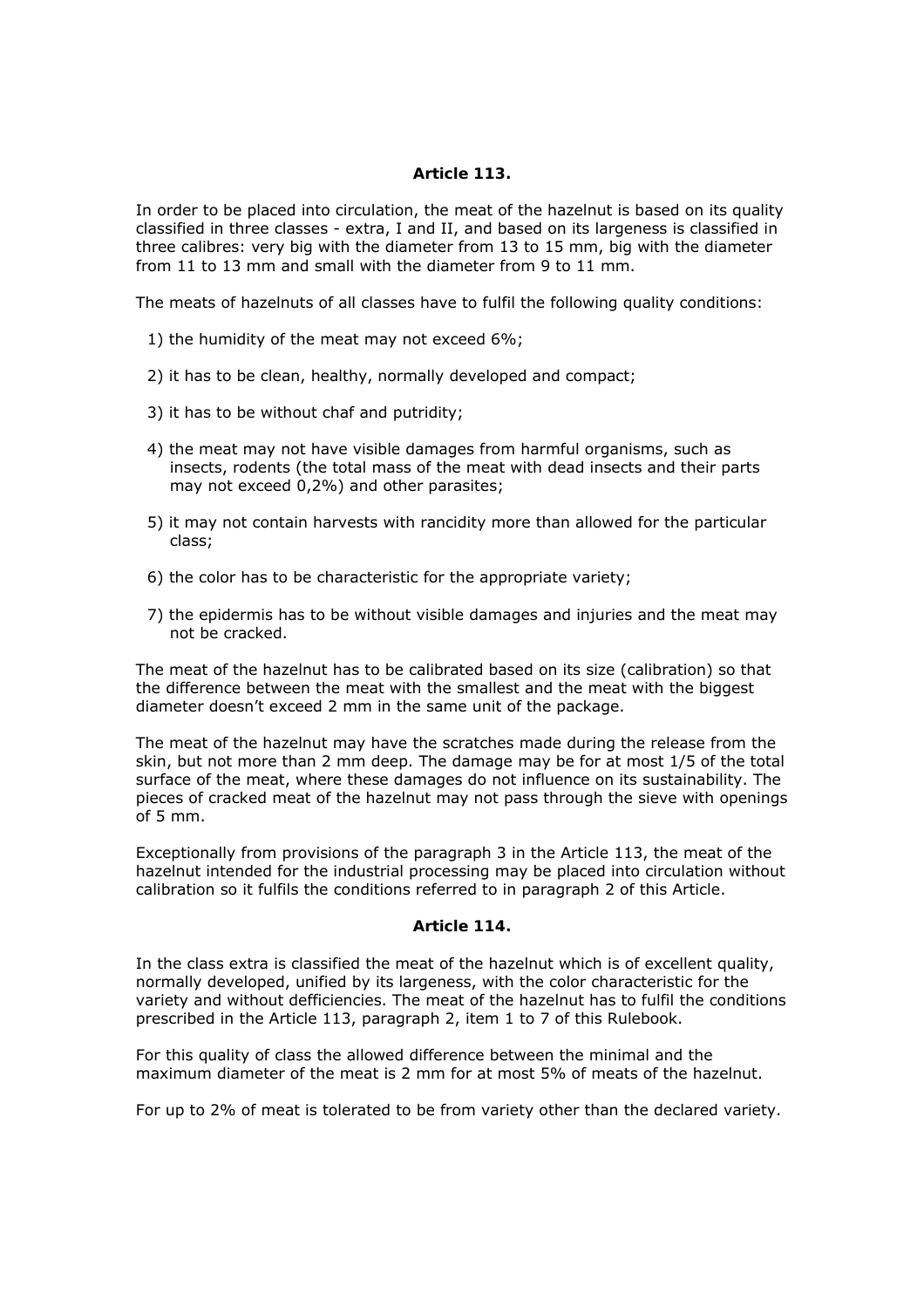### *Article 115.*

The meat of the hazelnut of the class I includes harvests with good quality which have to fulfil the quality conditions prescribed in the Article 113, paragraph 2, item 1 to 7 of this Rulebook.

For this quality of class the allowed difference between the minimal and the maximum diameter of the meat is 2 mm for at most 5% of meats of the hazelnut.

In the unit of package are tolerated up to 0,3% of skin and impurities, up to 1% of the meat with rancidity, with the chaf, putrid or worm eaten, up to 3% of cracked and mechanically damaged meats-parts for which the diameter is not less than 5 mm, up to 4% of abnormally developed meats, as well and up to 10% of meats of other varieties, i.e. types of the hazelnut of the appropriate quality.

### *Article 116.*

In the class II are classified healthy meats of the hazelnut which fulfils the minimal conditions (Article 113, paragraph 2, item 1 to 7) but which due to smaller defficiencies doesn't fufil the conditions for the previous class. The vibration or calibration is not mandatory.

In the unit of the package is allowed at most 8% of double meats per mass, up to 0,4% of parts of the skin and other impurities, up to 2% of meats with the signs of rancidity, with the chaf, with the putridity or damaged from plant diseases and harmful organisms (insects, rodents), up to 5% of broken meats, up to 5% of abnormally developed meats and up to 10% of meats of other varieties or types of the hazelnut of the appropriate quality.

### *Article 117.*

In classification of the hazelnut by its size (calibration) the difference between the smallest and the biggest diameter may not exceed 2 mm. For meats of the hazelnut of the class II is allowed to deviate from the diameter.

In the declaration for the meat of hazelnut of the class extra and class I, besides the other data, has to be entered the data on the calibre and the variety.

Up to 10% of meats of the hazelnut which are with the different shape or type from those which are indicated in the declaration.

### *Article 118.*

The meat of the hazelnut is packed in the packaging material which ensures the maintenance of its quality under transportation and storage conditions.

# **21. The almond in the skin (Amygdalus communis L.)**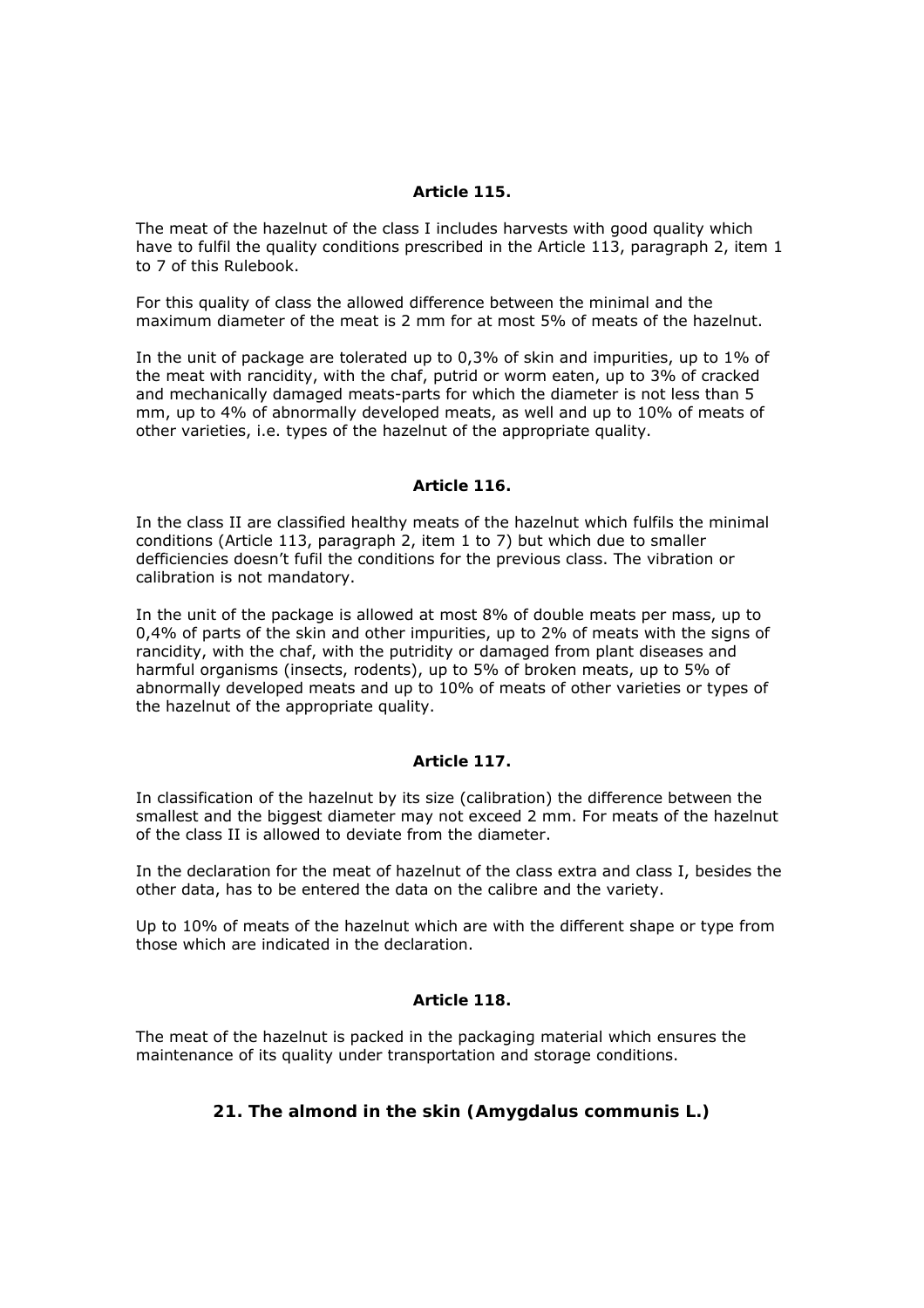### *Article 119.*

In order to be placed into circulation, the almond in the skin is based on its quality classified in three classes - extra, I and II.

### *Article 120.*

The harvest of the almond in the skin has to be normally developed, healthy, mature, clean without mastic and residues of the outer lupina, without visible damages from plant diseases and harmful organisms (insects, rodents), without live insects, without traces of rancidity, without chaf, without alien aroma and taste and with at most 9% of humidity.

The humidity is calculated based on the difference in the mass before and after dessication in the hot house of the quantity of at least 50 g of almond in the skin at the temperature of  $103^{\circ}$ C  $\pm$  2°C within 6 hours.

### *Article 121.*

In the class extra is classified almond in the skin of highquality varieties, of excellent quality with all variety characteristics, with soft or half-soft skin which is completely filled with the meat, which is dry and without mastic and other defficiencies. The almond of the class extra has to fulfil the quality conditions prescribed in the Article 120, paragraph 1 of this Rulebook.

In the unit of the package may be up to 2% of empty harvests and harvests with the chaf or harvests damaged by insects, up to 1% of harvests with the bitter meat, as well and up to 3% of harvests of other varieties and with defficiencies of the skin.

#### *Article 122.*

In the class I are classified harvests of the almond in the skin with the similar quality as harvests of the almond of the class extra, where is tolerated up to 5% of empty harvests and harvests with the chaf or harvests which are damaged by insects, up to 5% of harvests of other varieties or with defficiencies of the skin, as well and up to 1% of harvests with the bitter meat.

### *Article 123.*

In the class II are classified harvests of the almond in the skin which have to be healthy, well developed and without bigger defficiencies of the meat. Up to 10% of harvests which are empty, with the chaf or damaged by insects are tolerated, as well and up to 10% of harvest from other varieties and harvests with defficiencies of the skin. Up to 1% of harvests with the bitter meat is tolerated.

#### *Article 124.*

The almond in the skin is packed in jute sacks (JUS F.G4.020) and sacks made of natron paper, and for retail sale in various bags made of textile, plastic masses etc.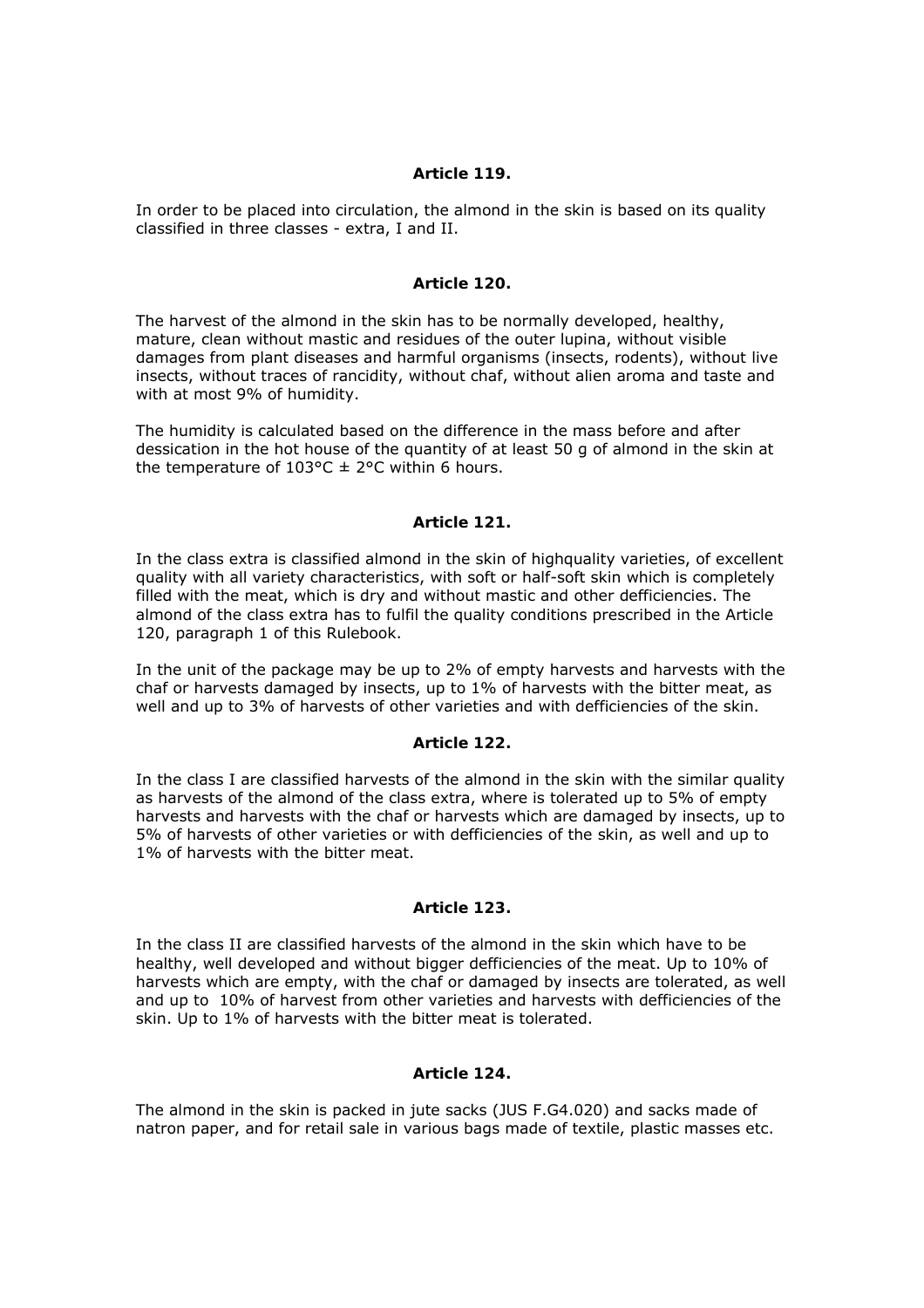At most 2% of broken skins and other impurities may be present in the unit of the package.

# **22. The meat of the almond (Amygdalus communis L.)**

### *Article 125.*

In order to be placed into circulation, the meat of the almond is classified in three classes - extra, I and II.

### *Article 126.*

The meat of the almond has to fulfil the following minimal quality conditions:

- 1) it has to contain at most 6% of the humidity (more than 10 g of the meat of the almond which is dessicated at  $103^{\circ}C \pm 2^{\circ}C$  within 6 hours);
- 2) it has to be whole, clean, healthy, normally developed and compact;
- 3) the meat may not have visible damages from plant diseases and harmful organisms, such as insects and rodents. The total mass of the meat with dead insects and their parts may not exceed 0,2%;
- 4) the epidermis of the meat has to be without visible injuries, the meats may not be cracked and may not be gummy;
- 5) th meats have to be sweet, without traces of rancidity, without alien aroma and taste;
- 6) the color has to be unified and characteristic for the appropriate variety;
- 7) it may not contain double meats above allowed tolerance prescribed for each class.

In circulation may be placed: the meats calibrated based on their size (calibration) and meats which are not calibrated based on their size.

# *Article 127.*

In class extra are classified meats of the almond of highquality varieties, unified by their size and appearance and without defficiencies. The meat of the almond has to fulfil the quality conditions prescribed in the Article 126, paragraph 1, items to 1 to 7 of this Rulebook.

In the package with the label "without double meats" is tolarated up to 2% of double meats, and in the package without this label at most 10% of double meats.

For meats of the almond classified based on their size it is allowed for the class extra up to 0,20% of the mass of impurities originating from sand, skin and epidermis, up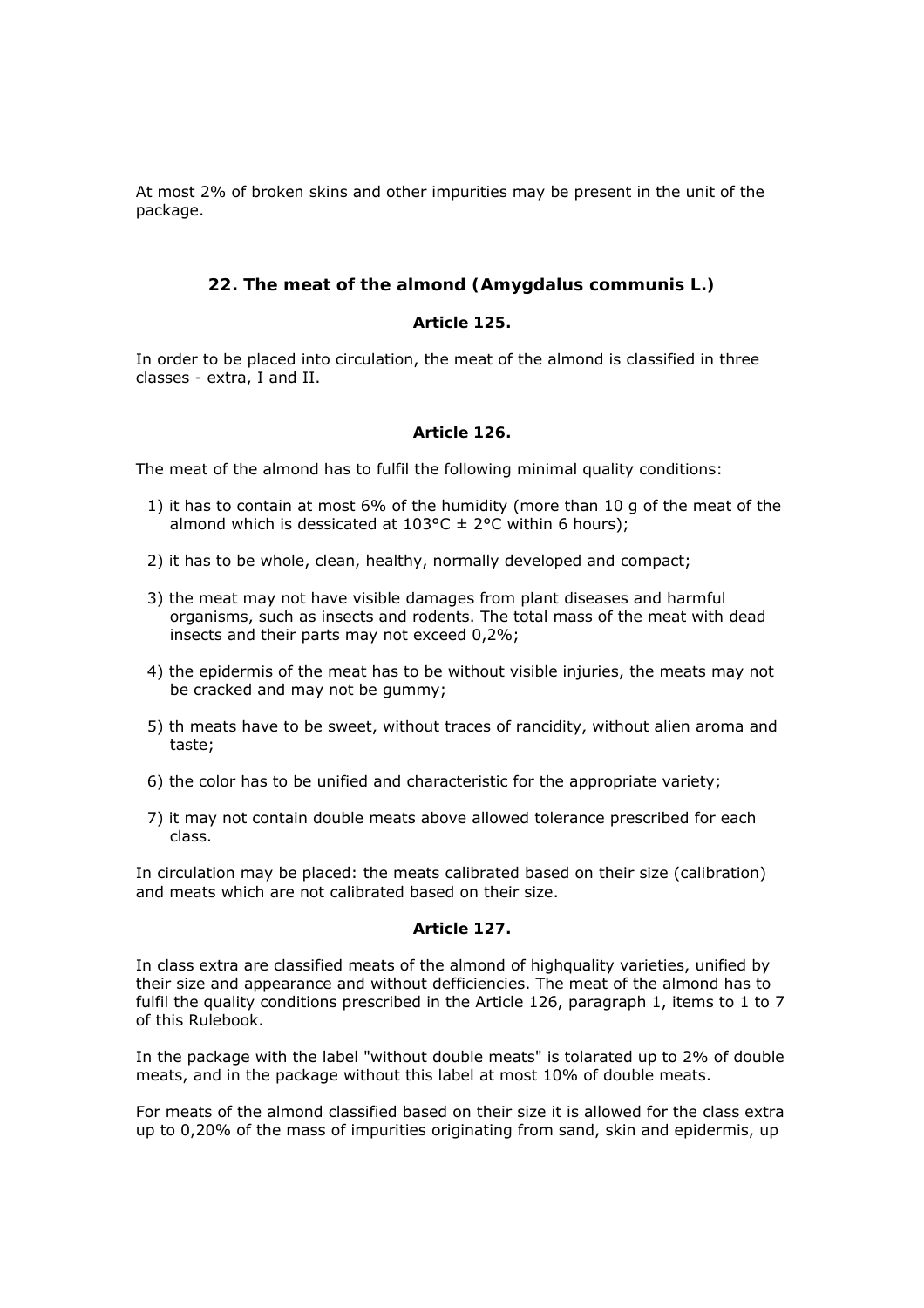to 2% of bitter meats, up to 0,50% of misshapen or corrugated meats, up to 0,5% of meats with the chaf, defective or worm eaten meats and up to 3% of undeveloped meats. For meats which are not classified based on their size it is tolerated up to 0,25% of impurities originating from sand, skin and epodermis, up to 2% of bitter meats, up to 1% of misshapen or corrugated meats, up to 1% of broken meats, up to 0,5% of meats with the chaf or damaged by plant diseases or harmful organisms and up to 5% of undeveloped meats.

For meats of the almond of this class, which are classified based on their size, the declaration besides other data, has to contain the data on smallest diameter of the equatorial part of the meat (from 14 to 15 mm) or the number of meats in 100 g (from 80 to 85).

### *Article 128.*

In class I are classified meats of the almond originating from highquality and quality varieties of the best and good quality. The meat of the almond of this class has also to fulfil quality conditions prescribed in the Article 126, paragraph 1, items 1 to 7 of this Rulebook.

In this class is tolerated in the unit of package for meats of the almond which are classified based on their size with the indication "without double meats" up 3% of the mass of double meats, and without this indication up to 25% of the mass of double meats.

In the unit of package for meat of the almond which are classified based on their size is allowed: up to 0,5% of impurities (sand, parts of the skin or epidermis), up to 3% of bitter meats, up to 1,5% of misshapen or corrugated meats, up to 3% of broken meats, up to 1% of meats with the chaf, worm eaten or putrid meats and up to 5% undeveloped meats.

For the meat of the almond which is not classified based on its size is allowed in the unit of the package: up to 0,5% of impurities (sand, parts of the skin and epidermis), up to 3% of bitter meats, up to 2% of misshapen or corrugated meats, up to 5% of broken meats, up to 1% of meats with the chaf or which are damaged from plant diseases and harmful organisms, which are gummy or with the rancidity and up to 7% of undeveloped meats.

For meats of the almond of this class which are classified based on their calibre in the declaration has to be the data on smallest diameter of the equatorial part of the meat (from 13 to 14 mm) or number of meats in 100 g (from 85 to 90).

#### *Article 129.*

In class II are classified meats of the almond which originates from varieties of different quality, which due to smaller defficiencies may not be classified in the higher class, but which fufils the minimal requirements referred to in the Article 9 of this Rulebook. In this class is tolerated: for meats of the almond which are classified based on their size with the indication "without double meats" up to 3% of double meats, and without that indication up to 40% of double meats.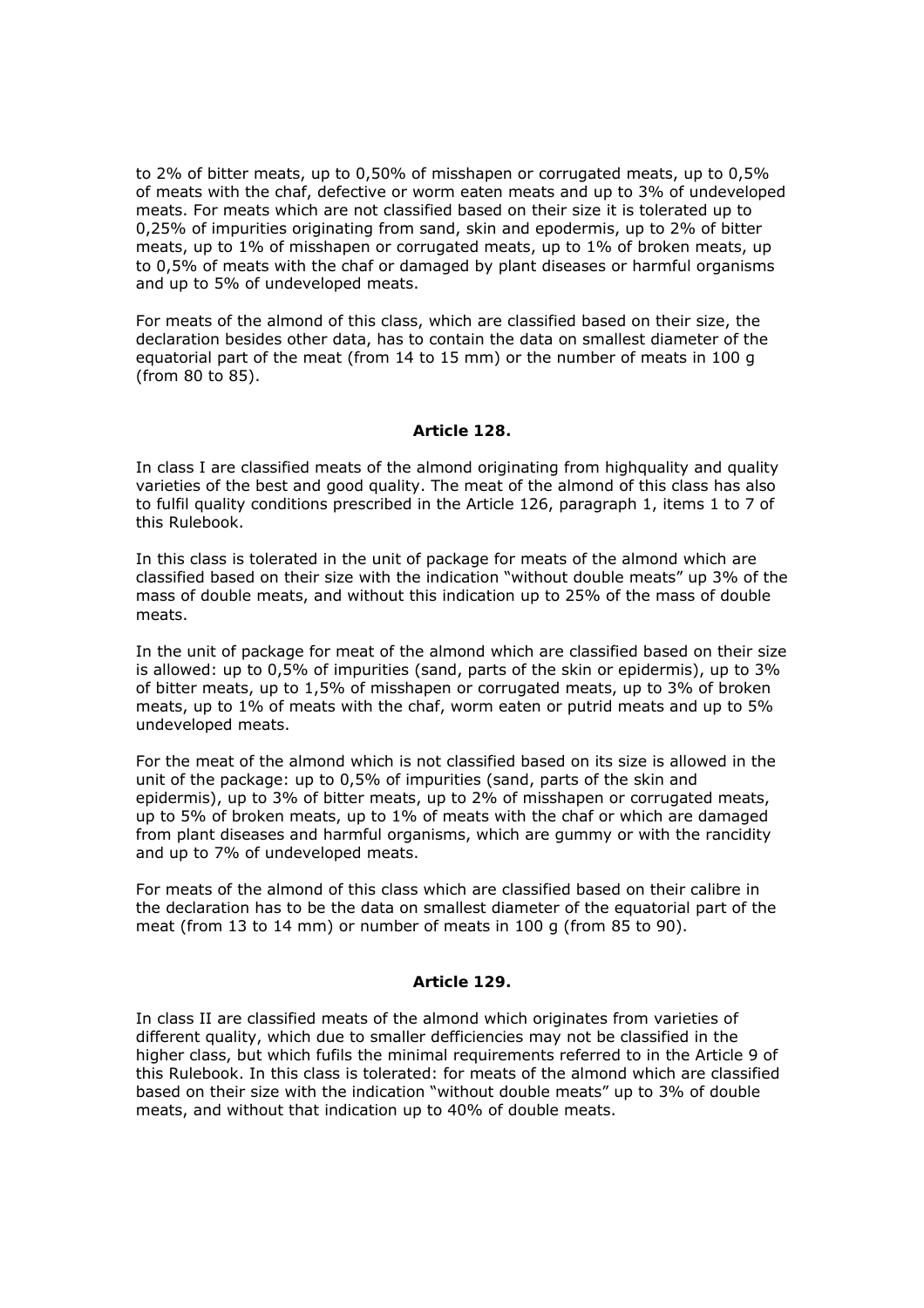For the meat of the almond which are classified based on their size is allowed in the unit of package up to 1% of impurities (sand, parts of the skin or epidermis), up to 4% of bitter meats, up to 3% of misshapen or corrugated meats, up to 5% of broken meats, up to 2% of meats with the chaf, damaged from plant diseases and harmful organisms, which are gummy or with traces of rancidity and up to 10% of notcompletely developed meats.

For the meat of almonds which are not classified based on their size it is allowed in the unit of the package up to 0,5% of impurities (sand, parts of the skin or epidermis), up to 4% of meats with the rancidity, up to 4% of misshapen or corrugated meats, up to 8% of broken meats, up to 2% of meats with the chaf, damaged from plant diseases and harmful organisms or which are gummy and up to 10% of not completely developed meats.

The declaration for the meat of the almond of this class which is classified based on the size, has to contains beside other data, the data on smallest diameter of the equatorial part of the meat (from 12 to 13 mm) or number of meats in 100 g (over 90 in 100 g).

### *Article 130.*

The meat of the almond is packed in the packaging material which ensures the maintenance of the quality in transportation and storage conditions.

## **23. The raw peanut in the skin (Arachis hupogaea)**

### *Article 131.*

The raw peanut in the skin which is placed into circulation is classified in two classes - I and II.

#### *Article 132.*

In order to be placed into circulation, the harvest of the raw peanut in the skin has to fulfil the following quality conditions:

- 1) it hs to be mature, dry, clean and whole;
- 2) it has to be normally developed and healthy, with two or more meats;
- 3) the color has to be reed yellow;
- 4) the meats have to be healthy, and the color of epidermis and the interior has to be characteristic for the variety;
- 5) it has to have aroma which is typical for the raw peanut and it may not contain alien aroma;
- 6) it may not be rancid and it may contain chaf;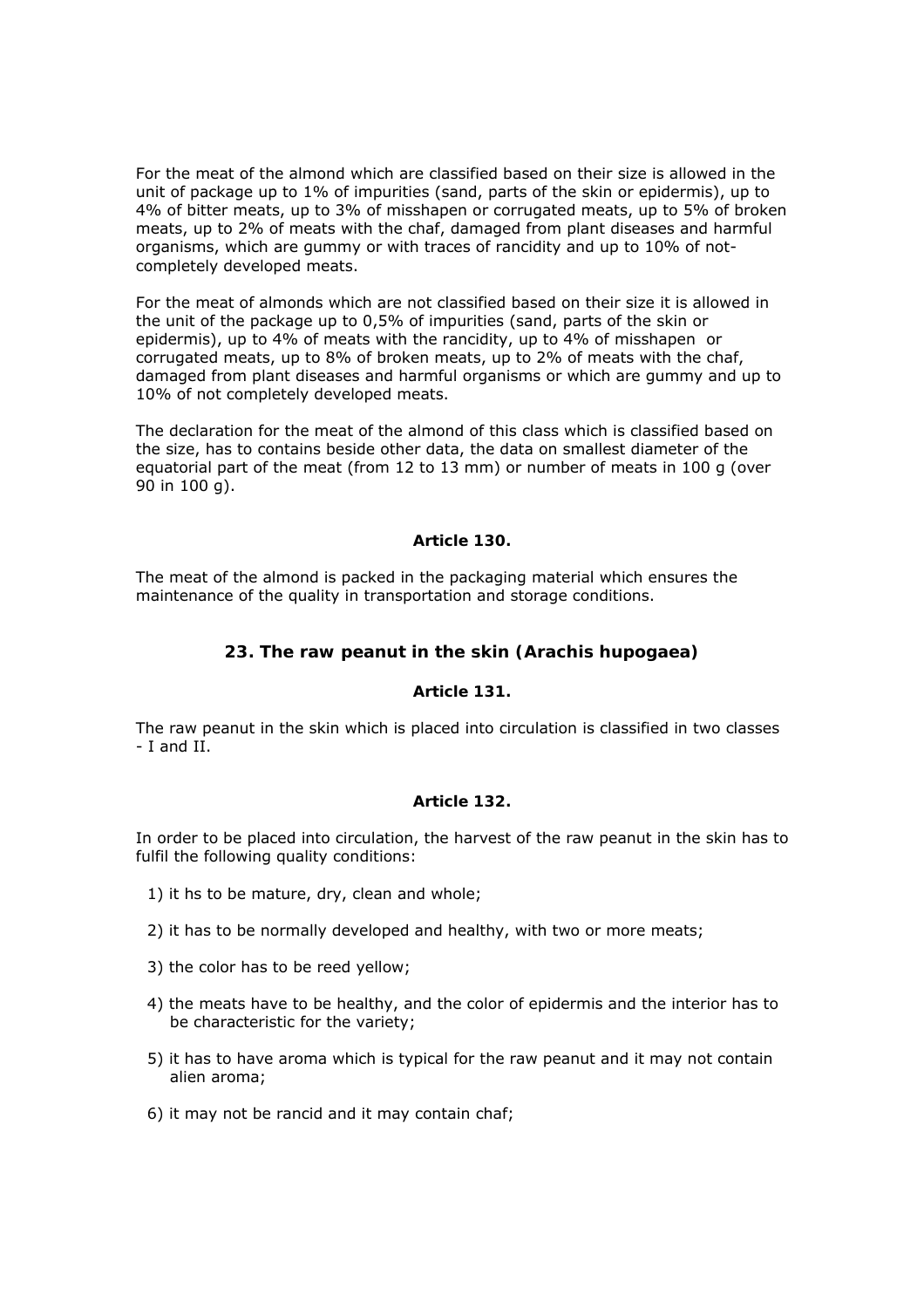- 7) it may not contain impurities;
- 8) it may not contain live or dead insects or their parts;
- 9) itmay not contain more than 12% of humidity;
- 10) **DELETED -with 53/87.**

#### *Article 133.*

The raw peanut in the skin of the class I includes harvests of highquality varieties without defficiencies which are unified by their largeness and which originate from the same harvest.

The meats of the peanut in the skin of this class have to fill the skin significantly (randman of the meat per mass at least 65%).

In the unit of the package is tolerated up to 3% of empty skins of the peanut, up to 0,25% impurities, up to 3% of harvests with mechanical damages of the skin and up to 3% of harvests with damaged skins and of that at most 1% of meats which are damaged by plant diseases and harmful organisms.

## *Article 134.*

The peanut in the skin of the class II includes harvests of good quality, which are normally developed and which originate from the same harvest.

The meats in the skin of this class have to fill the skin significantly (randman of the meat per mass has to be at least 60%).

In the unit of the package is allowed up to 5% of empty skins of the peanut, up to 0,25% impurities, up to 5% of mechanically damaged harvests and up to 5% of harvests with absent meat and of that at most 1% of meats damaged by plant diseases and harmful organisms.

#### *Article 135.*

The peanut in the skin is packed in sacks made of sparse texture (JUS F.G4.021), jute sacks (JUS F.G4.020), paper bags made of triplet natron paper, as well and in other suitable packaging material which ensures prescribed hygiene conditions for this type of the product.

The peanut in the skin may be packed in smaller commercial packaging material such as bags made of textile fibres or other suitable materials with the net weight from 0,5 to 2 kg.

The declaration has to contains besides other data, the data about the year of harvesting.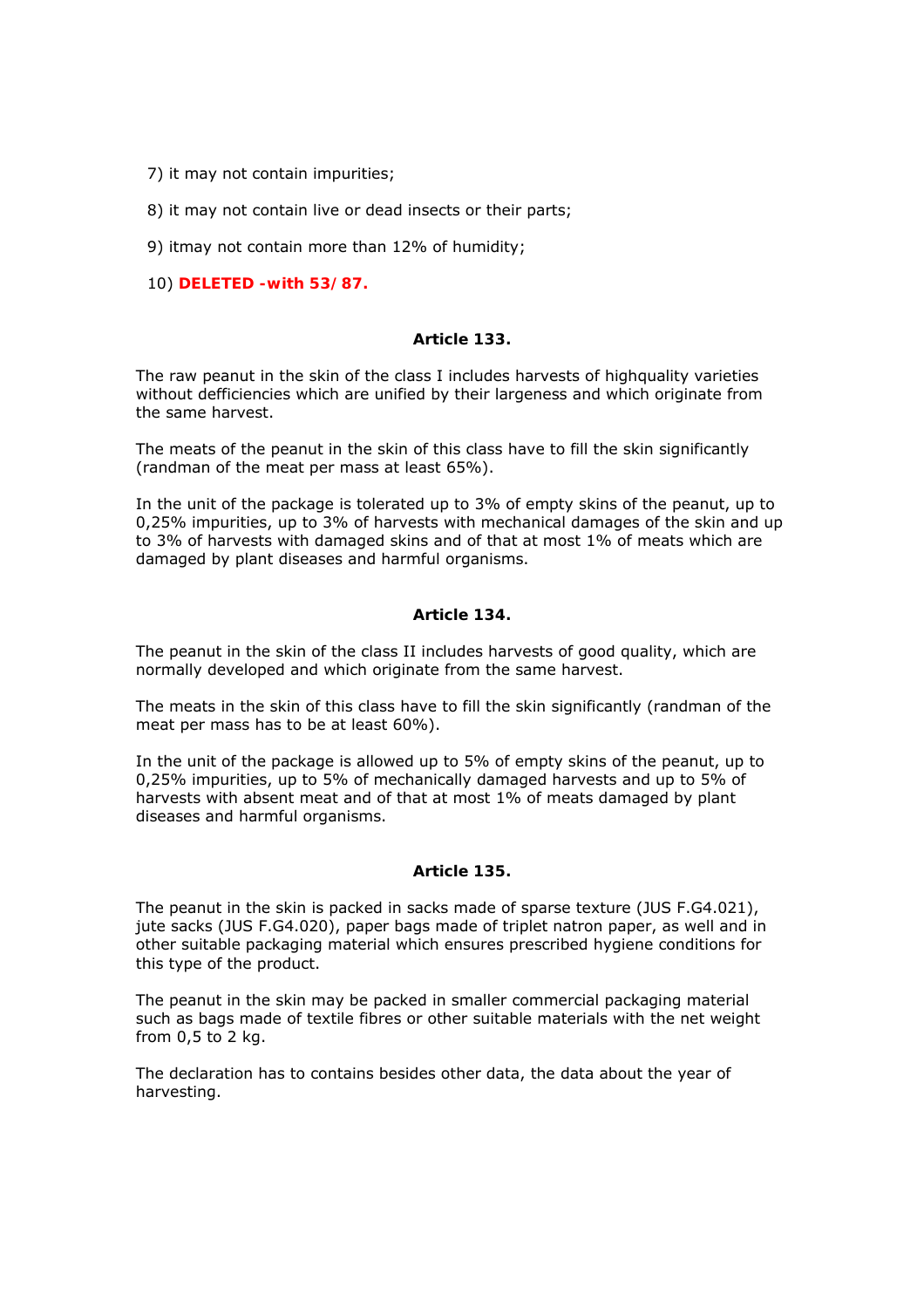# **24. The meat of the peanut (Arachis hypogaea)**

# *Article 136.*

The meat of the peanut which is placed into circulation is classified in two categories - I and II.

## *Article 137.*

In oredr to be placed into circulation, the meat of the peanut has to fulfil the following conditions:

- 1) it has to be whole, healthy, normally developed and clean;
- 2) the color of epidermis and the interior has to be typical for the variety;
- 3) the aroma and the taste has to be typical for the peanut and its meat may not contain alien aroma;
- 4) it may not be rancid and it may not contain chaf;
- 5) it may not have present impurities;
- 6) it has to be with pleasant firm consistency;
- 7) it may not contain live or dead insects or larva;
- 8) it may not contain more than 7% of humidity;
- 9) **DELETED -with 53/87.**

#### *Article 138.*

In the class I is classified meat of the peanut of excellent quality, which is noramlly developed, unified by its largeness, originates from the same harvest and is without defficiencies. The meat of the peanut has to fufil the conditions prescribed in the Article 137 of this Rulebook.

In the unit of the package is allowed up to 3% of mass of the meat with mechanical damages, up to 1% of meats damaged by insects and up to 0,25% of impurities.

### *Article 139.*

In the class II is classified the meat of the peanut which is with the good quality, normally developed and originates from the same harvest. The meat of the peanut has to fulfil the quality conditions prescribed in the Article 137 of this Rulebook.

In the unit or the package is allowed up to 5% of the mass of the meat with mechanical damages, up to 1% of meat damaged by insects and up to 0,25% of present impurities.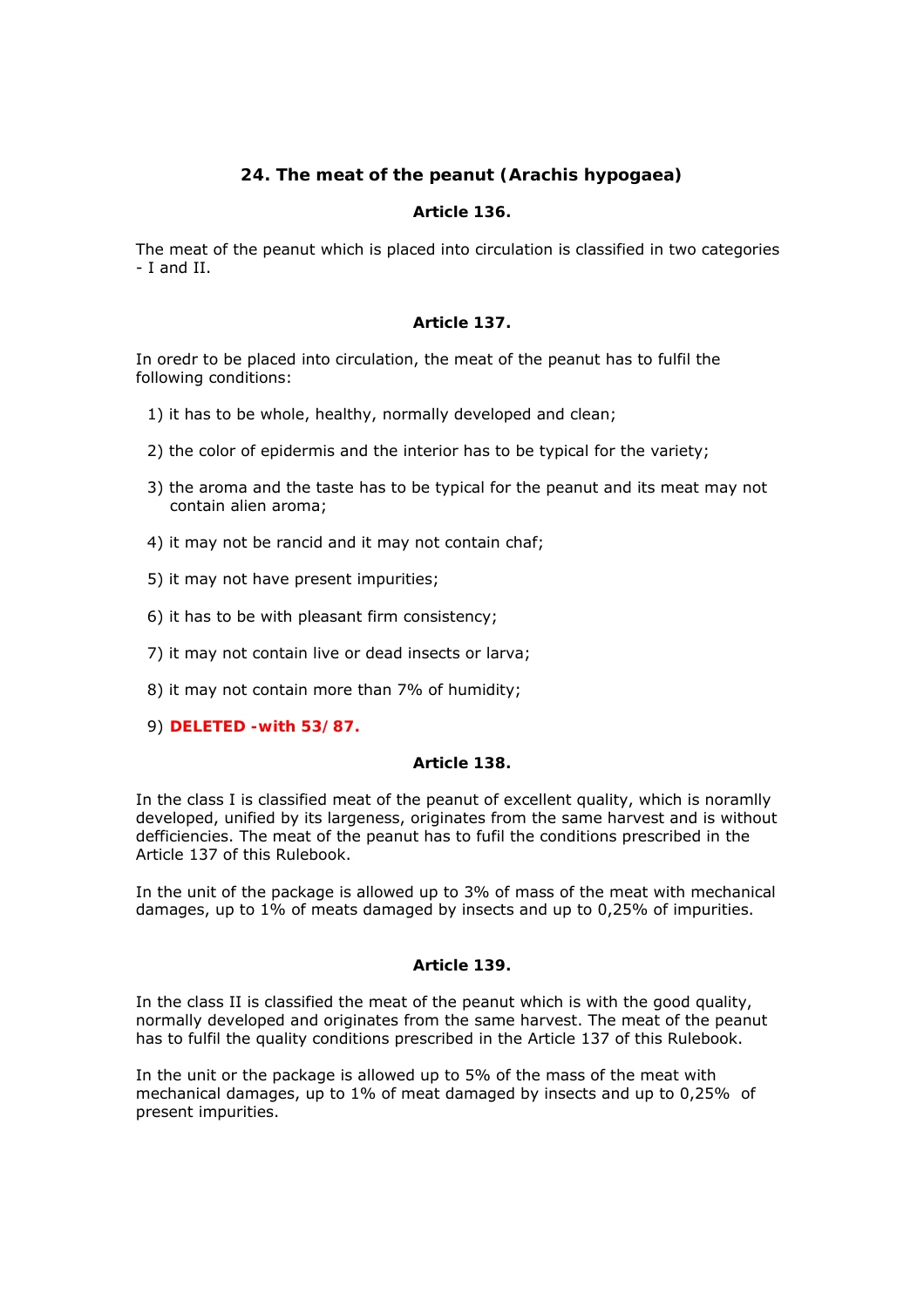## *Article 140.*

The meat of the peanut is packed in the packaging material which ensures the maintenance of the quality under transportation and storage conditions.

# **25. The pistacio in the skin (Pistacila vera)**

#### *Article 141.*

In order to be placed into circulation the pistacio in the skin is based on its quality classified in three classes - extra, I and II.

Based on its shape, the harvest of the pistacio in the skin is classified in two groups: with round and elongated harvests.

The largeness is determined by sifting through the sieve with round openings.

Based on their largeness, the pistacios may be:

1) very big - the harvest of round shape pass through the sieve number 12.

- the harvest of elongated shape pass through the sieve number 11.

2) middle big - the harvest of round shape pass through the sieve number 11

- the harvest of elongated shape pass through the sieve number 10.

#### *Article 142.*

In the class extra is classified pistacio in the skin from the best varieties with the excellent quality, well developed and without defficiencies.

The largeness of the harvest of pistacion in the skin of this class, shall be for the round shape harvest at least 12 mm and for elongated at least 11 mm.

The skin of the harvest of the pistacio of the class extra has to be cracked. It is allowed up to 2% of non-cracked harvests.

## *Article 143.*

In the class I is classified the pistacio in the skin of excellent quality, which is calibrated, with the diameter for round harvests at least 11 mm, and for elongated at least 10 mm.

For the pistacio in the skin of the class I is allowed up to 3% of non-cracked harvests, up to 0,2% impurities, up to 3% empty skins, up to 4% of harvests which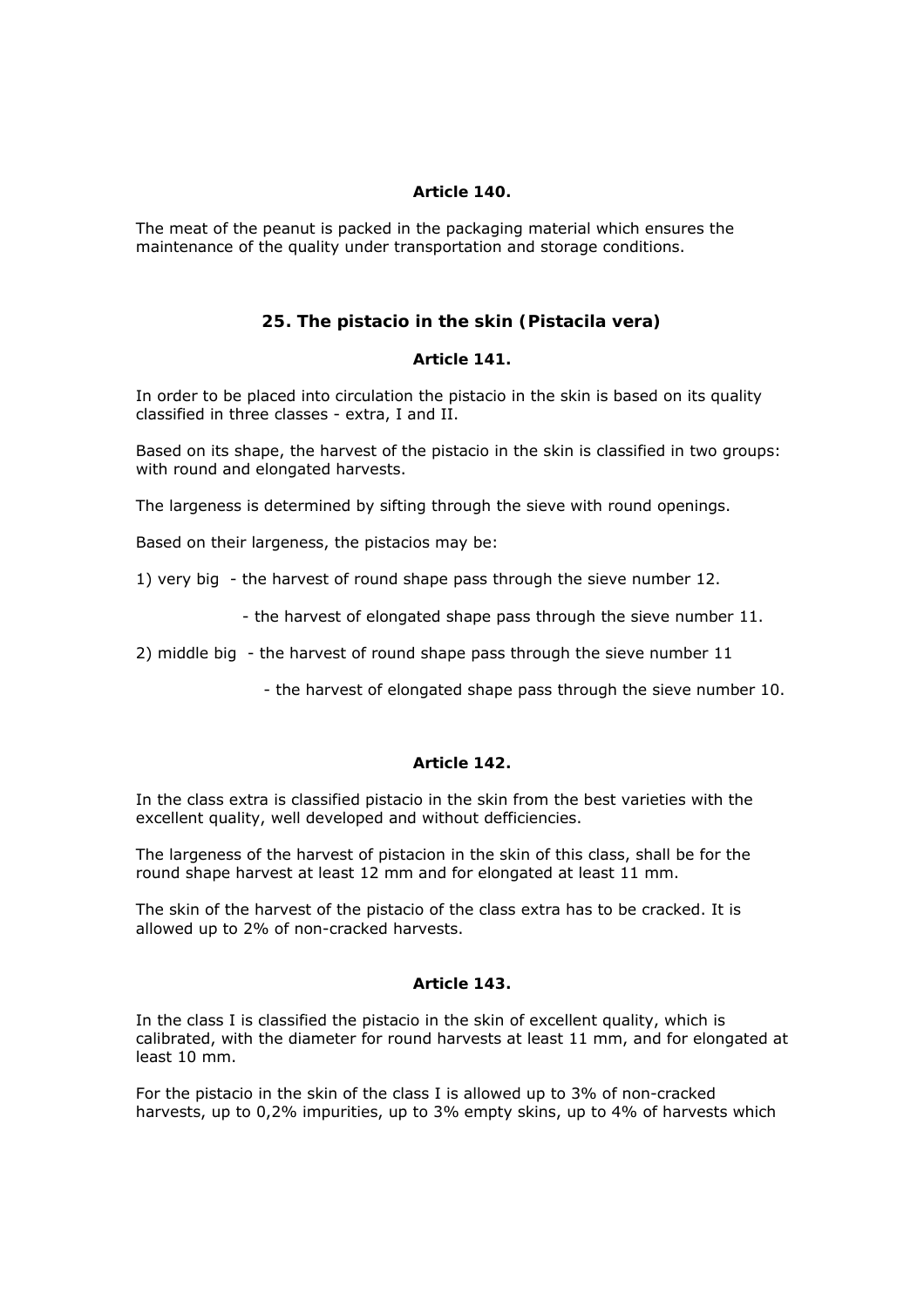are undeveloped and with stains, i.e. hard-set, up to 1,5% rancid and harvests with the chaf.

### *Article 144.*

In the class II is classified the pistacio in the skin of excellent quality, which has to fulfil the minimal quality conditions: the diameter of round harvests of the pistacio in the skin may not be less than 10 mm, and for elongated harvests under 9 mm. The calibration is not mandatory, therefore the unit of the package may contain bigger harvests as well.

For the pistacio in the skin of the class II is allowed presence up to 5% of noncracked skins, up to 0,2% of impurities, up to 7% of empty chaf, up to 8% of harvests which are undeveloped, hard-set and with stains and up to 3% of rancid and harvests with the chaf.

## *Article 145.*

The pistacio in the skin has to be packed in the packaging material which ensures the maintenance of the quality under transportation and storage conditions.

# **26. The fig (Ficus carica L.)**

# *Article 146.*

In order to be placed into circulation, the fresh fig is based on its quality classified in three classes - extra, I and II.

#### *Article 147.*

In the class extra are classified harvests of the best varieties of figs, with the excellent quality, with typical variety characteristics, without any defficiencies, with satisfying largeness and with the unified maturity.

The figs of the extra class have to be calibrated so there are no bigger deviations with respect to the diameter in the unit of package.

#### *Article 148.*

In the class I are classified figs of the best varieties, which are normally developed, with the good quality, but with somewhat smaller harvests and less unified by their maturity and other characteristics.

# *Article 149.*

In the class II are classified harvests of figs of the good quality, which may be smaller and less unified.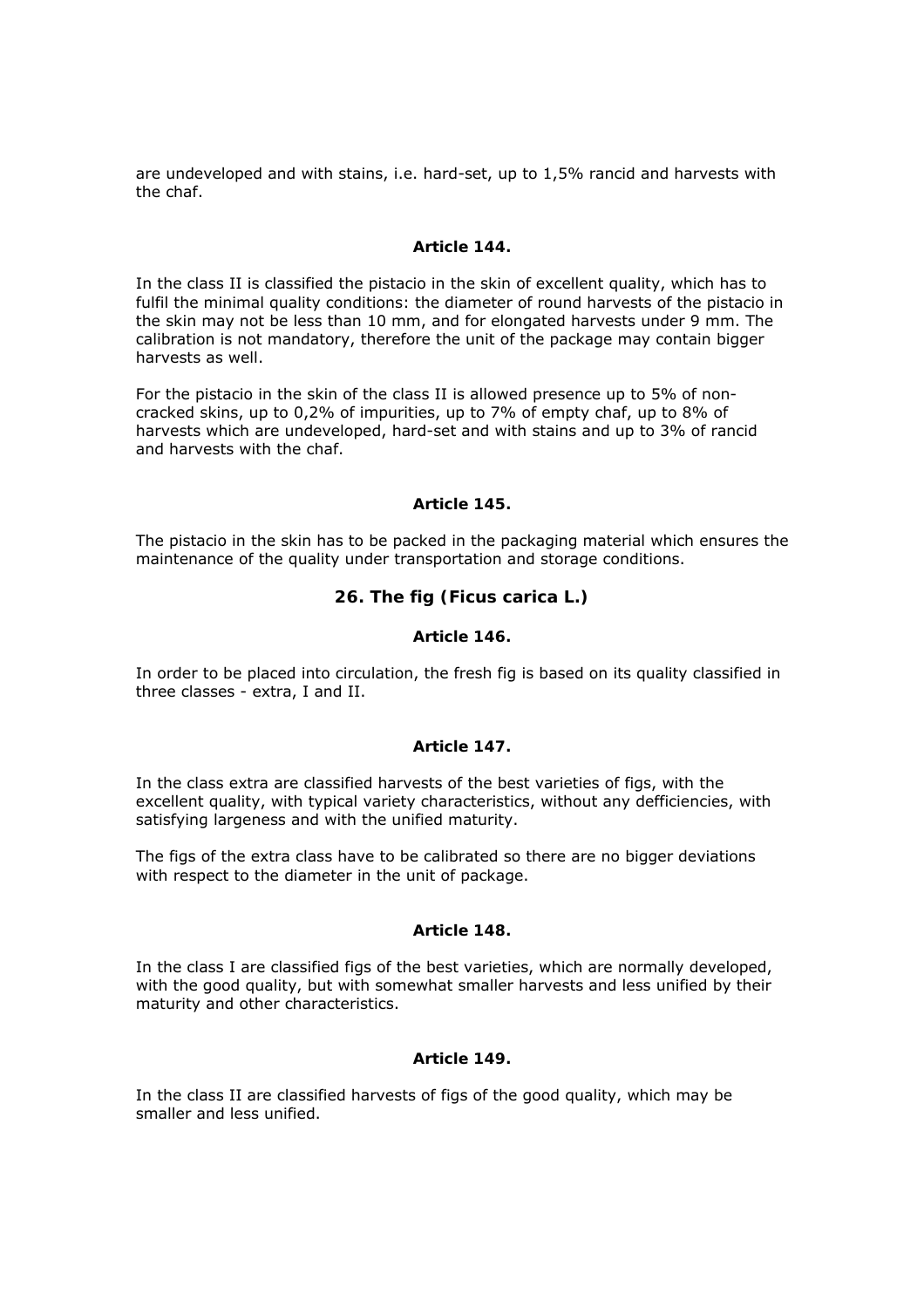#### *Article 150.*

The figs are packed in the small packaging material intended for the most sensitive fruit, such as berry fruit, and if crates made of clamps are used for the class II, they have to be shallow, so that harvest are sequenced only in one layer.

# **27. The citruses (Citrus ssp.)**

## *Article 151.*

The name agrumi or citruses is related to six subtropical varieties of fruit, such as: the orange (Citrus sinensis Osbeck), grapefruit (Citrus paradisi Mac Farlane), lemon (Citrus limonia Osbeck), regular tangerine (Citrus reticulata Blanco), the tangerine of the variety Unshiu or Satsuma (Citrus Unshiu Marcovitch) and precious tangerine of the variety Tangerine and its hybrids (Wilking, Monreal, Clementine, etc.).

## *Article 152.*

The harvests of citruses, which are placed into circulation in accordance with Rulebook, have to fulfil the following quality conditions:

- 1) they have to be normally mature;
- 2) they have to be whole and healthy;
- 3) they have to be without damages and changes of the skin which may influence the resistance and the overall appearance of the harvest;
- 4) they have to be without alien aroma and non-typical taste;
- 5) they may not have signs of the inner dessication;
- 6) they have to be without outer abnormal humidity.

# *Article 153.*

The content of juice (made by filtration by manual timpan through two layers of gauze) and the color of the skin from citruses, present the main elements of the quality. It is prohibited to place into circulation:

- 1) the lemon –with the content of juice below 25%, with the exception of the lemon of the variety Verdeli and Primofiori, for which the quantity of filtrated juice is below 20% compared with the mass of the harvest.
	- The color of the mature lemon is yellow, except at the beginning of the harvest for varieties Verdeli and Primofiori, for which the greenish color of the skin is characteristic for the phase of normal maturity, subject to condition that harvests contain the prescribed percentage of the juice;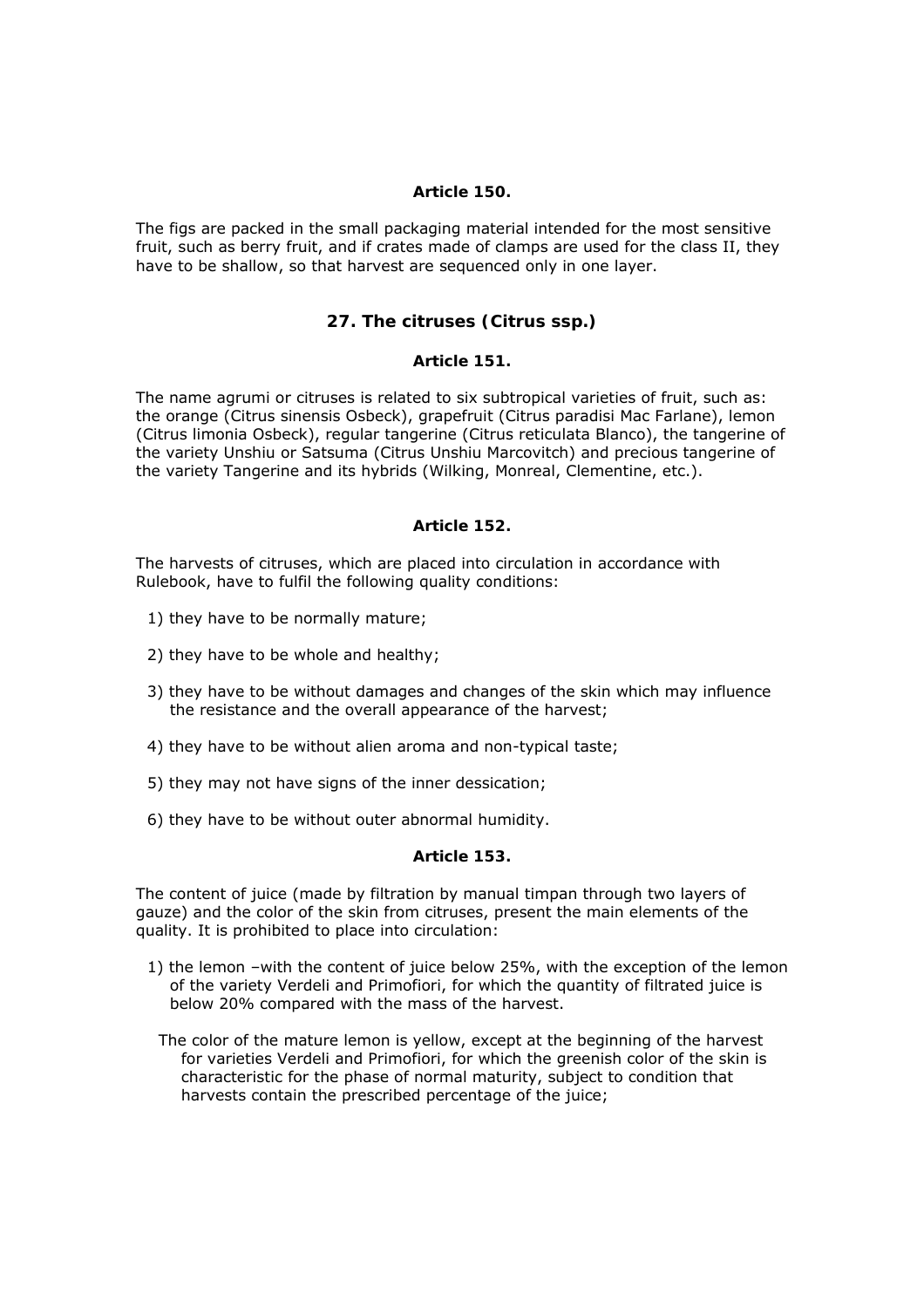2) the tangerine- with the content of the juice below 40%, with exception of the variety Unshiu, Monreal, Wilking and Satsuma, for which the content of the juice is at least 35% compared with the mass of the harvest.

The color of the mature tangerine is orange-yellow.

- For the varieties Unshiu and Monreal, for at least third of the surface of the harvest, the color has to be typically yellow, and for the variety Wilking at least two thirds of the surface of the skin has to be with yellow color;
- 3) the orange with the content of juice below 35%, which have the typical yelloworange color, with the exception of the variety Thompson Navel and Tarocco for which the content of the juice is at least 30% and the variety Washington Navel for which the content of the juice is at least 33%;

4) grapefruit (pomelo) –with the content of the juice below 35% and which has typical light-yellow color.

## *Article 154.*

In order to be placed into circulation, the harvests of citruses are based on their quality classified in three classes - extra, I and II.

#### *Article 155.*

In the class extra are classified citruses of the best varieties, with the excellent quality, which are well developed, without defficiencies in the appearance an din organoleptic characteristics. Insignificant outer changes of the skin are not considered as defficiencies. Besides that, the harvests have to be typical for the variety to which they belong.

In the unit of the package may be up to 5% of harvests with one or more surface overgrown injuries of the skin, which may not be longer than 1/10 diameter of the harvest, nor bigger than 2% of the total surface of the harvest. As well an dwith insignificant deformations, coarse skin and greenish stains.

The total deviations from listed characteristics in the unit of packaging material may not be bigger than 5% of the mass of the harvest.

#### *Article 156.*

In the class I are classified harvests of citruses of the good quality, which are normally developed, which due to insignificant defficiencies of the shape and color, as well and overgrown injuries of the skin may not be classified in the class extra.

In the unit of the package is tolerated up to 10% of harvests with one or more surface overgrown injuries which may not be longer than 1/5 of indicated calibre of the citruse. The deformations of the shape compared with the variety are allowed, as well and callus of the skin, greenish stains and smaller number of injuries caused by hail.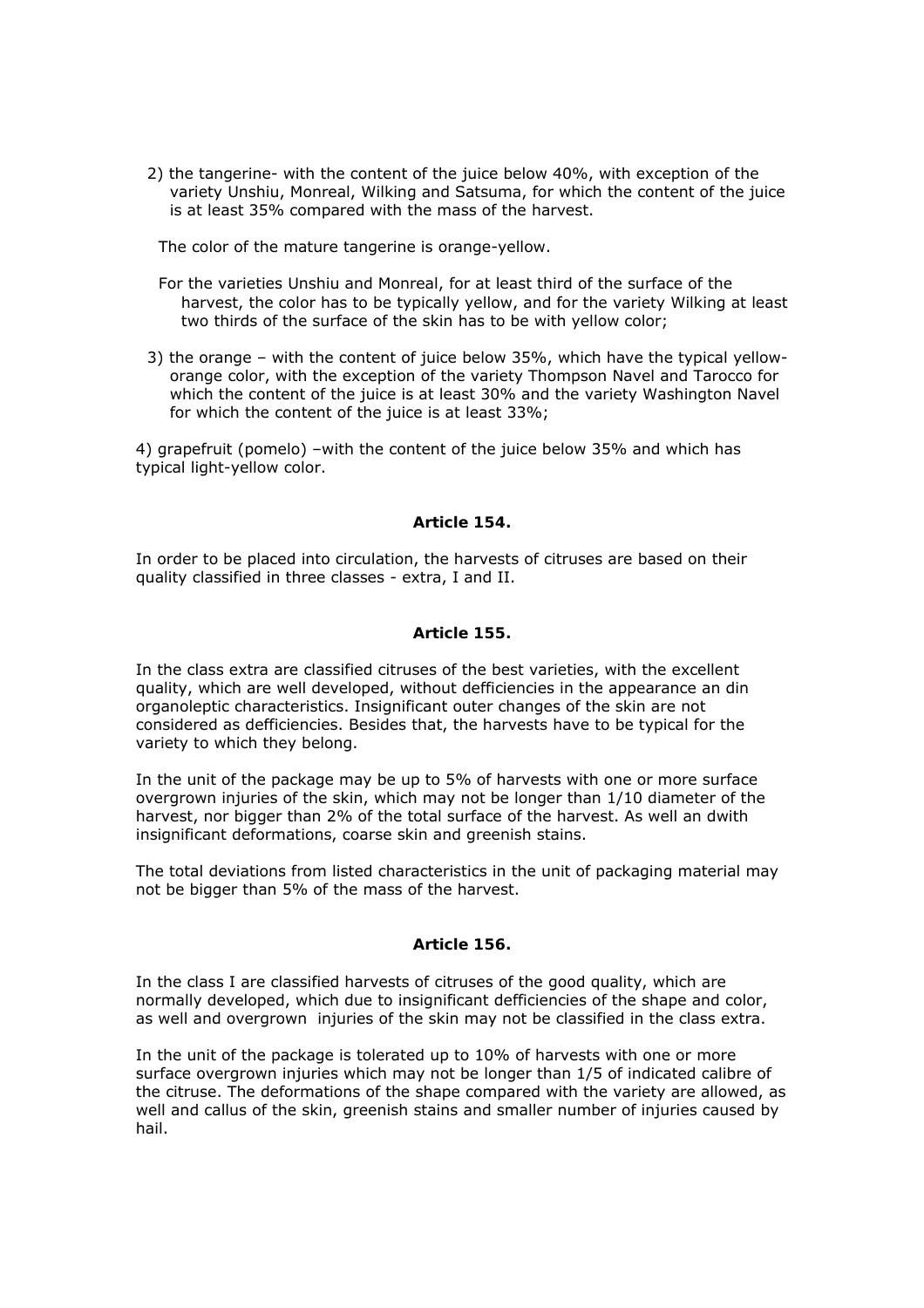These defficiencies may not exceed 10% of the mass of the harvest.

## *Article 157.*

The class II includes harvests of citruses which do not fulfil the conditions to be classified in the class I, but which fulfil the minimal conditions prescribed in the Article 152 of this Rulebook.

It is allowed that the unit of the package of citruses of this class contains up to 10% of harvests with one or more overgrown surface injuries, which may not be longer than 1/5 of the indicated calibre of the harvest, nor more than 5% of its surface, as well and up to 10% of harvests with the deformation of the shape, with coarse skin or with too big callus on the skin, greenish stains on the skin and one or more overgrown injuries caused by hail, plant diseases and harmful organisms or with the substances for plant protection.

In the unit of the package the total listed defficiencies may not exceed 10% of the mass of the harvest.

#### *Article 158.*

The citruses are classified based on their largeness based on the measurement of the diameter on the widest part of the harvest, where the minimal calibre is as it follows: for lemons 45 mm, for oranges 53 mm, for grapefruits 70 mm, and for various varieties of tangerines 35 mm. The citruses are classified with respect to their largeness as it follows:

| The oranges<br>calibres<br>diameter in mm |        |              | Various varieties of tangerine<br>diameter in mm<br>calibres |
|-------------------------------------------|--------|--------------|--------------------------------------------------------------|
| 1                                         | 87-100 |              |                                                              |
| 2                                         | 84-96  |              |                                                              |
| 3                                         | 81-92  | $\mathbf{1}$ | 63 and more                                                  |
| 4                                         | 77-88  | 2            | 58-69                                                        |
| 5                                         | 73-84  | 3            | 54-64                                                        |
| 6                                         | 70-80  | 4            | $50 - 60$                                                    |
| 7                                         | 67-76  | 5            | 46-56                                                        |
| 8                                         | 64-73  | 6            | $43 - 52$                                                    |
| 9                                         | 62-70  | 7            | 41-48                                                        |

 $\_$  , and the state of the state of the state of the state of the state of the state of the state of the state of the state of the state of the state of the state of the state of the state of the state of the state of the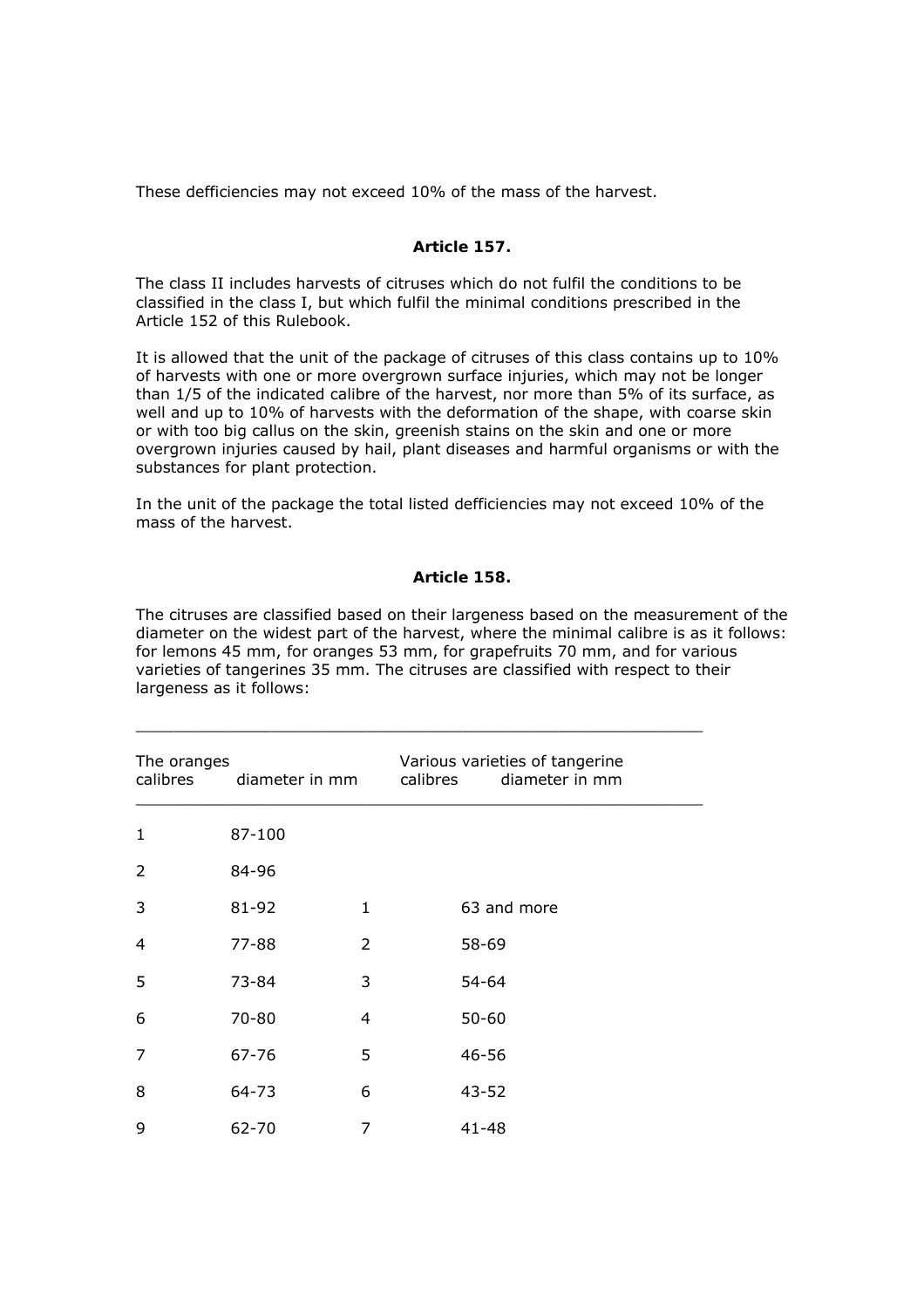| 10 | 60-68     | 8  | 39-46     |
|----|-----------|----|-----------|
| 11 | 58-66     | 9  | $37 - 44$ |
| 12 | $56 - 63$ | 10 | $35 - 42$ |
| 13 | $53 - 60$ |    |           |

| Lemons<br>calibres | diameter in mm | Grapefruit (pomelo)<br>calibres | diameter in mm |
|--------------------|----------------|---------------------------------|----------------|
| 1                  | $72 - 83$      | $\mathbf{1}$                    | 109-139        |
| 2                  | 68-78          | $\overline{2}$                  | 100-119        |
| 3                  | 63-72          | 3                               | 93-110         |
| 4                  | 58-67          | 4                               | 88-102         |
| 5                  | $53 - 62$      | 5                               | 84-97          |
| 6                  | 48-57          | 6                               | 81-93          |
| 7                  | $45 - 52$      | 7                               | 77-89          |
| 8                  | $73 - 85$      | 8                               |                |
| 9                  | 70-80          | 9                               |                |

 $\_$  , and the state of the state of the state of the state of the state of the state of the state of the state of the state of the state of the state of the state of the state of the state of the state of the state of the

The tangerines of the variety Unshiu which fulfil the prescribed conditions, and which have the diameter from 54 to 64 mm, are classified in the class extra. The tangerines of the same variety with the diameter from 44 to 53 mm are classified in the class I, and tangerines of the variety Unshiu the diameter below 44 mm in the class II.

### *Article 159.*

The harvests of citruses which are classified on listed scales, have to be unified by their largeness in each unit of the as it follows: when harvests in the package are sequenced in regular lines in one or more layers, then the difference in the size between the smallesr citruses may be as it follows: for calibres 1 and 2 - 11 mm, for calibres 3 to 6 - 9 mm and for calibres 7 do 13- 7 mm, for harvests of the tangerine these differences are smaller and may be: for calibres 1 to 4 - 9 mm, for calibres 5 and 6 - 8 mm and for calibres 7 do 10 - 7 mm, while for harvests of the lemon, for all calibres the allowed differences may be only 7 mm.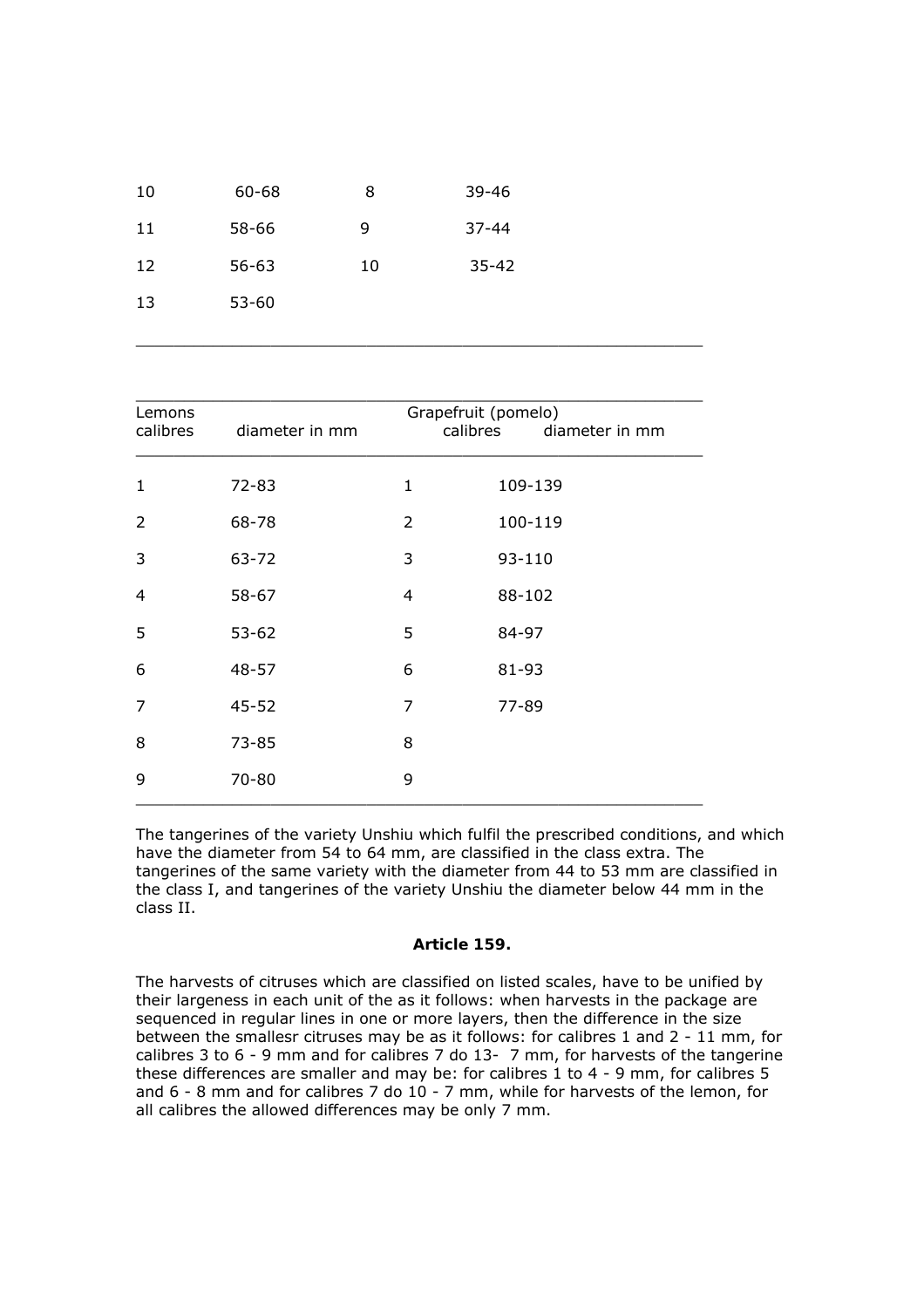### *Article 160.*

The citruses are packed in various packaging material made from the wood and the carton, as well and from plastic and other materials, of different dimensions and other characteristics, and for retail sale in smaller bags made of textile and plastic fibres, and in american and cabinet containers.

Having in mind that citruses are perishable, the harvests of citruses are packed very carefully, in the new suitable and clean packaging material.

## *Article 161.*

In case that citruses are before being placed into circulation (in the course of the transport and storage) treated with various tecnazenes in order to be protected from the putridity, such as difenyl and other compositions, then the declaration has to contain the data that these treatments were performed and that the skin of the citrus is not for consumption.

For varieties and harvests of citruses for which are prescribed lower quality conditions in terms of their color and the content of the juice, the declaration has to contain the data about the variety, i.e. harvest.

# **28. Bananas (Musa sapientum)**

## *Article 162.*

In order to be placed into circulation, bananas are based on their quality classified in three classes - extra, I and II.

#### *Article 163.*

In importation of bananas, and before the warehousing, the harvests have to be with necessary volume and levek of development, with light-green color of the skin.

In the course of the warehousing and before placement in retail sale, green bananas have to be subdued to maturation to suitable extent of maturity (Article 164, paragraph 2).

#### *Article 164.*

In the class extra are classified bananas of highquality varieties of excellent quality which are developed in every sense and which are without any defficiencies. The mass of the single harvest may not be less than 100 g.

In retail sale the bananas of the class extra have to be suitably mature for consumption, which is determined by characteristic yellow color, pleasant soft consistency of the meat part of the harvest, intensive aroma and good taste.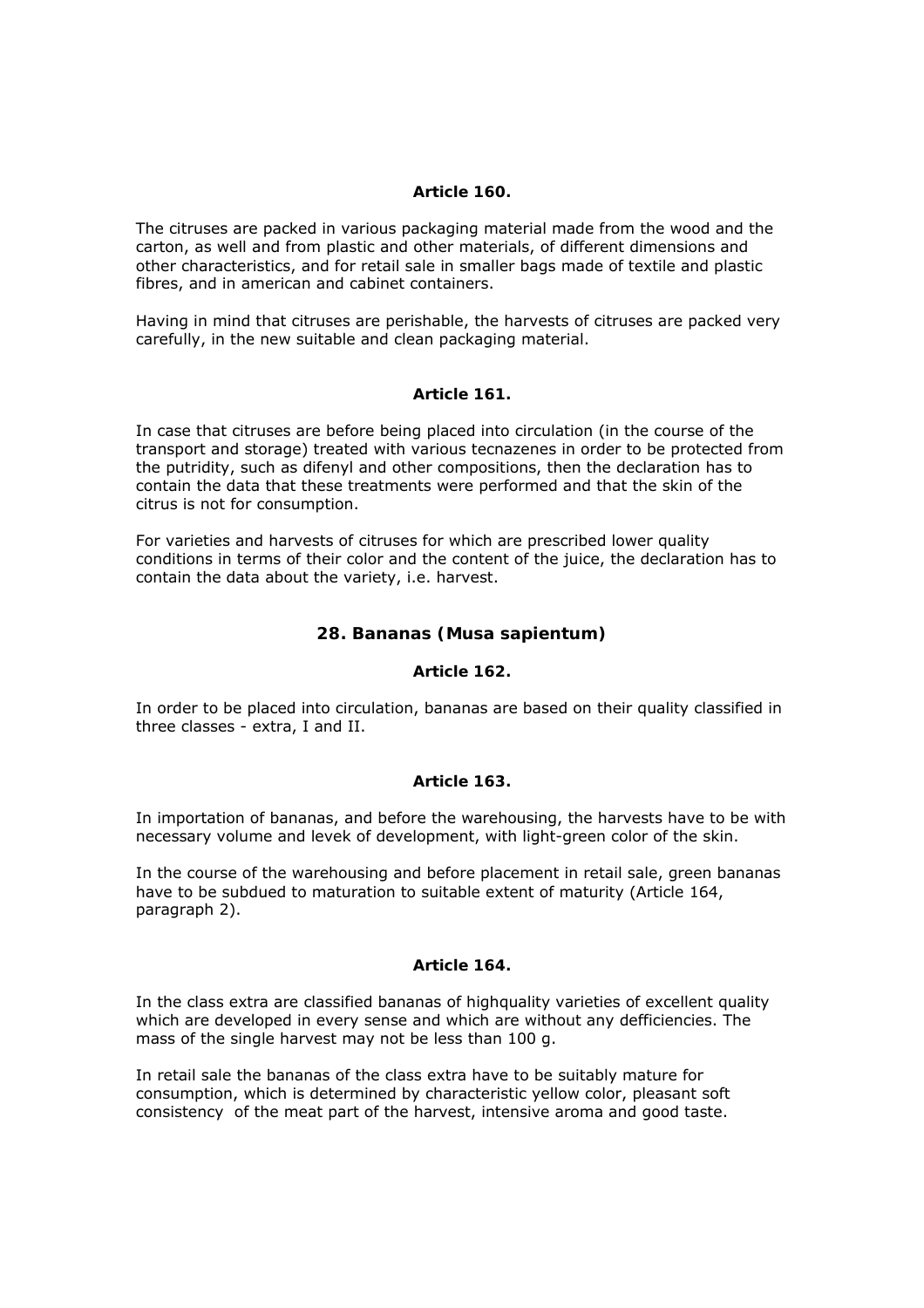For bananas of the class extra are tolerated only insignificant specks, but not fractures on the skin, as well and over-maturity, i.e. pituitous stains.

### *Article 165.*

The bananas of the class I have to fulfil the conditions referred to in the Article 164, paragraph 2 of this Rulebook and have to be without bigger defficiencies. The weight of one harvest may not be less than 80 g. It is tolerated up to 5% of over-mature harvests.

It is tolerated up to 5% of harvests with damages from plant diseases and harmful organisms which do not influence the validity and usability of harvests.

#### *Article 166.*

The bananas of the class II have to fulfil the conditions referred to in Article 164, paragraph 2 of this Rulebook. The bananas may be smaller with the weight under 80 g per piece, but without defficiencies which decrease their utility value. It is tolerated up to 10% of over mature harvests and up to 10% harvests with damages which do do not influence the validity and usability of harvests.

## *Article 167.*

The bananas ar packed in various packaging material, made of carton and of wood. The packaging material has to be new and resistant enough to protect the product during transportation and handling.

# **29. The date (datulje) - Phoenix dactylifera L.**

# *Article 168.*

In order to be placed into circulation the dates are based on their quality classified in three classes - extra, I and II.

## *Article 169.*

The harvests of the date has to fulfil the following minimal conditions:

- 1) they have to be whole;
- 2) they have to be healthy, mature, pulpous, clean, normally developed, juicy and with elastic consistency;
- 3) they have to be without fermentation, without chaf, without visible damages from parasites, plant diseases and harmful organisms, without live and dead insects or other harmful organisms;
- 4) they have to be of unified color which is characteristics for the variety, from amber to light-brown color;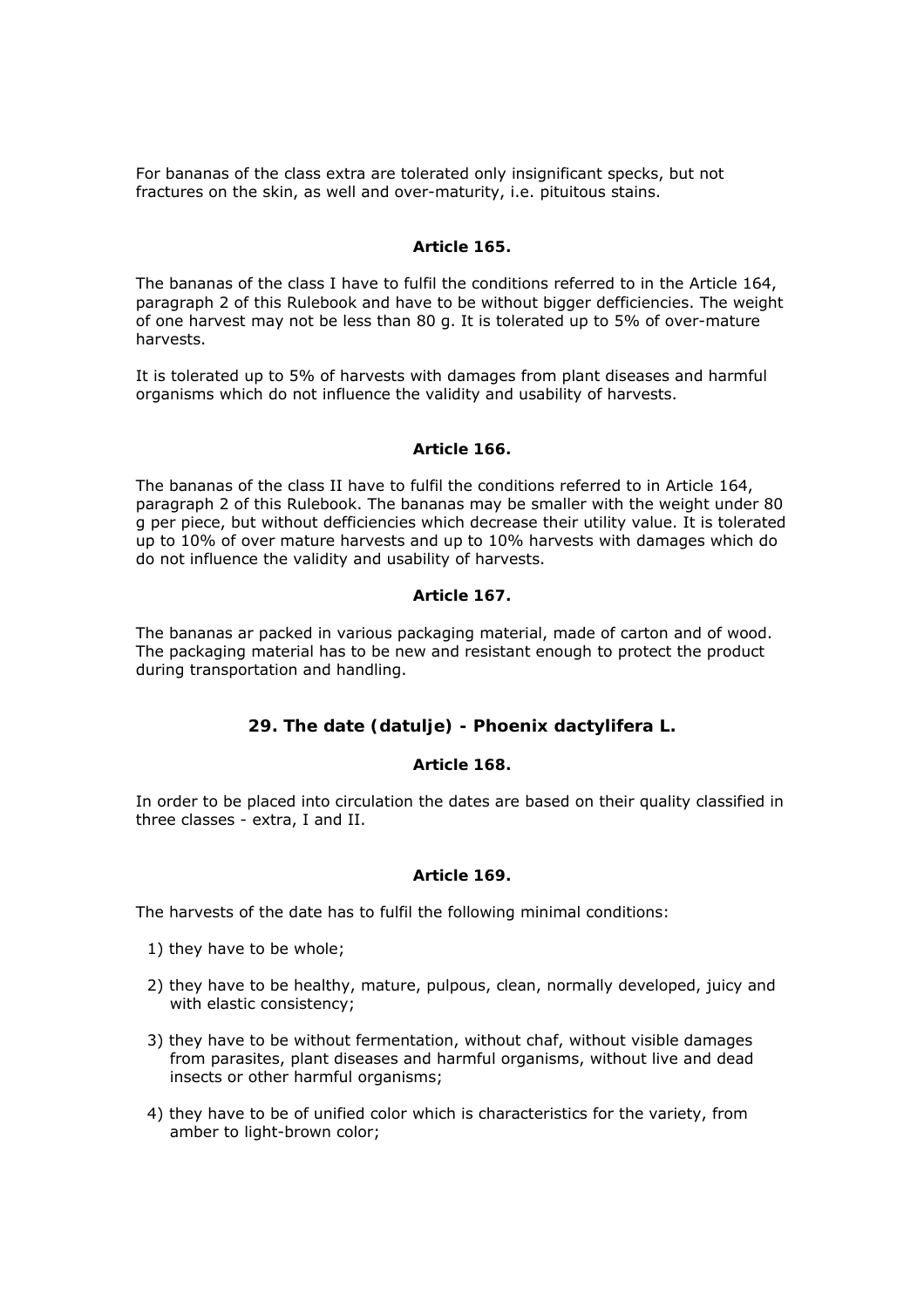- 5) they have to be without impurities;
- 6) they may not contain alien aroma and taste;
- 7) the humidity content may not exceed 26% and the relation of total saccharine and the water has to be at least 2.

The humidity is calculated based on the difference in the mass before and after dessication in the hot house of quantity of at least 50 g of minced pulpous part of the date during period of 4 hours at the temperature of  $100^{\circ}$ C  $\pm$  2°C where 90% alcohol and the sand rinsed in the hydrochloric acid, and subsequently dessicated are used for mincing.

# *Article 170.*

The dates of the class extra include harvests of excellent quality, which besides the conditions referred to in Article 169, paragraph 1, items 1 to 7 of this Rulebook, have to have the amber color, very juicy and voluminous pulpous part, unified largeness and transparent shiny epidermis which is attached well for the pulpous part.

In the unit of the package is tolerated up to 3% of the mass of the harvest which do not fulfil the conditions prescribed for the class extra and which fulfil conditions prescribed for the following lower class, but there may not be fermented and dessicated harvests, as well and harvests which contain live insects and other parasites.

For dates of the class extra may be allowed smaller deviations from prescribed quality conditions, where the total deviations in the unit of the package may not exceed 3% of the mass of the harvest.

The date of the class extra has to be calibrated, and the weight of the harvest in the unit of the package may no be smaller than 7 g.

# *Article 171.*

In the class I are classified harvests of the date of good quality which fulfils the conditions referred to in the Article 169, paragraph 1, items 1 to 7 of this Rulebook, or which may have unified light-brown color, juicy and elastic pulpous part and shiny epidermis.

In the unit of the package is tolerated up to 5% of the mass of harvests which do not fulfil the conditions prescribed for the class I but which fulfil the conditions prescribed for the following lower class, where there may not be fermented and dessicated harvests, as well and harvests which contain live insects and parasites.

For dates of the class I may be allowed smaller deviations from prescribed quality conditions, where the total deviations in the unit of the package may not exceed 5% of the mass of the harvest.

The weight of the harvest in the unit of the package may not be smaller than 6 g.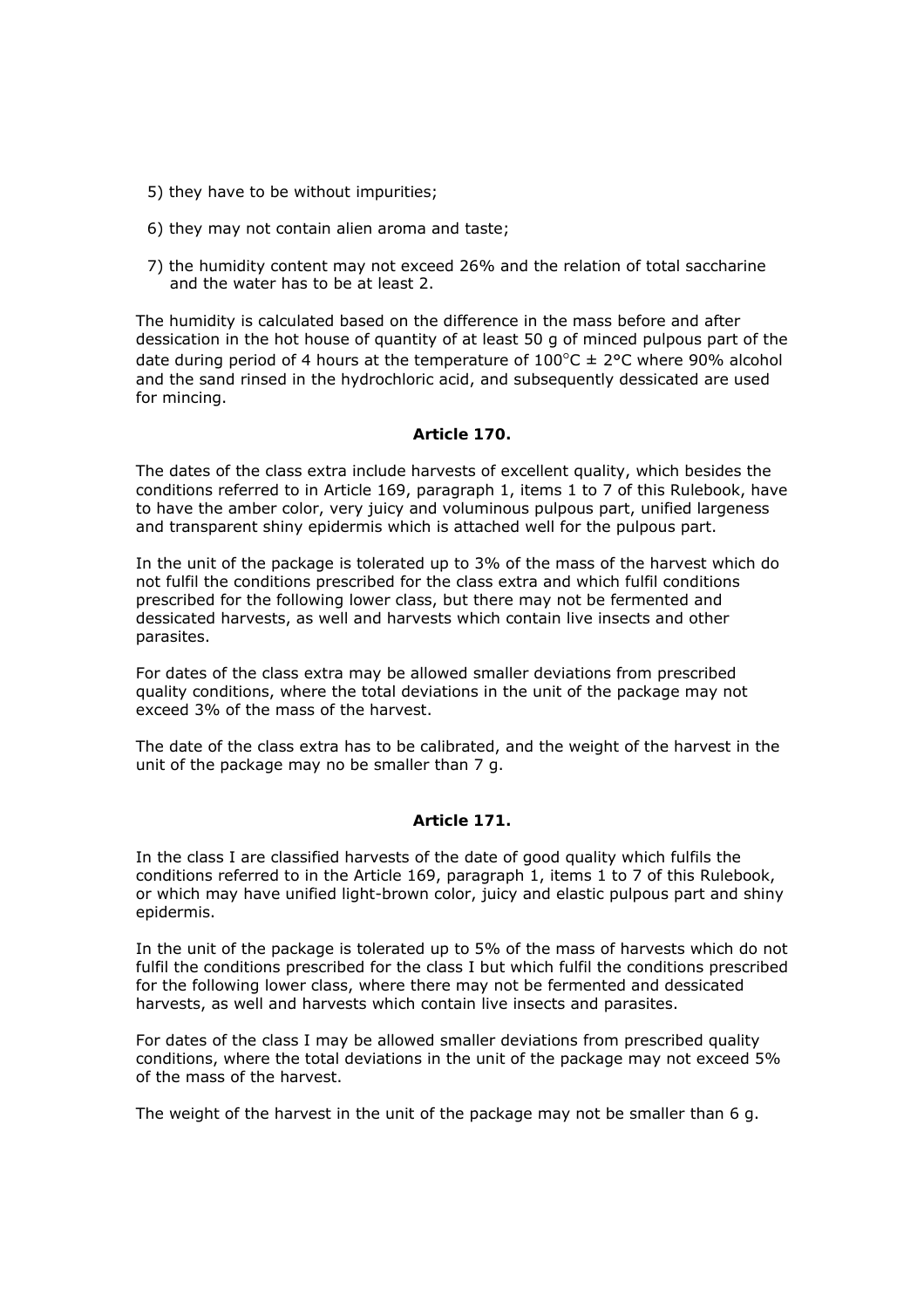# *Article 172.*

The class II includes harvests of date which do not fulfil completely the conditions prescribed in the Article 169, paragraph 1, items 1 to 7 of this Rulebook, but which fulfil the minimal quality conditions prescribed in the Article 9 of this Rulebook.

The harvests may have insignificant fractures on the epidermis which do not influence on the quality of pulpous dela, as well and smaller defficiencies with respect to development.

In the unit of the package may be in total 10% of the mass of harvests which do not fulfil the minimal quality conditions, and of that at most 4% of mass of harvests with initial signs of fermentation and with non-scar over fractures, but without putridity and presence of live insects.

The harvest of the date may not be unified by their largeness, but the weight of the harvest in the unit of the package may not be less than 5 g.

## *Article 173.*

The dates with removed stone may be also placed into circulation where that has to be separately indicated in the declaration. The dates from which was removed stone have to fulfil the conditions referred to in the Article 169, paragraph 1, items 2 to 7 of this Rulebook, and they are placed into circulation only in their original package.

## *Article 174.*

The dates are packed in various packaging material made of wood, carton, plastic mass or cellophane, which has to be new, clean and firm enough to protect the product during the transportation and handling as well and to ensure the prescribed hygienic conditions.

The declaration for dates of the class extra and class I, has to contain besides the other data, the data about calibre.

# **III. THE VEGETABLES**

#### *Article 175.*

In terms of this Rulebook, the vegetables means harvests and other edible parts of vegetable plants such as leaves, bulbs, bulbs, tuberose, roots, legumes and trees, which are intended for human consumption in the fresh condition or after culinary preparation, regardless of the manner of production, whether on the open field, in gardens or as field sowings, or in protected space, i.e. in glasshouses and orangeries.

#### *Article 176.*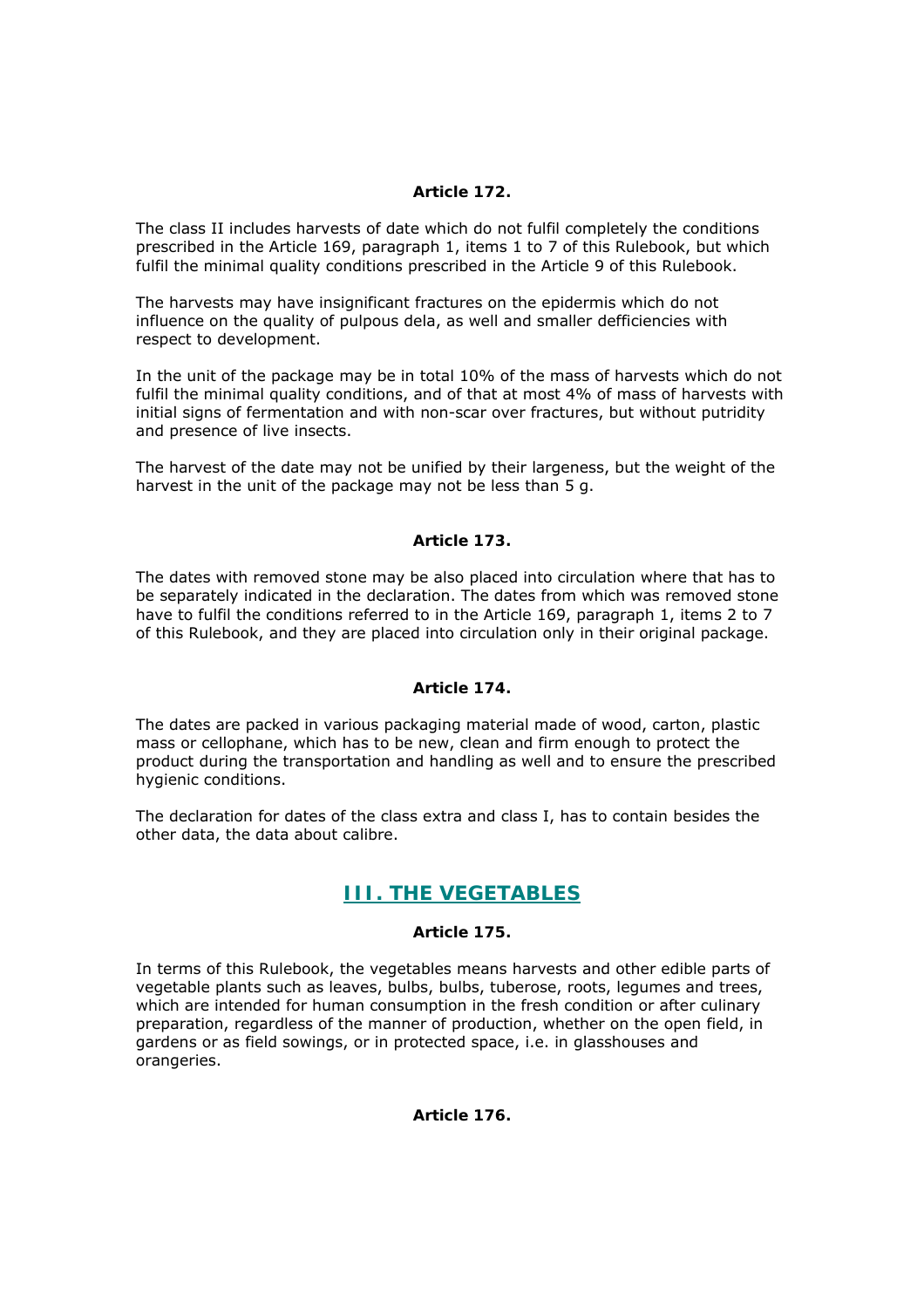Unless this Rulebook prescribes otherwise, the provisions of Article 4 to Article 14 of this Rulebook are applied mutatis mutandis on vegetables.

The vegetables may moistened. Only those parts of the vegetable which were directly in the ground may be washed. The soil which is on these parts is removed before the vegetables are placed into circulation.

After washing, the vegetables referred to in the paragraph 2 of this Article, has to be infiltrated.

The vegetables may not start "sparking", which happens in the case of bad ventilation. The foliated vegetables may not be faded, i.e. discoloured. As the minimal quality condition for vegetables is prescribed that it may not be too old, i.e. over-mature.

For washing the vegetables may be used only hygienically safe drinking water.

# *Article 177.*

In the unit of package of vegetables may be only those products which belong to the same variety of vegetables and which have the same quality.

In the same unit of package may be only these products which are classified by their largeness, i.e. which are calibrated, if prescribed by this Rulebook for particular types of vegetables.

# **1. The tomato (Solanum Lycopersicum Foss. sin. Lycopersicum esculentum Mill.)**

# *Article 178.*

In order to be placed into circulation, the tomato is based on its quality classified in three classes - extra, I and II.

# *Article 179.*

In order to be placed into circulation, the harvest of tomato has to fulfil the following quality conditions:

- 1) it has to be well developed;
- 2) it has to be whole, healthy and clean;
- 3) it has to be without abnormal outer humidity;
- 4) it may not contain alien aroma.

#### *Article 180.*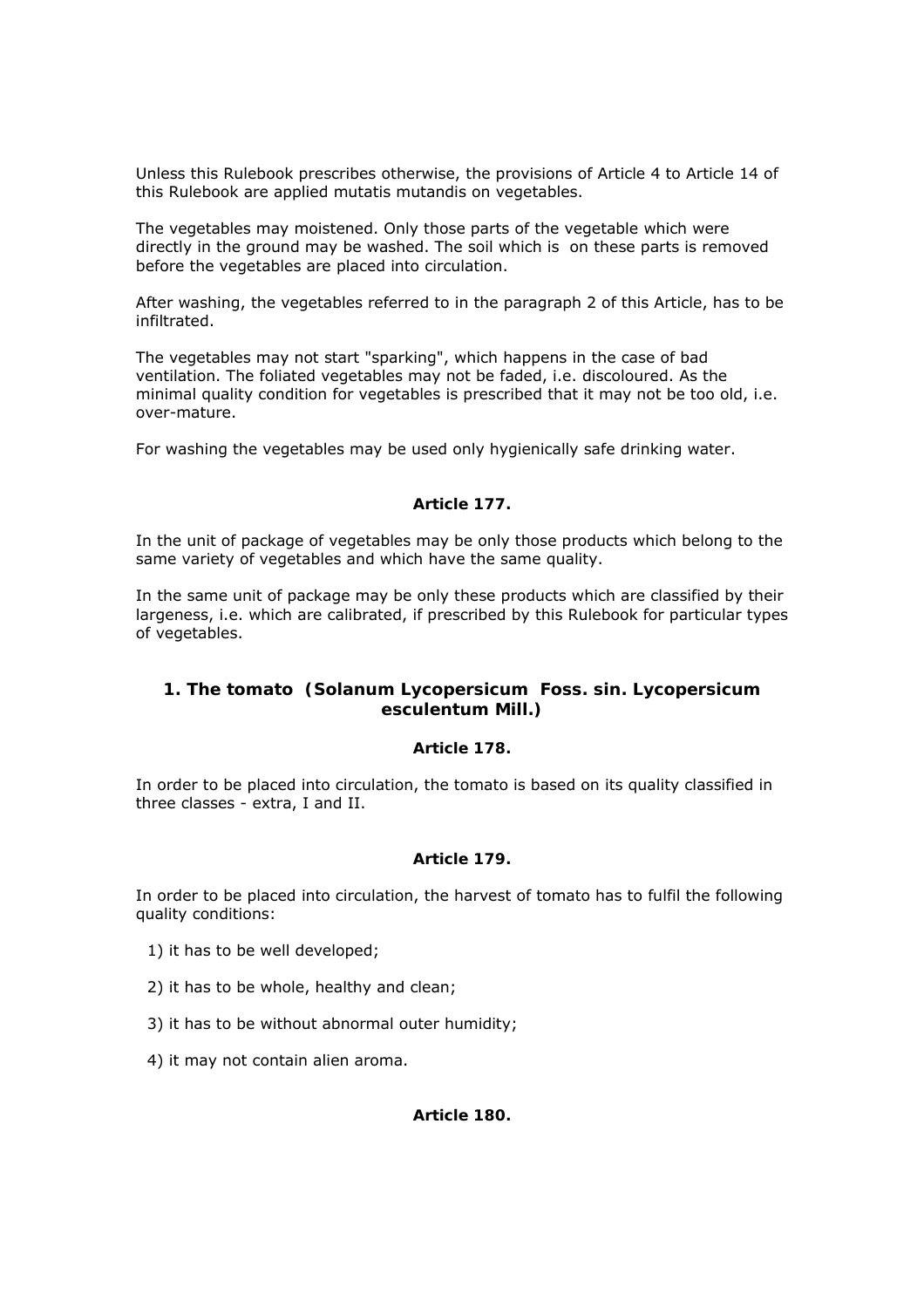Based on its shape, the harvest of tomato is classified in two groups: tomato with round and tomato with elongated harvests.

The tomato with round harvests may have spheric and bannock shape.

The largeness of tomato is determined by the diameter of the harvest in equatorial plane for the variety with round harvests, i.e. diameter in the point which belongs to the biggest largeness of the harvest for the variety with elongated harvests.

## *Article 181.*

Based on their largeness, the tomato with round harvests is classified in the following categories:

- 1) very small, with the diameter of the harvest from 35 to 40 mm;
- 2) small, with the diameter of the harvest from 40 to 47 mm;
- 3) middle small, with the diameter of the harvest from 47 to 57 mm;
- 4) middle big, with the diameter of the harvest from 57 to 67 mm;
- 5) big, with the diameter of the harvest from 67 to 77 mm:
- 6) very big, with the diameter of the harvest from 77 to 87 mm.

The minimal diameter of the tomato with round harvests is 35 mm, and for the variety with elongated harvests is 30 mm.

The quality of the class is not conditioned with the calibration.

In the unit of the package may be up to 10% of harvests of tomato which have somewhat smaller or bigger diameter from the one indicated in the declaration, where for the variety with round harvests, the harvest may not be below 33 mm, and for the variety with elongated harvests below 20 mm.

#### *Article 182.*

The tomato of the class extra has to originate from one high-quality variety with the best variety characteristics from the world or domestic choice of varieties. The harvests of tomato have to be typical for the variety by their color, shape and level of development. They have to be of excellent quality, without defficiencies and calibrated. The tomato has to be enough and uniformly mature, firm, smoth and uniformly coloured with the color which is characteristic for the variety.

In the unit of the package may be up to 5% of harvests which do not fulfil the conditions prescribed for this class but which fulfil the requirements prescribed for the following lower class, where is tolarated up to 2% of harvests with smaller scar over fractures.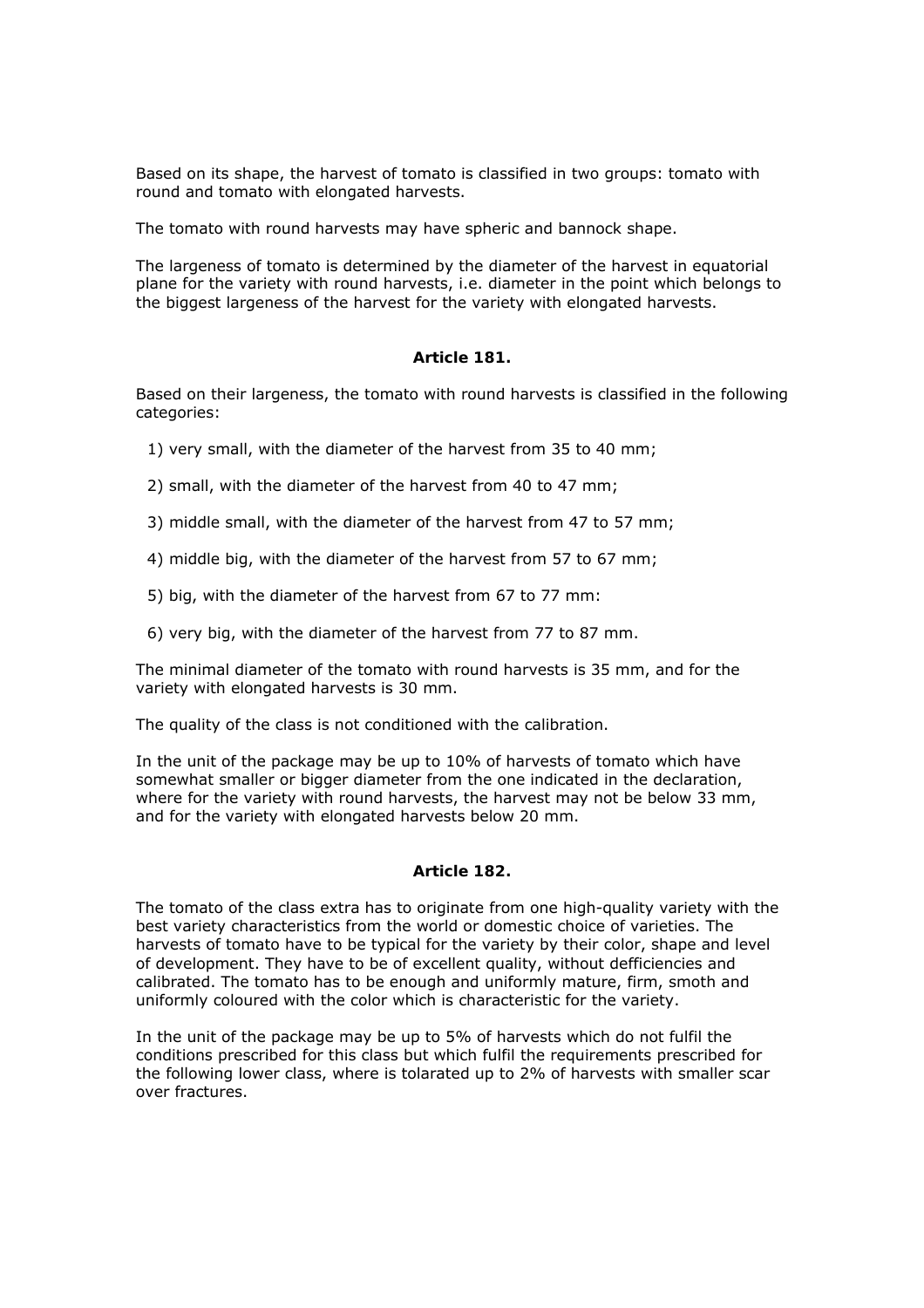### *Article 183.*

The tomato of the class I has to originate from good varieties, has to be well developed, without green harvests and without defficiencies, exceptionally those which would decrease its validity and utility value.

In the unit of the package may be up to 10% of harvests of tomato which do not fulfil the conditions prescribed for the class I, but which fulfil the conditions prescribed for the following lower class where may not be mora than 5% of harvests with scar over fractures.

# *Article 184.*

The tomato of the class II has to be of good quality and mayhave certain defficiencies with respect to shape, color, unification by its largeness, development and the quantity of harvests, but it has to fulfil the minimal conditions (Article 9).

In the unit of package may be up to 10% of harvests with damages and mechanical injuries, but these have to be scar over fractures which may not be longer than 3 cm.

## *Article 185.*

The tomato is packed in new and clean mid open shallow crates made of clamps (JUS D F1. 021), shallow crates made of clamps for vegetables (JUS D. F1. 029L) and big shallow crates made of clamps (JUS D.F1.022 i JUS D.F1.045).

In the retail sale the tomato is packed in various packaging material, including suitable bags, plastic pallets and carton boxes.

The declaration for the tomato of the class extra and class I, has to contain besides other data, the data about the variety, calibre and shape of the harvest.

# **2. The eggplant (Solanum melongena L.)**

# *Article 186.*

In order to be placed into circulation, the eggplant is based on its quality classified in two classes - I and II.

#### *Article 187.*

The eggplant of the class I has to be of good quality, normally developed, with typical characteristics of the variety to which it belongs and without defficiencies. It has to be unified by its shape, color and largeness, with the petiole and un-damaged calyx leaflets.

In the unit of the package may be up to 5% of harvests with insignificant mechanical damages, which do not decrease the utility value of the product.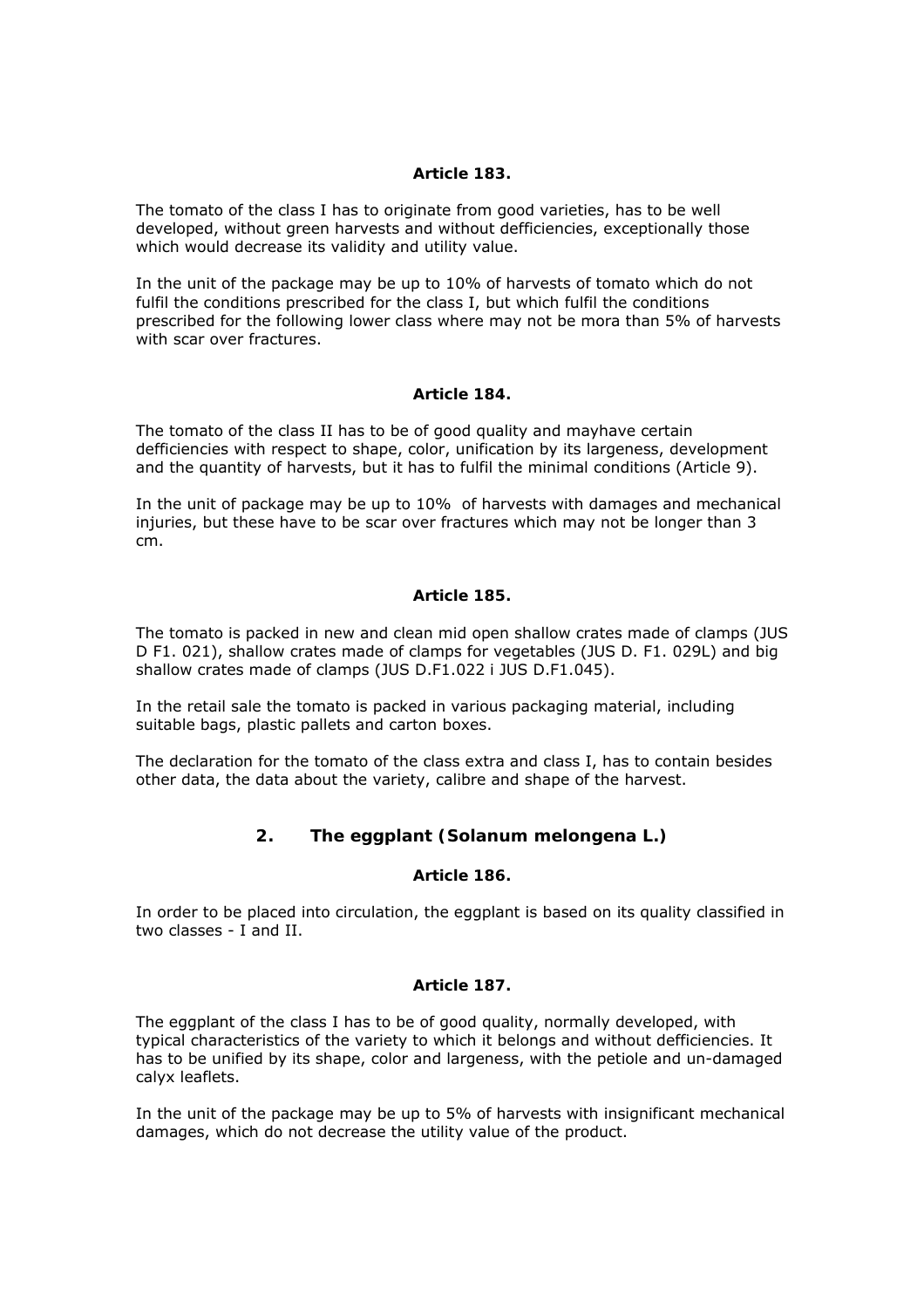## *Article 188.*

The eggplant of the class II has to be of good quality, normally developed and without significant defficiencies, where is tolerated up to l0% of harvest with defficiencies in terms of mechanical injuries and without petiole or calyx.

## *Article 189.*

For the package of eggplant is mostlu used the same packaging material which may be used for tomato.

# **3. The pepper (Capsicum annum L.)**

#### *Article 190.*

In order to be placed into circulation, the pepper is based on its quality classified in three classes - extra, I and II.

#### *Article 191.*

The pepper of the class extra has to be of excellent quality and has to originate from the same highquality variety. The harvests have to be well developed, with typical variety characteristics and without defficiencies. The harvests also have to be smooth, pulpous, unified by their shape, largeness, color and the taste (sweet or hot) and they have to be with the petiole.

## *Article 192.*

Based on largeness of its harvests, the pepper of the class extra is placed into circulation:

- 1) the bell pepper, which contains up to 12 pieces in one kg;
- 2) the tomato-pepper, which contains up to 15 pieces in one kg;
- 3) the long pepper, which contains up to 15 pieces in one kg.

In the unit of package of sweet pepper may be up to 3% of hot peppers, and in the unit of the package of hot pepper may be up to 3% of sweet peppers.

#### *Article 193.*

The pepper of the class I has to have well developed harvests, which are typical for the variety and unified by their shape and largeness, without significant defficiencies, where may be up to 5% of hot peppers in the unit of package of sweet pepper or up to 5% of sweet peppers in the unit of package of hot pepper. It is allowed for up to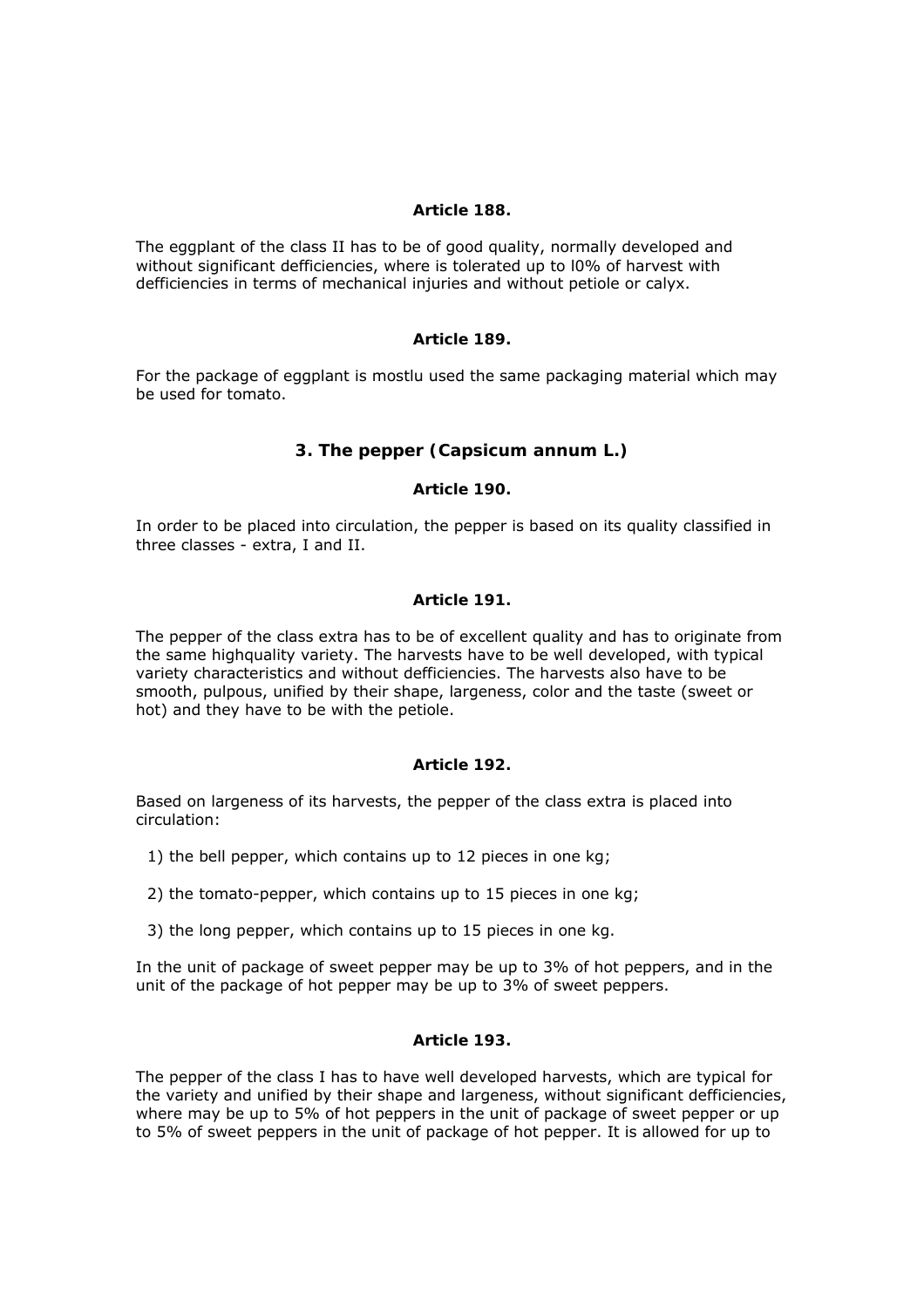5% of peppers to have smaller mechanical damages or to have fractures which do not decrease the utility value of the product.

# *Article 194.*

Based on largeness of itsharvests, the pepper of the class I is placed into circulation as:

- 1) the bell pepper, which contains from 12 to 20 pieces in one kg;
- 2) the tomato pepper, which contains from 15 to 20 pieces in one kg;
- 3) the long pepper which contains from 15 to 25 pieces in one kg;
- 4) chilli papper, small peppers.

# *Article 195.*

The pepper of the class II have to be of good quality, with well developed harvests without bigger defficiencies. It is tolerated smaller non-uniformity of harvests with respect to their largeness and shape, as well and smaller mechanical injuries, i.e. fractures.

In the unit of the package of pepper may not be more than 10% of harvests with damages referred to in paragraph 1 of this Article.

In the unit of package of hot peppers may be up to 10% of sweet peppers, i.e. in the unit of package of sweet peppers may be up to 10% of hot peppers.

# *Article 196.*

Based on largeness of its harvests, pepper of the class II is placed into circulation as:

- 1) the bell pepper, which contains more than 20 pieces in one kg;
- 2) the tomato pepper, which contains more than 20 pieces in one kg;
- 3) the long pepper, which contains more than 25 pieces in one kg;
- 4) chilli papper.

# *Article 197.*

The pepper is packed in crates made of clamps for vegetables (JUS D. F1. 028), crates made of clamps for apples(JUS D. F1. 041), big crates made of clamps (JUS D. Fl. 042), in double shallow crates made of clamps (JUS D. Fl. 044) or in carton boxes. The pepper of the class I and II may be packed in baskets, as well an din clean sacks made of textile or plastic fibres.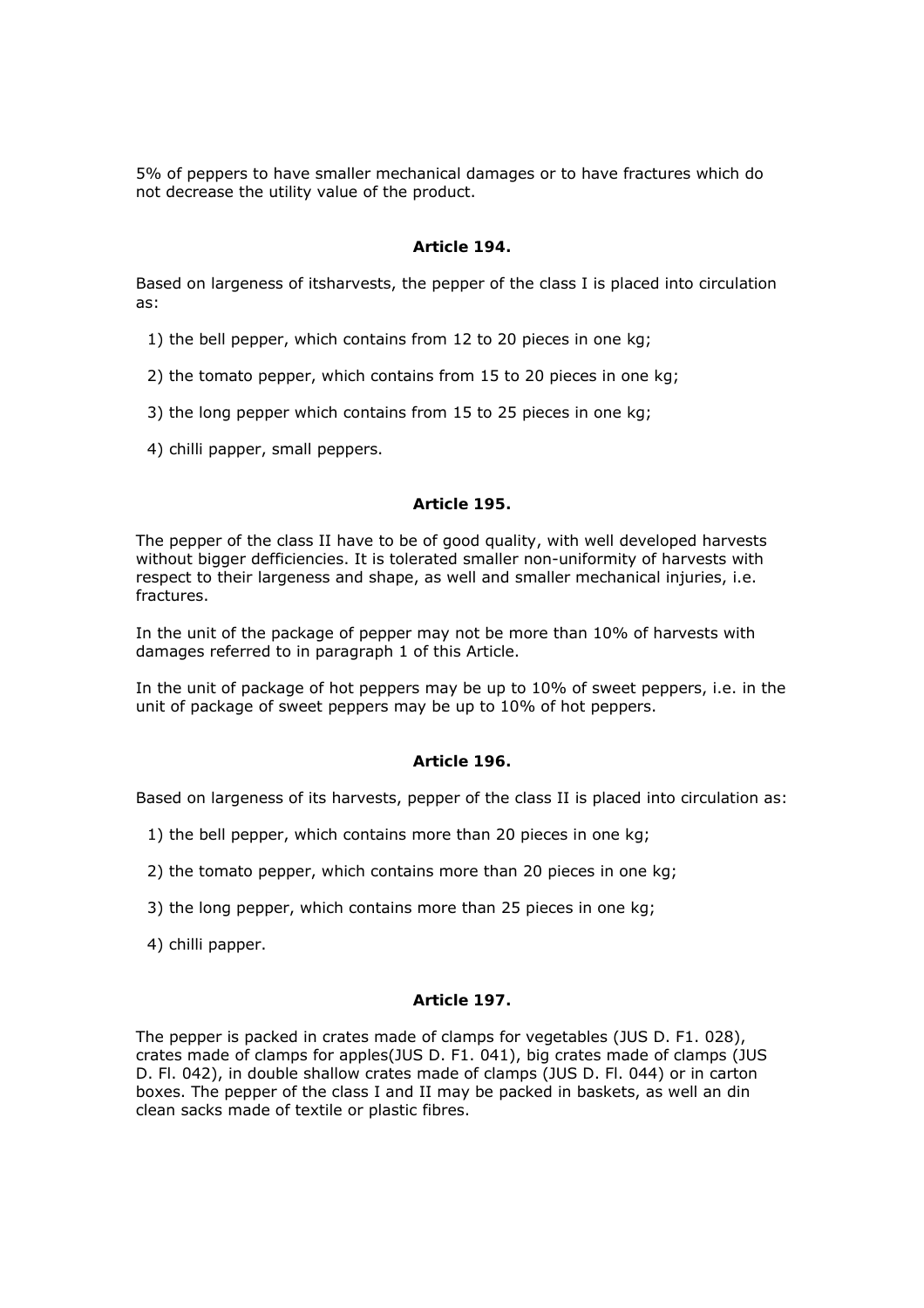The peppers are packed in smaller bags and in other suitable packaging material for commercial packaging.

# **4. The watermelon (Citrulus aedulis Pang.)**

### *Article 198.*

In order to be placed into circulation, the watermelons are based on their quality classified in two classes - I i II.

## *Article 199.*

The watermelons of the class I have to be of good qualitya, normally developed, mature, sweet, typical for the variety, with the petiole of at least 4 cm, without traces of plant diseases and harmful organisms, and particularly antracnoze. The seeds have to be normally developed, mature and they have to be separable from the edible part (with the exception of seedless watermelons).

The smaller deviations with respect to the color of the skin which is characteristic for the variety are allowed, and particularly for the color on part which is touching the ground.

#### *Article 200.*

The watermelons of the class II have to fulfil the conditions referred to in the Article 199 of this Rulebook, but they can have smaller defficiencies with respect to color of the skin and smaller mechanical injuries and damages from plant diseases and harmful organisms.

The petiole smaller than 4 cm may be tolerated.

# *Article 201.*

Based on their largeness, the watermelons are classified in a following manner:

- 1) small, up to 2 kg;
- 2) middle small, from 2 todo 3 kg;
- 3) middle big, from 3 to 5 kg;
- 4) big, from 5 to 7 kg;
- 5) very big, over 7 kg.

In one package or one shipment, up to 10% of watermelons may have smaller or bigger weight than indicated, where single watermelons of class II may not be lighter than 1 kg, and class I of 3 kg.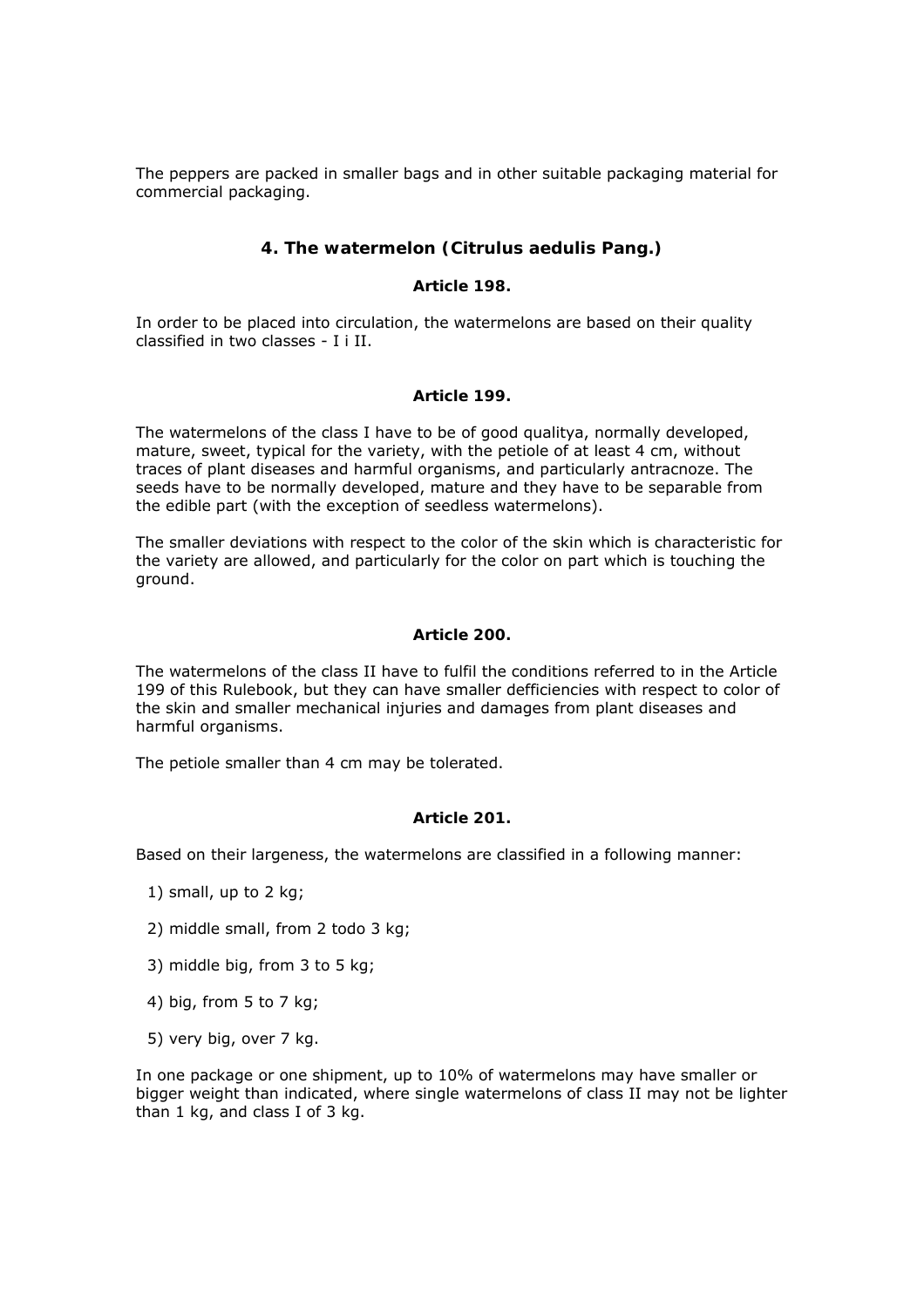## *Article 202.*

The watermelons are packed in the bulk condition into big containers for vegetables an din sacks. They are transported by transportation means, eventually with compartments for open package (JUS D. F1. 035).

# **5. The melon (Cucumis melo L.)**

## *Article 203.*

In order to be placed into circulation, the melons are based on their quality classified in two classes - I and II.

## *Article 204.*

The melons of the class I have to be of good quality, whole, mature, clean, unified by their shape, color and largeness, with sweet pulpous part which has the aroma typical for the variety, without petiole, or with the petiole which not longer than 2 cm, depending on the variety.

The melons are classified based on their size, where the difference between the smallest and the biggest melons in one package or shipment may not exceed 0,5 kg.

Up to 5% of melons with fractures and mechanical injuries are tolerated.

# *Article 205.*

The melons of the class II have to fulfil the conditions referred to in the Article 204, paragraph 1 of this Rulebook, where it may be in the shipment or in the package up to 5% of non-mature or over-mature harvests and up to 10% of harvests with the mechanical injuries or fractures.

# *Article 206.*

The melons are packed in big opened shallow crates made of clamps (JUS D. F1. 021), crates made of clamps for apples (JUS D. F1. 026 i JUS D. F1. 037), deep crates made of clamps for vegetables (JUS D. F1. 028) and double shallow crates made of clamps (JUS D. F1. 044). The melons may be packed in palette containers, as well and in transportation means with compartments. (JUS D. F1. 035).

# **6. The cucumbers (Cucumis sativus L.)**

# *Article 207.*

In order to be placed into circulation, the cucumbers are classified in two classes - I and II.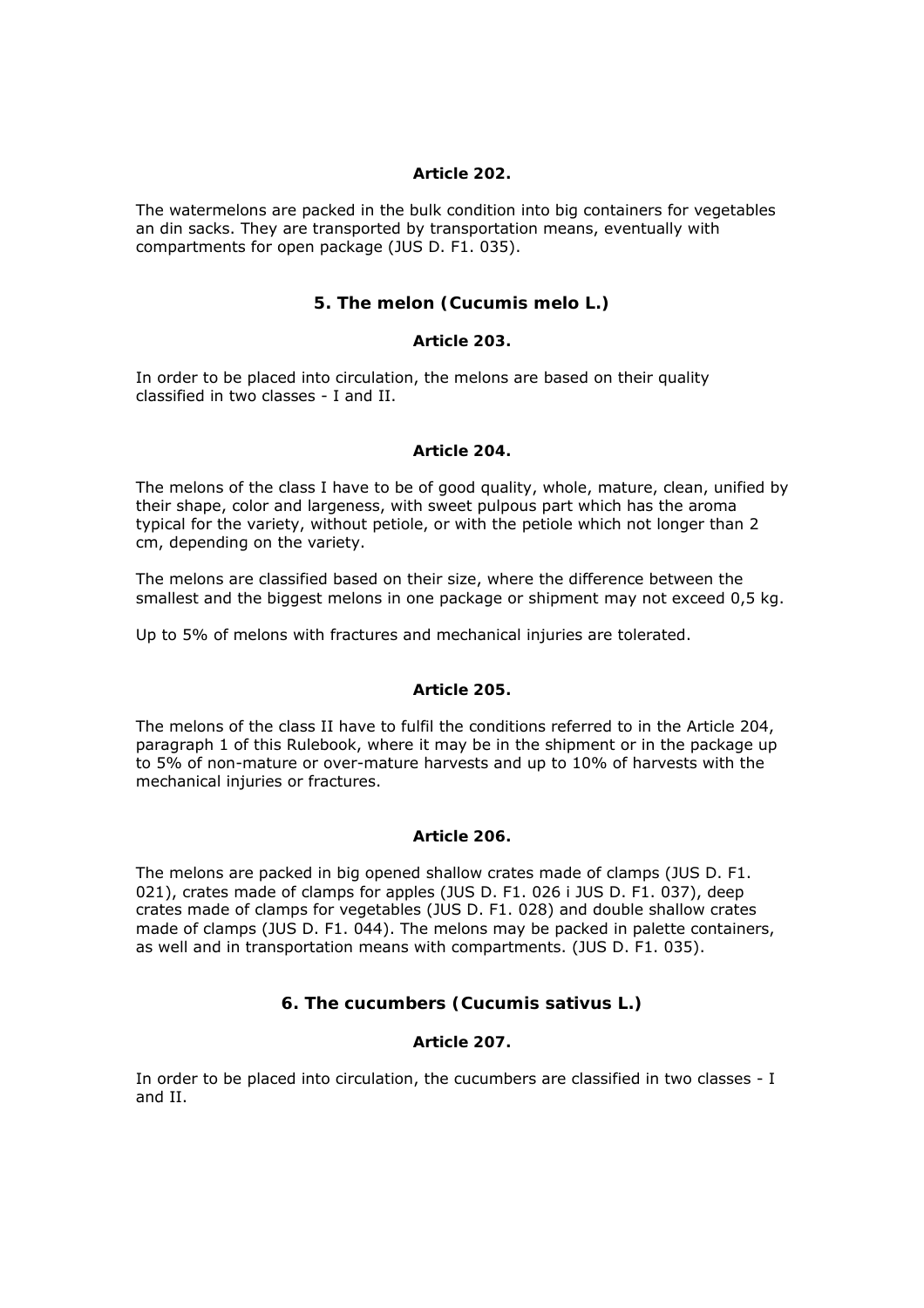## *Article 208.*

The cucumbers of the class I have to be from the same variety, firm, juicy, normally developed, smooth, straightforward, without bitterness, without ventricles, unified by their shape, longitude and color, without misshapen harvests, with the petiole which is not longer than 1 cm.

Based on their longitude and weight of harvests, the cucumbers are calibrated and placed into circulation as the cucumbers over 40 cm of length, i.e. over 700 g of mass and as the cucumbers from 20 to 40 cm of length, i.e. from 350 to 700 g of mass.

In the unit of package may be up to 2% of harvests with mechanical damages which do not influence significantly on the quality of the harvest.

## *Article 209.*

The cucumbers of the class II have to fulfil the conditions referred to in the Article 203, paragraph 1 of this Rulebook, but they don't have to be classified by their size and in the unit of the package may be up to 5% of cracked and mechanically damaged harvests.

#### *Article 210.*

The cucumbers are packed in big opened shallow crates made of clamps (JUS D. F1. 022), duboke letvarice za vegetables (JUS D. F1. 028), shallow crates made of clamps for vegetables (JUS D. F1. 029), crates made of clamps for apples (JUS D. F1. 037), deep opened crates made of clamps (JUS D. F1. 041), big crates made of clamps (JUS F1. 042), double shallow crates made of clamps (JUS D. F1. 044) and in carton boxes.

In the retail sale, the cucumbers may be packed in carton, textile and similar commercial packaging material (eg. overlaying with the folio made of plastic mass).

# **7. The gourd (Cucurbita pepo L.)**

## *Article 211.*

In order to be placed into circulation, the gourds are classified in two classes - I and II.

#### *Article 212.*

The gourds of the class I have to be young, normally developed, with the smooth delicate skin and unified by their shape, size and the color.

Based on their longitude, the gourds are placed into circulation as gourds up to 20 cm of length and the gourds over 20 cm of length.

In the unit of the package may be up to 5% of harvests with smaller mechanical damages which do not decrease the utility value of the harvest.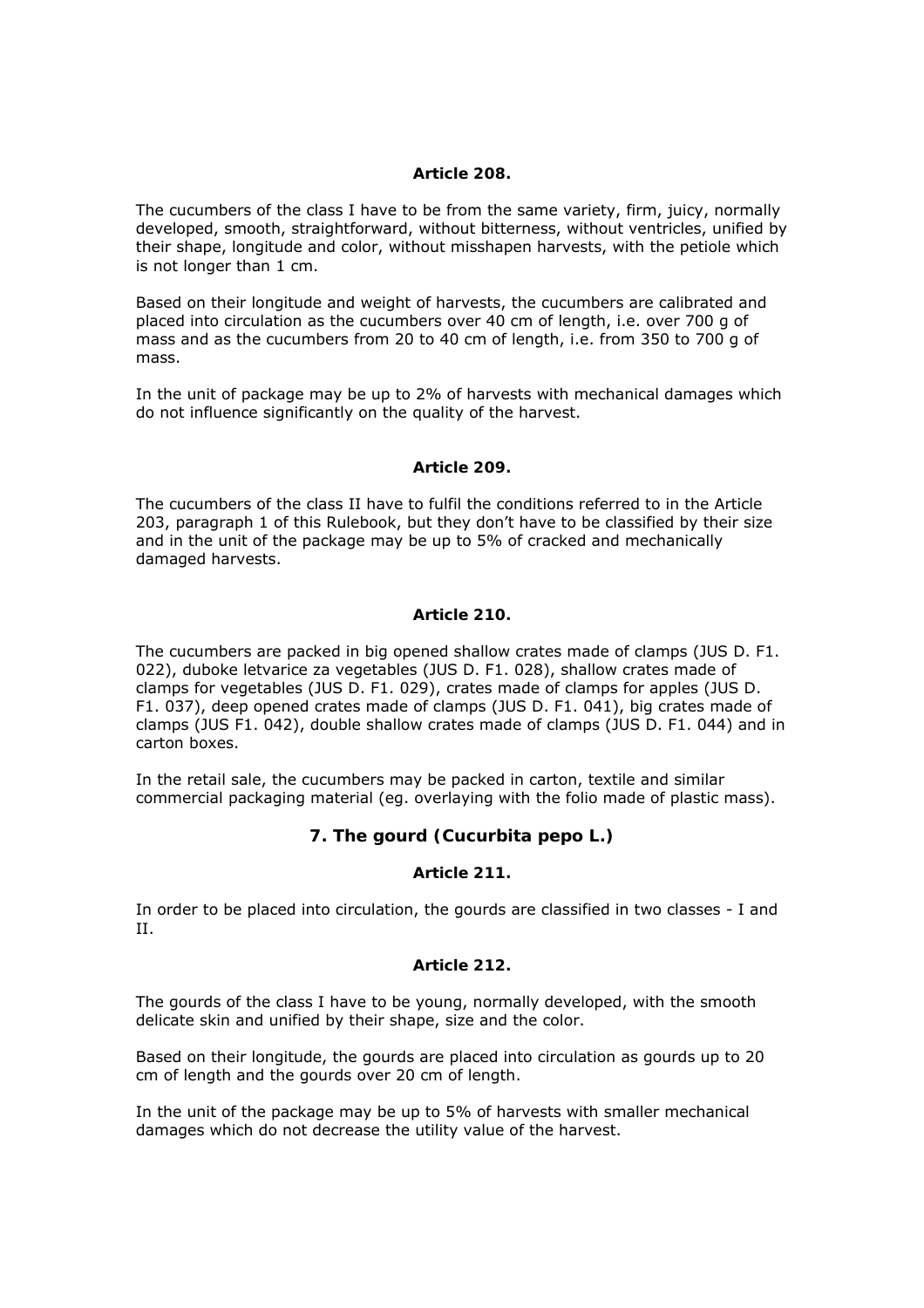## *Article 213.*

The gourds of the class II have to fulfil the conditions referred to in the Article 212, paragraph 1 of this Rulebook, but they don't have to be unified by their shape, size and the color and in the unit of the package may be up to 10% of harvests with smaller mechanical damages.

## *Article 214.*

The gourds are packed in big opened shallow crates made of clamps (JUS D. F1. 022), in crates made of clamps for apples (JUS D. F1. 026), shallow crates made of clamps for vegetables (JUS D. F1. 029), as well and in carton boxes.

# **8. The pumpkins and cucurbits (Cucurbita sp.)**

## *Article 215.*

In order to be placed into circulation, the pumpkins and cucurbits are classified in two classes - I and II.

#### *Article 216.*

The pumpkins and the cucurbits of the class I have to be from the same variety, they have to be normally developed, unified by their shape, size and the color, harvested with the petiole, and the mass of the single harvest has to be at least 1 kg.

In the unit of the package may be up to 5% of harvests without the petiole and up to 5% of harvests with smaller defficiencies which do not decrease significantly the utility value of the product.

# *Article 217.*

The pumpkins and the cucurbits of the class II have to fulfil the conditions referred to in the Article 216, paragraph 1 of this Rulebook, where in the unit of the package may be up to 10% of harvests without the petiole and up to 10% of mechanically damaged harvests.

# **9. The young potato (Solanum tuberosum L.)**

# *Article 218.*

The young potato is produced and placed into circulation for human consumption as new production at latest until August 1.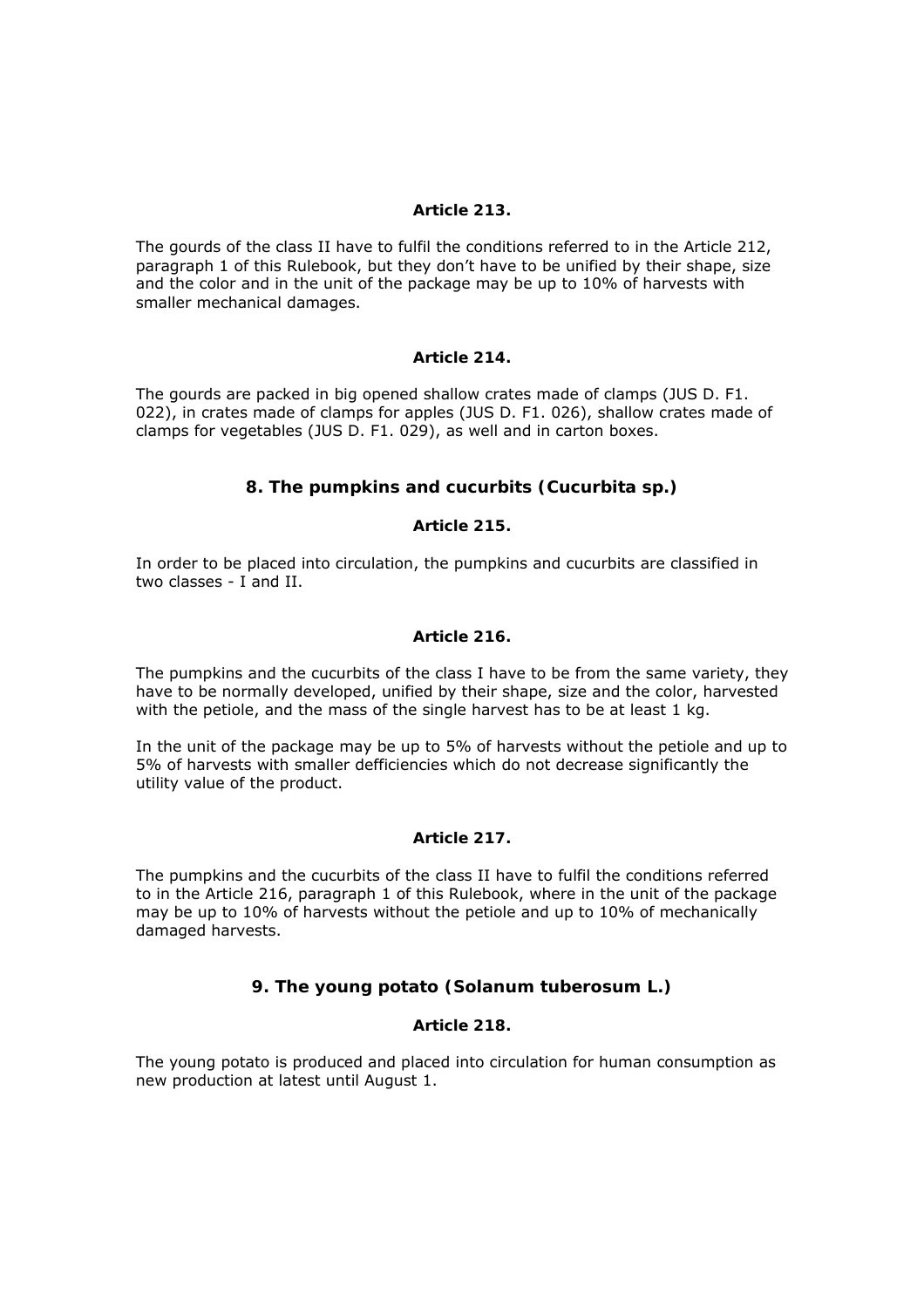The young potato is extracted before its full maturity and immediately placed into circulation. The tubers have to have thin and delicate epidermis which can be easily removed under finger pressure.

## *Article 219.*

In order to be placed into circulation, the young potato has to fulfil the following minimal quality conditions and hygiene correctness conditions, with allowed derogations which are prescribed for the each class:

- 1) it has to have normally developed tubers of the same variety, it has to be clean, healthy, whole and firm;
- 2) it may not contain potato's cancer (Synchitrium endobioticum), it has to be without ringed bacteria putridity (Cogynebacterium sependonicum), without macid putridity (Pseudomonas solanacearum, Colletotrichum lagenarium, Phytophtora infestans, Phisoctonia solani and Phythorimea operculella);
- 3) it may not contain alien aroma and taste;
- 4) it may not have abnormal outer humidity and it may not be corrugated;
- 5) the tubers may not be attacked by the potato's chaf;
- 6) it has to be without bigger deformations, ferruginous stains, inner ventricles and glassy tubers;
- 7) it may not have bigger defficinecies, such as: green coloration of the surface (if exceeds 10% of the surface of the tuber, and it may not be removed by peeling of the epidermis), surface scurviness (if exceeds 25% of the surface of the tuber) and more severe defficiencies (if they exceed 10% of the mass of the tuber).

#### *Article 220.*

The young potato is calibrated by the measurement of the diameter of the tuber by square opening with the appropriate length of the side. Depending on the shape of the tuber, the diameter of the young potato has to be at least:

- 1) for all varieties from April 20 ........... 28 mm
- 2) for other varieties from May 20, and that:
	- a) for elongated and half-elongated varieties ........... 30 mm
	- b) for round and oval varieties ........... 35 mm

The elongated and half-elongated varieties are those varieties for which the average longitude of the tuber is at least double bigger than the average wideness.

In the unit of the package the biggest difference in diameter between the biggest and the smallest tuber may be for the class extra 20 mm, and for the class I 30 mm.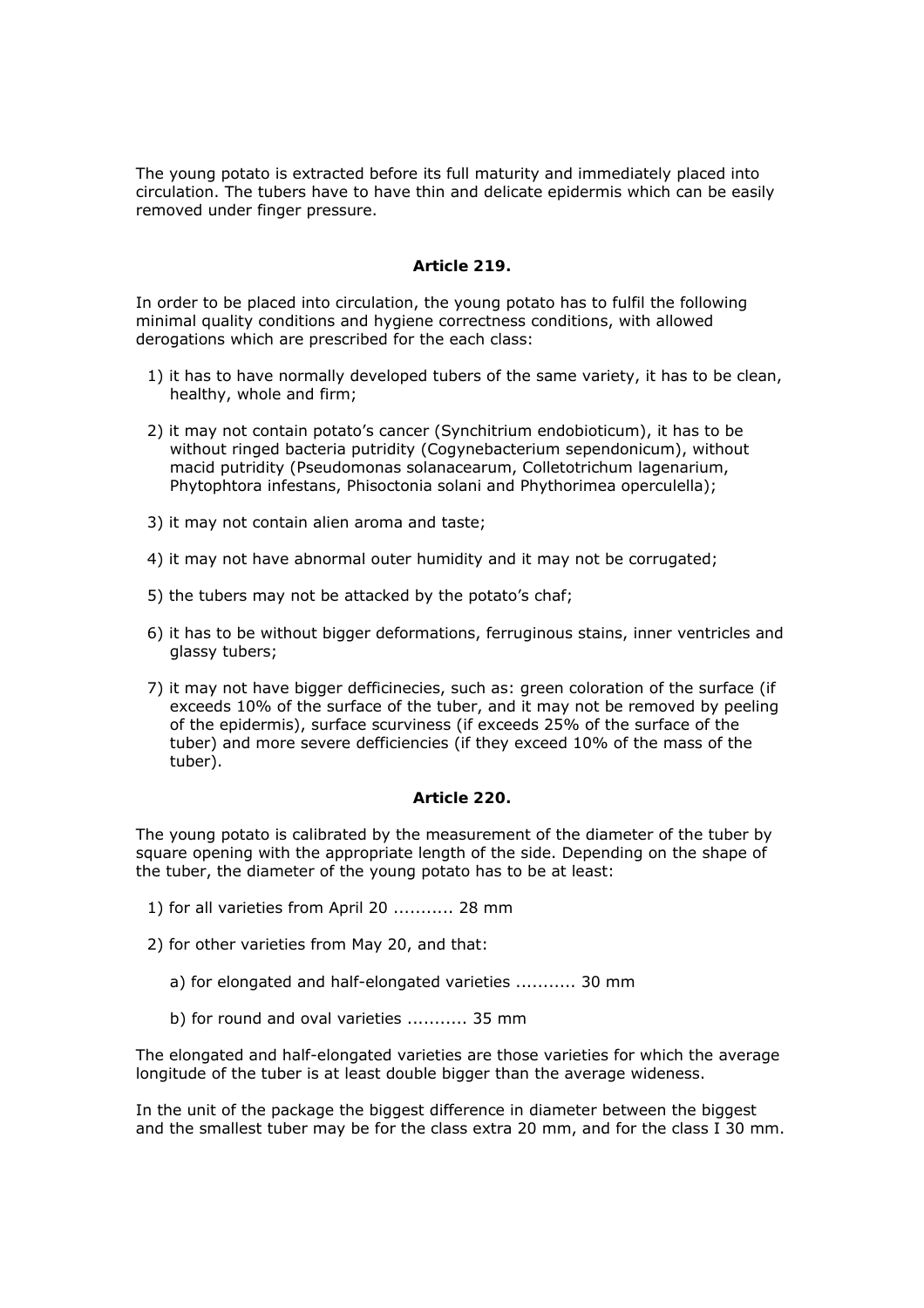## *Article 221.*

In order to be placed into circulation, the young potato is classified in three classes extra, I and II.

### *Article 222.*

The young potato of the class extra has to be from the same variety, normally developed and unified by its shape, largeness and the quality, it has to have delicate epidermis with compact tubers without any defficiencies.

In the unit of the package the young potato of the class extra may contain up to 1% of impurities (the soil, sprouts) and at most up to 4% of the total mass of tubers with defficiencies prescribed in provisions of the Article 219, items 5, 6 and 7 of this Rulebook, where at most 1% of tubers may have the green coloration of the surface above 10%. It may be at most 1% of tubers which are attacked by the potato's chaf.

In the unit of the package is allowed up to 3% of the mass of tubers with the diameter for 5 mm bigger or smaller than prescribed.

## *Article 223.*

The young potato of the class I has to be of good quality and it has to be healthy, and with respect to the size and characteristics of the tuber, it has to fulfil the conditions prescribed for the young potato of the class extra, with the tolerance of up to 1% of impurities (the soil, sprouts). In the unit of the package may be up to 6% of the total mass of tubers with defficiencies which are prescribed in the Article 219, items 5, 6 and 7 of this Rulebook (where it may be at most 1% of tubers with the green coloration of the surface above 10% and 1% of tubers which are attacked by the potato's chaf).

In the unit of the package may be at most 4% of harvests with the diameter for 5 mm bigger or smaller than prescribed.

It is tolerated up to 2% of tubers of other variety in the unit of the package.

#### *Article 224.*

The young potato of the class II has to be healthy and suitable for human consumption, but it doesn't have to be unified by its variety. It is allowed for up to 10% of the mass of tubers not to fulfil the conditions prescribed in the Article 219, items 5, 6 and 7 of this Rulebook (where it may be at most 1% of tubers with the green coloration of the surface above 10%, i.e. 1% of the mass of tubers which are attacked by the potato's chaf and up to 2% of severely damaged and unsound tubers).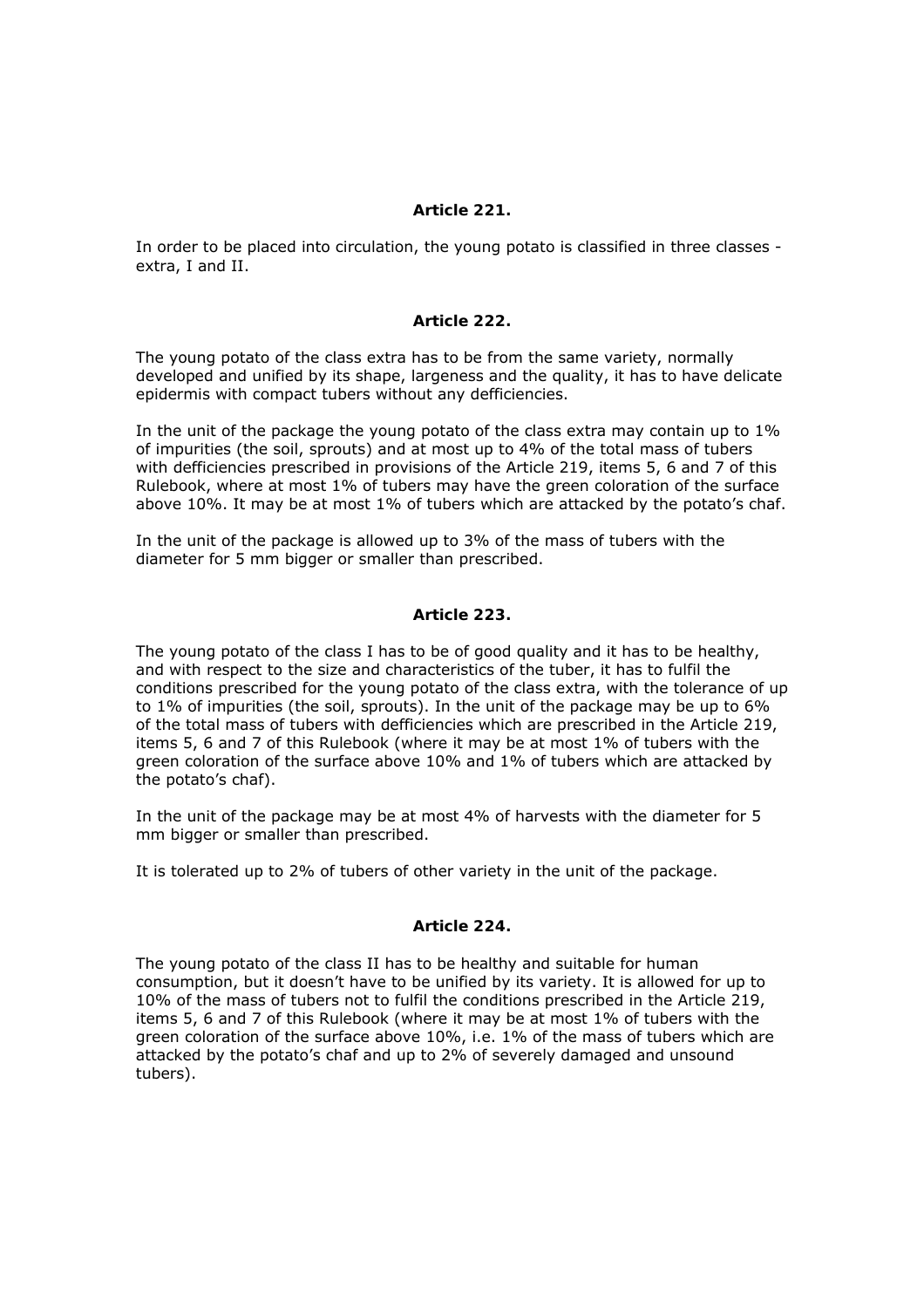In the unit of the package may be at most 2% of impurities (the soil, sprouts) and up to 4% of the mass of tubers with the diameter for 5 mm bigger or smaller than the prescribed.

## *Article 225.*

The young potato os packed in opened shallow crates made of clamps (JUS D. F1. 022), crates made of clamps for apples (JUS D F1. 026 and JUS D. F1. 037), jute sacks (JUS F. G4. 020) and sacks made of synthetic fibres. The material for the packaging material has to be new and clean.

In retail sale, the young potato is packed in smaller bags mase of various materials (eg. of textile or plastic fibres). This packaging material may contain 1, 2 and 5 kg of young potato. The early potato of the class extra has to be packed in closed packaging material.

In the declaration have to be indicated the class and the shape of young potato such as: round, oval, rounded to elongated, then the name of the variety (for the class extra and for the class I), the mass in one kg and the company, i.e. the name and the seat of the producer who placed potato into circulation.

# **10. The potato (Solanum tuberosum L.)**

# *Article 226.*

The potato is extracted in full physiological maturity and it is intended for the human consumption.

In order to be placed into circulation, the potato has to, besides the allowed derogations which are prescribed for the each class, fulfil the quality conditions which are prescribed in the Article 219, items 1 to 7 of this Rulebook.

The potato is calibrated by the measurement of the diameter of the tuber with the square opening of the appropriate length of the side. Depending on the shape of the tuber, the diameter of the potato has to be at least:

1) for elongated and half-elongated varieties ........... 30 mm

2) for round and oval varieties ........... 35 mm

The elongated and half-elongated varieties are those varieties for which the average longitude of the tuber is at least double bigger than the average wideness.

In the unit of the package the biggest difference in diameter between the biggest and the smallest tuber may be for the class extra 20 mm, and for the class I 30 mm.

The potato which is placed into circulation after September 1, has to have firm epidermis.

*Article 227.*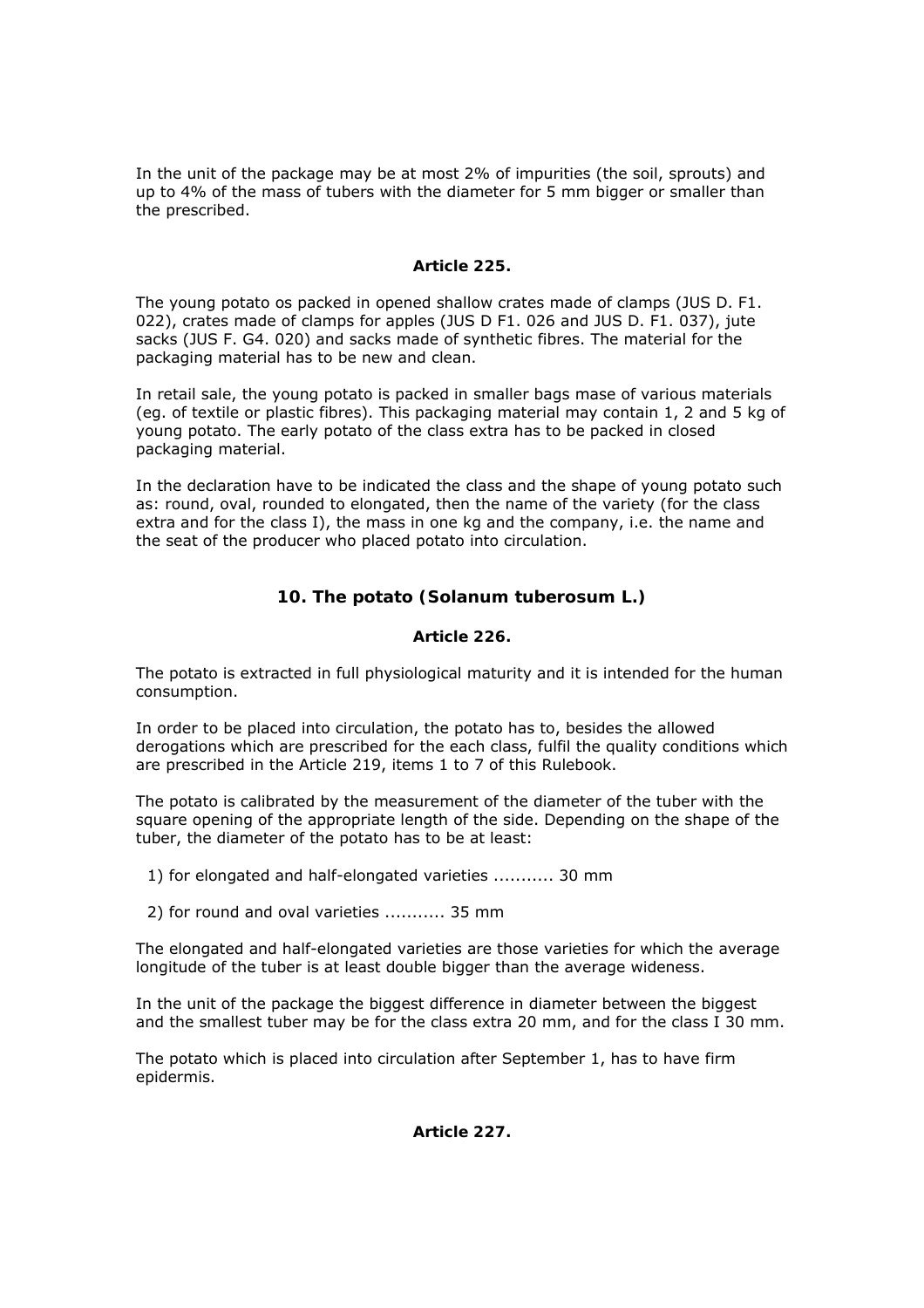In order to be placed into circulation, the potato is based on its quality classified in three classes - extra, I and II.

# *Article 228.*

The potato of the class extra has to be physiologically mature, of the same variety, normally developed and unified by its shape, size and the color. The tubers has to be with the specific taste, without sprouts or damaged epidermis.

In the unit of the package is allowed at most 1% impurities (the soil, sprouts) and at most 6% of the total mass of tubers with the defficiencies prescribed in the Article 219, items 2 to 7 of this Rulebook (where it may be at most 1% of tubers with the green coloration of the surface above 10% and 1% of tubers which are attacked by the potato's chaf, which are corrugated or putrid).

In the unit of the package is allowed up to 3% of the mass of tubers with the diameter which is 5 mm bigger or smaller than prescribed.

#### *Article 229.*

The potato of the class I has to be physiologically mature and healthy, and in terms of the size and characteristics, same as the potato of the class extra, where is tolerated up to 1% of impurities (the soil, sprouts) and up to 8% of the mass of tubers with the defficiencies prescribed in the Article 219, items 2 to 7 of this Rulebook (where it may be at most 1% of tubers with the green coloration of the surface above 10% and 1% of tubers which are attacked by the potato's chaf, i.e. which are corrugated or putrid).

In the unit of the package is tolerated up to 2% of the mass of tubers of the other variety than the one that's indicated on the package, as well and up to 4% of tubers with the diameter which is 5 mm bigger or smaller than the prescribed.

#### *Article 230.*

The potato of the II class has to be healthy and suitable for the human consumption, i.e. has to fulfil the minimal conditions which are prescribed in the Article 219 of this Rulebook. It is allowed up to 2% of impurities (the soil, sprouts) and up to 10% of the mass of tubers with the defficiencies which are prescribed in the Article 219, items 2 to 7 of this Rulebook (where it may be at most 1% of tubers with the green coloration of the surface above 10%, up to 5% of the mass of tubers with fractures, slashes and contusions, as well and up to 2% of unsound tubers, i.e. tubers which are attacked by the potato's chaf).

In the unit of the package is allowed at most 4% of the mass of tubers which are with the diameter which is for 5 mm bigger or smaller than the prescribed.

#### *Article 231.*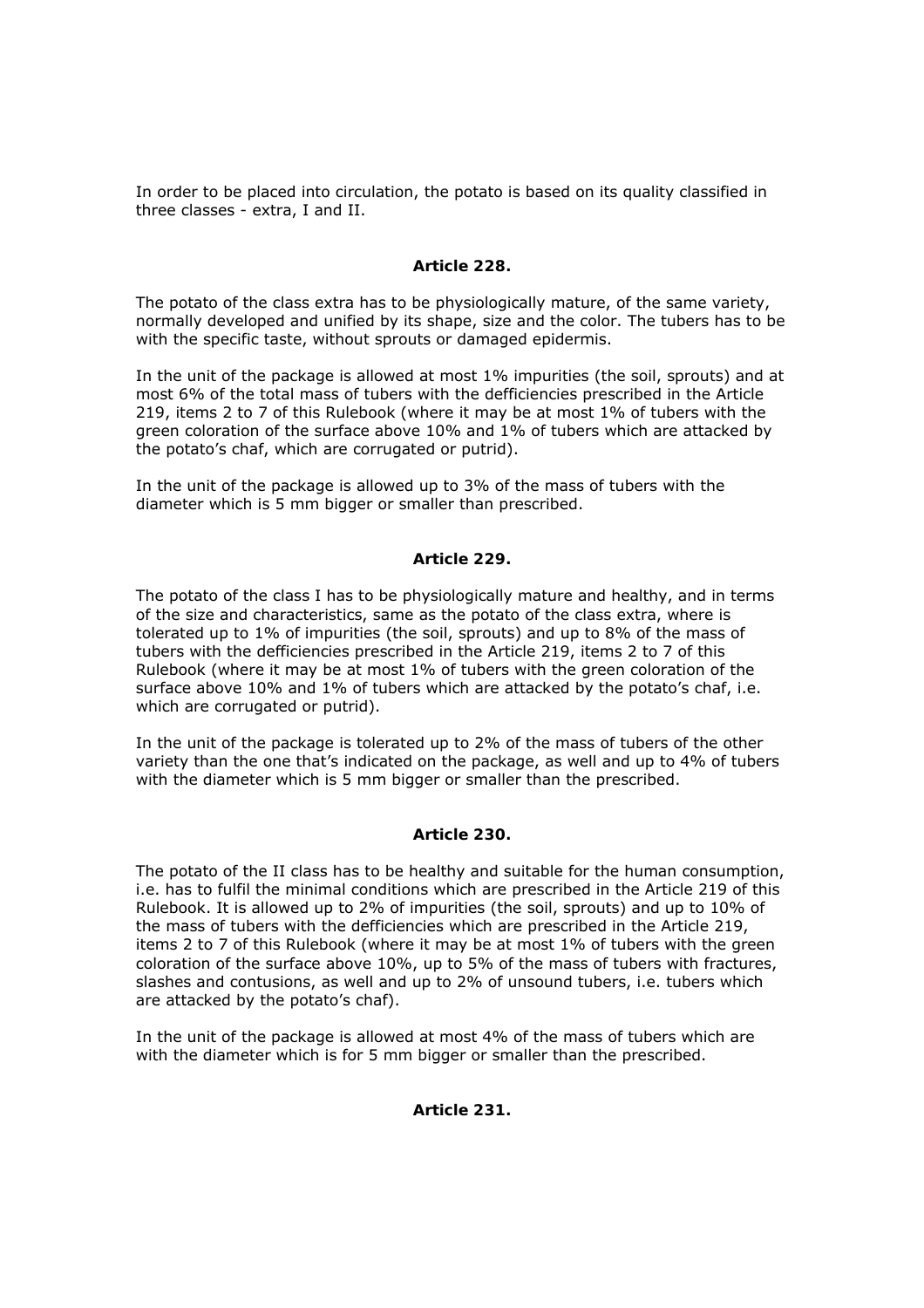The potato whose tubers are, depending on their shape, with the diameter which is smaller than 30 mm, i.e. than 35 mm (Article 226, paragraph 3), may be placed into circulation only with the label: "small potato".

In the unit of the package of the small potato may not be more than 4% of soil and impurities, nor more than 10% of tubers with contusions, fractures, slashes and other damages, where it may not be more than 2% of unsound tubers.

# *Article 232.*

The potato is packed in the packaging material referred to in the Article 225 of this Rulebook, and it may be dispatched in the bulk condition (the bulk), where the transporation mean has to be with compartments or the floor and walls of the transportation mean have to be overlayed with the suitable material.

The declaration for the potato of the class extra and class I, besides other data, has to contain the data about the variety and the calibre.

# **11. The cabbage (Brassica oleracea var. capitata L.)**

# *Article 233.*

Based on the period of its harvest, the cabbage may be early (summer), belated (fall) and winter.

In order to be placed into circulation, the cabbage is based on its quality classified in two classes - I and II.

# *Article 234.*

In the class I is classified cabbage whose bulbs are well developed, whole, firm, compact, unified by their shape, largeness and the colorm without separated leaves and with the root (kocan) which is chopped in the basis of the bulb.

The early cabbage, based on the mass of the bulb, is placed into circulation as early cabbage up to 1 kg, the early cabbage from 1 to 2 kg and the early cabbage over 2 kg.

The belated cabbage, based on the mass of the bulb, is placed into circulation as the belated cabbage from 1 to 2 kg and the belated cabbage over 2 kg.

The winter cabbage, based on the mass of the bulb, is placed into circulation as the winter cabbage from 0,75 to 1,5 kg and the winter cabbage over 1,5 kg of the mass of one bulb.

The cabbage of the class I has to have three outlining protective leaves.

# *Article 235.*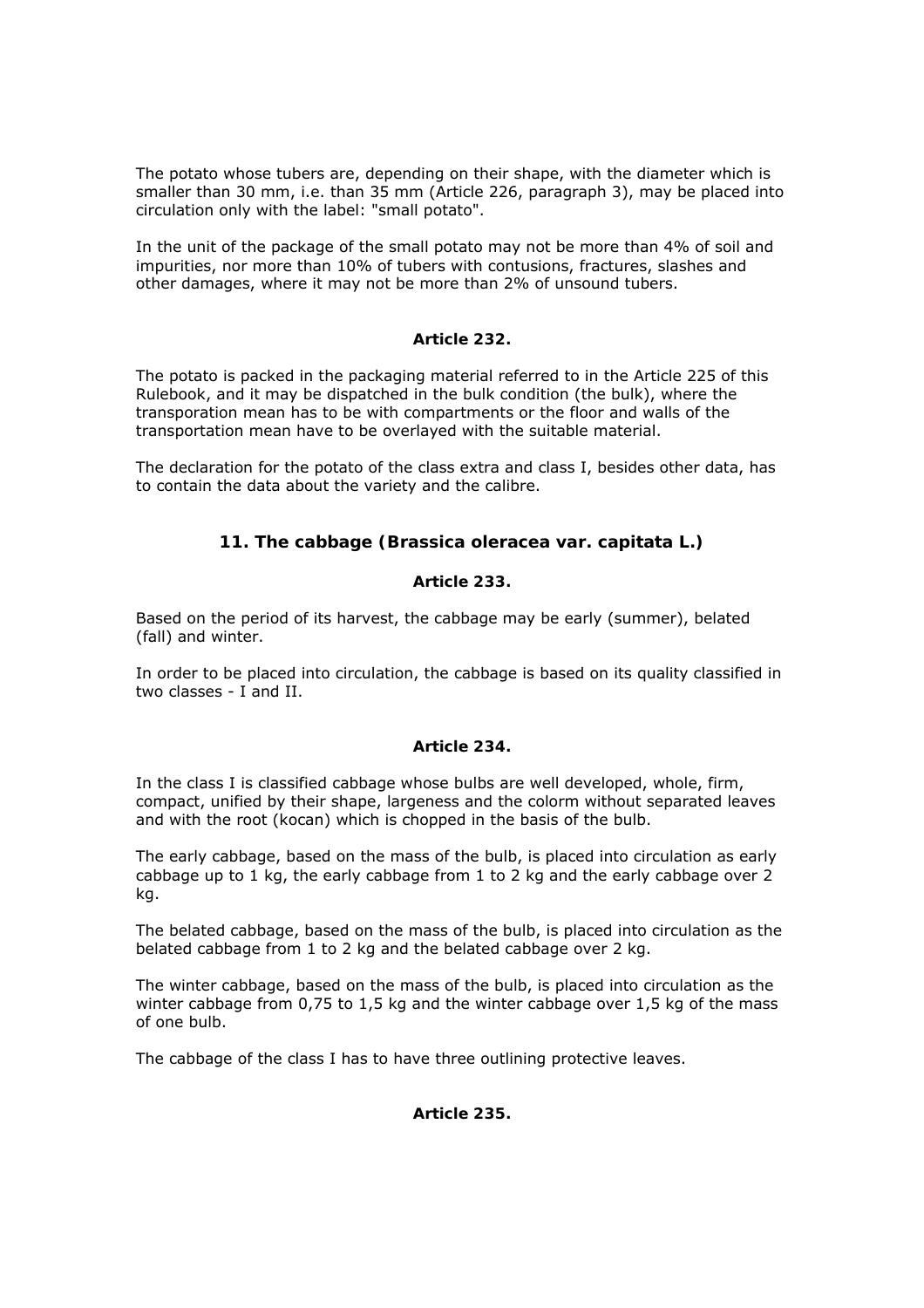The cabbage of the class I has to have bulbs which fulfil the conditions referred to in the Article 234 of this Rulebook, where in the unit of the package may be up to 10% of bulbs with fractures and mechanical injuries,

## *Article 236.*

The early cabbage is packed in crates made of clamps for apples (JUS D. F1. 026 ili JUS D. F1. 037) and in deep crates made of clamps for vegetables JUS D. F1. 028), and the belated cabbage may be distributed in compartments for opened package in the bulk condition (JUS D. F1. 035) and in sacks made of synthetic fibres.

# **12. The cauliflower (Brassica oleracea var. botrytis L.)**

# *Article 237.*

In order to be placed into circulation, the cauliflower is based on its quality classified in three classes - extra, I and II.

## *Article 238.*

The cauliflower of the class extra has to have bulbs which are firm, compact, whole, of white color, unified by their shape and the largeness and protected with the necessary number of shortened, outlining leaves (from 3 to 5), and the root (kocan) has to be chopped in the basis of the outlining leaf.

Based on the size of the bulb, measured by its curve, the cauliflower of the class extra is placed into circulation as the cauliflower with the curve over 30 cm, the cauliflower with the curve from 25 to 30 cm, the cauliflower with the curve from 20 to 25 cm and the cauliflower with the curve from 15 to 20 cm.

#### *Article 239.*

The cauliflower of the class I has to have bulbs which fulfil the conditions referred to in the Article 238 of this Rulebook, where the bulbs have to be with the yellow-white color and in the unit of the package may be bulbs with the curve below 15 cm, but not below 10 cm, as well and up to 5% of mechanically damaged bulbs.

#### *Article 240.*

The cauliflower of the class II has to have bulbs which are half-firm, white, greenwhite or yellow-white color and with the necessary number of shortened protective outlining leaves (from 3 to 5), the root (kocan) has to be chopped in the basis of the outlining leaf, and the bulbs have to be uneven by their shape and the size, less compact and over-grown leaves.

In the unit of the package may be up to 10% of bulbs with mechanical injuries and damages from harmful organisms.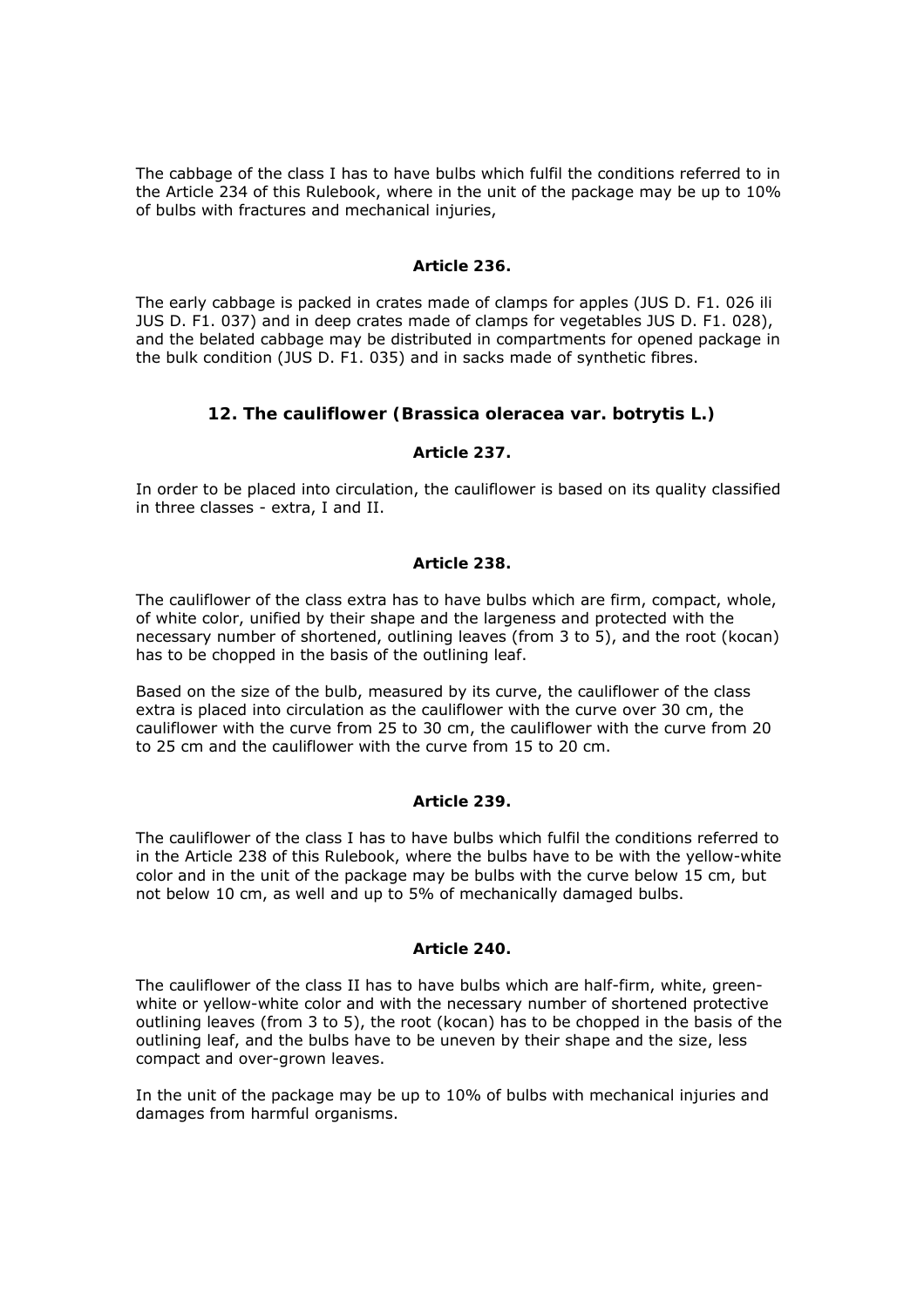## *Article 241.*

The cauliflower is packed in deep crates made of clamps for vegetables (JUS D. F1. 028), big crates made of clamps without the timpan (JUS D. F1. 042), in big crates made of clamps with the timpan (JUS D. F1. 045), as well and in suitable carton boxes.

# **13. The kail (Brassica oleracea var. sabauda)**

#### *Article 242.*

In order to be placed into circulation, the kail (early and winter) is based on its quality classified in two classes - I and II.

#### *Article 243.*

The kail of the class I has to have bulbs which are firm, well developed, unified by their shape and the largeness and without fractures, and the root (kocan) has to be chopped until the outlining leaf. The bulbs may have at most up to two outlining leaves which may not be yellow colored. The winter kail from the seaside may have more outlining leaves.

Based on the mass of its bulb, the kail of the class I is placed into circulation as the early kail with the bulb with the mass from 0,30 to 0,75 kg from 0,75 to 1,25 kg and over 1,25 kg, and as belated kail with the bulb with the mass from 1 to 1,50 kg, from 1,50 to 2 kg and over 2 kg.

#### *Article 244.*

The kail of the class II has to have bulbs which fulfil the conditions referred to in the Article 243, paragraph 1 of this Rulebook, where the bulbs may have up to three outlining leaves and in the unit of the package may be up to 10% of bulbs with mechanical injuries and damages caused by harmful organisms.

Based on the mass of its bulb, the kail of the class II is placed into circulation as the early kail with the bulb with the mass from 0,25 kg to 1 kg, from 1 to 2 kg and over 2 kg, and as belated kail with the bulb with the mass from 0,5 to 1,5 kg, from 1,5 to 2,5 kg and over 2,5 kg.

#### *Article 245.*

The early kail is packed in crates made of clamps for apples (JUS D. F1. 026 or JUS D. F1. 037), in deep crates made of clamps for vegetables (JUS D. F1. 028) and in carton boxes, and the belated kail may be also packed in compartments for the opened package (the bulk - JUS D. F1. 035) and in sacks woven of the synthetic fibre.

# **14. The kail umbilicus (Brassica oleracea var. gemmifera)**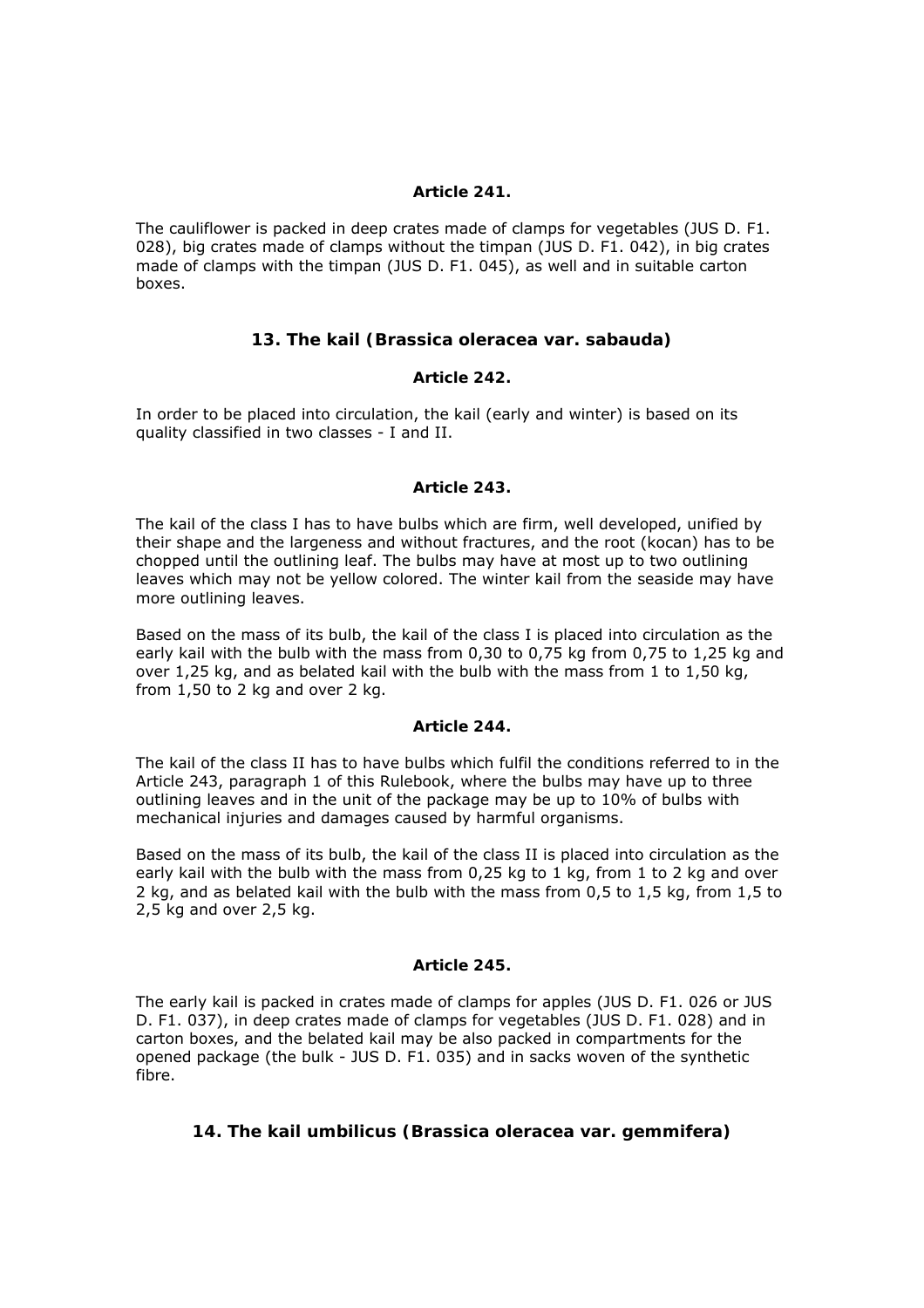## *Article 246.*

In order to be placed into circulation, the kail umbilicus is based on its quality classified in three classes - extra, I and II.

### *Article 247.*

In the class extra is classified the kail umbilicus which has firm, compact bulbs with the characteristic green color, with the diameter from 25 to 30 mm and which are without leaflets and other defficiencies.

## *Article 248.*

In the class I is classified the kail umbilicus with approximately same characteristics as the kail umbilicus of the class extra, but its diameter is from 18 to 24 mm, but it may not have defficiencies which would decrease significantly its utility value.

## *Article 249.*

In the class II is classified the kail umbilicus which fuflils the same conditions as the the kail umbilicus of the class I, which has diameter over 35 mm, but which doesn't have defficiencies which would decrease significantly its utility value.

### *Article 250.*

The kail umbilicus is packed in bags made of synthetic and other fibres with the content of:  $0.5$  kg,  $1$  kg,  $3$  kg and  $5$  kg.

# **15. The kohlrabi (Brassica oleracea var. gongylodes)**

# *Article 251.*

In order to be placed into circulation, the kohlrabi (early and belated) is based on its quality classified in two classes - I and II.

# *Article 252.*

The kohlrabi of the class I has to have bulbs with fresh green leaves, which are firm, whole and unified by their shape, largeness and the color, and the meat of the bulb has to be without firm cellulose fibres.

In the unit of the package may be up to 5% of bulbs with smaller mechanical damages.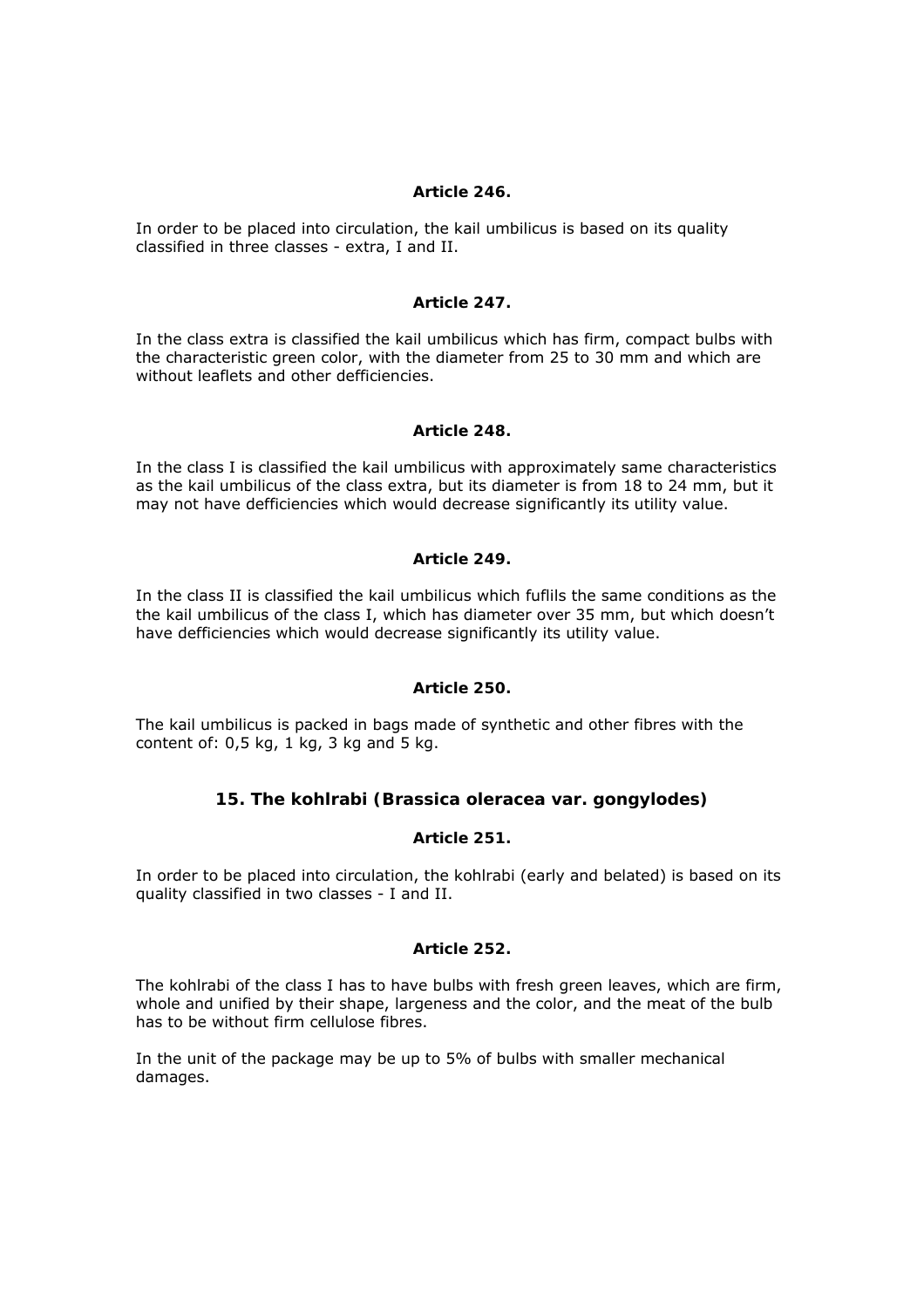Based on the size of its bulb, the early kohlrabi is placed into circulation with the diameter of the bulb from 3 to 5 cm, from 5 to 7 cm or over 7 cm, and the belated kohlrabi with the diameter of the bulb from 5 to 7 cm and over 7 cm.

## *Article 253.*

The kohlrabi of the class II has to have bulbs which fulfil the conditions referred to in the Article 252 of this Rulebook, where in the unit of the package may be up to 10% of bulbs with mechanical damages.

# *Article 254.*

The kohlrabi is packed in shallow crates made of clamps (JUS D. F1. 029), in crates made of clamps for apples (JUS D. F1. 037) and in carton boxes.

# **16. The chinese cabbage (Brassica pekinensis, Rupr.)**

# *Article 255.*

Based on the period of its harvesting, the chinese cabbage may be early, fall and winter.

In order to be placed into circulation, the chinese cabbage is based on its quality classified in two classes - I and II.

# *Article 256.*

In the class I are classified bulbs of the chinese cabbage which have the characteristic shape for the variety, which are firm, unified by their shape, color and the size and which are without separated leaves.

The bulbs have to be without damages caused by plant diseases and harmful organisms.

# *Article 257.*

The chinese cabbage of the class II includes bulbs which have to fulfil the conditions referred to in the Article 256 of this Rulebook, where in the unit of the package may be up to 10% of bulbs which are less compact, uneven by their size and with insignificant mechanical injuries.

The chinese cabbage of the class I and II is packed in deep crates made of clamps for vegetables (JUS D. F1. 028), in big crates made of clamps with the timpan and without the timpan, as well and in suitable carton boxes.

# **17. The carrot - carrot (Daucus careta L.)**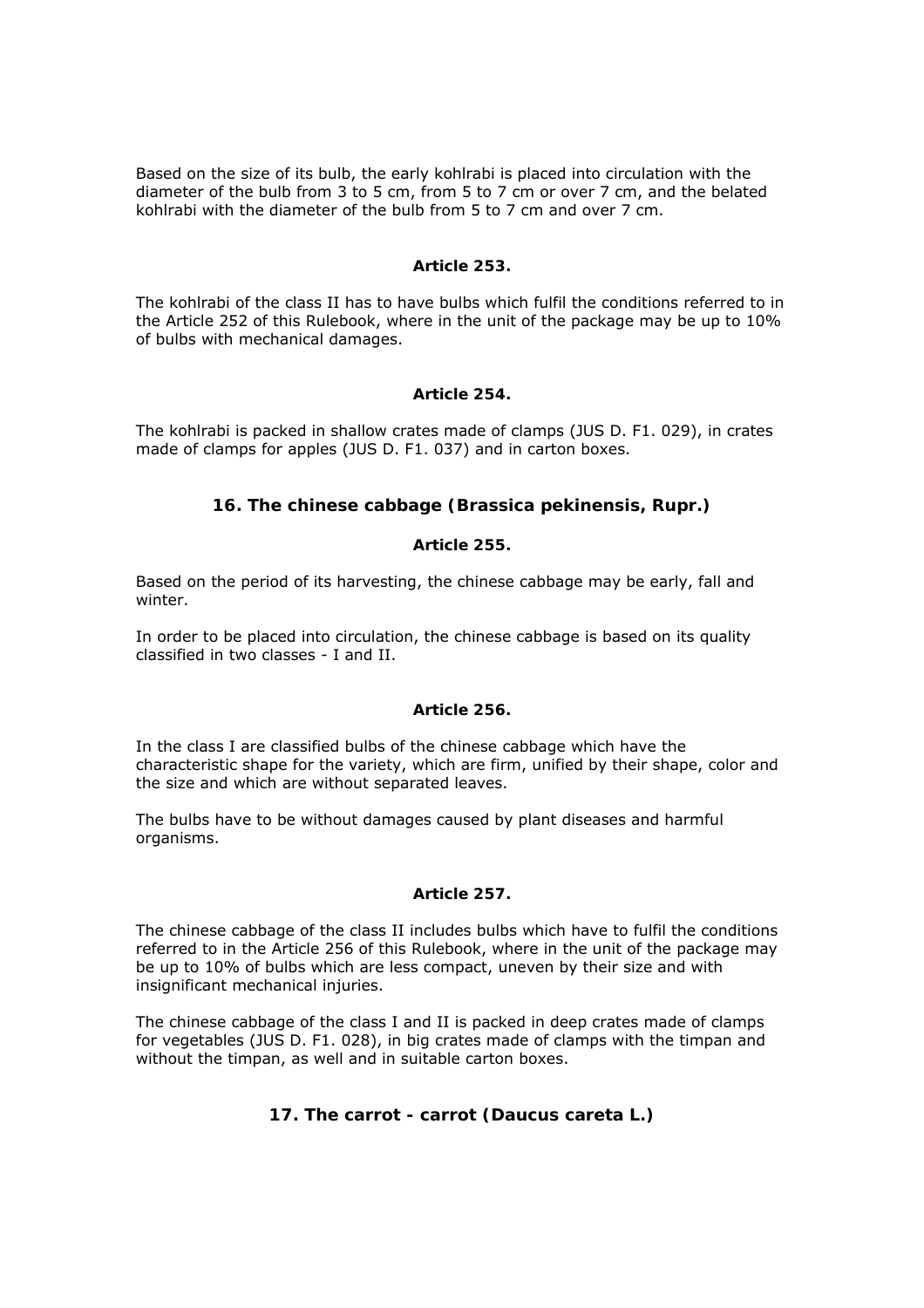### *Article 258.*

In order to be placed into circulation, the carrot is based on its quality classified in three classes - extra, I and II.

#### *Article 259.*

The carrot of the class extra has to have characteristics which are characteristic for the variety and has to have the smooth roots with the normal shape which at the longitude of 0,5 cm may be green or purpure color and which may not be mechanically damaged or have other defficiencies.

### *Article 260.*

The carrot of the class I has to fulfil the conditions referred to in the Article 259 of this Rulebook, but the roots do not have to be normally shaped and they may have smaller fractures, and the roots with the longitude up to 8 cm may be at the longitude up to 1 cm with the green or purpure color, the roots with the longitude over 8 cm at the longitude up to 1,6 cm with the green or purpure color.

#### *Article 261.*

The carrot of the class II has to fulfil the conditions referred to in the Article 9 of this Rulebook, where the roots with the longitude up to 8 cm may be at the longitude up to 1,5 cm with the green or purpure color and the roots with the longitude over 8 cm at the longitude up to 2,5 cm with the green or purpure color.

#### *Article 262.*

The early varieties of carrots and early varieties of carrots with the small root have to have the diameter –of the root from 10 to 40 mm.

The variety of the carrot of the main harvest of the class extra and the variety o fthe carrot with the big root of the class extra, have to have the diameter of the root from 20 to 40 mm, and the carrots of the class I and II the diameter of the root from 20 to 50 mm.

#### *Article 263.*

The declaration for the carrot of the class extra has to contain the indication of the variety.

#### *Article 264.*

The carrot is packed in deep crates made of clamps for vegetables (JUS D. F1. 037), deep opened crates made of clamps (JUS D. F1. 041), in double shallow crates made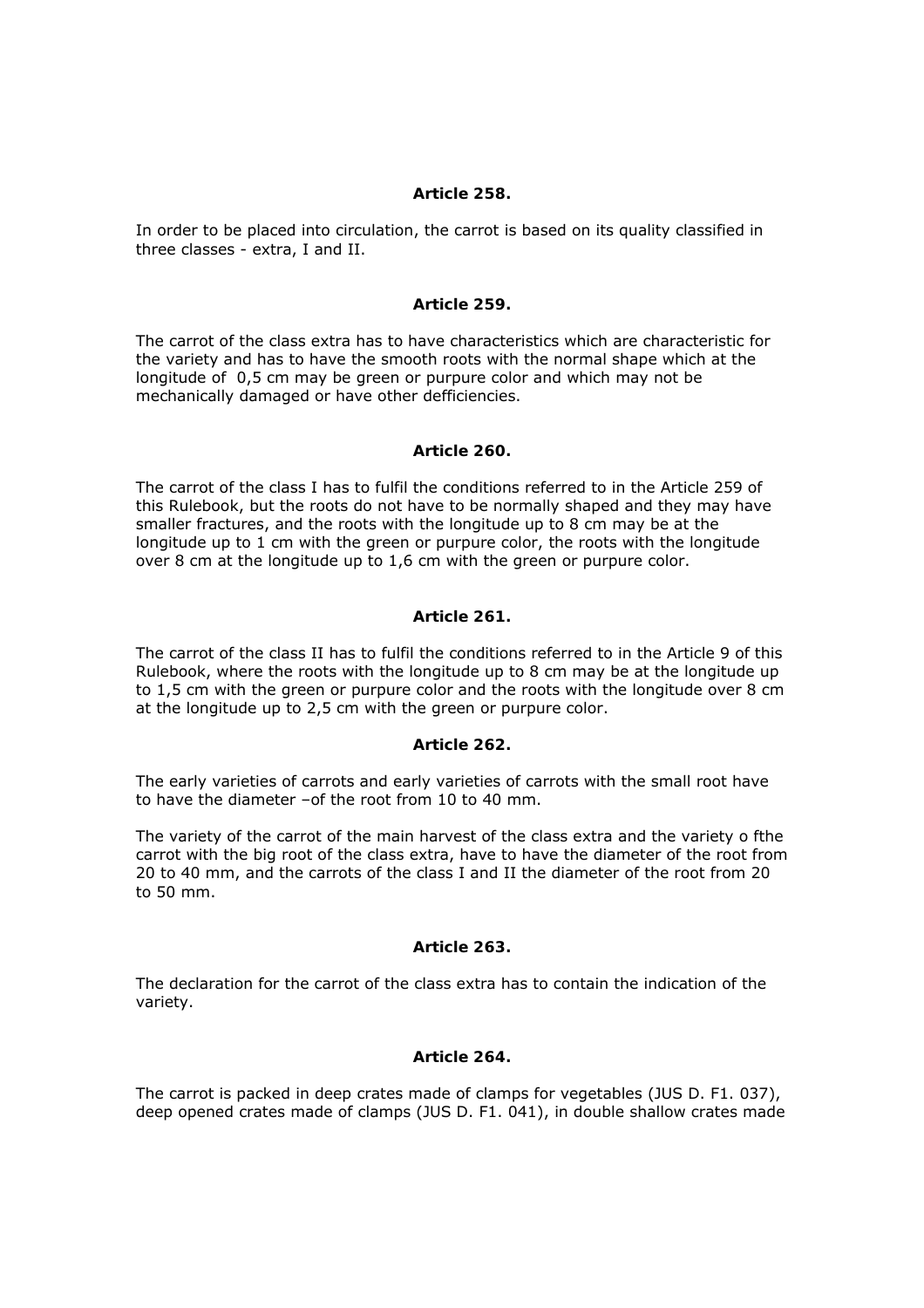of clamps (JUS D. F1. 044) and in carton boxes, plastic perforated sacks up to 5 kg and in sacks made of synthetic fibres.

The carrot may be distributed in the bulk condition too (the bulk), subject to condition that the floor and the walls of the transportation mean are overlayed with the reed or other suitable material.

# **18. The beet root (Beta vulgaris subsp. rubra L.)**

## *Article 265.*

In order to be placed into circulation, the beet root is based on its quality classified in two classes - I and II.

#### *Article 266.*

The beet root of the class I has to have the root unified by its shape, size and the color of the pulpous part which is characteristic for the variety. The pulpous part has to be without white stripes (rings) without firm cellulose fibres and without crutches. The leaves of the beet root have to be chopped 2 cm above the root.

Based on the size of the root, the beet root of the class I is placed into circulation as the beet root with the diameter from 5 to 8 cm and the beet root with the diameter from 8 to 12 cm.

In the unit of the package may be up to 5% of roots with smaller mechanical damages.

#### *Article 267.*

The beet root of the class II has to fulfil the conditions referred to in the Article 266 of this Rulebook, where the roots do not have to be unified by their shape, size and the color and in the unit of the package may be in total up to 15% cracked and mechanically damaged roots.

#### *Article 268.*

The beet root is packed in crates made of clamps for apples (JUS D. F1. 026 or JUS D. F1. 027) in carton boxes and in compartments for opened package (the bulk JUS D. F1. 035), as well and in boxes made of synthetic fibres.

# **19. The radish (Raphanus sativus L. var. maior)**

# *Article 269.*

In order to be placed into circulation, the radish is based on its quality classified in two classes - I and II.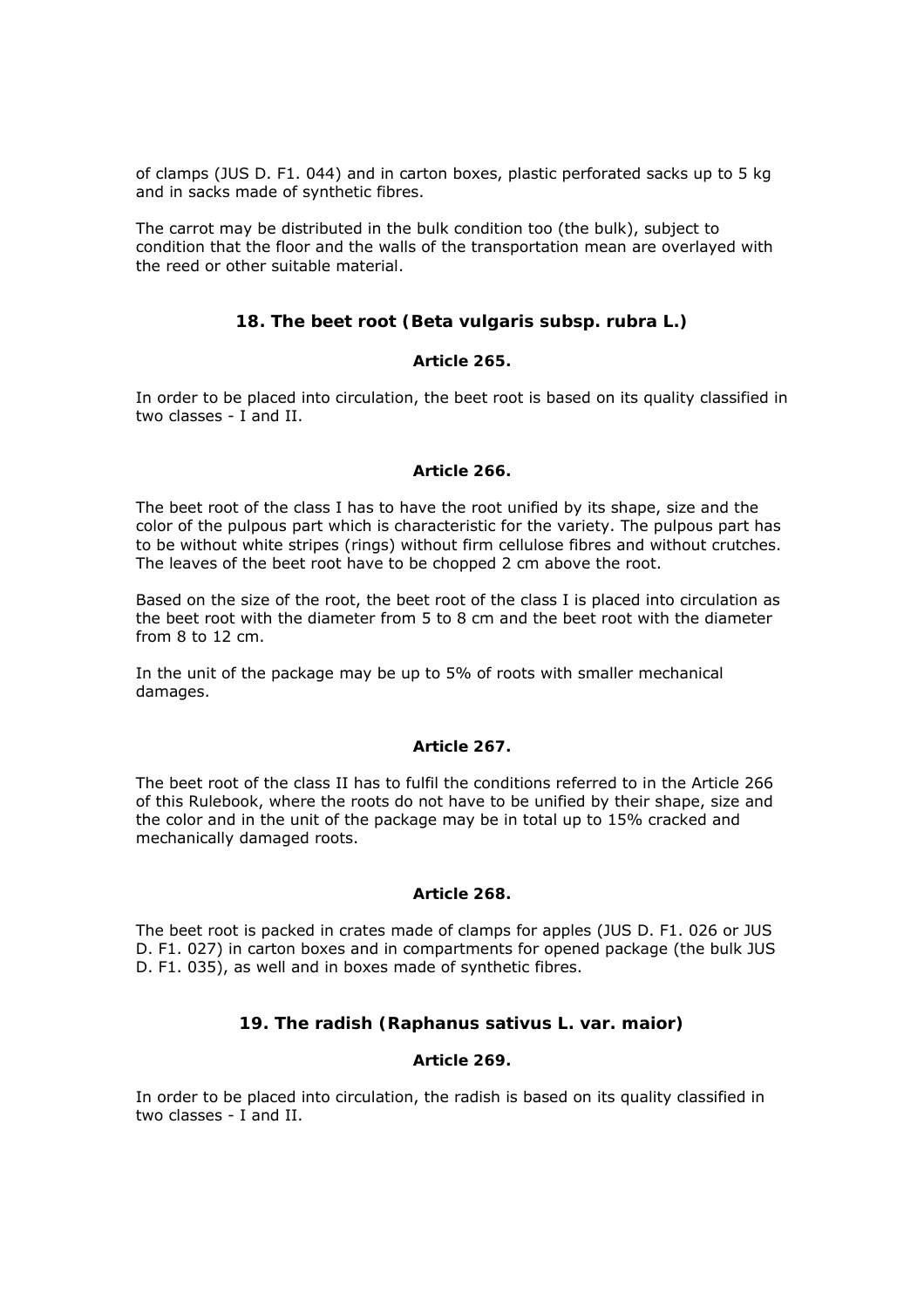## *Article 270.*

The radish of the class I has to have the juicy root, unified by its shape, largeness and the color and without firm cellulose fibres and ventricles. The leaves of the radish have to be removed from the bulb of the root.

Based on the size of its root, the radish of the class I may be placed into circulation as the radish with the diameter of the root from 6 to 8 cm and the radish with the diameter of the root from 8 to 10 cm.

In the unit of the package may be up to 5% of roots with smaller mechanical damages.

## *Article 271.*

The radish of the class II has to fulfil the conditions referred to in the Article 270 of this Rulebook, where the root do not have to be unified by its shape, size and the color, and there may be up to 20% of cracked and mechanically damaged roots in the unit of the package.

## *Article 272.*

The roots are packed in crates made of clamps for apples (JUS D. F1. 026 or JUS D. F1. 027), in carton boxes or in compartments for opened package (the bulk - JUS D. F1. 035).

# **20. The little radish (Raphanus sativus var. radicola L.)**

# *Article 273.*

In order to be placed into circulation, the little radish is based on its quality classified in two classes - I and II.

#### *Article 274.*

The little radish of the class I has to have fresh, juisy root, with the color characteristic for the variety, without ventricles, without over grownes, without firm cellulose fibres and with the diameter from 1,5 to 2 cm, and the leaves have to be fresh and with the green color.

The little radishes which are placed into circulation have to be faggoted in faggots of 10, 15 or 20 pieces.

The little radishes without leaves may be also placed into circulation.

In the unit of the package may be up to 5% of roots with smaller mechanical damages.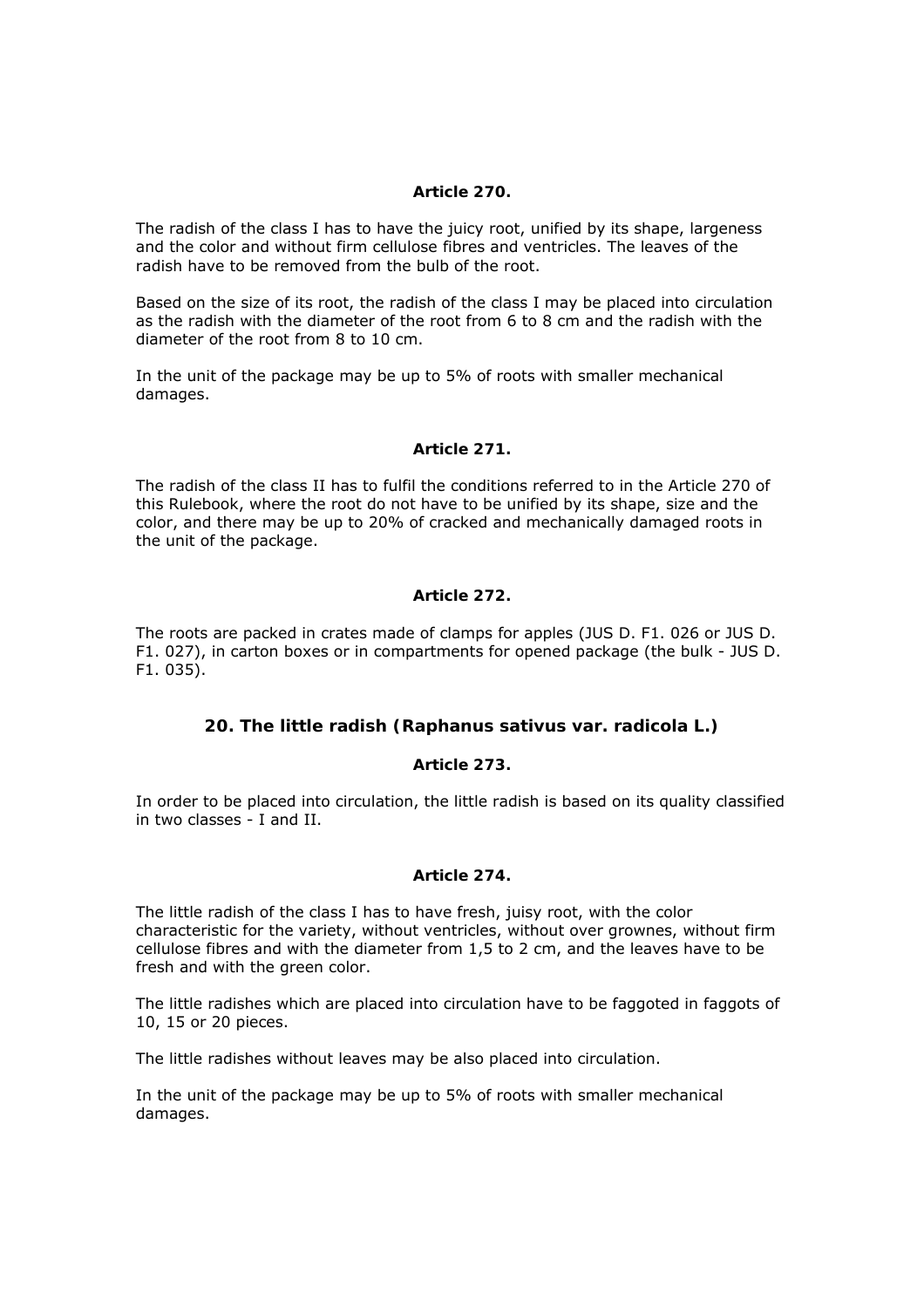## *Article 275.*

The little radishes of the class II have to fulfil the conditions referred to in the Article 274 of this Rulebook, where in the unit of the package may be up to 5% of roots with ventricles and up to 10% of roots with fractures, smaller mechanical damages and faded leaves, and the diameter of the root may not be smaller than 1 cm.

## *Article 276.*

The little radishes are packed in crates made of clamps for apples (JUS D F1. 026), deep crates made of clamps for vegetables (JUS D. F1. 028), shallow crates made of clamps for vegetables (JUS D. F1. 029), deep opened crates made of clamps (JUS D. F1. 041) and in carton boxes.

The little radishes without leaves are packed in suitable commercial packaging material up to 0,5 kg (same as strawberries).

# **21. The broskva – underground kohlrabi (Brassica napus var. napobrassica)**

## *Article 277.*

In order to be placed into circulation, the broskva is based on its quality classified in two classes - I and II.

#### *Article 278.*

The broskva of the class I has to have the root which is unified by its size, which is compact and juicy, with the fragile meat, without ventricles and white stripes and without firm cellulose fibres.

The broskva of the class I is placed into circulation as the broskva with the diameter of the root from 6 to 8 cm and the broskva with the diameter of the root over 8 cm.

In the unit of the package may be up to 5% of fractured and mechanically damaged roots.

#### *Article 279.*

The broskva of the class II has to fulfil the conditions referred to in the Article 278 of this Rulebook, where the roots do not have to be unified by their size and and in the unit of the package may be up to 10% of fractured and mechanically damaged roots.

## *Article 280.*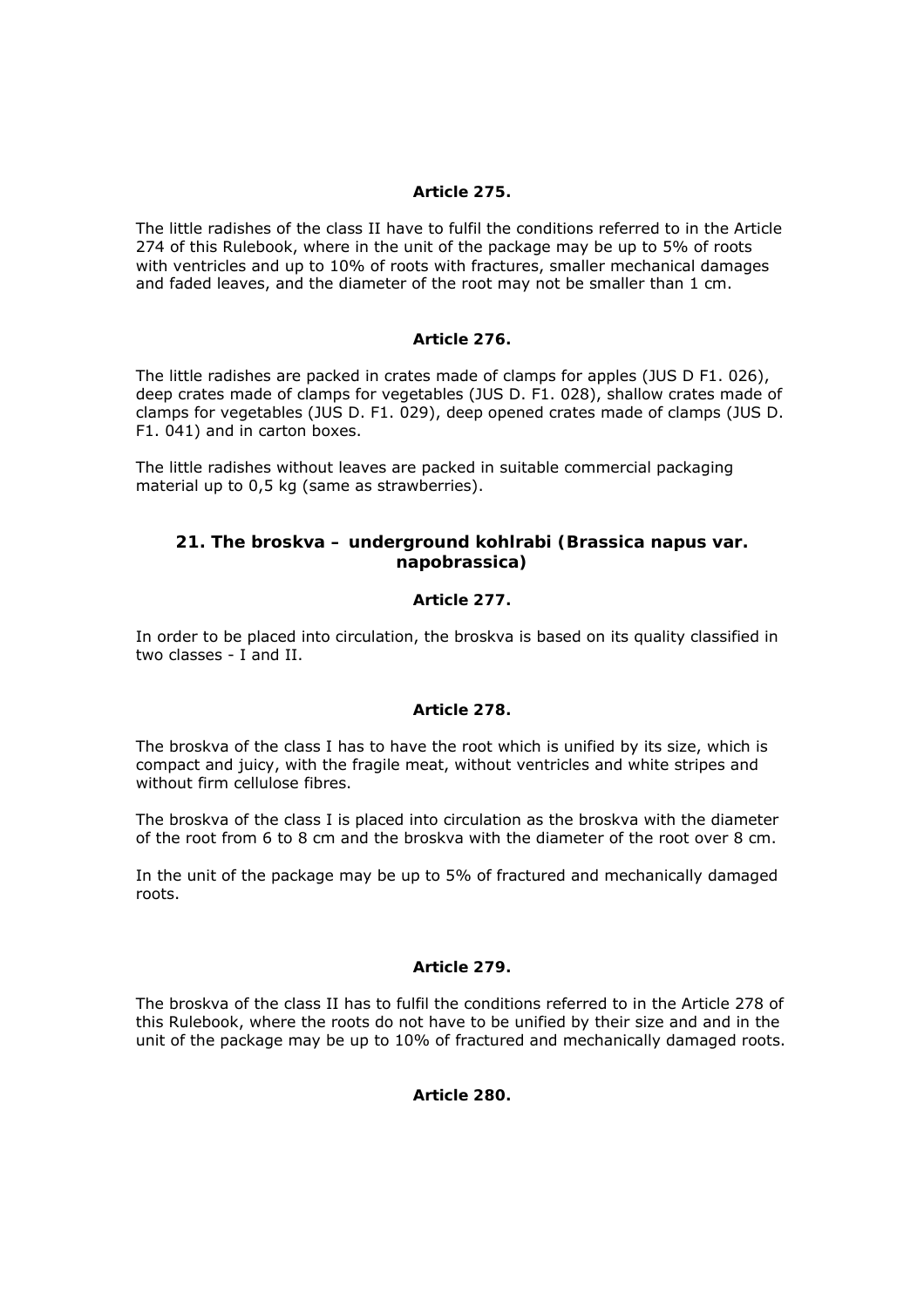The broskva is packed in crates made of clamps for apples (JUS DF1 026 or JUS D.F1.027) or in the compartments for opened package (the bulk JUS D.F1.035).

# **22. The chard (Beta vulgaris subsp. cicla f. hortensis i f. macropleura)**

#### *Article 281.*

In the production and in the circulation is present the foliated chard (f. hortensis) from which is used the leaf and ribbed chard from which is used leaf grip with the central nerve.

In order to be placed into circulation the foliated and ribbed chard is based on its quality classified in two classes - I and II.

## *Article 282.*

In the class I is classified foliated chard which is clean, and by its development, color and juiceness of its leaves typical for the variety and the production area. The foliated chard of the class I has to be without any defficiencies, and particularly it may not be faded, damaged by funghy and insects and without abnormal humidity.

The ribbed chard of the class I has to be well developed, clean and without any defficiencies.

In the unit of the package up to 10% of the mass of the product may deviate from quality conditions which are prescribed for this class, but it has to fulfil the quality conditions prescribed for the following lower class.

#### *Article 283.*

In the class II is classified foliated and ribbed chard, which due to smaller defficiencies with respect to development of the leaf and leaf grip do not fulfil the conditions prescribed for the class I but which have to be clean and fulfil the minimal quality conditions (Article 9).

In the unit of the package up to 10% of the product may derogate from prescribed quality conditions, subject to condition they are suitable for the consumption.

#### *Article 284.*

The foliated and ribbed chard are packed in crates made of clamps for apples (JUS D.F1.037), in deep crates made of clamps for vegetables (JUS D.F1.028) as well and in carton boxes.

# **23. The spinach (Spinacea oleracea L.)**

*Article 285.*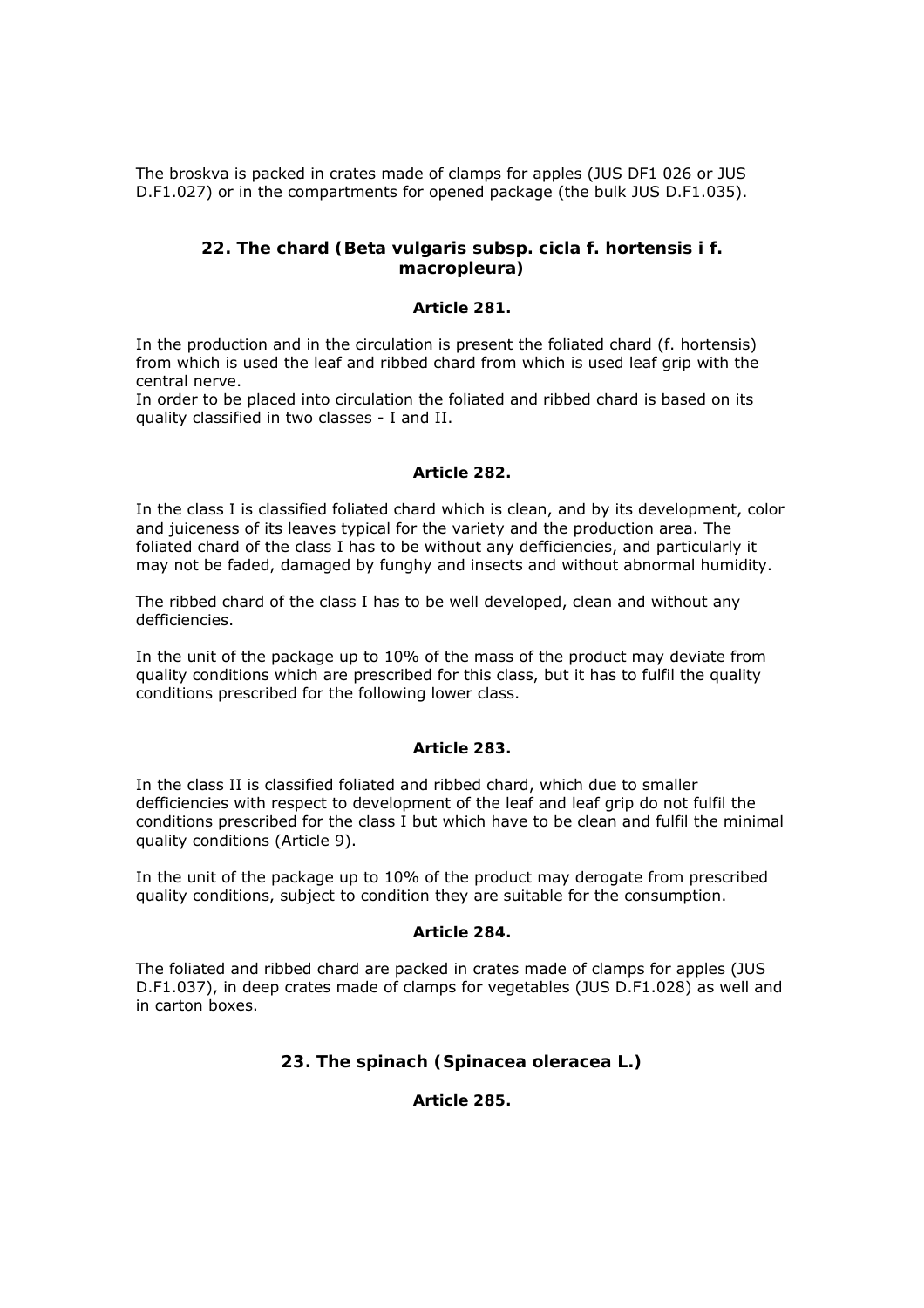In order to be placed into circulation, the spinach is based on its quality classified in two classes I and II.

### *Article 286.*

The spinach of the class I has to have specific green color depending on the variety and the season, without impurities from the soil and wastes, without damages from plant diseases and harmful organisms, with shortened grips, which may not be longer than 10 cm and with whole leaves.

For the spinach with the rosette, the root has to be chopped directly above outer corona of leaves.

## *Article 287.*

The spinach of the class II has to fulfil the conditions referred to in the Article 286 of this Rulebook, where in the unit of the package may be up to 10% of spinach with lighter discoloured leaves and with leaves with damages from the frost, diseases and harmful organisms and with over-growns.

## *Article 288.*

In the same unit of the package may not be together packed spinach in leaves and the spinach in the rosette.

## *Article 289.*

The spinach is packed in deep crates made of clamps for vegetables (JUS D.F1.028), crates made of clamps for apples (JUS D.FI 037), deep opened crates made of clamps (JUS D Fl 041), big crates made of clamps (JUS D.F1.C42), double shallow crates made of clamps (JUS D.F1.044) and in carton boxes.

# **21. The bulbous lettuce (Lactuca sativa L.)**

# *Article 290.*

In order to be placed into circulation, the bulbous lettuce is based on its quality classified in two classes I and II.

# *Article 291.*

The bulbous lettuce of the class I has to have firm bulbs, which are delicate, fragile, developed, unified by their shape and the color, with closed leaves, and the root has to be chopped in a manner that it is not longer than 1 cm.

Based on the size and the weight of the bulb, the bulbous lettuce of the class I is placed into circulation as the winter lettuce with bulbs with the mass of at least 200 g and as the spring lettuce with bulbs with the mass of at least 150 g, where the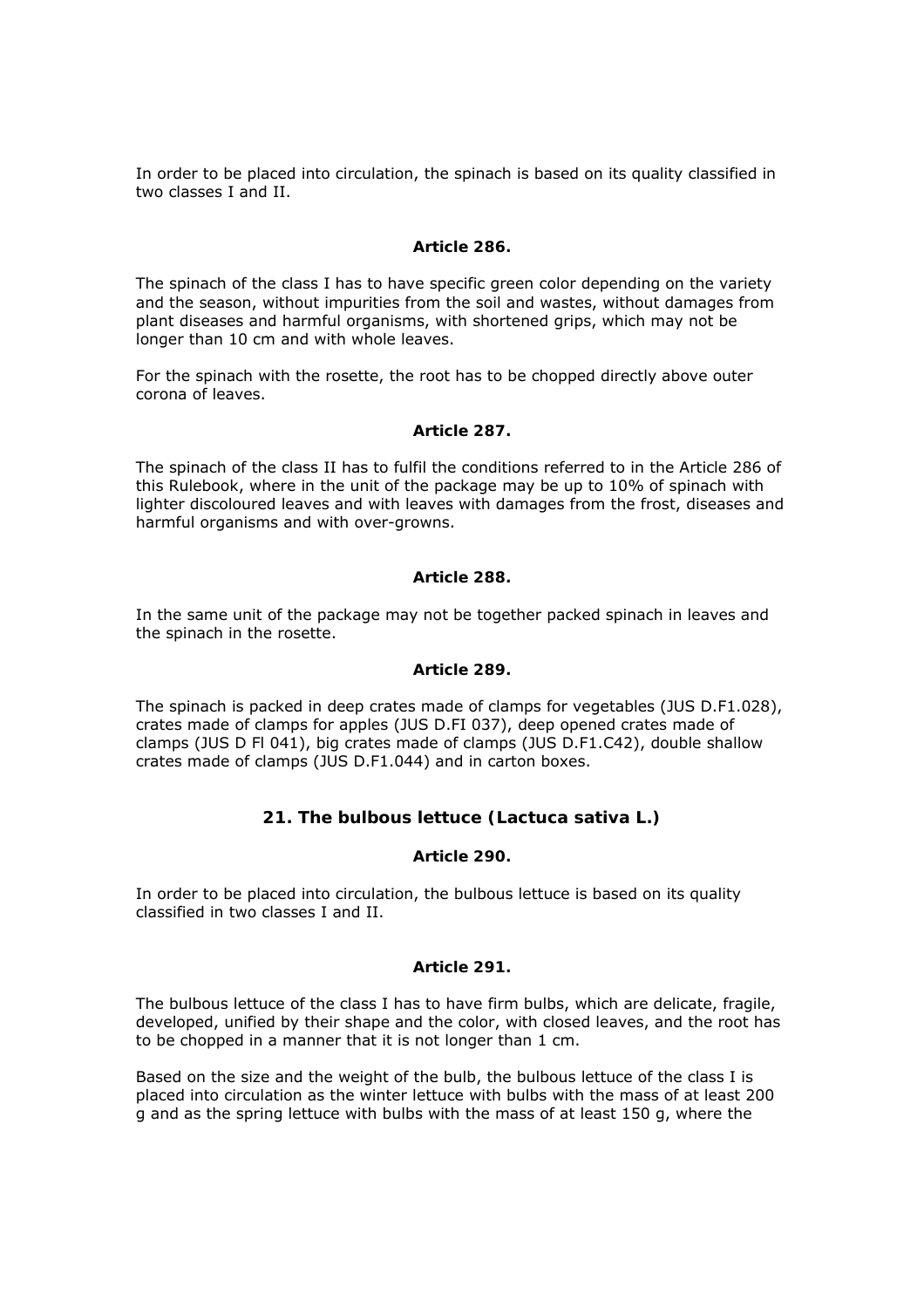difference between the mass of particular bulbs in the unit of the may not exceed 80 g.

In the unit of the package may be up to 5% of bulbs with defficiencies with respect to color and with smaller damages.

### *Article 292.*

The bulbous lettuce of the class II has to fulfil the conditions referred to in the Article 291 of this Rulebook, but it doesn't have to have the appropriate smallest mass of at least 200, i.e. 150 g, and in the unit of the package may be up to 15% of bulbs with defficiencies with respect to color and with mechanical damages.

### *Article 293.*

The bulbous lettuce is packed in deep crates made of clamps for vegetables (JUS D.F1.028), deep opened crates made of clamps (JUS D.F1.041), big crates made of clamps (JUS D.F1 042), double shallow crates made of clamps (JUS D.F1.044) and in carton boxes.

# **25. The endive (Cichorium endivia L.)**

# *Article 294.*

In order to be placed into circulation, the endive is based on its quality classified in two classes I and II.

#### *Article 295.*

The endive of the class I has to be firm, well developed, without root, unified buy its size and the color and calibrated by its size and the color (paleness and etiolation of leaves).

In the unit of the package may be up to 5% of endive with uneven color of the heart (paleness of inner leaves) and up to 5% of leaves with smaller damages from plant diseases and harmful organisms.

#### *Article 296.*

The endive of the class II has to fulfil the conditions referred to in the Article 295 of this Rulebook, where in the unit of the package may be up to 10% of endive with uneven color of the heart and up to 10% of leaves with damages from plant diseases and harmful organisms.

# *Article 297.*

The endive is packed in deep crates made of clamps for vegetables (JUS D.F1.028), shallow crates made of clamps for vegetables (JUS D.F1.029), deep opened crates made of clamps (JUS D.F1.044) and in carton boxes.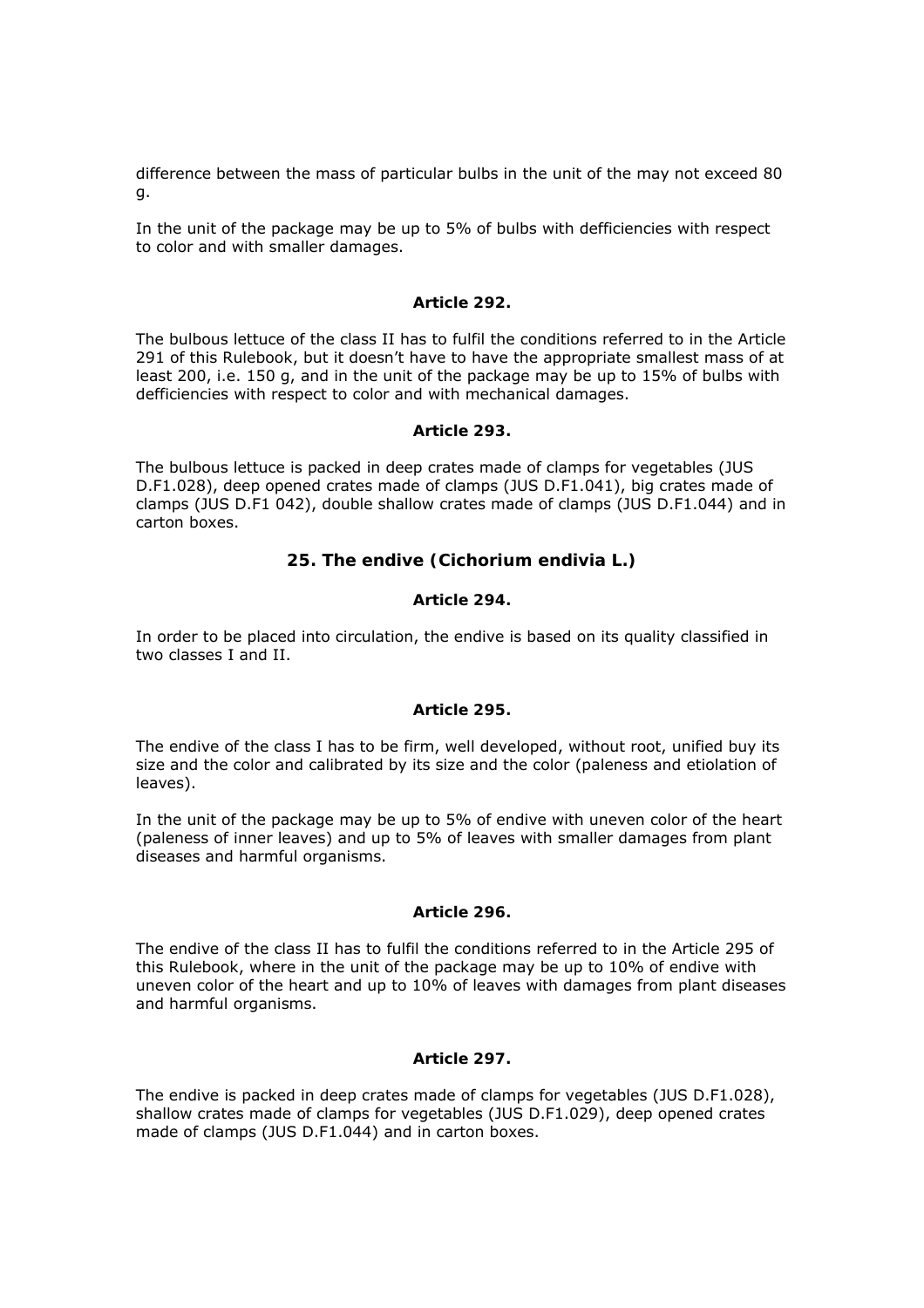# **26. The cichorium (Cichorium Intybus var. foliosum Hegi)**

## *Article 298.*

The cichorium is grown in bulbs but it may be placed into circulation as well and as carved leaves. The leaves have to be unified by their size and color, without root and un-dampened, The leaves may not be too bitter nor hairy and it may not contain impurities.

In the unit of the package may be up to 10% of products with mechanically damaged leaves.

# *Article 299.*

The cichorium is packed in crates made of clamps for apples (JUS D.F1.026 or JUS D.F1.037) or in deep crates made of clamps for vegetables (JUS D.F1.028).

# **27. The young onion (Allium cepa L.) and young garlic (Allium sativum L.)**

### *Article 300.*

In order to be placed into circulation, the young onion is based on its quality classified in two classes I and II.

#### *Article 301.*

The young onion of the class I has to be with un-developed bulb, compact, with chopped veins, with the plumage of the green color which may not be damaged by plant diseases and harmful organisms and it has to be properly cleaned from the soil.

As the young onion of the class I is possible to place into circulation early varieties of the onion of the type silver with already formed bulb, silver-white color, with chopped veins and with green plumage with the height of up to 10 cm above the bulb. The onion may not contain remainings of the soil and it may not be damaged by plant diseases and harmful organisms.

Based on the largeness of its stipe and the size of the bulb, the young onion is calibrated and placed into circulation connected into bundles of 5, 10, 15 or 20 spindles, where in the each bundle, the stipes, i.e. of the bulbs have to be unified by their largeness.

# *Article 302.*

The young onion of the class II has to fulfil the conditions referred to in the Article 301 of this Rulebook, where in the unit of the package may be up to 10% of stipes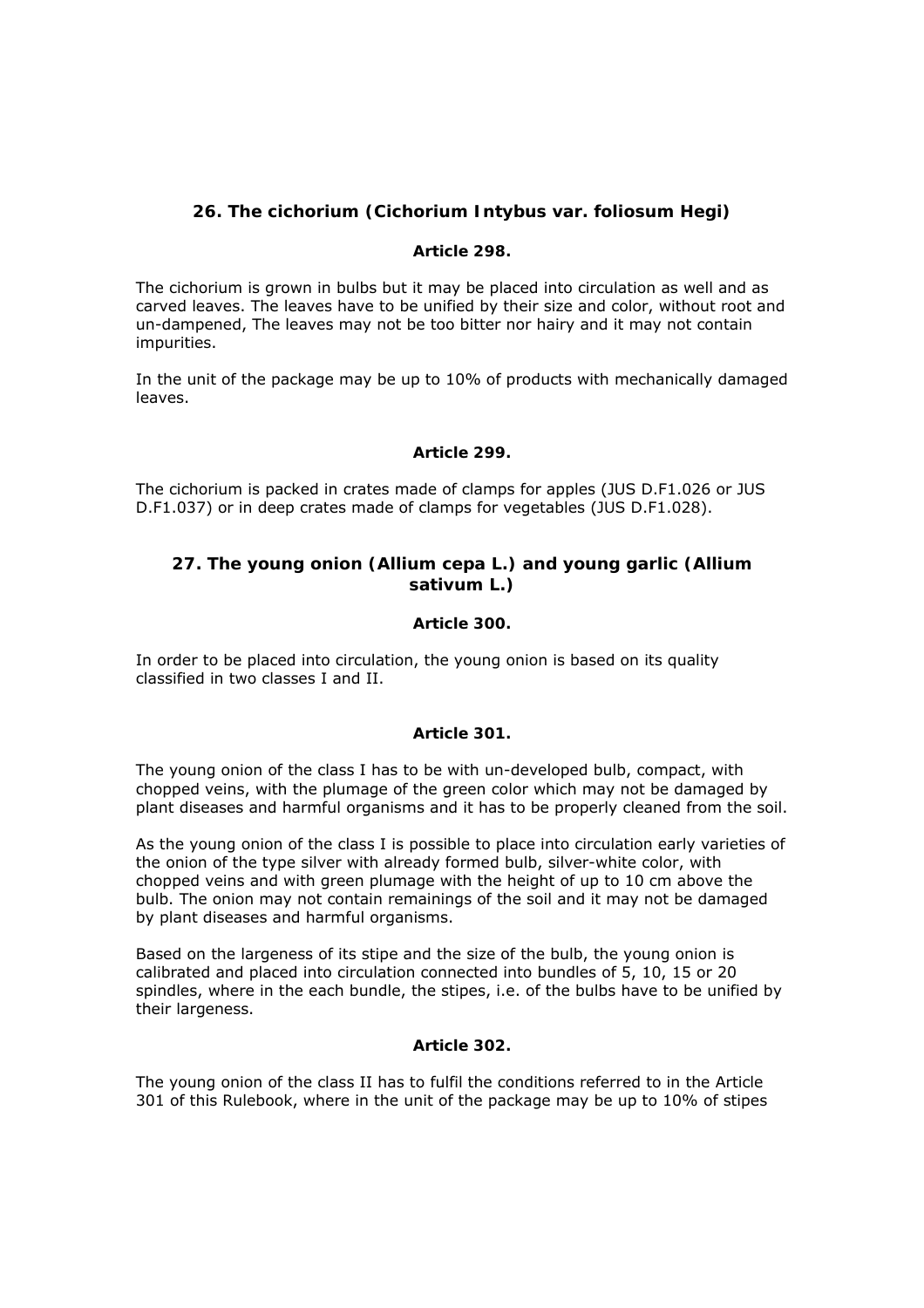with yellow and sicken leaves and with mechanical injuries and damages caused by plant diseases and harmful organisms.

# **28. The onion (Allium cepa L.)**

### *Article 303.*

In order to be placed into circulation the onion is based on its quality classified in two classes I and II.

# *Article 304.*

The onion of the class I has to have bulbs which are mature, compact, whole, nongerminated, unified by their shape, size and the color, with dry and thin outlining skin, with thin neck, with sickened and shortened veins or without veins and with the diameter which has to be at least 40 mm.

The onion which in intended for longer preservation has to have at least two outlining skins.

In the unit of the package may be up to 5% of bulbs with mechanical injuries and damages caused by plant diseases and harmful organisms.

### *Article 305.*

The onion of the class II has to fulfil the conditions referred to in the Article 304 of this Rulebook, where the bulbs do not have to be unified by their shape and the color, may have contusions in traces, smaller injuries from plant diseases and harmful organisms and smaller mechanical injuries in total up to 10%, and in the unit of the package may be up to 10% of bulbs in the initial phase of germination, and the diameter of the bulb may be smaller than 40 mm, but it may not be smaller than 30 mm.

#### *Article 306.*

Based on the size of its bulb, the onion is classified and placed into circulation with the bulb which has the diameter from 30 to 40 mm, from 40 to 50 mm, from 50 to 60 mm and over 60 mm.

#### *Article 307.*

The young onion, young garlic and onion are packed in big opened shallow crates made of clamps (JUS D F1 022), crates made of clamps for apples (JUS D.F1,037), deep crates made of clamps for vegetables (JUS D.F1.028), carton boxes and shallow crates made of clamps for vegetables kartonske (JUS D.F1.029), and the onion may be also packed in jute sacks No. 3 and 4 (JUS F G4.020) as well and in sacks made of synthetic fibres.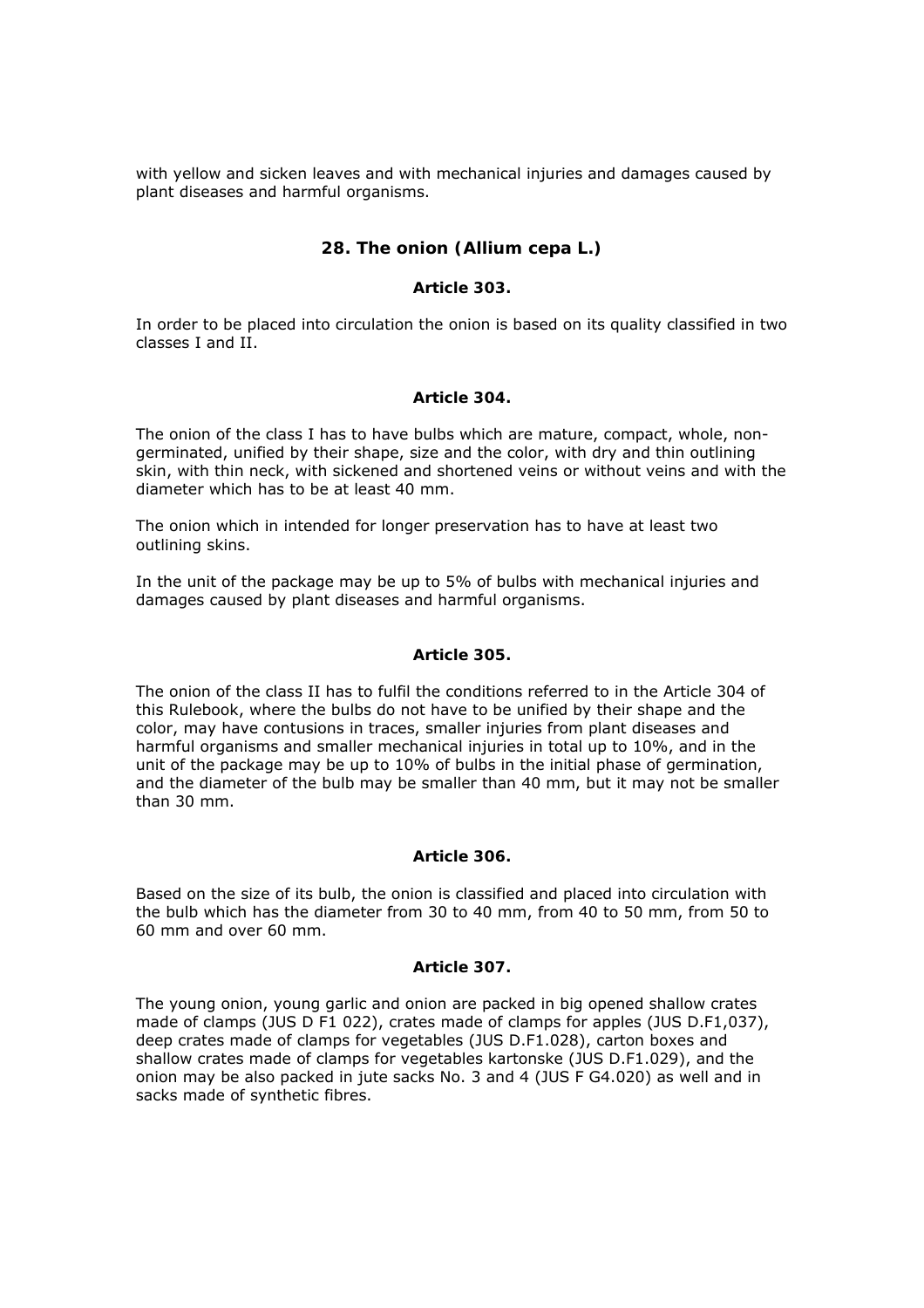The young onion and young garlic, as well and onion may be distributed in the opened package-in the bulk (the bulk JUS D. F1.035).

# **29. The garlic (Allium sativum L.)**

### *Article 308.*

In order to be placed into circulation, the garlic is based on its quality classified in two classes I and II.

### *Article 309.*

The garlic of the class I has to have bulbs which are compact, firm, mature, dry, with the outlining skin, non-germinated, non-frost, with short veins or without veins, with dessicated stipe, unified by their shape, size and the color and clasified by their size, where the diameter of the bulb has to be at least 30 mm.

In the unit of the package may be up to 5% of bulbs with the diameter which is smaller than 25 mm, as well and up to 5% of bulbs with separated garlic cloves.

### *Article 310.*

The garlic of the class II has to fulfil conditions referred to in the Article 309 of this Rulebook, where in the unit of the package may be up to 10% of bulbs with separated cloves and with mechanical damages and the diameter of the bulb may be smaller than 30 mm, but not smaller than 20 mm.

#### *Article 311.*

The garlic os packed in big opened shallow crates made of clamps (JUS D Fl.022), crates made of clamps for apples (JUS DF1.026 i JUS DF1.037), deep crates made of clamps for vegetables (JUS D.F1.028), shallow crates made of clamps for vegetables (JUS D F1.029), carton boxes as well an din jute sacks No. 3 or 7 (JUS F.G4.020).

# **30. The leek (Allium porrum L.)**

### *Article 312.*

In order to be placed into circulation, the leek is based on its quality classified in two classes I and II.

#### *Article 313.*

In order to be placed into circulation, the leek has to fulfil the following quality conditions: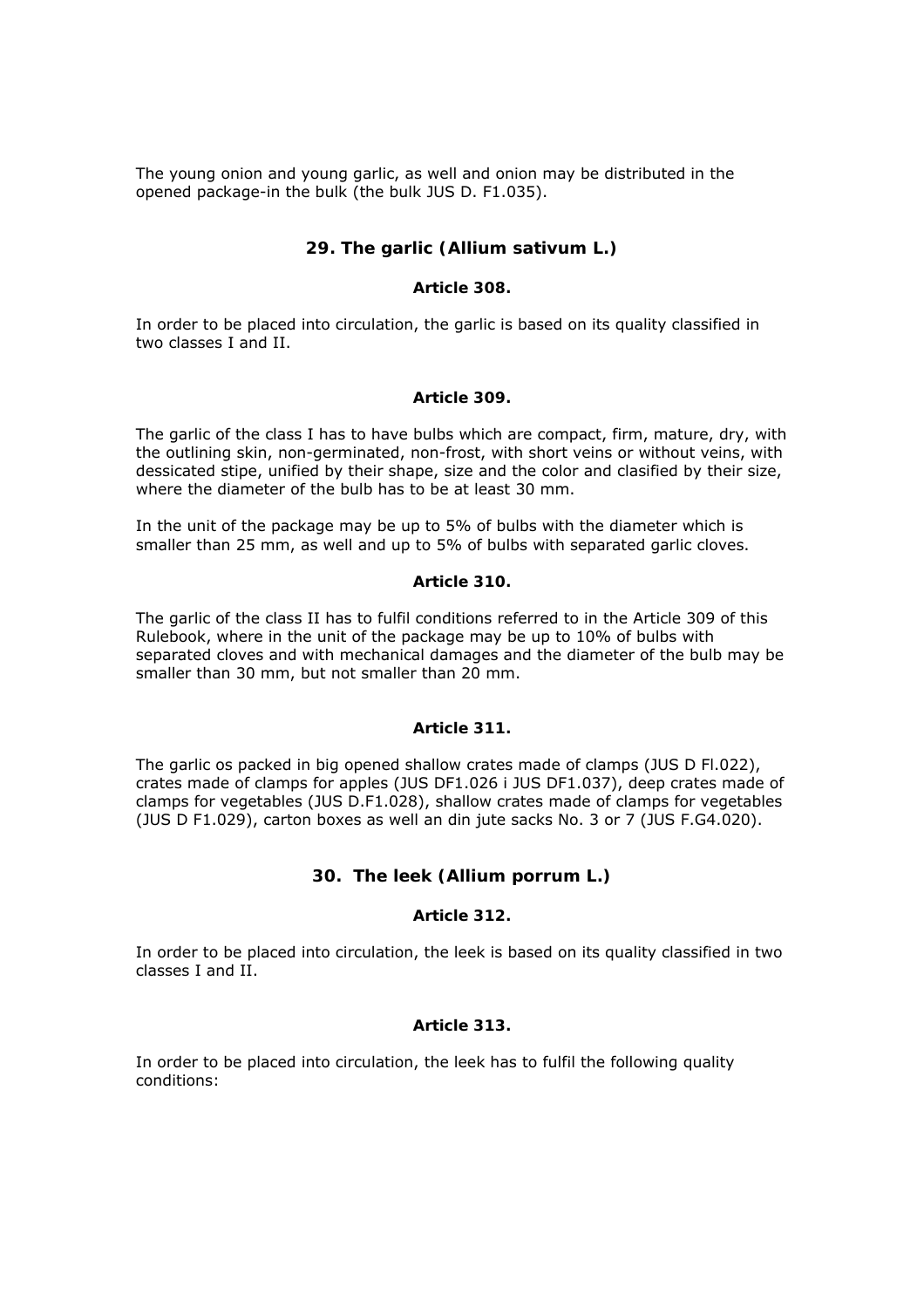- 1) it has to be whole (with the exception of margins of the root and leaves which may be cut);
- 2) it has to be with the fresh appearance, without formed vertical stipe with the flour and seeds;
- 3) it has to be unified by its longitude, largeness and the color;
- 4) it has to be healthy and un-damaged by plant diseases and harmful organisms, insects, funghy etc;
- 5) it has to be clean, without white or sickened leaves, where the root may contain only;
- 6) it has to be without visible residues of chemical substances;
- 7) it has to be without abnormal outer humidity;
- 8) it may not contain alien aroma and taste;
- 9) it has to be at the level of suitable maturity which enables its handling and transportation.

#### *Article 314.*

The leek of the class I has to be with the good quality, well developed and without defficiencies, with the exception of insignificant defficiencies on the surface, subject to condition that it doesn't significantly reduce the utility value of the product. The white part of the stipe has to be at leat one third of the total length of the leek.

The leek of the class I may have the diameter of the stipe from 15 to 30 mm and over 30 mm, depending on the variety.

In the unit of the package may be up to 5% of stipes with damages.

#### *Article 315.*

The leek of the class II has to fulfil the minimal quality conditions prescribed in the Article 314 of this Rulebook, where the white part of the stipe has to be at least one quarter of the total length of the leek.

In the unit of the package is tolerated up to 10% of stipes with mechanical damages and with the insignificant quantity of soil around the root.

#### *Article 316.*

The leek is packed in crates made of clamps for apples (JUS D F1.026 or JUS D.F1.037), deep crates made of clamps for vegetables (JUS D.F1.028), deep opened crates made of clamps (JUS D.F1.041), carton boxes and in double shallow crates made of clamps (JUS D.F1.044).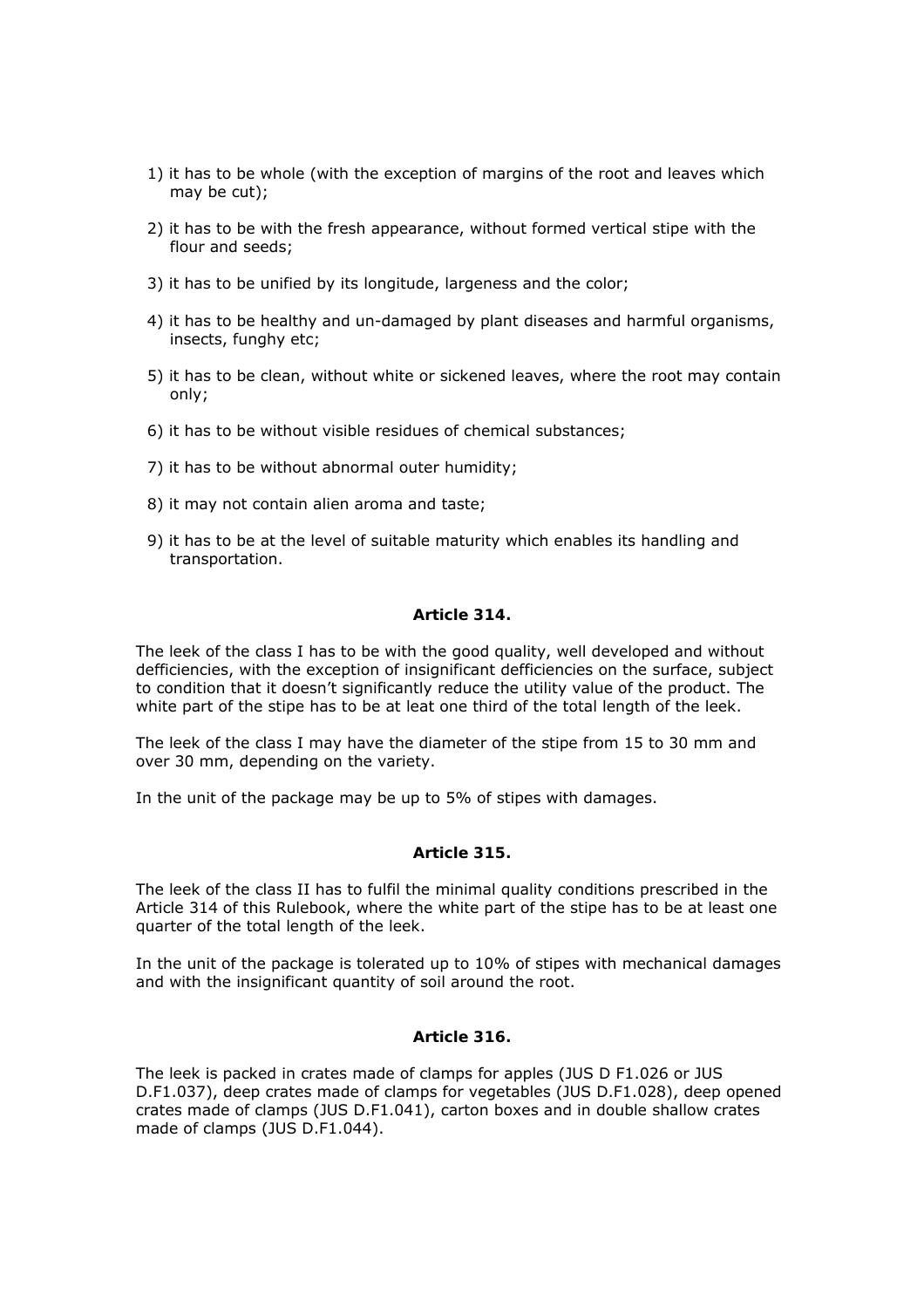The leek is in retail sale packed in various packaging material of smaller dimensions (commercial packaging material), such as bags and similar.

# **31. The celery (Apium graveolens L.)**

## *Article 317.*

In order to be placed into circulation, the celery is based on its quality classified in two classes I and II.

### *Article 318.*

The celery of the class I has to have whole root, which is firm, juicy, without ventricles, without firm cellulose fibres, without clutchs and which is unified by its size and the color, and the leaf has to be chopped next to the root.

Based on the largeness of its root, the celery is classified and placed into circulation with the diameter from 6 to 8 cm and with the diameter from 8 to 10 cm.

In the unit of the package may be up to 5% of roots with smaller mechanical damages.

### *Article 319.*

The celery of the class II has to fulfil the conditions referred to in the Article 318 of this Rulebook, where in the unit of the package may be up to 10% of roots with mechanical damages and the root doesn't have to be unified by its size and the color.

#### *Article 320.*

In the circulation may be placed the leaf of the fresh celery, which is without damages from plant diseases and harmful organisms, with the dark-green color, with well developed leaves and with normally developed shortened grips.

### *Article 321.*

The celery is packed into deep crates made of clamps for vegetables (JUS D.F1.028), crates made of clamps for apples (JUS D.F1 037), deep opened crates made of clamps (JUS D.F1.041), carton boxes and in double shallow crates made of clamps (JUS D.F1.044).

The celery of the class II may be distributed also in the bulk condition (the bulk), where the walls of the transportation mean have to be overlayed with the reed or with other suitable material.

# **32. The parsley (Petroselimun hortense Hoffm.)**

# *Article 322.*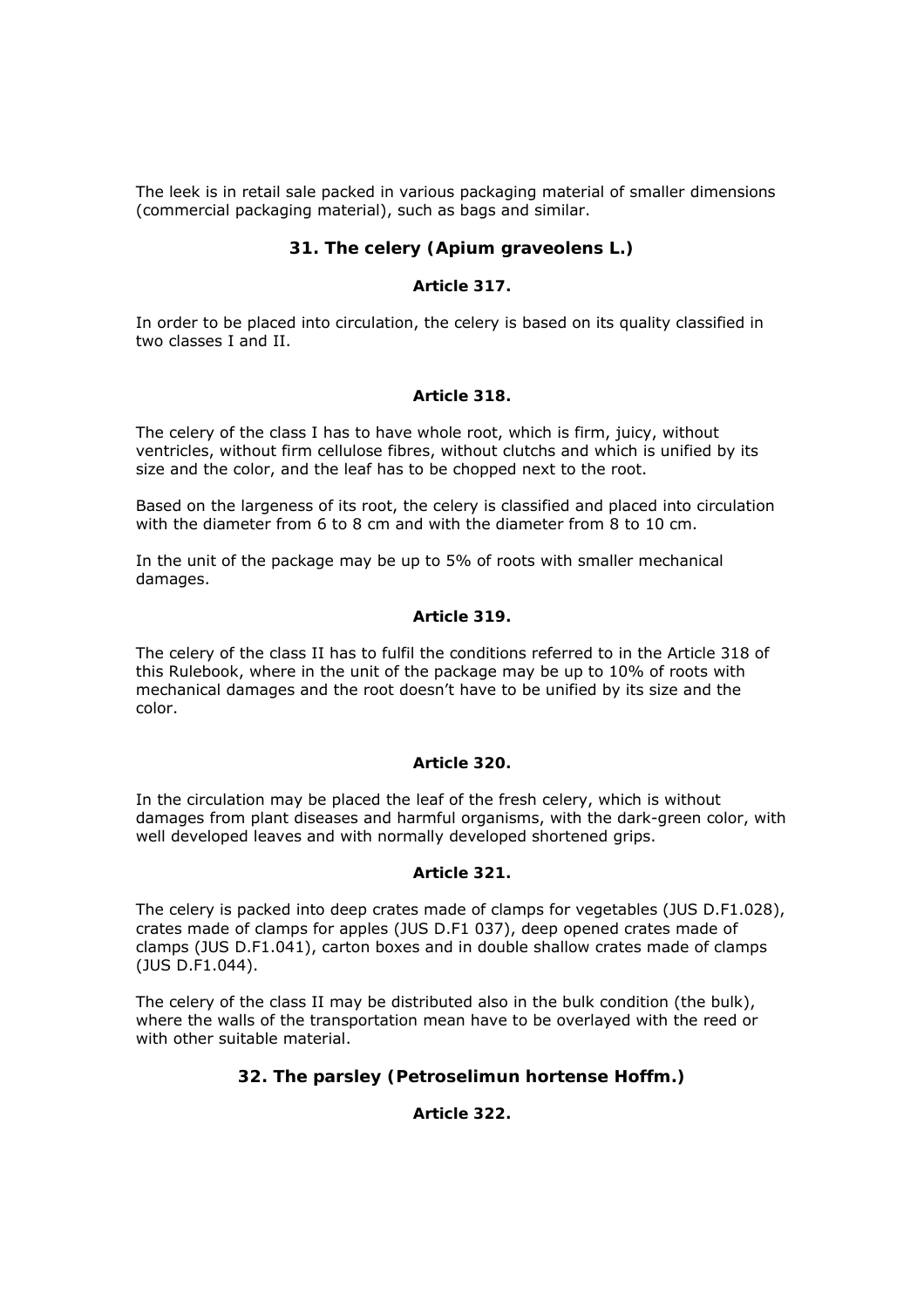In order to be placed into circulation, the parsley is based on its quality classified in two classes I and II.

#### *Article 323.*

The parsley of the class I has to have the juicy root, which is whole, unified by its shape and the size and without clutchs.

Based on the size of its diameter, the parsley is classified and placed into circulation with the diameter of the root from 10 to 30 mm and with the diameter of the root over 30 mm.

In the unit of the package may be up to 5% of roots with smaller mechanical damages.

#### *Article 324.*

The parsley of the class II has to fulfil the conditions referred to in the Article 323 of this Rulebook, where the root doesn't have to be unified by its shape and the size and in the unit of the package may be up to 10% of fractured or mechanically damaged roots.

#### *Article 325.*

In the circulation may be placed the leaf of the fresh parsley, which is without damages, if it is with the dark-green color, with well developed leaves and with normally developed shortened grips.

#### *Article 326.*

The parsley is packed in deep crates made of clamps for vegetables (JUS D.F1.028), crates made of clamps for apples (JUS D.F1.037), deep opened crates made of clamps (JUS D.F1.038), carton boxes and in double shallow crates made of clamps (JUS D.F1.044).

The parsley of the class II may be distributed also in the bulk condition (the bulk), where the walls of the transportation mean have to be overlayed with the reed or with other suitable material.

# **33. The parsnip (Pastinaca sativa L.)**

#### *Article 327.*

In order to be placed into circulation, the parsnip is based on its quality classified in two classes I and II.

# *Article 328.*

The parsnip of the class I has to have juicy root, which is whole, unified by its shape and the size, without clutchs or fractures.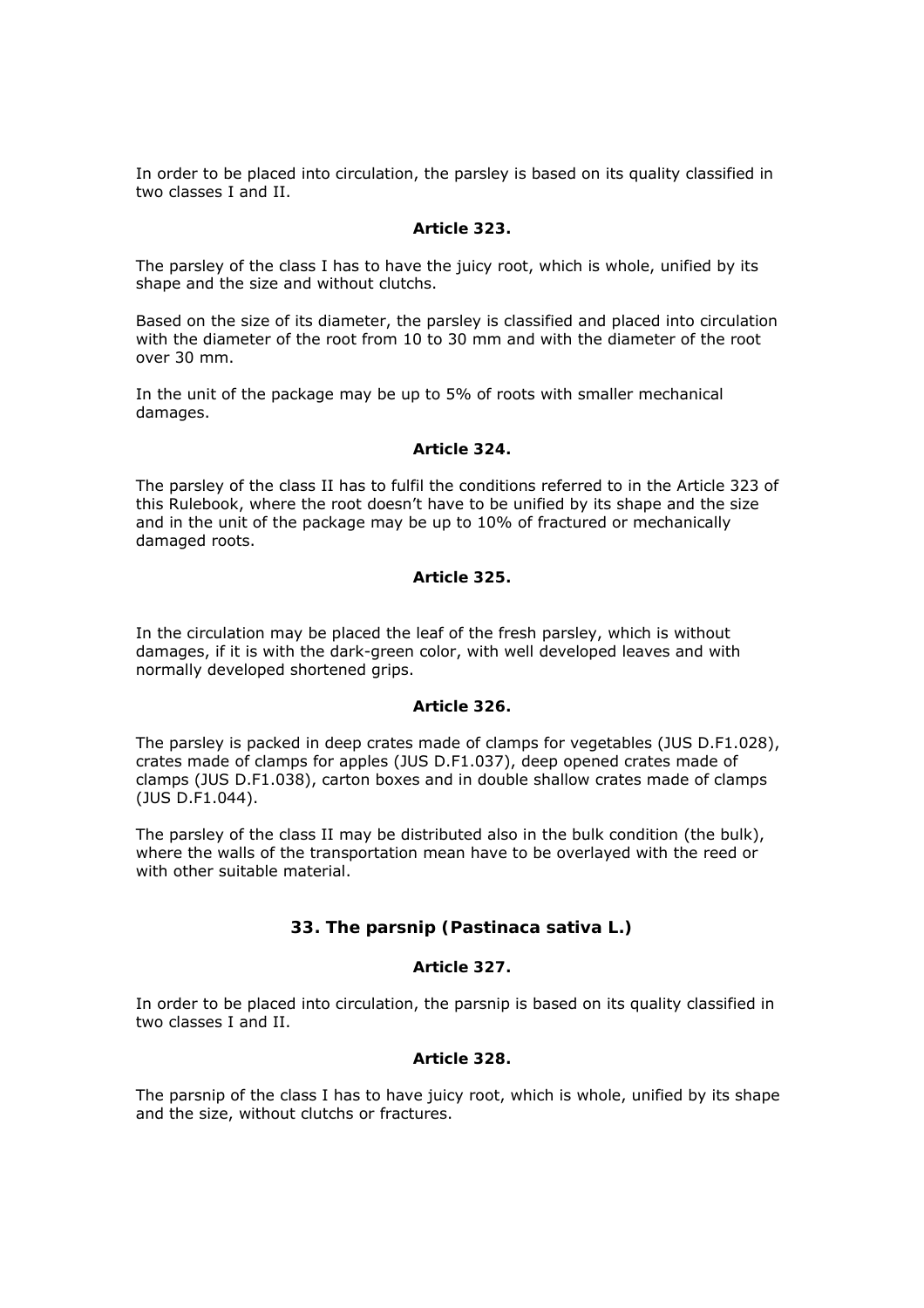Based on the size of the diameter, the root of the parsnip is classified and placed into circulation with the diameter from 20 to 40 mm and the diameter over 40 mm.

In the unit of the package may be up to 5% of roots with smaller mechanical damages.

### *Article 329.*

The parsnip of the class II has to fulfil the conditions referred to in the Article 328 of this Rulebook, where the root doesn't have to be unified by its shape and the size and in the unit of the package may be up to 10% of mechanically damaged roots.

### *Article 330.*

The parsnip deep crates made of clamps for vegetables (JUS D.F1.028), crates made of clamps for apples (JUS D.F1.037), deep opened crates made of clamps (JUS D.F1.038), carton boxes and in double shallow crates made of clamps (JUS D.F1.044).

The parsnip may be distributed also in the bulk condition (the bulk), where the walls of the transportation mean have to be overlayed with the reed or with other suitable material.

# **34. The horse radish (Armoracia lapathifolia Gilib, sin. Cochlearia armoracea L.)**

#### *Article 331.*

In order to be placed into circulation the horse radish is based on its quality classified in two classes I and II.

#### *Article 332.*

The horse radish of the class I has to have the juicy root, which is white, undamaged, smooth, without leaves and without clutchs.

Based on the mass of its root, the horse radish is calibrated and placed into circulation as the horse radish with the mass of the root from 100 to 200 g, mass of the root from 200 to 300 g and the mass of the root over 300 g.

#### *Article 333.*

The horse radish of the class II has to fulfil the conditions referred to in the Article 332 of this Rulebook, where the roots may be non-calibrated and with clutchs and in the unit of the package may be up to 10% of roots with mechanical damages.

# *Article 334.*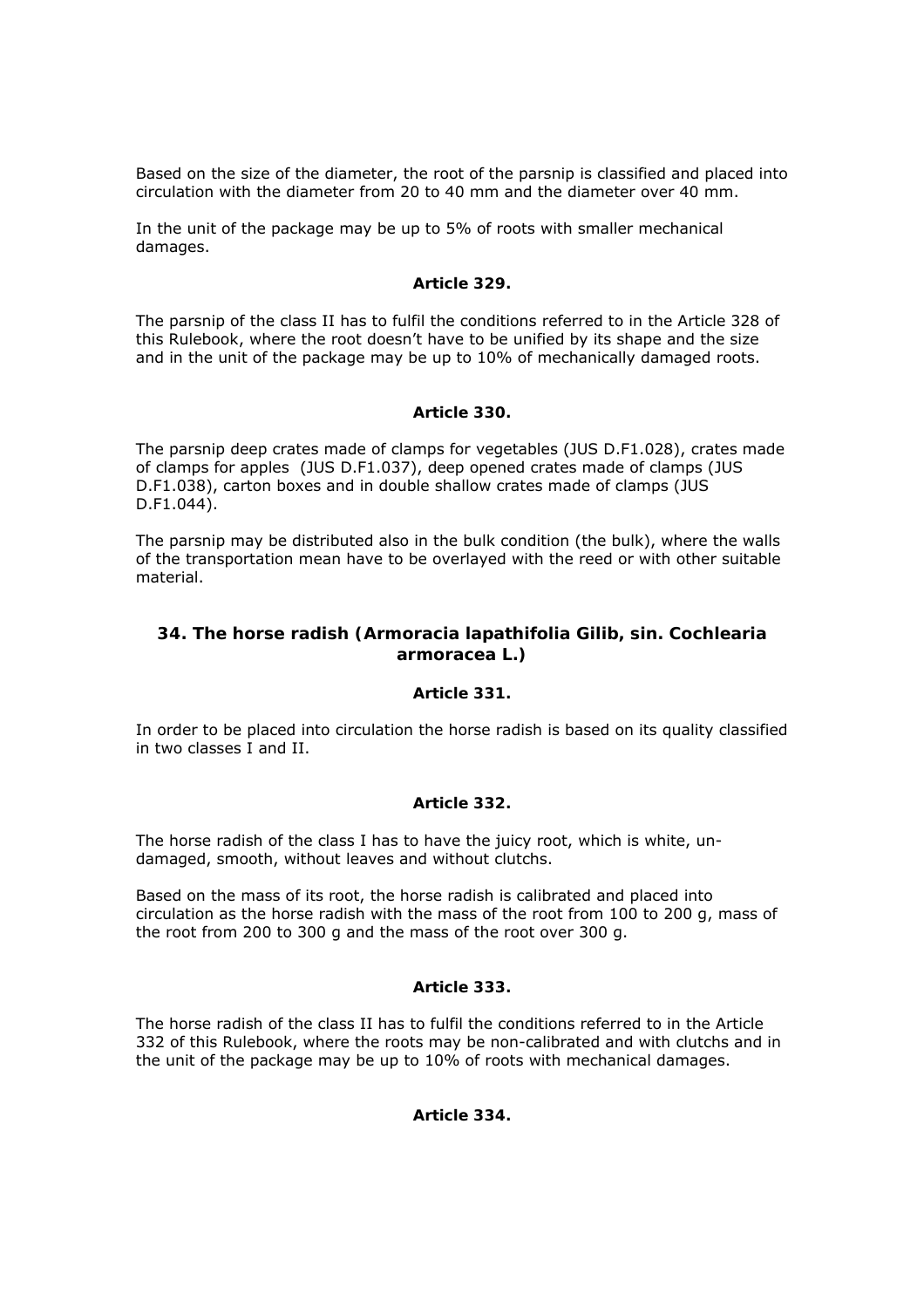The horse radish is packed in the same packaging material and in a same manner as it is prescribed by this Rulebook for parsnip (Article 330).

# **35. The white asparagus (Asparagus officinalis L.)**

### *Article 335.*

In order to be placed into circulation, the white asparagus is based on its quality classified in two classes I and II.

### *Article 336.*

The white asparagus of the class I has to have the sprouts which are young, fragile, smooth, straight forward, unified by their longitude, largeness and the color, with one-color peaks, without stains, ventricles, fractures, with the meat which is compact and white and without firm cellulose fibres.

Based on its longitude and the diameter of the sprout, the white asparagus of the class I is placed into circulation as the white asparagus with sprouts with the longitude over 20 cm and the diameter over 1,5 cm and as the asparagus with sprouts with the longitude from 15 to 20 cm and with the diameter over 1 cm. The sprouts are connected in bundles from 0,5 to 1 kg,

In the unit of the package may be up to 5% of sprouts with smaller longitude, i.e. diameter, but not with the longitude which is smaller than 12 cm nor with the diameter which is smaller than 1 cm.

#### *Article 337.*

The white asparagus of the class II has to fulfil the conditions referred to in the Article 336, paragraph 2 of this Rulebook, but the sprouts may not be shorter than 10 cm, nor the diameter may be smaller than 1 cm, but they may be curly and with uneven largeness.

# *Article 338.*

The white asparagus is packed deep crates made of clamps for apples (JUS D.F1 026 ili JUS D.F1.037), deep crates made of clamps for vegetables (JUS D.F1.028), shallow crates made of clamps for vegetables (JUS D.F1.029) and in deep opened crates made of clamps (JUS D.F1.041).

# **36. The green beans (Phaseolus vulgaris L.)**

# *Article 339.*

In order to be placed into circulation the green beans is based on its quality classified in two classes I and II.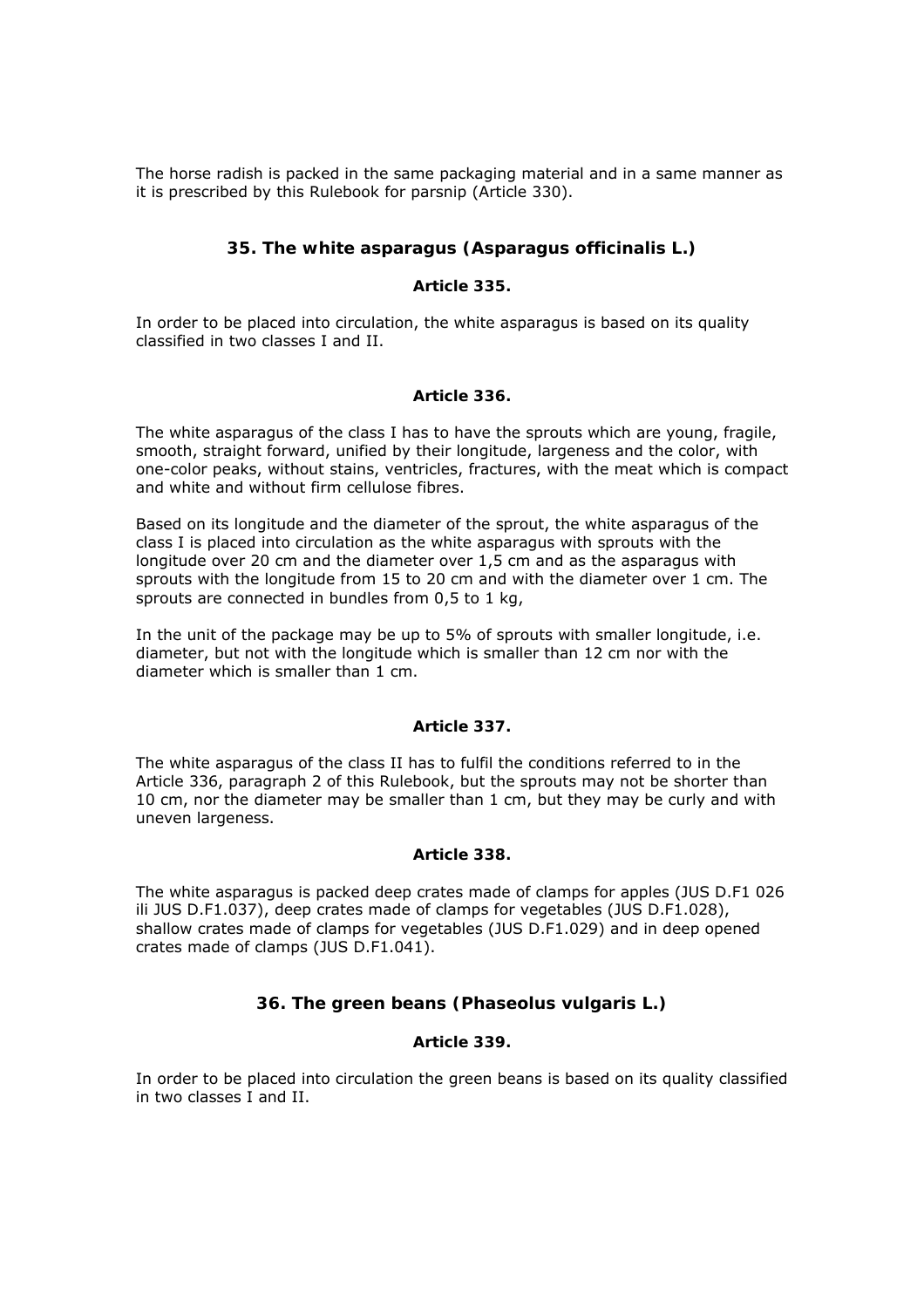### *Article 340.*

The green beans of the class I has to have legumes which are young, pulpous, fragile, juicy, whole, without strings, unified by their shape, size and the color and with un-developed seeds.

In the unit of the package may be up to 3% of legumes, with smaller mechanical damages and with developed seeds.

### *Article 341.*

The green beans of the class II has to fulfil the conditions referred to in the Article 340 of this Rulebook, where in the unit of the package may be up to 5% of legumes with developed seeds, strings, rust stains and other damages.

### *Article 342.*

The green seeds is packed in shallow crates made of clamps for vegetables (JUS D.F1.029), big crates made of clamps (JUS D.F1.042), double shallow crates made of clamps (JUS D.F1.044) and in carton boxes.

The green beans may be also distributed in sacks, subject to condition that during the transportation and warehousing are used shelves.

# **37. The young peas (Pisum sativum L.)**

# *Article 343.*

In order to be placed into circulation, the young peas is based on its quality classified in two classes I and II.

# *Article 344.*

The young peas of the class I has to have legumes which are juicy, young, with the green color, unified by their shape, size and the solor, with young and well developed kernel and it has to be with the same level of maturity.

The legumes of the sugary peas has to be without strings and skinny part, and the kernels have to be in the initial stage of development.

In the unit of the package may be up to 3% of legumes with smaller mechanical damages.

#### *Article 345.*

The young peas of the class II has to fulfil the conditions referred to in the Article 344 of this Rulebook, where in the unit of the package may be up to 10% of legumes with mechanical injuries and damages caused by plant diseases and harmful organisms and up to 5% foxy legumes.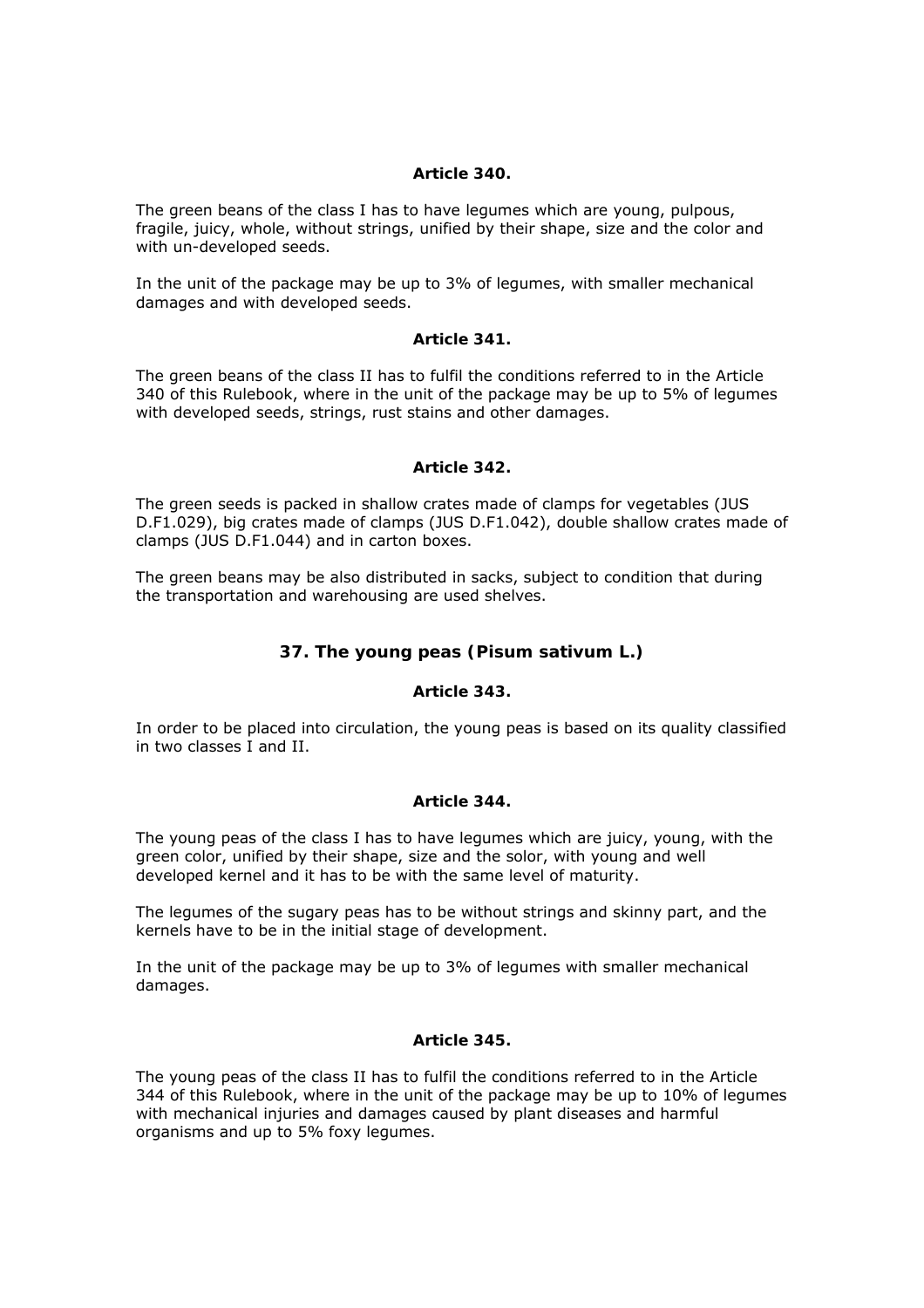## *Article 346.*

The young peas is packed big opened shallow crates made of clamps (JUS D.F1.022), shallow crates made of clamps for vegetables (JUS D.F1.029), big crates made of clamps (JUS D.F1.042), double shallow crates made of clamps (JUS D.F1.044) and in carton boxes.

The young peas may be also distributed in sacks, subject to condition that during the transportation and warehousing are used shelves for storage of sacks.

# **38. The peas in kernel (Pisum sativum L.)**

# *Article 347.*

In order to be placed into circulation, the peas in the kernel is based on its quality classified in two classes I and II.

### *Article 348.*

The peas in the kernel of the class I has to be healthy, mature, dry (with at most 14% of water), unified by its size and the color, without impurities and damages caused by plant diseases and harmful organisms.

In the unit of the package may be up to 1% of kernels of the peas of other variety or kernels which are uneven by their size and the color, and in total up to 2% of corrupted kernels, i.e. kernels with mechanical or other damages and defficiencies.

# *Article 349.*

The peas in the kernel of the class II has to fulfil the conditions referred to in the Article 348 of this Rulebook, where in the unit of the package may be up to 5% of kernels of peas of other variety or kernels which are uneven by their size and the solor, and in total up to 5% of corrupted kernels, i.e. kernels with mechanical or other damages and defficiencies.

It is tolerated up to 2% of impurities.

# **39. The lense (Lens esculenta L.)**

# *Article 350.*

In order to be placed into circulation, the lense is based on its quality classified in two classes I and I.

*Article 351.*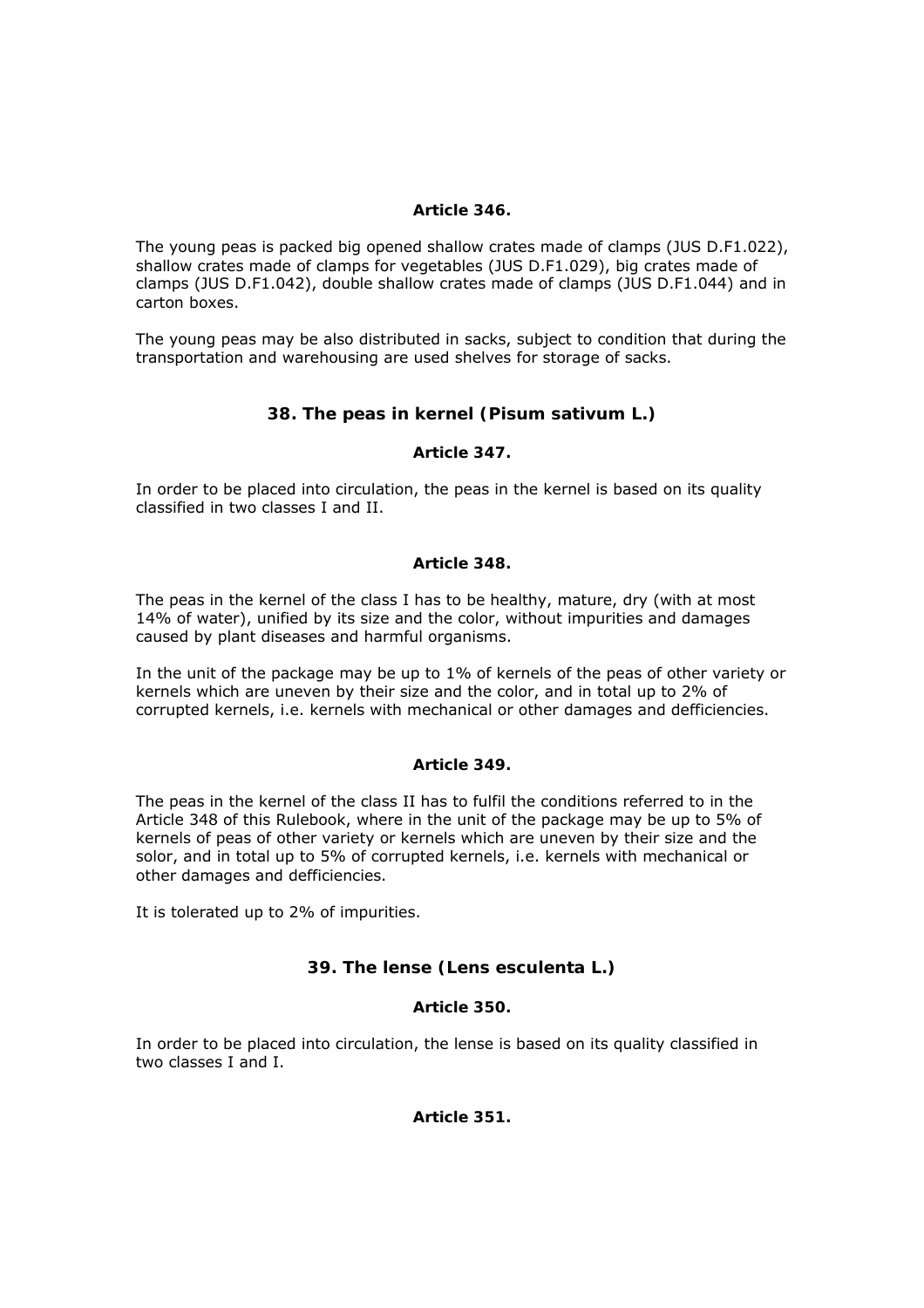The lense of the class I has to originate from the same harvest, it has to be mature, healthy, dry (with at most 14% of water), unified by its size and the color, without impurities and damages from warehousing harmful organisms.

In the unit of the package may be up to 5% of kernels of the other variety of lense or kernels of lense which are uneven by their size and in total up to 2% of corrupted kernels, i.e. kernels with mechanical or other damages and defficiencies.

It is allowed for up to 1 % of impurities.

### *Article 352.*

The lense of the class II has to fulfil the conditions referred to in the Article 351 of this Rulebook, where in the unit of the package may be up to 10% of kernels of other varieties or with different size of the lense, as well and in total up to 5% of corrupted kernels, i.e. kernels with mechanical or other damages and defficiencies.

It is allowed up to 3% of impurities.

# **40. The been in kernel (Phaseolus vulgaris L.)**

### *Article 353.*

In order to be placed into circulation, the been in the kernel is based on its quality classified in three classes: extra, I and II.

#### *Article 354.*

As the been of the extra class may be placed into circulation the been of following varieties: tetovac, gradistanac and all new-recognized domestic varieties.

The been in the kernel of the extra class has to originate from the same harvest, it has to be from the same variety, it has to be healthy, dry (with at most 16% of water), unified by its size and the color, without darkened and corrugated kernels and damages caused by warehousing harmful organisms.

In the unit of the package is allowed at most 0,25% of mass of impurities, up to 0,5% of mass of kernels with mechanical damages and up to 1% of mass with defficiencies with respect to the color of the kernel.

#### *Article 355.*

The been in the kernel of the class I has to fulfil the conditions referred to in the Article 354 of this Rulebook, with certain deviations with respect to unification by its largeness, color and damages of the kernel.

It is allowed up to 2% of corrupted (with the chaf) kernels, up to 4% of kernels with cracked skin or with mechanical damages of the kernel (halves of kernels), up to 1% of kernels with damages from harmful organisms, but without presence of live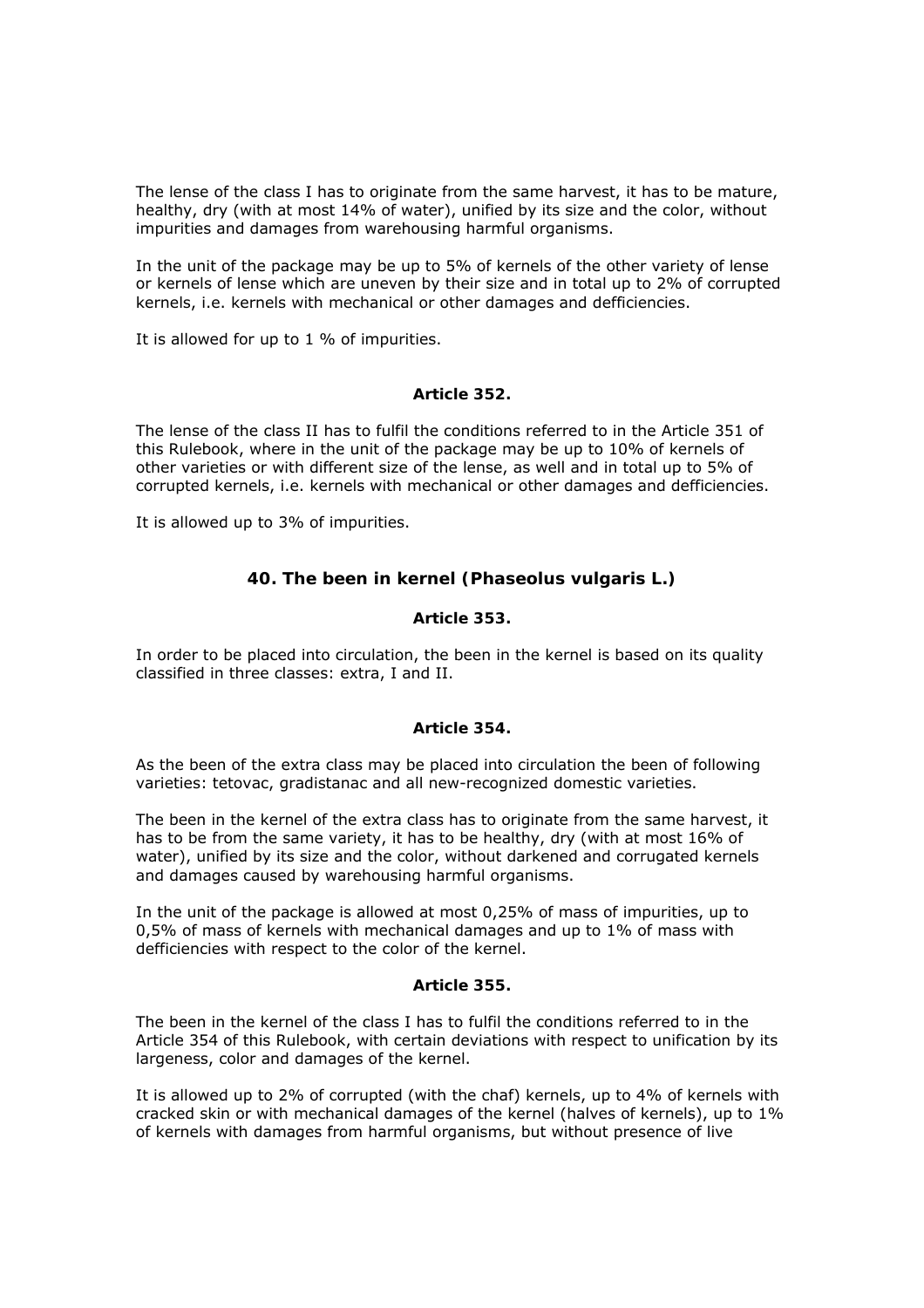harmful organisms in whatever stage of development, up to 0,5% of the mass of total impurities and up to 3% of kernels with defficiencies with respect to color (colored by the weeds during the mechanical treshing or kernels which are besmire from the soil), so that the total deviation may not be bigger than 10% (m/m).

#### *Article 356.*

The been in the kernel of the class II has to fulfil the conditions referred to in the Article 354 of this Rulebook, so that in the unit of the package may be: up to 5% of the mass of kernels from more varieties of the been, up to 5% of corrupted (with the chaf) kernels, up to 5% of kernels with cracked skin or with mechanical damages (halves of kernels), up to 1% of kernels with damages from harmful organisms, but without live harmful organisms in whatever stage of development, up to 1% of impurities and up to 5% of kernels with defficiencies with respect to color (colored by the weeds during the mechanical treshing or kernels which are besmire from the soil), so that the total deviation may not be bigger than 10% (m/m).

#### *Article 357.*

The been in the kernel is packed in sacks made of jute and other fibres (JUS F.G4.020).

# *THE OTHER PRODUCTS*

#### *Article 357a.*

In terms of this Rulebook, the other products are: the poppy seeds (Papaver somniferum), the sesame seeds (Sesamum indicum), the seeds of the pumpkin (Cucurbita pepo) and the harvest of the carob (Ceratonia siliqua), which are intended for the consumption in the fresh condition or which are used as a filling, i.e. for covering of surfaces during the preparation and production of confectionery konditorski products.

#### *Article 357b.*

In terms of this Rulebook, the poppy seeds is the edible seeds of the plant poppy (Papaver somniferum), which is depending on the variety, placed into circulation as: blue, grey-black, grey and white poppy, which have to be declared.

#### *Article 357v.*

The poppy seeds referred to in the Article 357b. of this Rulebook, has to fulfil the following conditions:

- 1) it has to be healthy;
- 2) it has to be mature, with unified color which is characteristic for the variety;
- 3) it may not be filthy, dampened, with the chaf, germinated and with signs of the putridity;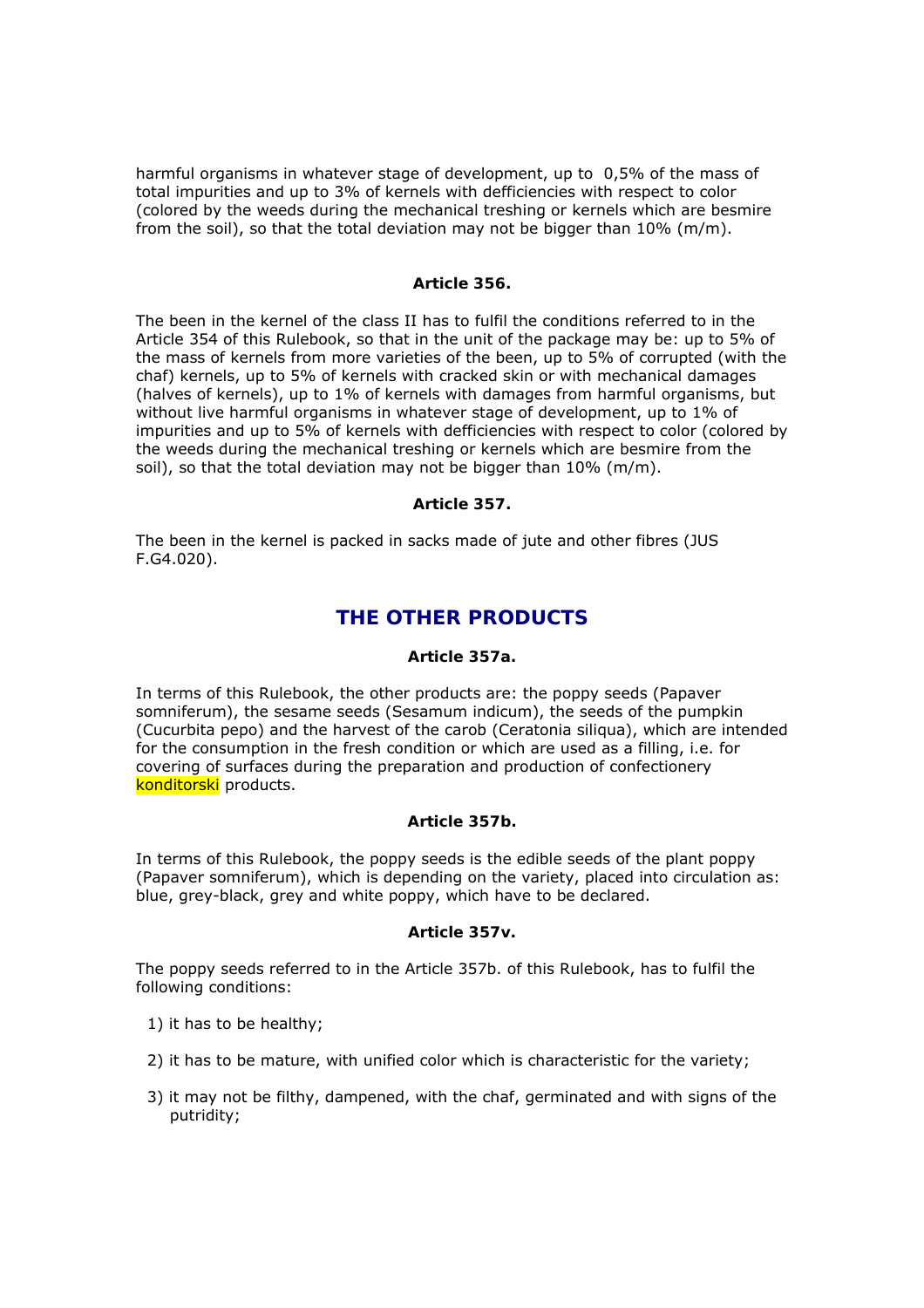- 4) it may not contain seeds of poisonous plants (henbane etc.);
- 5) it may not contain insects in whatever stage of their development;
- 6) it may not contain hairs of rodents;
- 7) it may not have unpleasant, vapid, rancid or alien aroma;
- 8) it may not be bitter, rancid or astringent;
- 9) it may not contain residues of substances for protection above maximum allowed quantity;
- 10) it may not contain more than 10% of water;
- 11) it may not contain more than 3% of impurities, and of that at most 2,5% of damaged kernels, up to 0,6% of organic impurities originating from poppy or other plants (pieces of the cocoon, stipe and the leaf, the seed of weeds and cultural plants and other parts of plants), and up to 0,2% of non-organic impurities (sand, soil, stones, and similar);
- 12) it may not contain more than 0,5% of ash irresolvable in the hydrochloric acid;
- 13) it may not contain more than 4% (m/m) of poppy seeds of other varieties.

## *Article 357g.*

The sesame seeds, pumpkin seeds and the harvest of the carob referred to in the Article 357a. of this Rulebook, which are placed into circulation, have to fulfil the following conditions:

- 1) they have to be healthy;
- 2) they have to be mature, with unified color which is characteristic for the product;
- 3) they may not be filthy, dampened, with the chaf, germinated and putrid;
- 4) they have to have with typically pleasant aroma;
- 5) they have to be with the pleasant taste which is characteristic for the product;
- 6) they may not contain residues from substances for plant protection above maximum allowed quantity;
- 7) they may not contain insects in whatever stage of their development;
- 8) the content of total impurities may not exceed  $3\%$  (m/m), so that there are no more than 0,5% of organic impurities which originate from the plant from which the product is originating from and not more than 0,2% of impurities of nonorganic origin (sand, soil, stones, etc.).